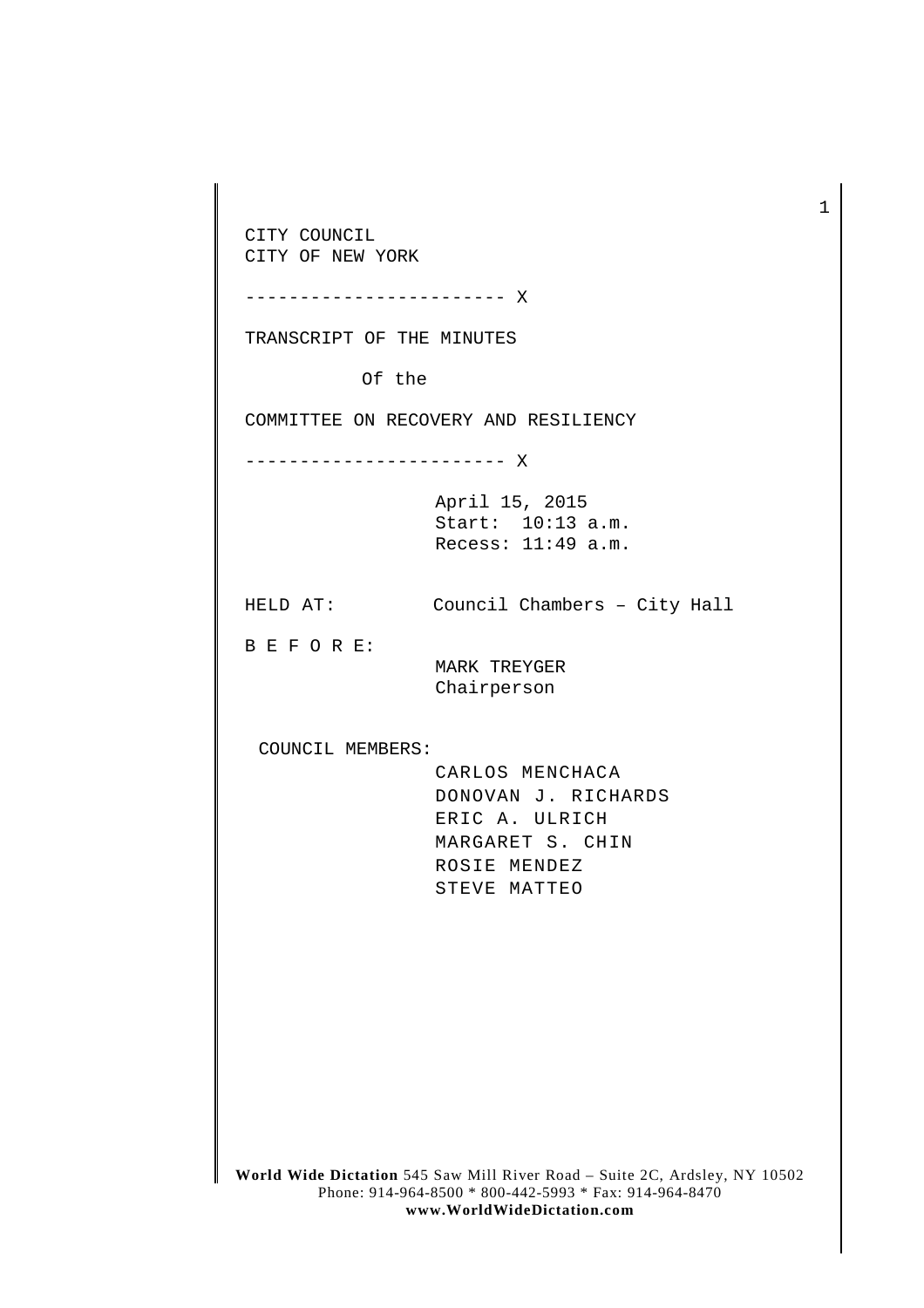## A P P E A R A N C E S (CONTINUED)

Mitchell Shpelfogel Attorney

Harold Weinberg Engineer

John Corey

Logan Schiff Director, Disaster Recovery Unit Staten Island Legal Services

Javier Ortiz Staff Attorney, Storm Response Unit New York Legal Assistance Group

Ann Dibble Supervising Attorney, Storm Response Unit New York Legal Assistance Group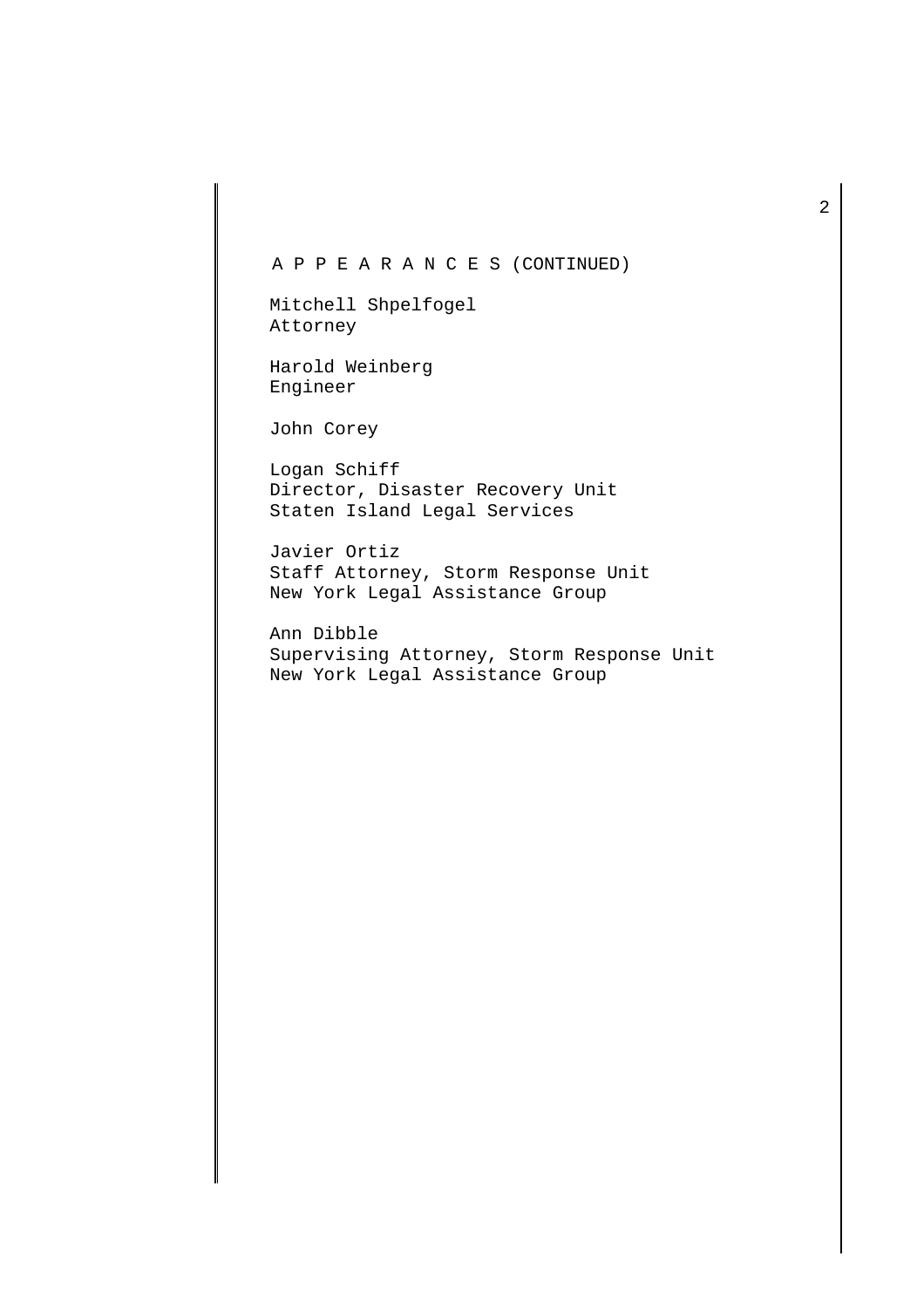| 1              | 3<br>COMMITTEE ON RECOVERY AND RESILENCY            |
|----------------|-----------------------------------------------------|
| 2              | [gavel]                                             |
| 3              | CHAIRPERSON TREYGER: Good afternoon.                |
| $\overline{4}$ | I'm Councilman Mark Treyger, Chair of the Committee |
| 5              | on Recovery and Resiliency and I want to thank you  |
| 6              | for joining us here this afternoon. Today we'll be  |
| 7              | hearing Resolution 522 which I will explain in      |
| 8              | greater detail shortly and discuss a shocking and   |
| 9              | unacceptable victimization of flood insurance       |
| 10             | policy holders that has recently been exposed. We   |
| 11             | are told we need flood insurance. It is so          |
| 12             | important that the federal government has redrawn   |
| 13             | all of our insurance maps and requiring thousands   |
| 14             | more New Yorkers to carry it. Flood insurance is    |
| 15             | expensive and getting more expensive by the year.   |
| 16             | But while we are fighting to keep it affordable we  |
| 17             | never, we've never really questioned the full, the, |
| 18             | the usefulness of it because flood insurance has    |
| 19             | been historically a safety net. We hope to never    |
| 20             | need safety nets but when we pay for them we expect |
| 21             | that they will be there to protect us.              |
| 22             | Unfortunately after Hurricane Sandy this flood      |
| 23             | insurance safety net may have failed hundreds if    |
| 24             | not thousands of flooded property owners. It has    |
| 25             | come to light in recent months that damage          |
|                |                                                     |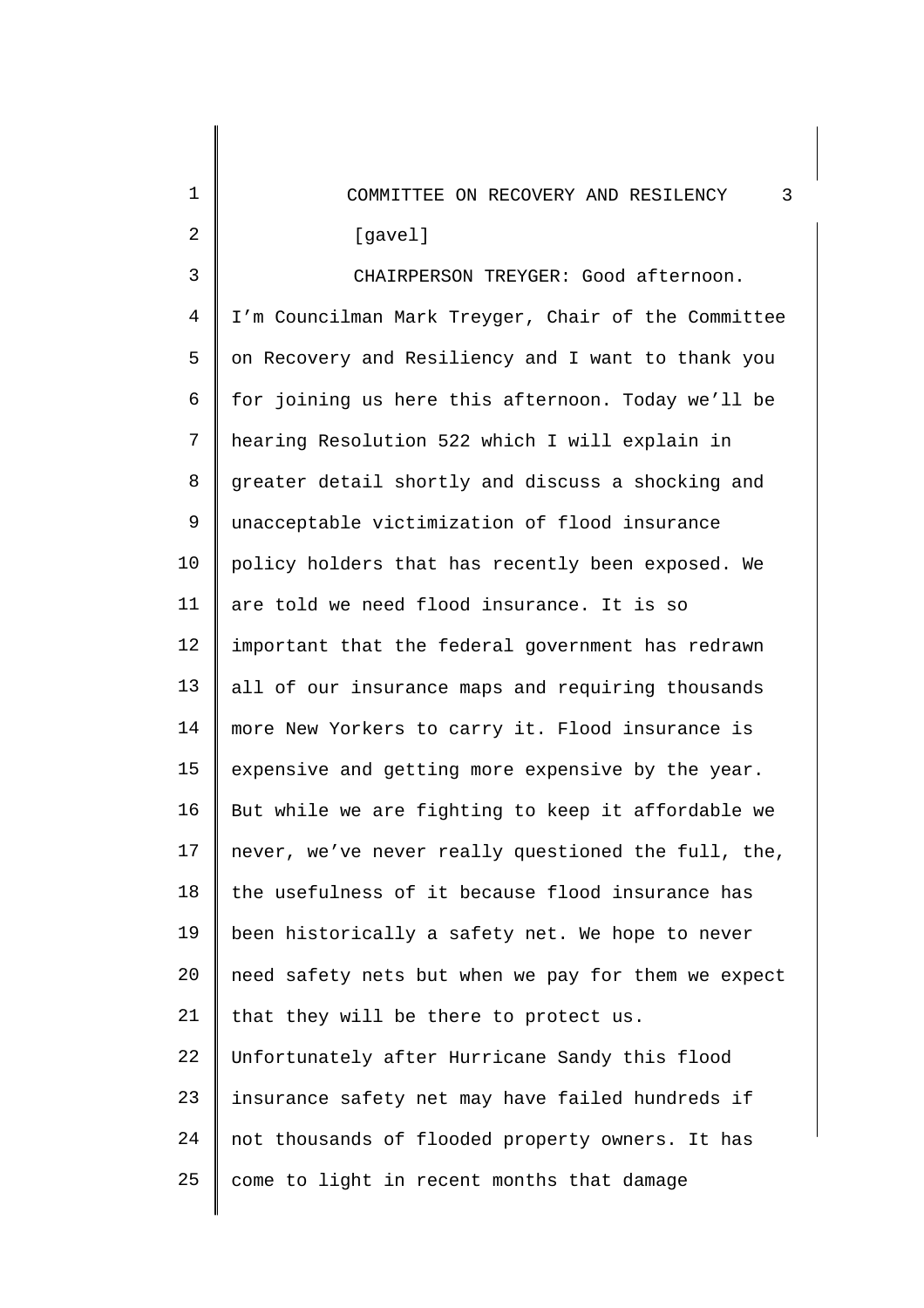1 2 3 4 5 6 7 8 9 10 11 12 13 14 15 16 17 18 19 20 21 22 23 24 25 COMMITTEE ON RECOVERY AND RESILIENCY 4 assessments of flooded properties were being secretly rewritten by engineering firms to hide the actual damages to those homes from Sandy in an effort to reduce insurance companies' flood insurance payouts. Engineers inspecting properties would write reports finding damage from flooding but instead of these being considered final reports they were euphemistically called drafts and then put through a peer review process where their data findings and conclusions were rewritten by a second person who had never even seen the property being assessed. These rewritten reports would reduce the amount of damage sometimes going as far as to claim there was no flood damage what's so ever and then be passed off as the original engineer's work. Insurance companies use these reports to reduce their payouts, their payments to property owners. And homeowners would receive these final reports never knowing the reports had even been altered in the first place. Even worse this may not have just been the work of a few bad actors but instead was a result of the misaligned incentives of our current flood insurance system. These flood insurance plans, even the ones sold by private companies were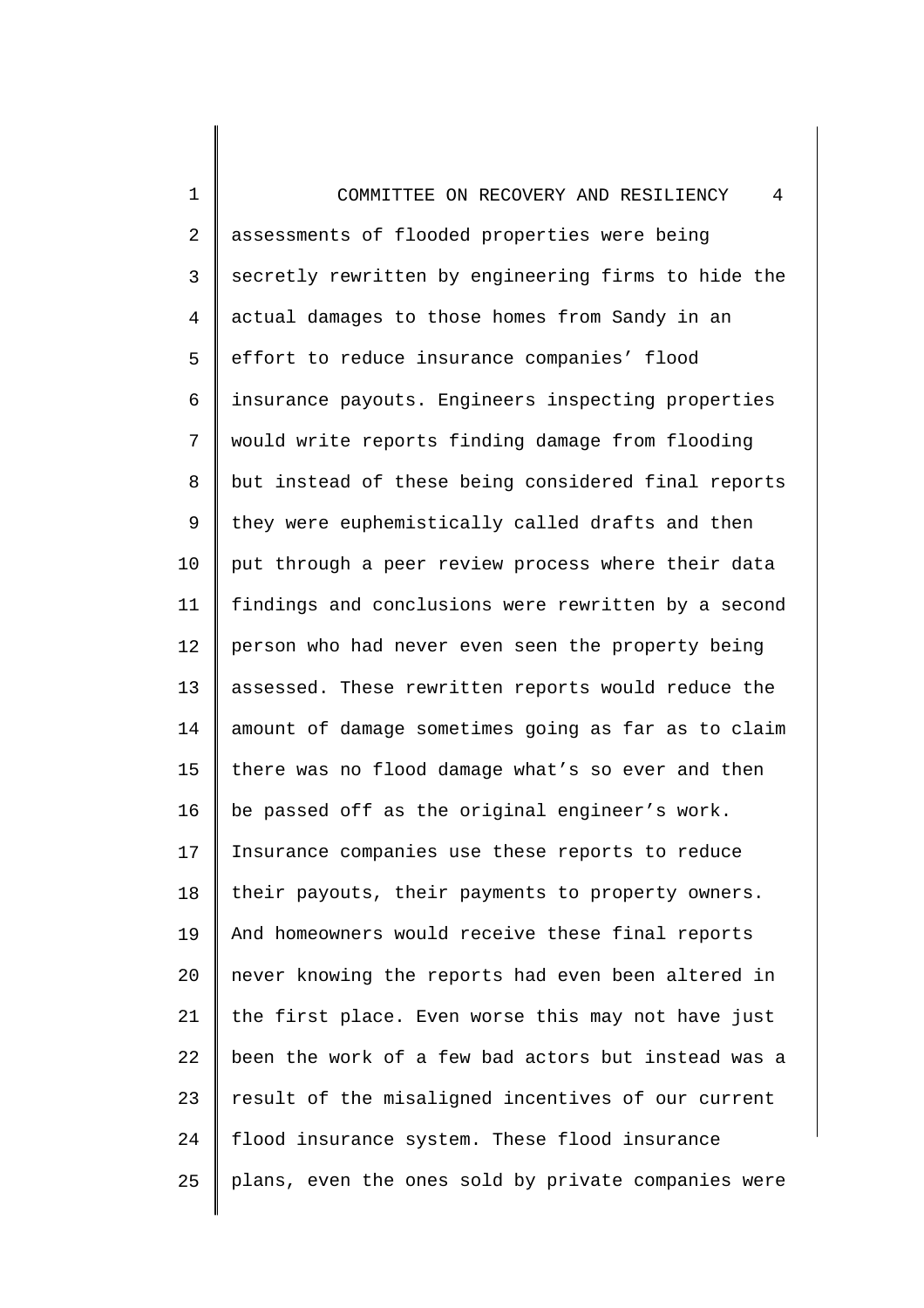1 2 3 4 5 6 7 8 9 10 11 12 13 14 15 16 17 18 19 20 21 22 23 24 25 COMMITTEE ON RECOVERY AND RESILIENCY 5 all just repackaged federal national flood insurance program plans. The Federal Emergency Management Agency's Policies were set up to punish insurance companies who overpaid claimants while those who underpaid on flood insurance claims were left, were let off the hook. This system effectively pressured insurance companies to lower their flood insurance payments and also pressured engineering firms to deliver the lower damage assessments that the insurance companies needed to justify their lower payments. To their credit, I would say limited credit, FEMA has taken some steps to begin addressing this, this problem but more needs to be done. The resolution being heard today, Reso 5, sorry, 552 of 2015 calls on FEMA to reexamine every single flood insurance claim payout for possible underpayment and for future disasters to require insurance companies to make all drafts of engineering reports available to homeowners whenever responding to a flood insurance claim. This resolution proposes some possible reforms to fix what went wrong this time and to prevent it from occurring again in the future. But this is only a starting point for discussion. Today this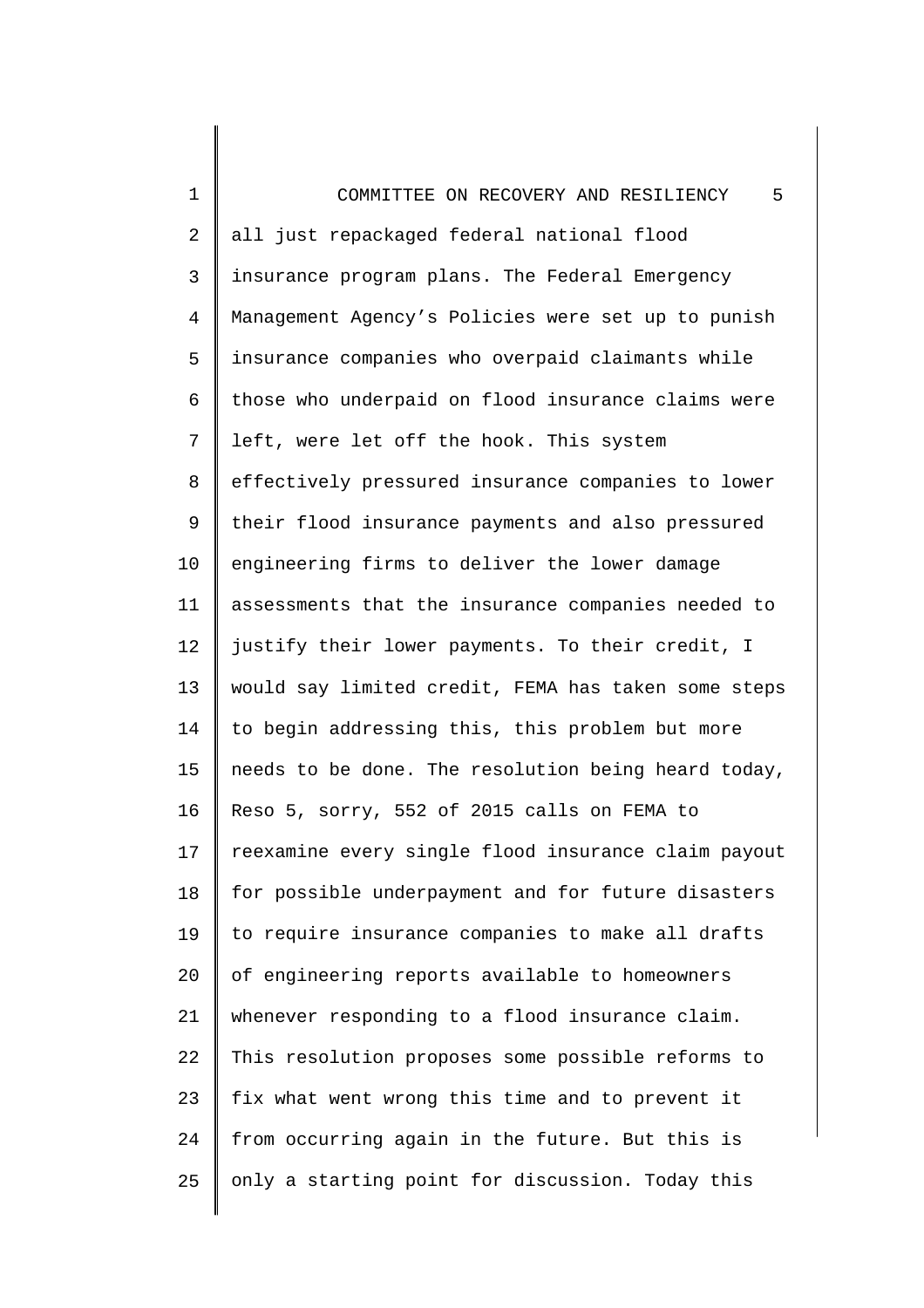1 2 3 4 5 6 7 8 9 10 11 12 13 14 15 16 17 18 19 20 21 22 23 24 25 COMMITTEE ON RECOVERY AND RESILIENCY 6 committee hopes to hear and evaluate other reform ideas as well so that we can use the weight of this council and this city to lobby the federal government for a fair, a more fair flood insurance program overall. If flood insurance is important enough that homeowners are required to carry it then it should be important enough for the system to be, to be reformed until it works correctly. I'd like to thank all those who have joined us for this very important discussion today. I just want to first mention we've been joined by Council Members Steven Matteo, Council Member Carlos Menchaca, and that's it for, for now. And I just want to just also say to open up this hearing that these are the same victims that are still dealing with every other aspect of the recovery. We're still picking up the, picking up the pieces of their lives, still probably going through their banks and, and, and their savings accounts to try to make ends meet if they're even still on their property. And they're wrestling with bureaucracy with, whether it's build it back or other types of programs. And this has just been another burden placed on victims that have gone through one of the worst if not the worst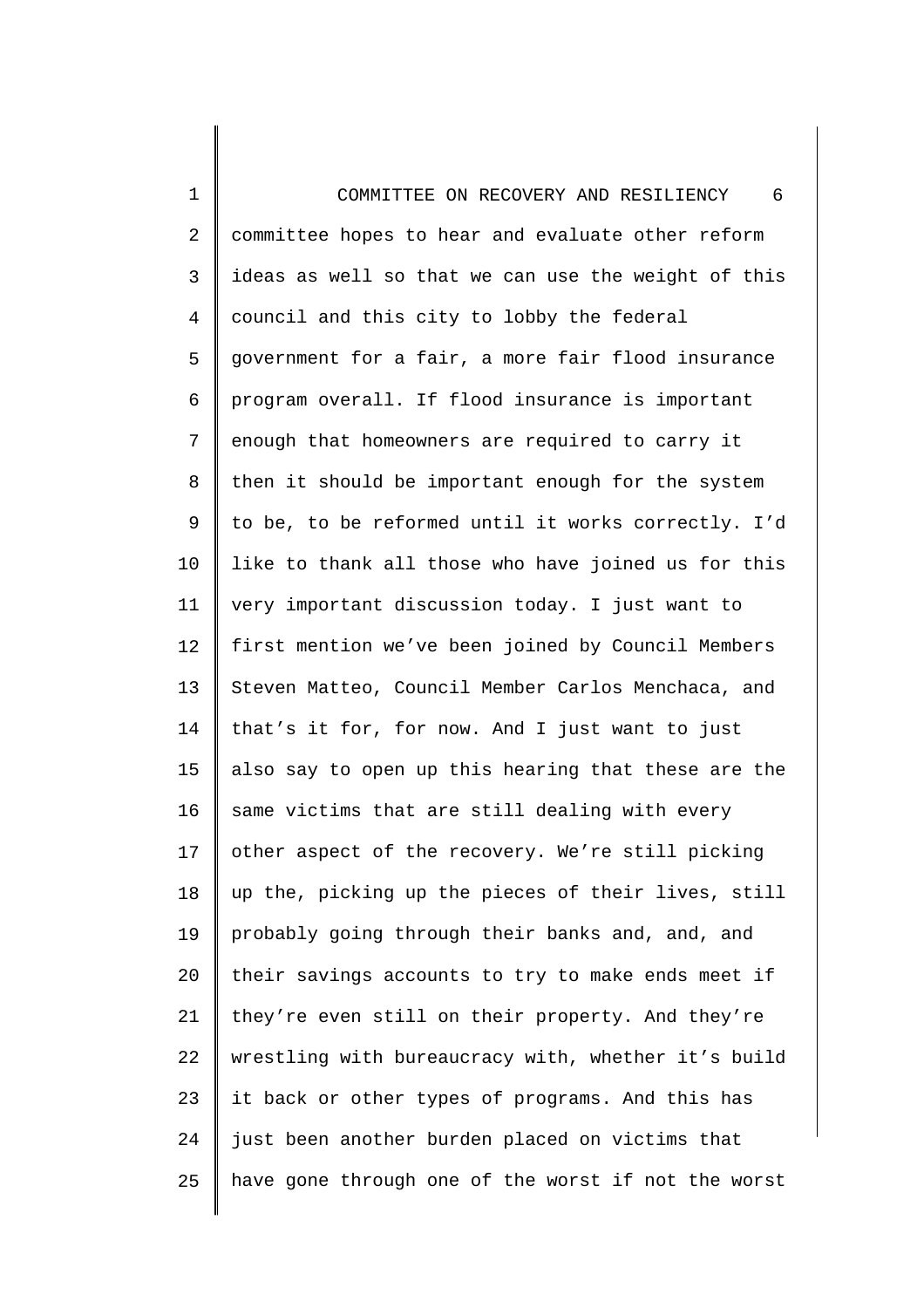1 2 3 4 5 6 7 8 9 10 11 12 13 14 15 16 17 18 19 20 21 22 23 24 COMMITTEE ON RECOVERY AND RESILIENCY 7 natural disaster in our city's history. So I know that New York City is limited in what we can do in as far as governing insurance companies but what, what we do have which we will be using in this council is the bully pulpit and drawing light and attention to this issue and holding our federal officials accountable until changes are made. And we will use that power to the fullest extent possible. So I'd like to call up, I'd like to note that we had asked the administration to join us here today to hear from the Sandy team and they chose not to appear today. But I assure you that there will be follow-up with the administration about what we can do as a city to make sure that we highlight this issue and demand reform and action and changes on behalf of our city's Sandy victims. So the first panel I'd like to call up is Mitchell Shpelfogel and Harold Weinberg. You may begin… Just make sure the microphone is on and just introduce yourself and, and your affiliation or, and just begin please. MITCHELL SHPELFOGEL: My name's Mitchell Shpelfogel. I represent many victims of Sandy who

unfortunately did not get the proper reimbursement

25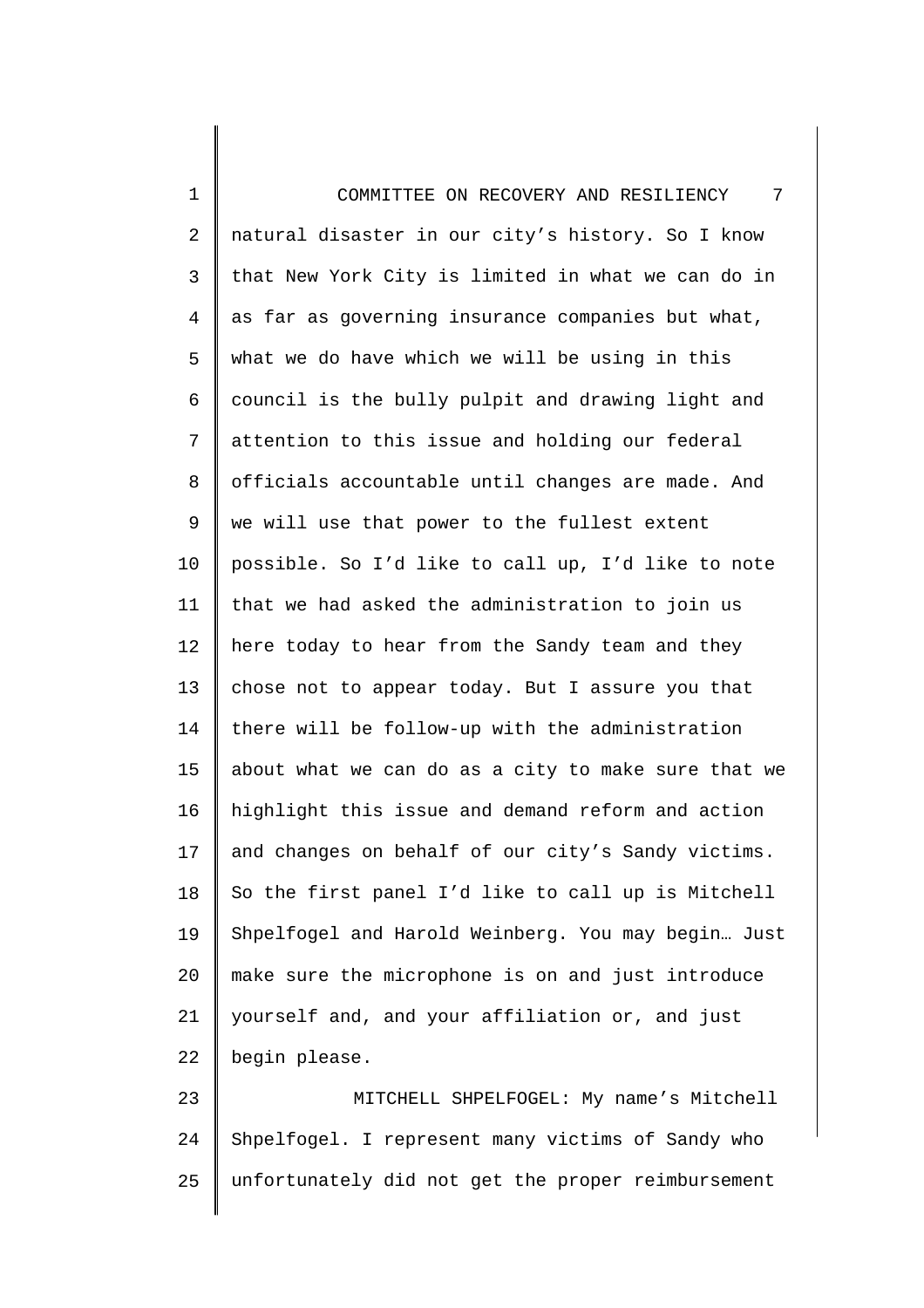| 1              | COMMITTEE ON RECOVERY AND RESILIENCY 8              |
|----------------|-----------------------------------------------------|
| 2              | from FEMA or their insurance companies. In dealing  |
| 3              | with this I've been, I've been dealing with this    |
| $\overline{4}$ | for over two years with my clients. In fact there   |
| 5              | are over 2,000 cases currently before the judges in |
| 6              | the eastern district and federal court. And         |
| 7              | [cross-talk]                                        |
| 8              | CHAIRPERSON TREYGER: Can you speak into             |
| 9              | the mic, I'm sorry. Thank you. Thanks so much.      |
| 10             | MITCHELL SHPELFOGEL: the eastern                    |
| 11             | district and federal court. And prior They, they    |
| 12             | have a case management order there and prior to the |
| 13             | first case management order back in February of     |
| 14             | 2013 I had already been aware that one of my        |
| 15             | clients engineer report was altered. When we were   |
| 16             | called in to establish this case management order   |
| 17             | we were there with about 250 attorneys both from    |
| 18             | plaintiff's bar and defendant's bar. And one of the |
| 19             | issues that came up were draft reports. Somebody    |
| 20             | raised the issue about draft reports. Defense       |
| 21             | Council Jerry Nielson who at the time was           |
| 22             | representing approximately 90 percent of the WYO    |
| 23             | carriers, he objected to that. And I mentioned that |
| 24             | I have an altered report to which Judge Brown said  |
| 25             | that would be fraud. My response was that's         |
|                |                                                     |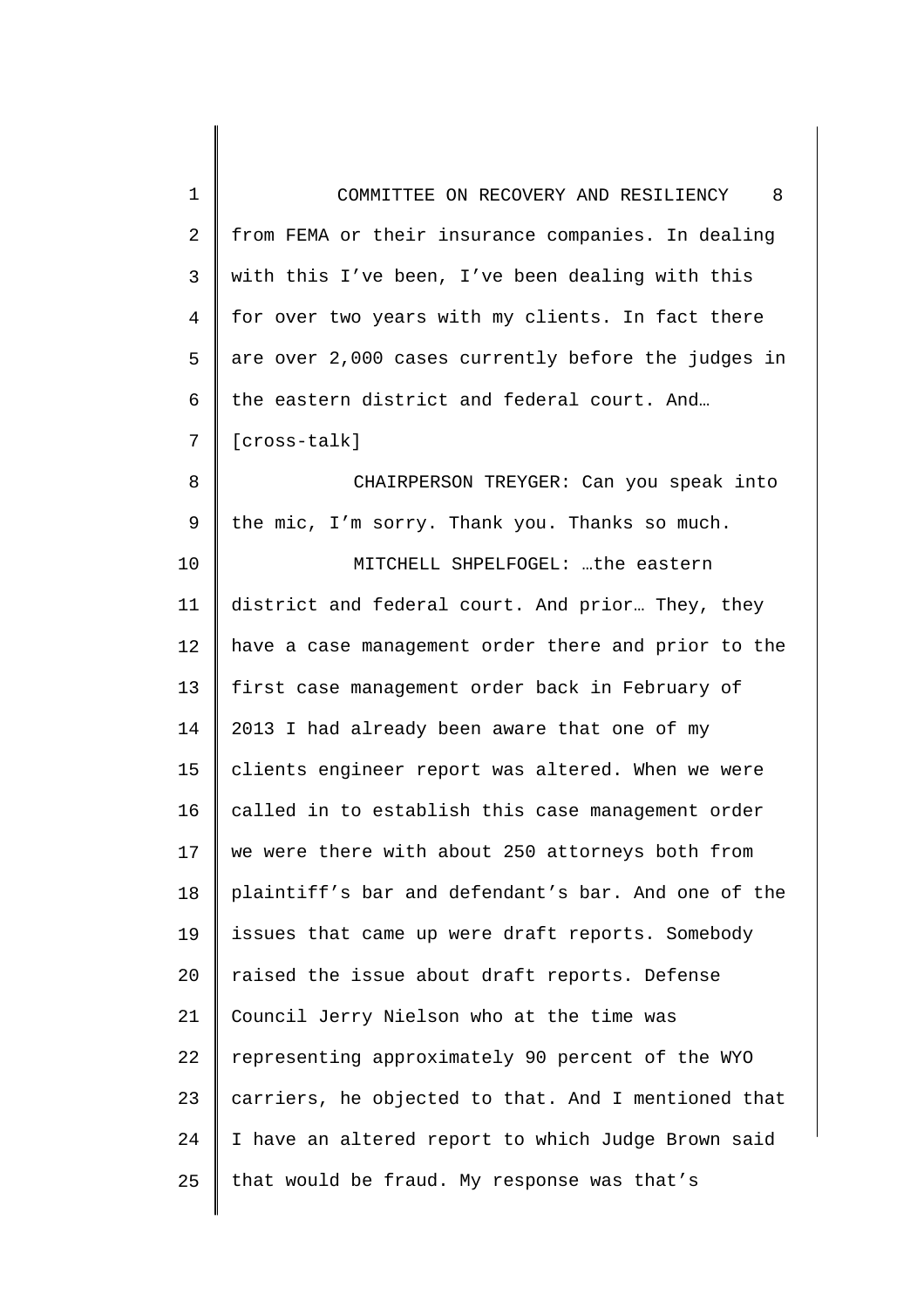1 2 3 4 5 6 7 8 9 10 11 12 13 14 15 16 17 18 19 20 21 22 23 24 25 COMMITTEE ON RECOVERY AND RESILIENCY 9 correct. He said I guess you have a good case. Unbeknownst to him that this was something that was rampant in the industry. There's an estimation now that there was approximately 13 thousand engineering reports that were authored or forged. But what's important to note just for an understanding here is that the engineering, the alteration of engineering reports were but one method that the WYOs utilized to underpay homeowners. There were altered adjusting reports which is a lot larger of an issue because not every home needed an engineer but every single home needed an adjustment and those were altered as well. Another way of doing it which is a class action that we're dealing with now is they decided whether it was by mistake or on purpose but they did not pay the sales tax. And when you, that would mean somewhere between 5,000 to 20,000 dollars per homeowner depending on their adjustment. And when you do it across the board on 144 thousand claims we're talking about a large amount of money. Now in reality FEMA has said and I, and I personally have spoken to Brad Kieserman who I think is doing a wonderful job in evaluating the claims that are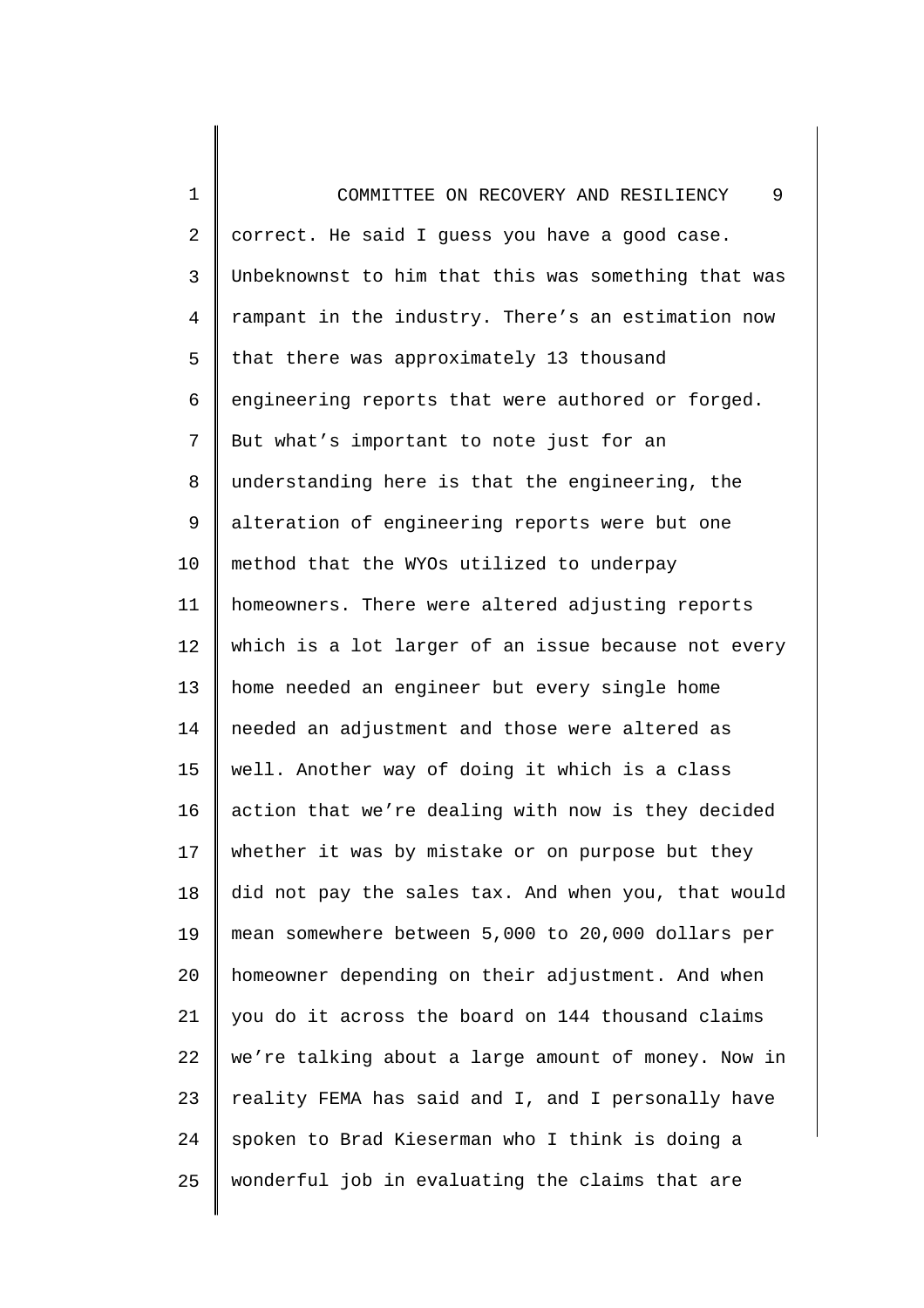1 2 3 4 5 6 7 8 9 10 11 12 13 14 15 16 17 18 19 20 21 22 23 24 25 COMMITTEE ON RECOVERY AND RESILIENCY 10 currently in litigation and he's told me that sometime at the end of April most likely beginning of May they're going to try to set up some sort of a program where these claims are reevaluated. All 144 thousand claims will get an opportunity to be reevaluated. They will send out letters to all homeowners in telling them that. But are we supposed to trust this same broken system to reevaluate our claims. People submitted their claims. They were denied or lied to. People who filed an appeal with FEMA, not one appeal was granted. So people were either taken advantage of one, maybe two times. And now we're asked to resubmit to the same system. I find that to be a little hard to swallow. But in terms of talking about reforms and that's very important because we will get past this, as opposed to a place like after Katrina was hit we're New Yorkers and we're resilient and we're able to get past this and we will with the help of our local politicians, our state politicians, and our federal politicians we will get through this. But how do we reform this. And being involved with this for such a long time myself and other, other people have undergone a few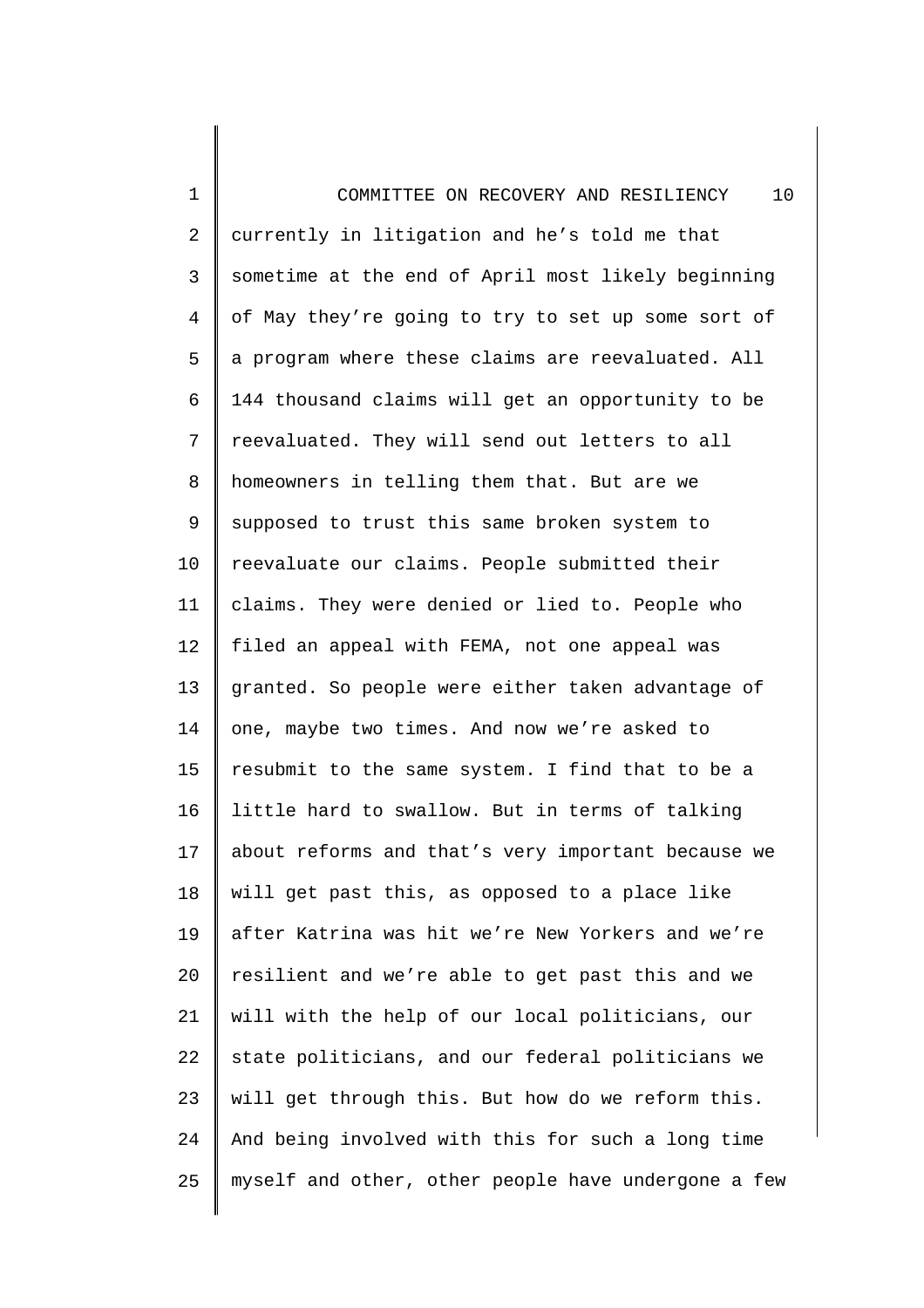| 1              | 11<br>COMMITTEE ON RECOVERY AND RESILIENCY          |
|----------------|-----------------------------------------------------|
| $\overline{2}$ | ideas and we've spoken to numerous senators about   |
| 3              | it, the, in fact I was in Washington yesterday      |
| $\overline{4}$ | talking to a few of them about this very issue. And |
| 5              | I think for everyone here to understand the ideas   |
| 6              | we have you really have to understand what went     |
| 7              | wrong. Because in reality the program isn't a bad   |
| 8              | program. It's just not run properly. And the        |
| 9              | biggest issue we have which homeowners are          |
| 10             | concerned with is the premiums. Premiums are very   |
| 11             | high and getting higher. In fact in today's paper   |
| 12             | it said that it's going up another 18 percent. What |
| 13             | happens with the premiums Well let's take a step    |
| 14             | back. FEMA administers the NFIP program, National   |
| 15             | Flood Insurance Program. Now they do not have the   |
| 16             | proper infrastructure to administer these claims,   |
| 17             | to run this program. So what they did is they       |
| 18             | allowed insurance companies to administer it for    |
| 19             | them, the write your own [cross-talk] carriers.     |
| 20             | What they do [cross-talk] is they take the          |
| 21             | premiums in, take up to a minimum of 15 percent of  |
| 22             | those premiums. And in fact after dealing with      |
| 23             | administrating it through adjusters, engineers, or  |
| 24             | whatever they need they take between 47 to 53       |
| 25             | percent of the premiums are kept by the write your  |
|                |                                                     |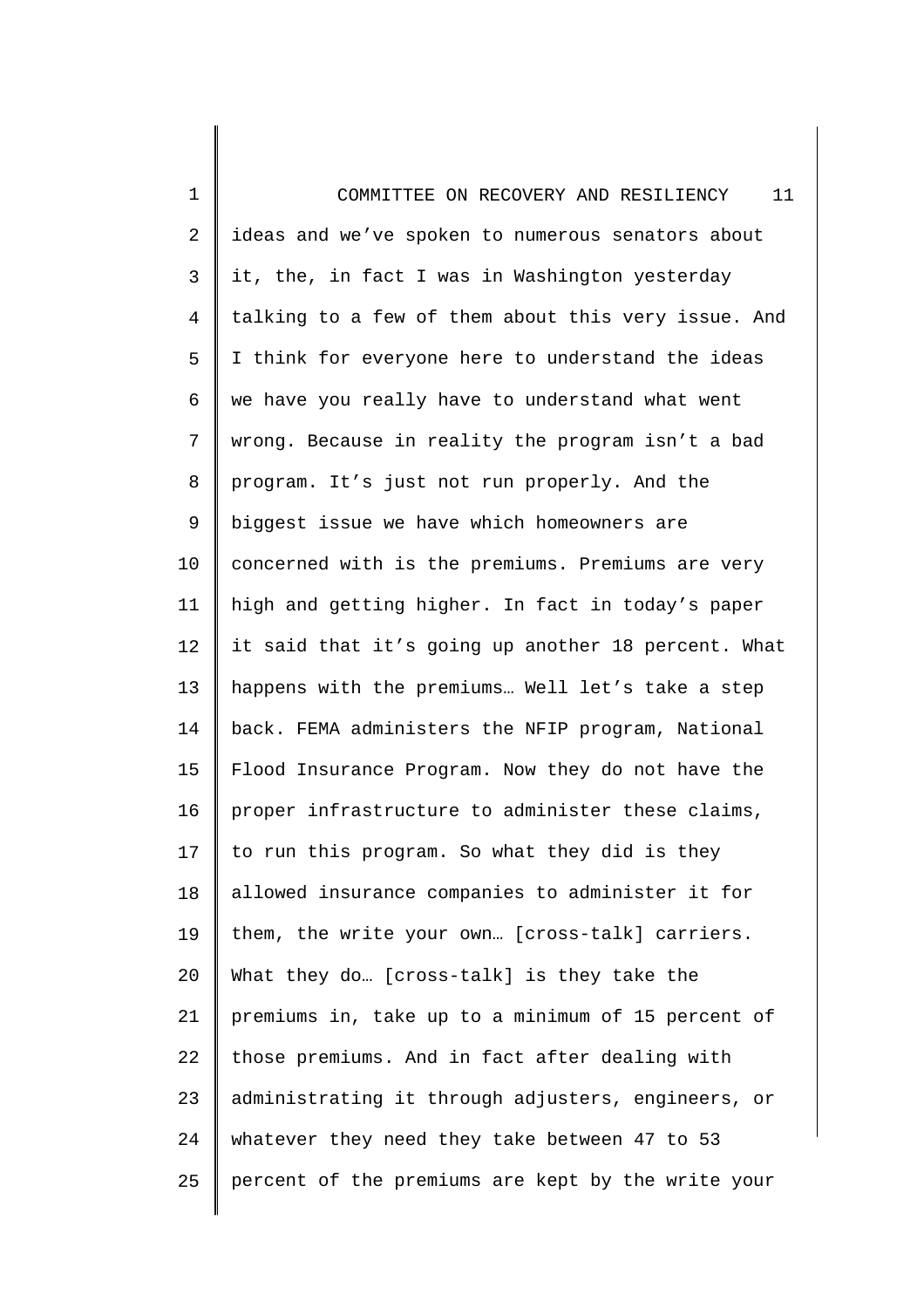1 2 3 4 5 6 7 8 9 10 11 12 13 14 15 16 17 18 19 20 21 22 23 24 25 COMMITTEE ON RECOVERY AND RESILIENCY 12 owns. So on a typical year the, they collect… premiums about two billion dollars and only one billion dollars goes into the program. Typically it's fine because a big storm comes in this country about once every five years. So little storms get taken care of, no big deal but once every five years we have a big storm, there's enough in the treasury, in, in that fund from FEMA for the one billion dollars to cover it. And then we start over again. Katrina was very different. What happened in Katrina was that for example write your own, like Allstate or State Farm. They did both of the wind and the flood. They send one adjuster. So we know that 140 mile winds came in and destroyed the home. But somehow flood have to cover all those costs. So suddenly we're 27 billion dollars in debt in FEMA, not enough money for the program. Now if the program is now in solvent that means that the write your owns have no business. So not only do they have no business but their Council Jerry Nielson who represents 95 percent of them has no business either. So he starts right after Katrina giving lessons and classes and telling people about this brand new idea, which Harold who's an engineer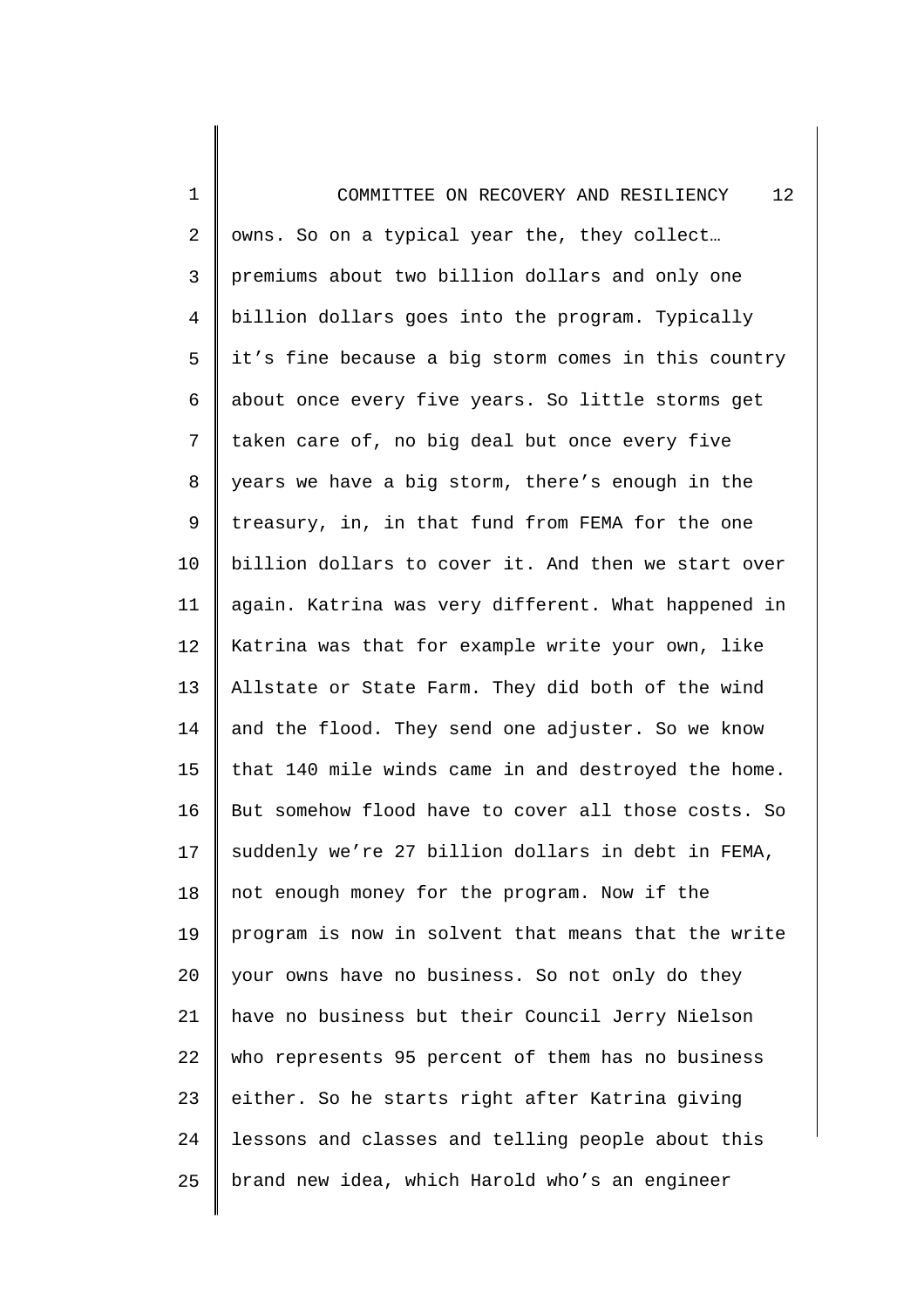| 1              | 13<br>COMMITTEE ON RECOVERY AND RESILIENCY          |
|----------------|-----------------------------------------------------|
| 2              | could give you a little bit more information on,    |
| 3              | about this earth movement and preexisting           |
| $\overline{4}$ | conditions. We all know that's bologna. A house was |
| 5              | standing. It was, everyone had, we're, was able to  |
| 6              | live in it. The following day they couldn't even    |
| 7              | open the door because it was lopsided. That         |
| 8              | happened from the flood not from the preexisting    |
| $\mathsf 9$    | condition. But he taught them how to do this and    |
| 10             | scared them exactly what you said Councilman        |
| 11             | Treyger that if you overpay you're going to get in  |
| 12             | trouble. Underpaid is no big deal. And if they      |
| 13             | litigate who's paying for this? FEMA. If you want   |
| 14             | to do an adjustment report send an adjuster, send   |
| 15             | another adjuster, send a third adjuster. The write  |
| 16             | your owns are running a business where they collect |
| 17             | premiums, one billion dollars a year, and they have |
| 18             | no risk. It's not insurance company where if        |
| 19             | there's a, some type of damage they pay out.        |
| 20             | There's no risk. It comes from the coffers of the   |
| 21             | federal government. So what, what kind of a better  |
| 22             | business can you find? High premiums, no risk. With |
| 23             | this in mind knowing that any fee under 25 hundred  |
| 24             | dollars is not even reviewed by FEMA, they just     |
| 25             | make sure that all their fees are below 25 hundred  |
|                |                                                     |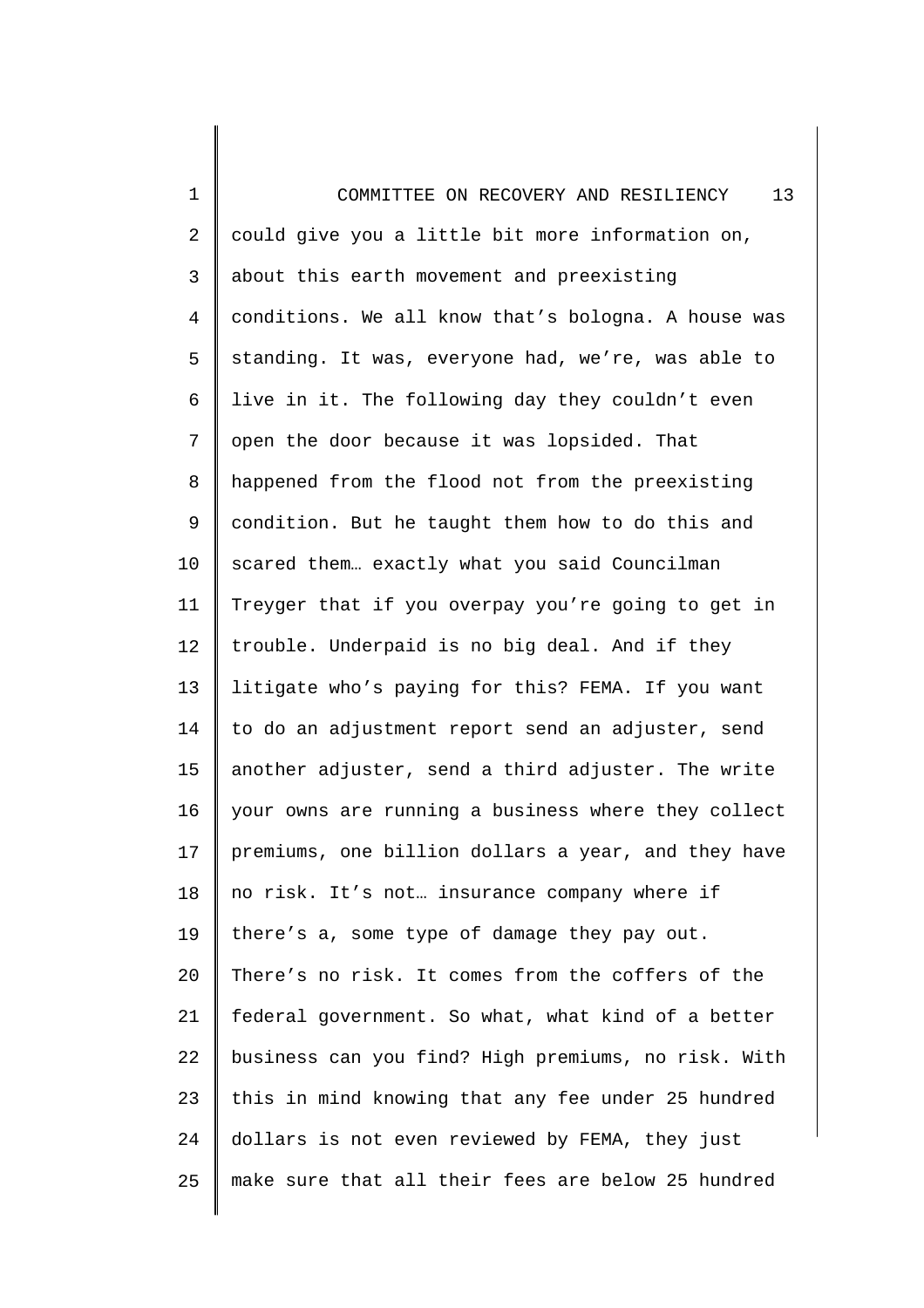1 2 3 4 5 6 7 8 9 10 11 12 13 14 15 16 17 18 19 20 21 22 23 24 25 COMMITTEE ON RECOVERY AND RESILIENCY 14 dollars. So they send an adjuster, under 25 hundred dollars. If you want to go a second time that's a second fee under 25 hundred dollars. An engineer, they'll hire one engineering firm. That engineering firm will hire a sub and a sub and a sub, someone like Mr. Weinberg will go out there and get paid 700 dollars but FEMA paid out 25 hundred dollars. So in reality the first thing that has to be done is to have real oversight, to just allow 25 hundred dollars to be spent without any oversight is problem number one. Problem number two is not allowing people like Jerry Nielson who is now a defendant in a racketeering class action against him to change the rules, especially in the middle of the game. There was, there's something known as the proof of loss which is essentially just a notice requirement. Like any insurance company would get a notice requirement. But he started making it a statutory requirement which is, it's not and FEMA now has acknowledged that it's not. But if you signed in the wrong place or you dotted your I the wrong way automatically he would say you're not entitled to any reimbursement. So you're starting from zero so if you want to negotiate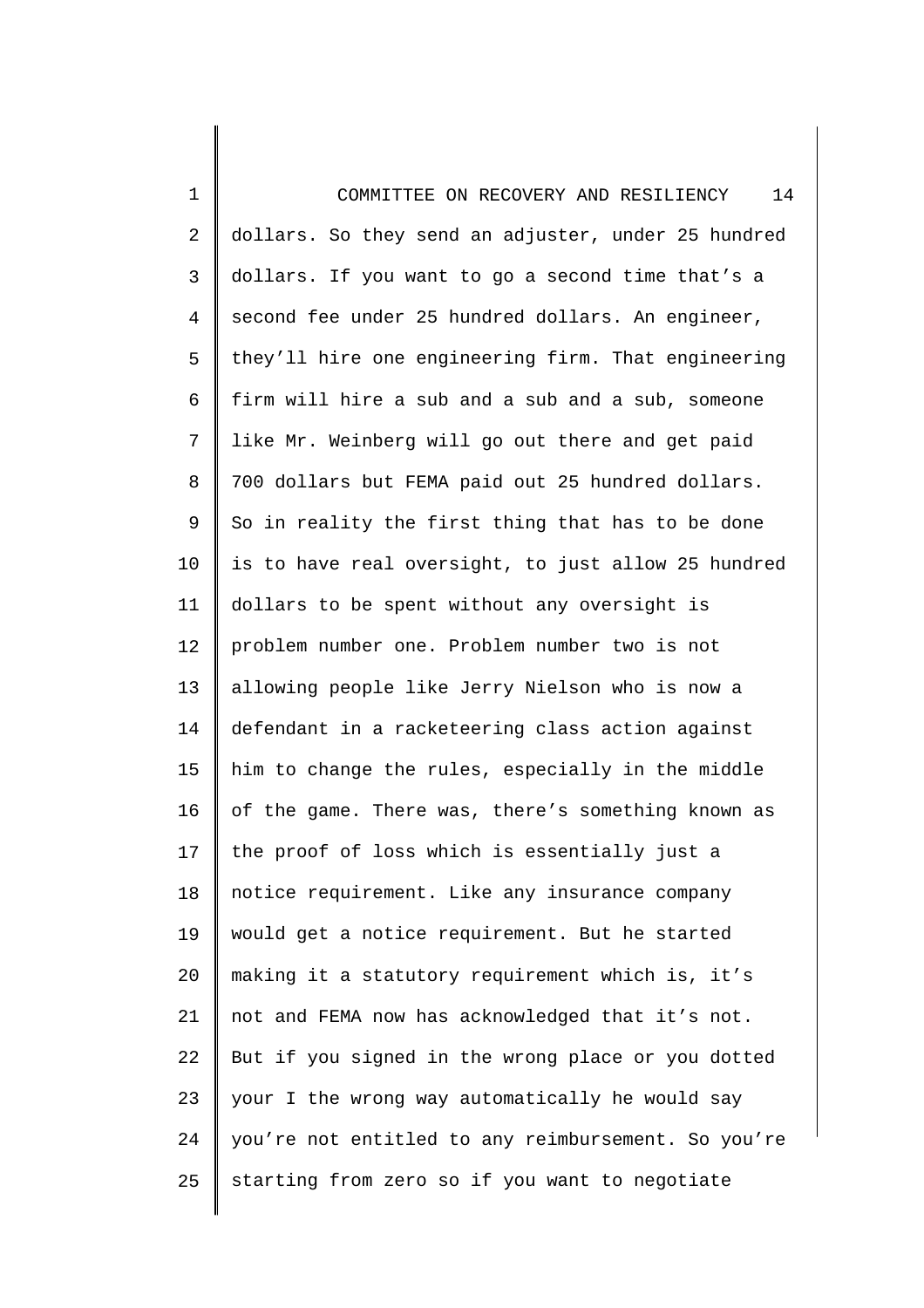1 2 3 4 5 6 7 8 9 10 11 12 13 14 15 16 17 18 19 20 21 22 23 24 25 COMMITTEE ON RECOVERY AND RESILIENCY 15 let's negotiate from zero. Clearly that is not what this program was intended for. What we're proposing, knowing oh another key thing is they sent many engineers that were not even licensed in the state of New York. So they have no risk. They're, they're coming from Texas, Illinois, wherever they're coming from, they don't know New York. They aren't licensed in New York and they have nothing to lose in New York. So that should definitely be a requirement, anyone who does an engineering report first of all should be vetted, should know if there's any inside dealings why they're getting the contract, and should definitely be licensed in the state of New York. But what we've suggested both to senators and what I suggest to the, to you here is that any future ideas for reforms has to be done by means of a task force, Senator Menendez, Senator Schumer, Gellibrand, and Brooke have all signed up on the idea of needing a taskforce both with engineers, attorneys from both sides who understand these issues and can really speak to them. But again if we look at it and understand what's going on here there's no reason why we can't lower premiums to help the people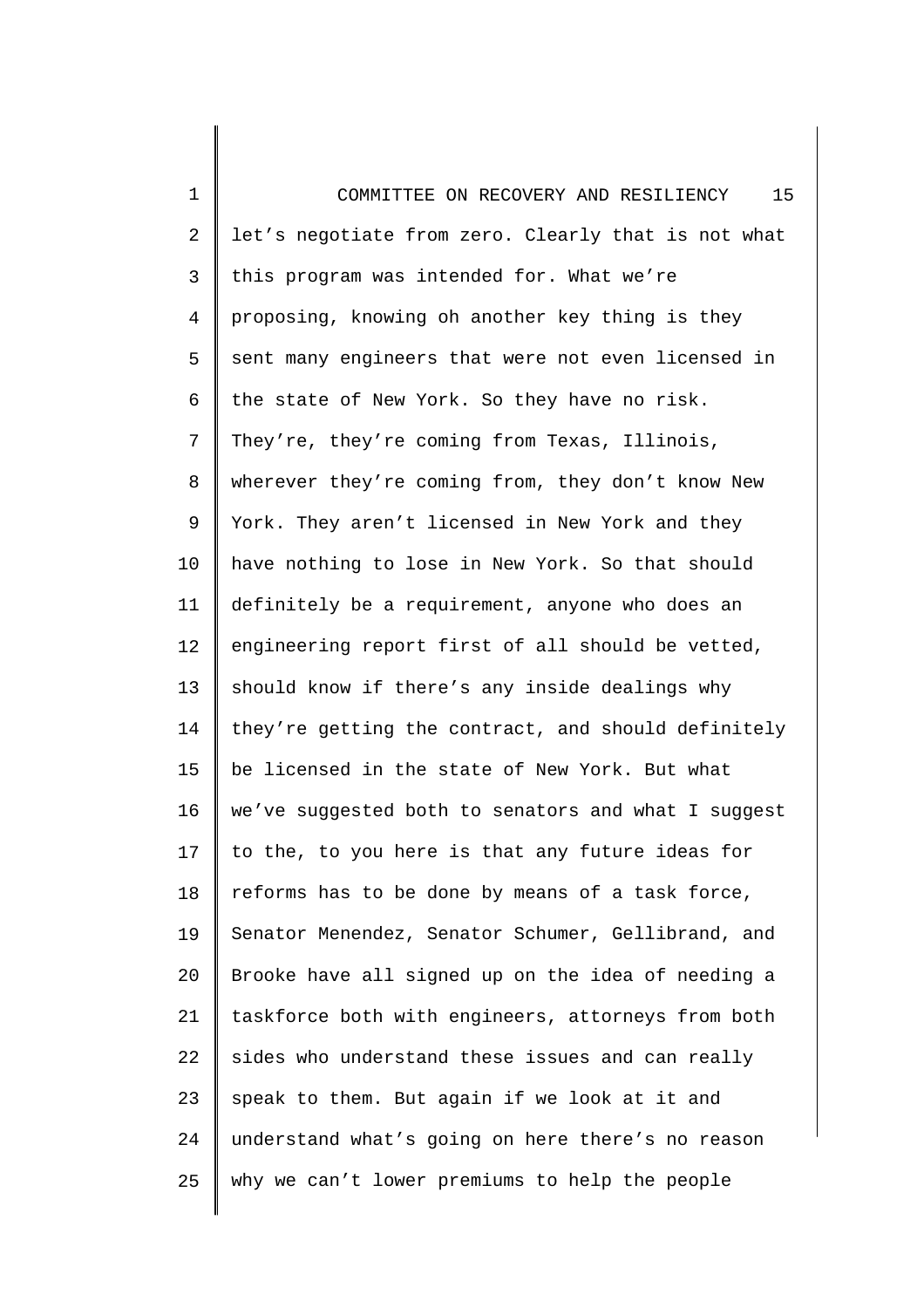1 2 3 4 5 COMMITTEE ON RECOVERY AND RESILIENCY 16 here, to have the flood insurance that they need, and at the same time get, give them the coverage that they deserve when they're hit with such a storm.

6 7 8 9 CHAIRPERSON TREYGER: And I guess we'll hear from Mr. Weinberg but I have some, we'll have some questions for you right afterwards. We, we could hear from Mr. Weinberg…

10 11 12 13 14 15 16 17 18 19 20 21 22 23 24 25 HAROLD WEINBERG: Thank you Mr. Councilman. My name is Harold Weinberg. I'm a licensed professional engineer with the state of New York since 1961. That gives me a certain amount of expertise. And so I've looked at many buildings. I used to work for the New York City Transit Authority and... platform extension on  $6<sup>th</sup>$  Avenue years ago and I went through every building from West  $4^{\text{th}}$  Street to  $14^{\text{th}}$  Street to see that. So I have a lot of experience. And then as a consulting engineer I filed some thousands of applications with the Department of Buildings in the city of New York. Of this matter I'm not just an engineer I'm an affected person. I live in Manhattan Beach and I was flooded also. And so one of my neighbors came to me and said Harold what do you think of this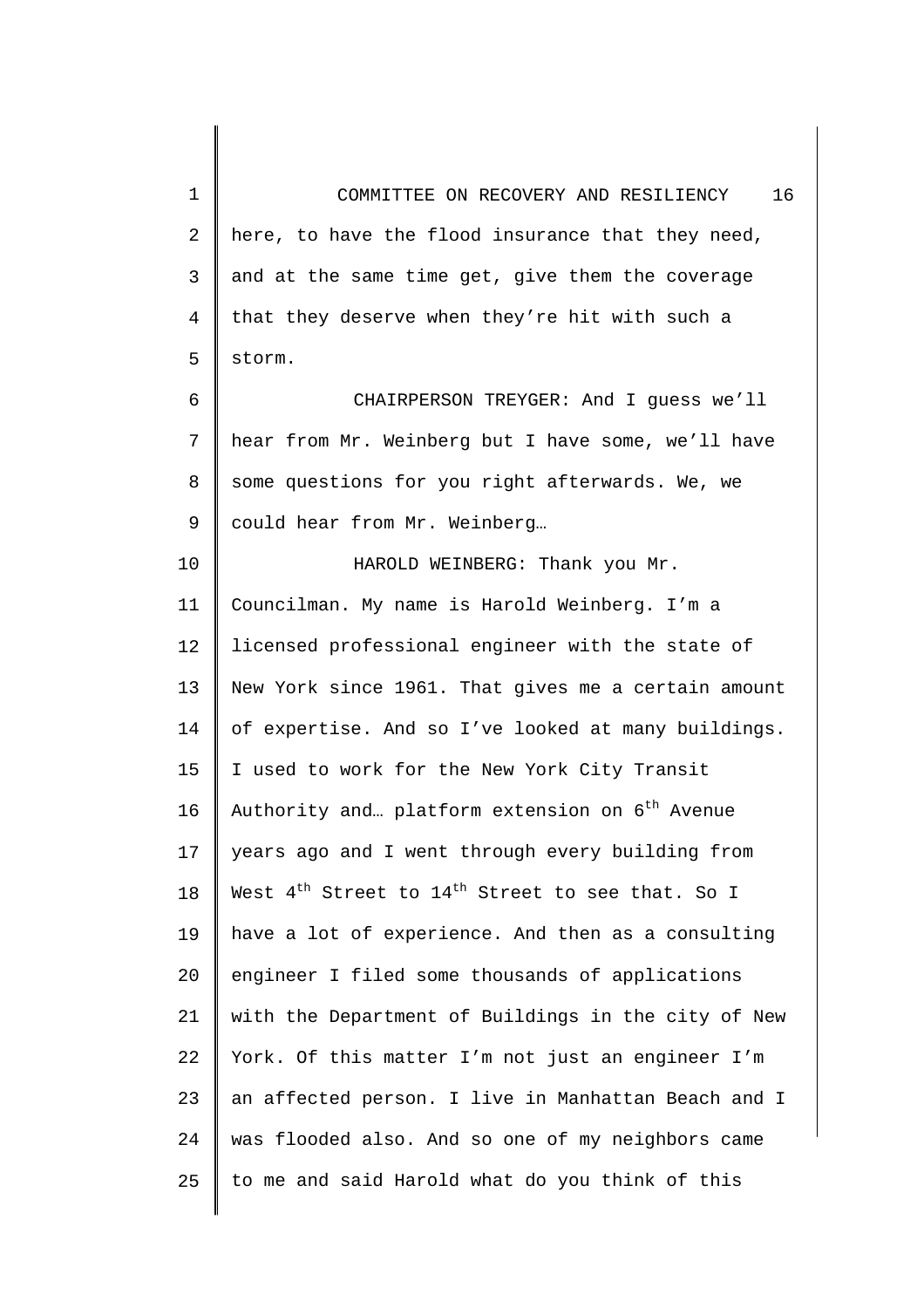| $\mathbf 1$    | 17<br>COMMITTEE ON RECOVERY AND RESILIENCY          |
|----------------|-----------------------------------------------------|
| $\overline{2}$ | engineering report. And what did the engineering    |
| 3              | report say, all damage was preexisting none caused  |
| $\overline{4}$ | by the storm. That is a pure fraud and an egregious |
| 5              | lie. And I'm here today to tell you that I would    |
| 6              | never stoop so low. I wouldn't do that. I looked at |
| 7              | 15 buildings on this storm and I found everyone     |
| 8              | suffered storm damage. And when you have some firm  |
| $\mathsf 9$    | that comes along and says no it was all preexisting |
| 10             | I'm hoping that you'll do the very right thing.     |
| 11             | Once you catch somebody on fraud their license      |
| 12             | ought to be revoked if not sent to jail. Thank you. |
| 13             | CHAIRPERSON TREYGER: Thank you very                 |
| 14             | much Mr. Weinberg. And just, I have some questions  |
| 15             | to ask Mr. Shpelfogel. If you could just, for the   |
| 16             | purposes of our committee just so we're all briefed |
| 17             | and on the same page can you walk us through step   |
| 18             | by step one of the examples, one of the, that has   |
| 19             | been highlighted, exposed in the media about what   |
| 20             | actually happened?                                  |
| 21             | MITCHELL SHPELFOGEL: Sure.                          |
| 22             | CHAIRPERSON TREYGER: Please.                        |
| 23             | MITCHELL SHPELFOGEL: One of the most                |
| 24             | egregious ones happens to be one of my clients, Mr. |
| 25             | Steven Dweck. Storm hit. He calls his insurance     |
|                |                                                     |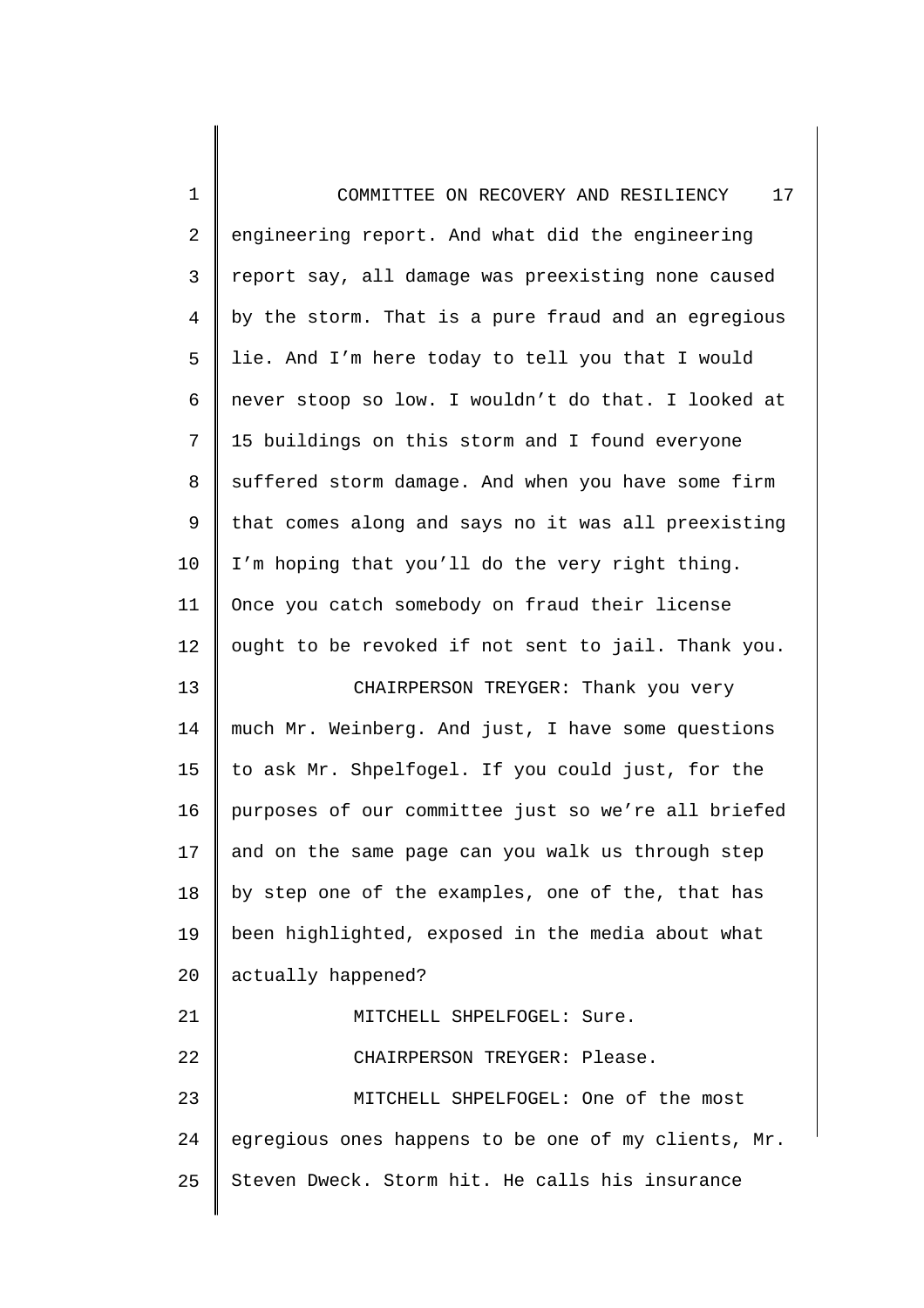| $\mathbf 1$    | 18<br>COMMITTEE ON RECOVERY AND RESILIENCY          |
|----------------|-----------------------------------------------------|
| $\overline{a}$ | company. They came and inspected it. After they     |
| 3              | inspected it they determined that an engineer is    |
| 4              | necessary. Of course they hired an engineering      |
| 5              | consultant for 25 hundred dollar, 2494 dollars, who |
| 6              | hired an engineering firm for 18 hundred dollars    |
| 7              | who then hired Mr. Weinberg for 700 dollars. Mr.    |
| 8              | Weinberg came out to the home, wrote a report, sent |
| 9              | it in, client receives a declination saying that    |
| 10             | his home is not damaged because of the flood storm  |
| 11             | and therefore they will not reimburse the           |
| 12             | structural damage. He came to me. I reviewed it.    |
| 13             | Also Mr. Steven Dweck is a resident of Manhattan    |
| 14             | Beach as am I. Being a victim of Sandy as well I    |
| 15             | know what happened there. I didn't leave during the |
| 16             | storm. I saw what happened there. And it was in the |
| 17             | words of Mr. Weinberg a farce. That said            |
| 18             | HAROLD WEINBERG: Fraud.                             |
| 19             | MITCHELL SHPELFOGEL: A fraud. That said             |
| 20             | I reached out to Mr. Weinberg knowing him and I     |
| 21             | said I know you to be a competent engineer, how     |
| 22             | would you write such a thing and his answer was I   |
| 23             | didn't. And he was nice enough to send me the       |
| 24             | report that he submitted to High Rise Engineering.  |
| 25             | High Rise Engineering by the way is now subject to  |
|                |                                                     |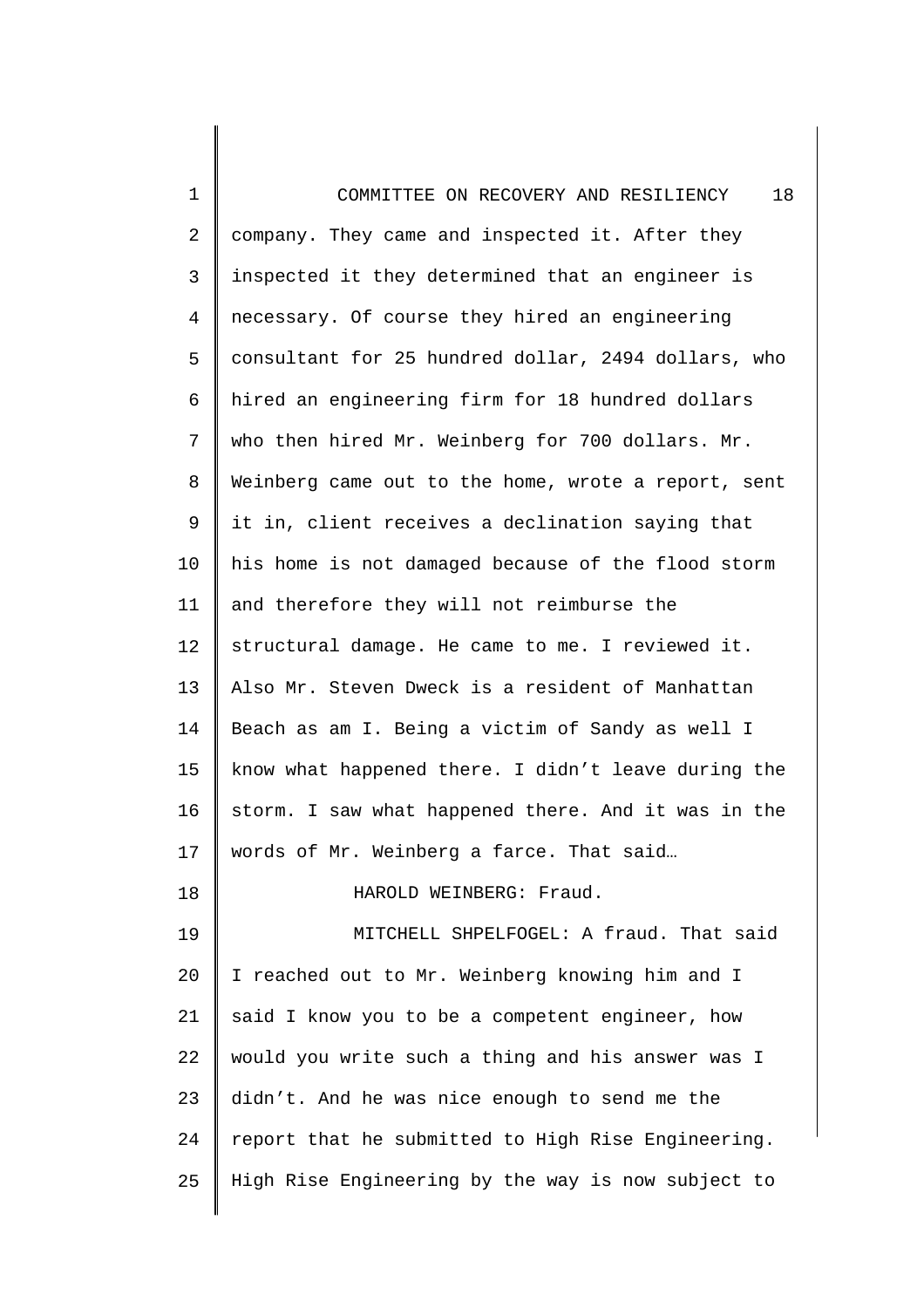| $\mathbf 1$    | 19<br>COMMITTEE ON RECOVERY AND RESILIENCY          |
|----------------|-----------------------------------------------------|
| 2              | a probe by the Attorney General's Office who raided |
| 3              | their office, took out all their computers and      |
| $\overline{4}$ | files as it's been uncovered that they were         |
| 5              | complicit to this fraudulent activity not just for  |
| 6              | the Dwecks but across the board. When I saw the two |
| 7              | reports I contacted High Rise saying is there some  |
| 8              | type of an error here. Spoke to both their, their   |
| $\mathsf 9$    | reviewer Matthew Pappalardo who is, who told me     |
| 10             | well I reviewed the report that Harold did and I've |
| 11             | done thousands of these so I know, so using what he |
| 12             | saw I amended it. I spoke to Harold and he was okay |
| 13             | with it. And I changed his report and put his       |
| 14             | signature and seal on the report I wrote.           |
| 15             | Parenthetically Mr. Pappalardo has a master's in    |
| 16             | Biology. He's not an engineer. Not in any state is  |
| 17             | he an engineer. Understanding the fraud that took   |
| 18             | place here I did the next thing that necessary, I   |
| 19             | sent both copies of the report, both original and   |
| 20             | fraudulent to Hartford Insurance who was a WYO in   |
| 21             | this matter telling them hey there's a fraud here.  |
| 22             | I'm sure you want to pay this claim right now. I    |
| 23             | received a letter in return, in response from Jerry |
| 24             | Nielson who is their council, who is now also a, as |
| 25             | I mentioned a defendant in this racketeering        |
|                |                                                     |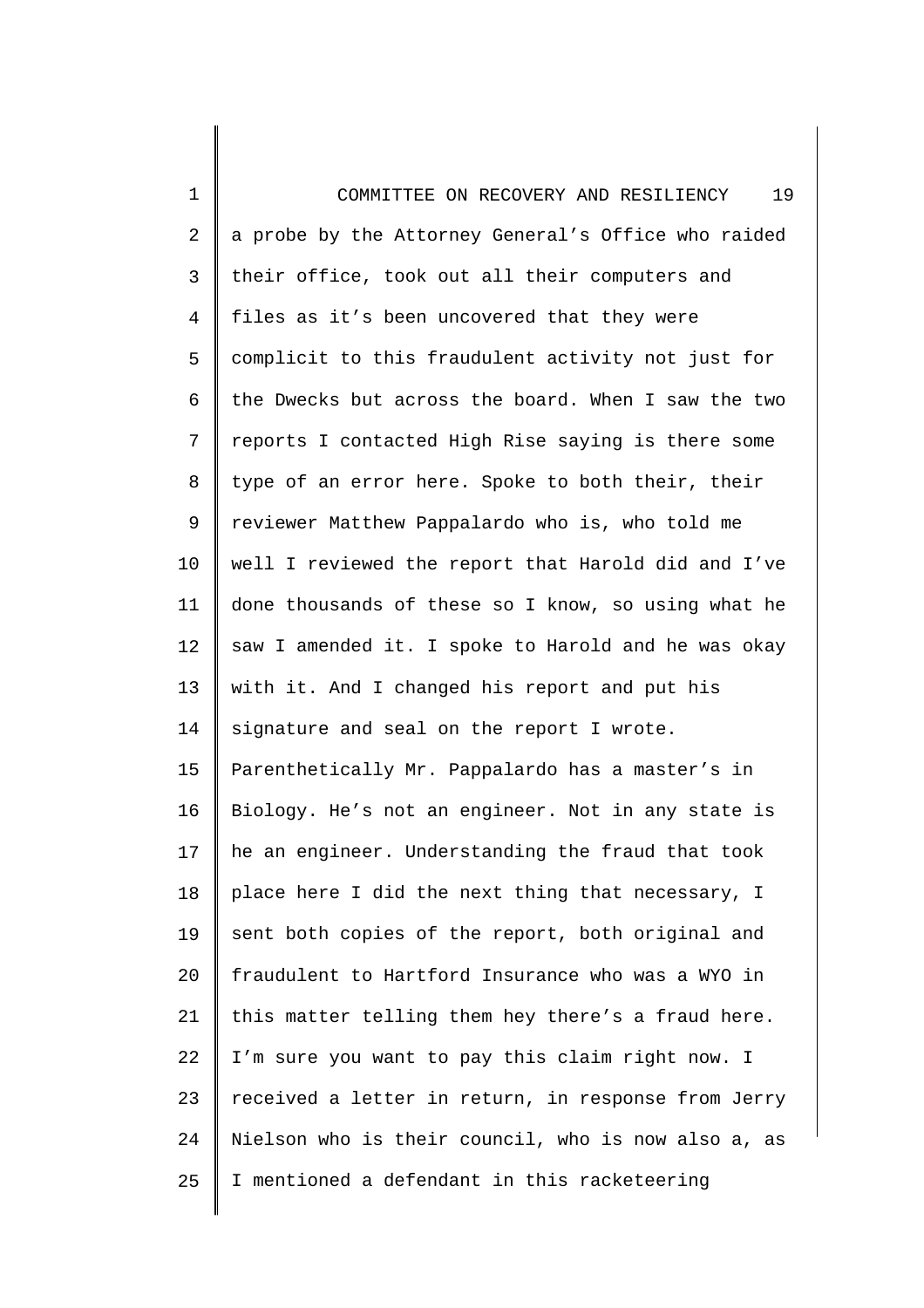| $\mathbf 1$    | 20<br>COMMITTEE ON RECOVERY AND RESILIENCY          |
|----------------|-----------------------------------------------------|
| 2              | lawsuit we filed stating well since this            |
| 3              | engineering report is now tainted why don't we send |
| $\overline{4}$ | you another engineer. Now there's no tainting here. |
| 5              | We have the original engineer. And I called them up |
| 6              | and I said hey there's no tainting. Call up Mr.     |
| 7              | Weinberg and ask him which is your report. He said  |
| 8              | it's tainted we, we need to get you a new engineer. |
| 9              | Of course the reason why you need a new engineer is |
| 10             | because that's another 25 hundred dollars they      |
| 11             | could build a system. And they may need another     |
| 12             | adjuster which they could bill again. And Jerry     |
| 13             | Nielson gets to just charge for his time again as   |
| 14             | the attorney. So when I did inform him that I don't |
| 15             | think that is the proper way of moving forward he   |
| 16             | sent us a letter stating if you do not allow us to  |
| 17             | bring in another engineer we're going to deny the   |
| 18             | claim for lack of cooperation. And how dare you try |
| 19             | to state that a fiduciary of the federal government |
| 20             | is perpetrating a fraud. How dare you. My answer    |
| 21             | was because they are. But in, but in an effort to   |
| 22             | not prejudice my client's claim we did allow        |
| 23             | another engineer to come in. Not surprising to us   |
| 24             | the engineer found exactly what the fraudulent      |
| 25             | report found. Because this one was one that they    |
|                |                                                     |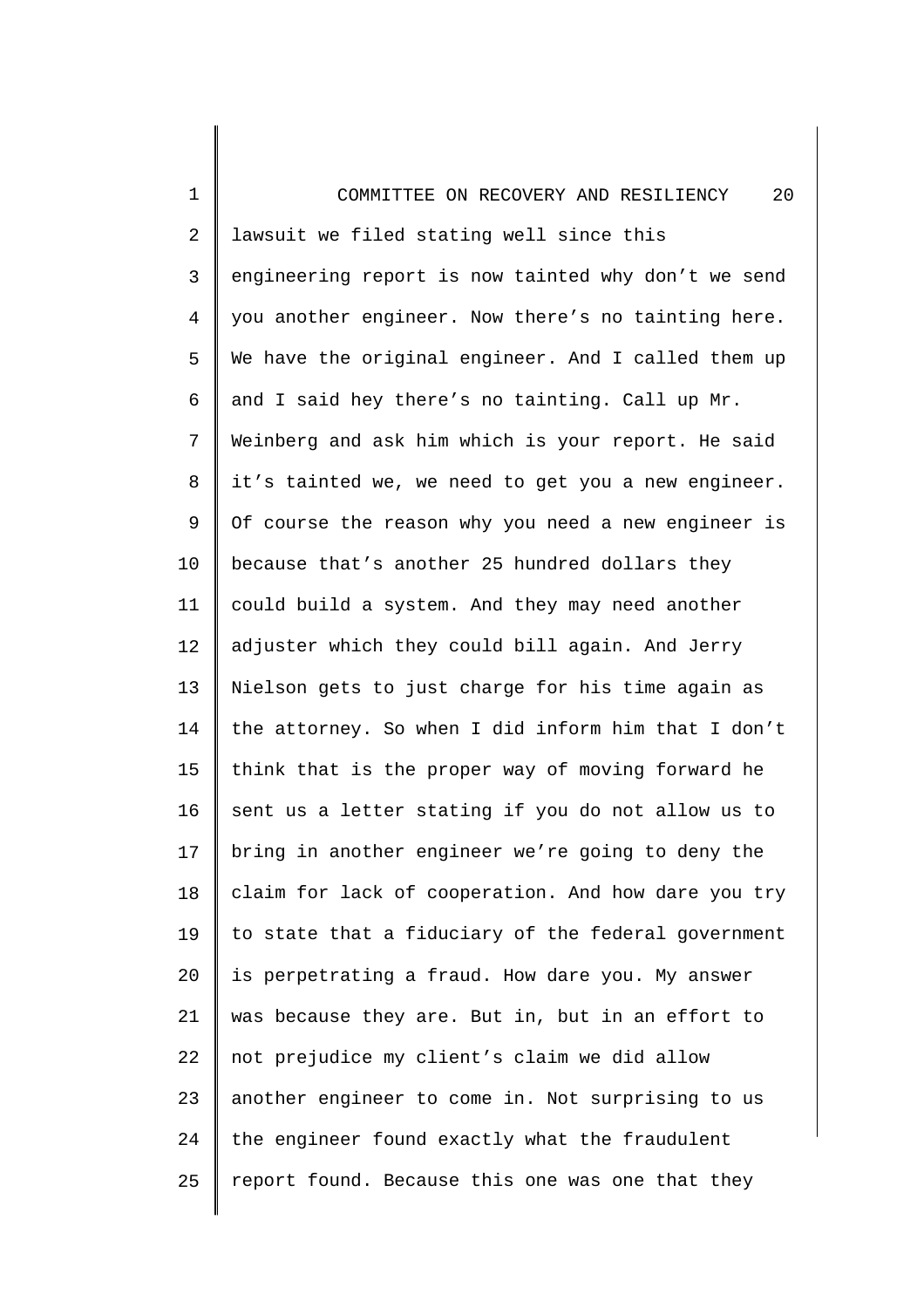| $\mathbf 1$    | 21<br>COMMITTEE ON RECOVERY AND RESILIENCY          |
|----------------|-----------------------------------------------------|
| $\overline{2}$ | were able to control a little bit more than Mr.     |
| 3              | Weinberg. We found out later that High Rise did     |
| $\overline{4}$ | come to Mr. Weinberg's office to try to convince    |
| 5              | him to change the report which he refused to do. So |
| 6              | after we received the next declination we appealed  |
| 7              | this to FEMA. We sent them all the documents, all   |
| 8              | the information, and an affidavit from Mr. Weinberg |
| $\mathsf 9$    | saying that is not my report. I stand by my         |
| 10             | original report. And we waited six months for a     |
| 11             | response that says we reviewed everything but we're |
| 12             | sticking with the original finding of the WYOs      |
| 13             | because there's two reports against one discounting |
| 14             | the whole fact that one of the reports is a         |
| 15             | fraudulent report. And they utilized the fraudulent |
| 16             | report to call the first report a tainted report to |
| 17             | get the third report. So knowing all this we filed  |
| 18             | an action. And then when we realized and did some   |
| 19             | more looking into the matter and seeing how all     |
| 20             | these pieces are intertwined with Jerry Neilson and |
| 21             | this firm with the adjusting report, adjusting      |
| 22             | companies and the fraud that was rampant we amended |
| 23             | it to include a racketeering class action which is  |
| 24             | currently pending before the eastern district. It   |
| 25             | blew up with the Rami case, my co-council Steve     |
|                |                                                     |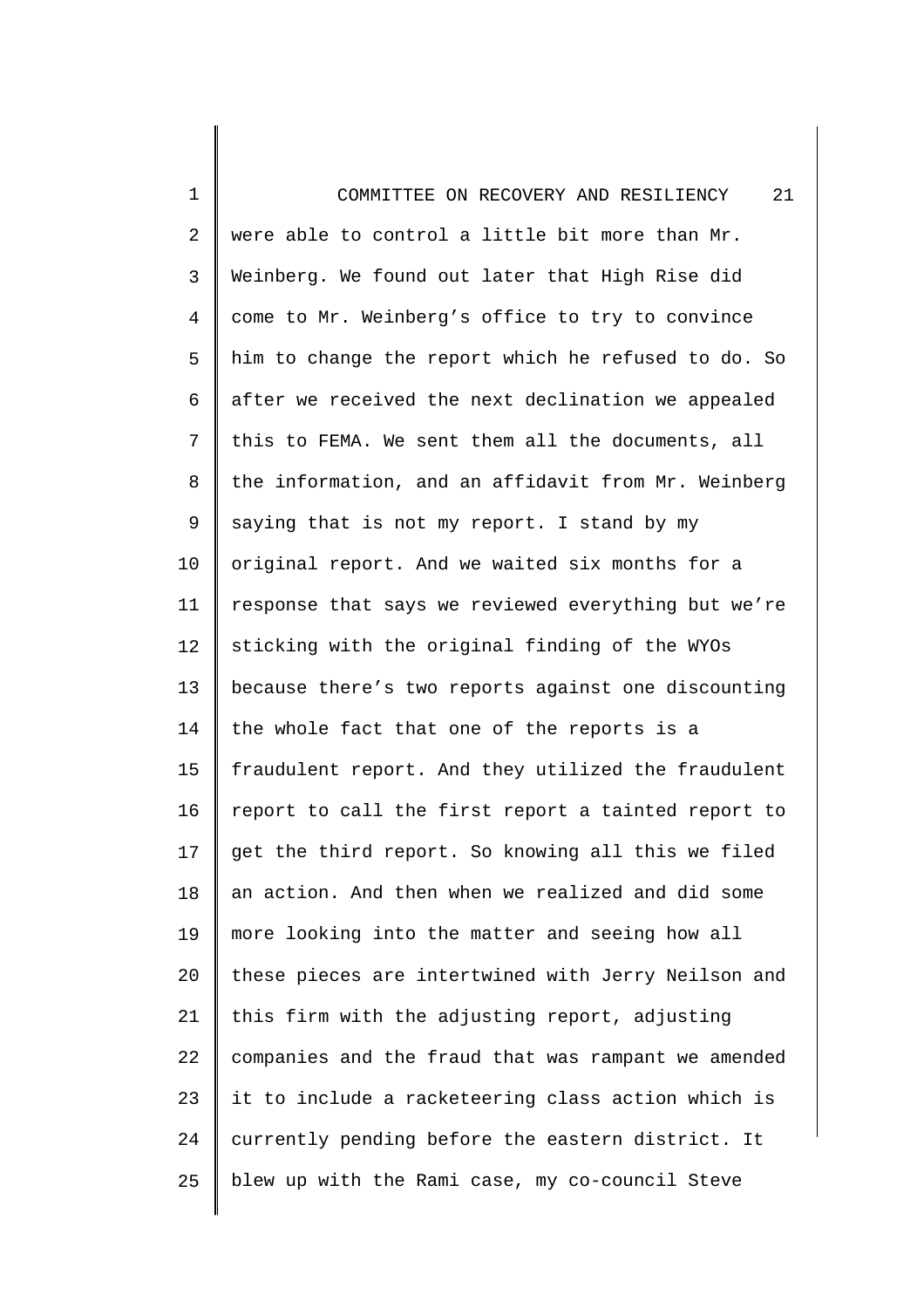1 2 3 4 5 6 7 8 9 10 11 12 13 14 15 16 17 18 19 20 21 22 23 24 25 COMMITTEE ON RECOVERY AND RESILIENCY 22 Mostyn is representing on the Rami Case and a few of us got together and it be, and Judge Brown in a different matter when he saw the fraud there it opened up the flood gates. And that's when it became very apparent that this type of fraud is across the board. But what I mentioned when I first started it was just but one way that WYO is utilized to underpay people. The engineering although it's a big line item because the structural damage is a lot of money but people shouldn't be cheated out of even one dollar. And when they don't pay you on the tax which is anywhere between 5,000 to 20,000 dollars per home, when they don't pay you, when they underpay you on your sheetrock, when they fraud, forge and alter adjusting reports, in one particular case of mine from 80 thousand dollars down to 322 dollars, there's a problem here. And there's no one watching anyone. And you're allowing someone like Jerry Nielson to teach WYOs how they could circumvent the system for one simple reason, to keep it solvent. Because if they have to pay out everything after being 27 billion dollars in debt the program will close and they all lose their jobs.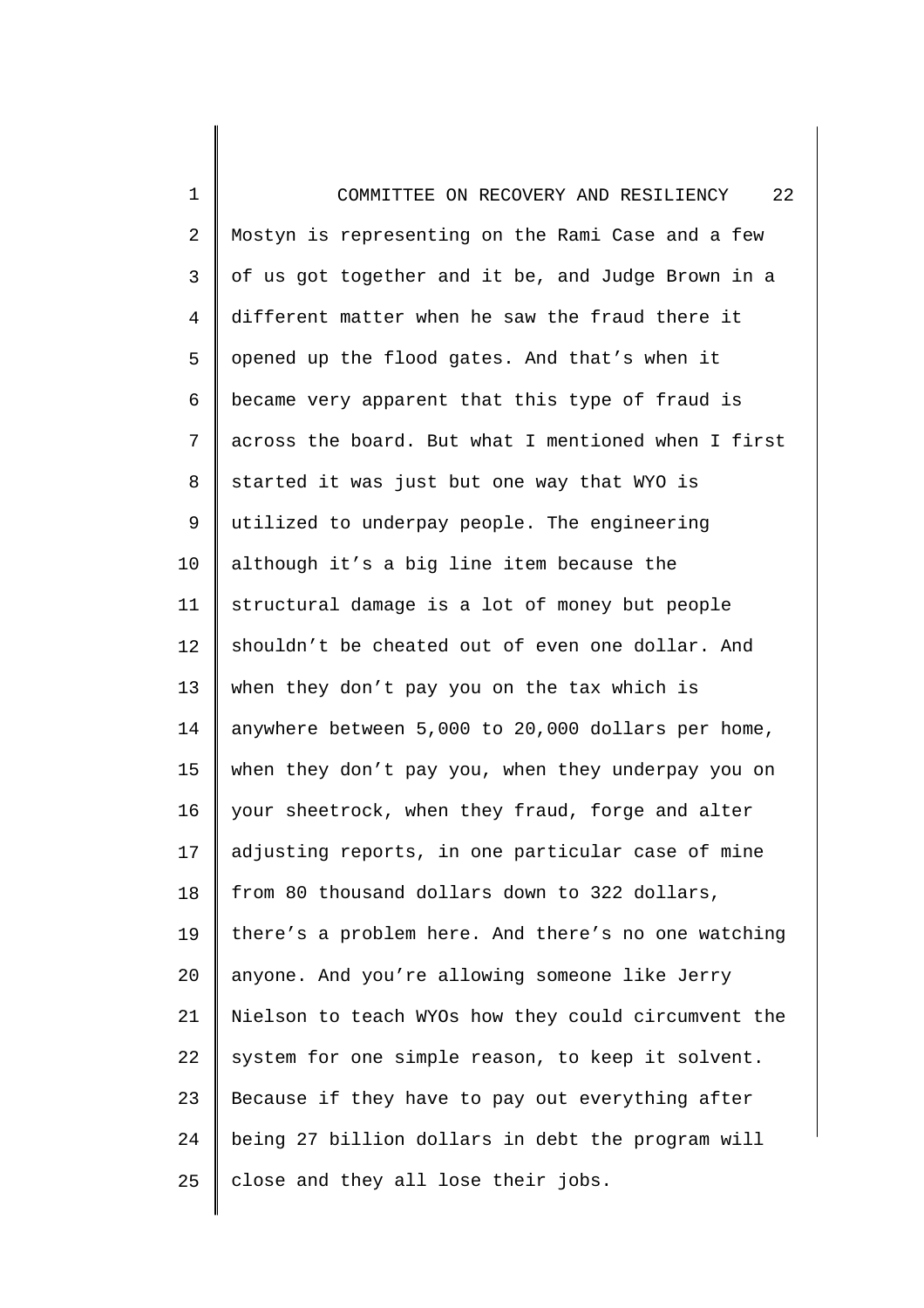| 1              | 23<br>COMMITTEE ON RECOVERY AND RESILIENCY          |
|----------------|-----------------------------------------------------|
| $\overline{2}$ | CHAIRPERSON TREYGER: So I, I don't even             |
| 3              | know where to begin. But let me just recognize      |
| 4              | we've been joined by Council Member Donovan         |
| 5              | Richards, Council Member Margaret Chin. You had     |
| б              | mentioned you live in Manhattan Beach and they were |
| 7              | denying that there was flood in Manhattan Beach.    |
| 8              | My, when I was a teacher, my principal lives in     |
| 9              | Manhattan Beach and she had to miss quite a bit of  |
| 10             | days because of what happened to her home. And she  |
| 11             | showed us video footage of the ocean literally in   |
| 12             | her home. So Yes. So I, I could tell you there's    |
| 13             | video footage of what happened to people in         |
| 14             | Manhattan Beach. So I have, I have some questions   |
| 15             | and my colleagues will let us know if, they have    |
| 16             | as, as well. We're trying to piece by piece see     |
| 17             | where we could address this and so, so we could be  |
| 18             | all on the same page what we're advocating for from |
| 19             | our federal government. Part of the problem that I  |
| 20             | see already is you have this relationship between   |
| 21             | the insurance company and these engineering firms.  |
| 22             | It just so happened Mr. Weinberg happens to be a    |
| 23             | very honest independent man who wants to just do    |
| 24             | his job. And he basically wrote down what he saw.   |
| 25             | And what you're saying Mr. Weinberg is that what    |
|                |                                                     |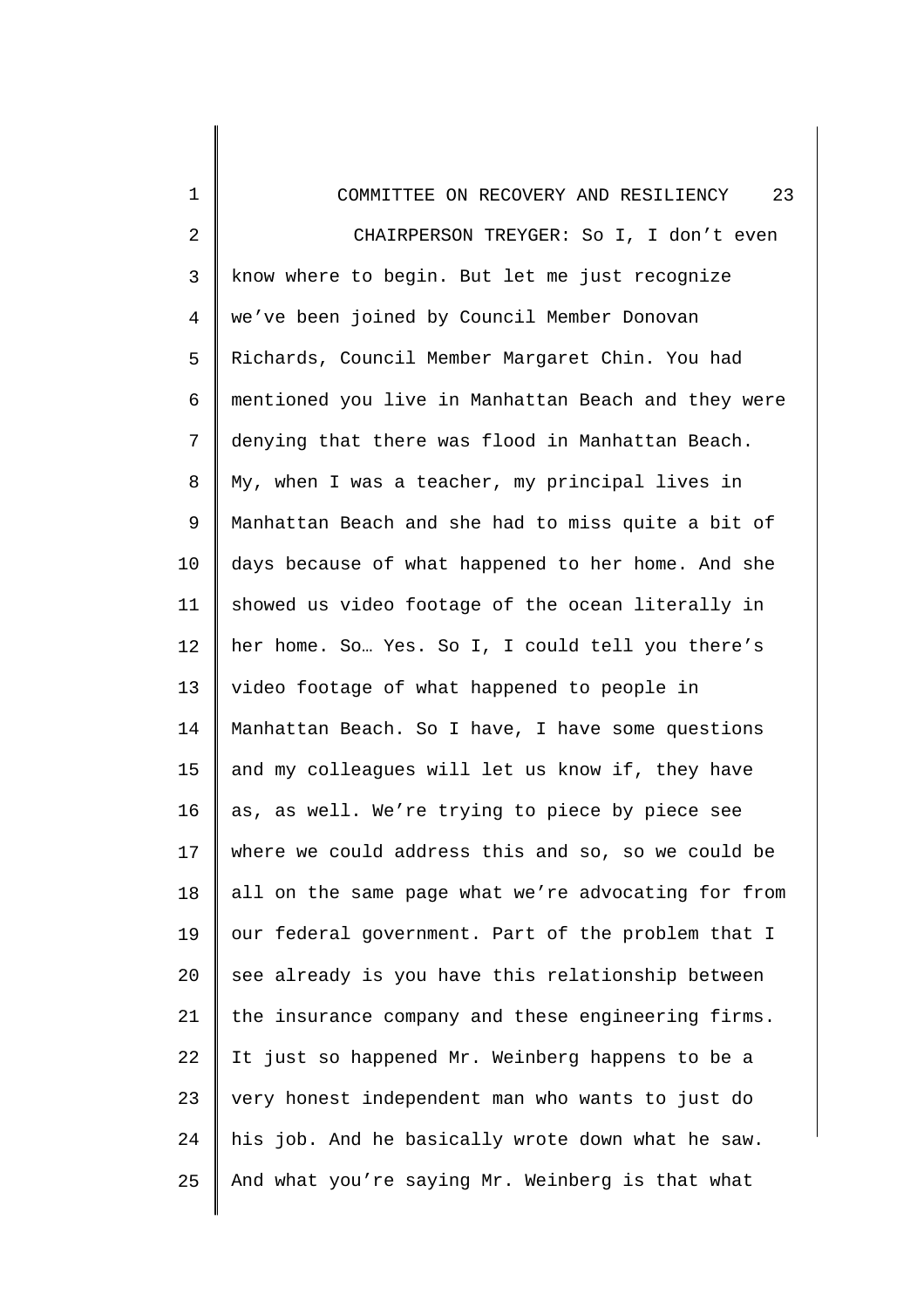| 1              | 24<br>COMMITTEE ON RECOVERY AND RESILIENCY          |
|----------------|-----------------------------------------------------|
| 2              | you ultimately wrote down was not what was          |
| 3              | ultimately given to the homeowner. Is that correct? |
| $\overline{4}$ | HAROLD WEINBERG: One of the homeowners              |
| 5              | contacted me and showed me the report and that      |
| 6              | report that he showed me which was a clumsy         |
| 7              | alteration of what I wrote said there was no storm  |
| 8              | related damage when I in fact said all the damage   |
| 9              | was a result of Hurricane Sandy.                    |
| 10             | CHAIRPERSON TREYGER: So maybe                       |
| 11             | HAROLD WEINBERG: And I had no idea that             |
| 12             | all of my 15 reports were so altered but they were. |
| 13             | CHAIRPERSON TREYGER: So are, are they               |
| 14             | HAROLD WEINBERG: I                                  |
| 15             | CHAIRPERSON TREYGER:  questioning                   |
| 16             | whether                                             |
| 17             | HAROLD WEINBERG: I understand                       |
| 18             | CHAIRPERSON TREYGER:  Sandy was a                   |
| 19             | storm.                                              |
| 20             | HAROLD WEINBERG: But I understand other             |
| 21             | engineers also had the same [off mic]               |
| 22             | CHAIRPERSON TREYGER: Yeah so we're not              |
| 23             | here to demonize every engineer. What we're here    |
| 24             | is, is to, is to question the relationship between  |
| 25             | the insurance companies and, and the engineering    |
|                |                                                     |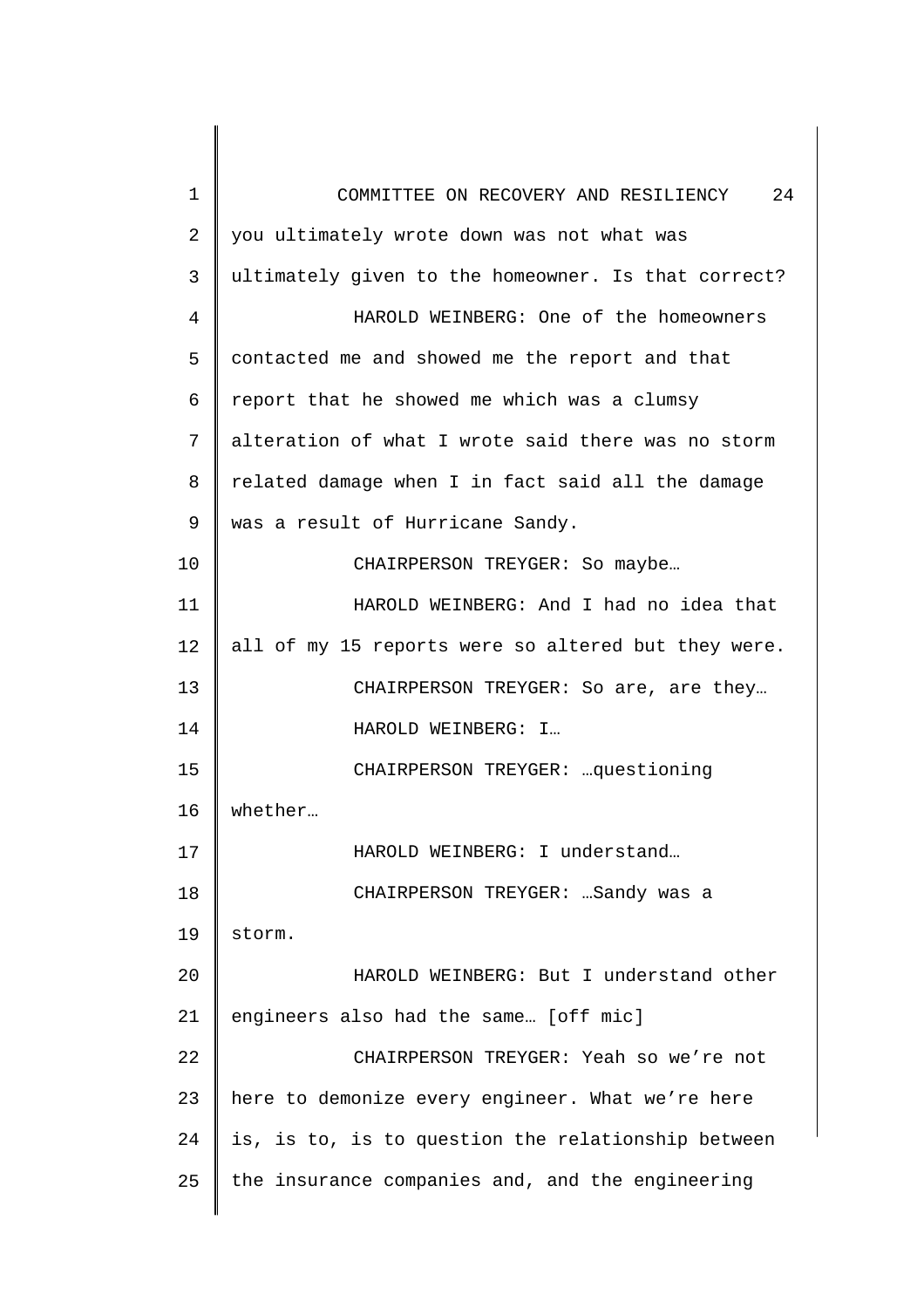1 2 3 4 5 6 7 8 9 10 11 12 13 14 15 16 17 18 19 20 21 22 23 24 COMMITTEE ON RECOVERY AND RESILIENCY 25 firms and this issue of the solvency of FEMA. Because… And this is where local action does matter. And I, I, and I will tell all my colleagues that even though sometimes we're told that this is a federal issue well the, some of the changes that happen to FEMA were a result of what happened in New Orleans because of public outcry and corruption and… By the way part of the reason why we're facing delays in many of the programs for our recovery is because of what changes the federal government made after Katrina because they accused, there, there was accusations of widespread fraud and corruption. And people actually went to jail because of that. So they made the process to recover funds much more difficult and complex because of what happened there. So we need to now mobilize the city and mobilize our residents and to put pressure on the government to make needed changes. But I want to begin by saying what are your thoughts on calling for an independent engineering firm that is not hired or not picked by the insurance company conducting the engineering report. Any thoughts on that?

25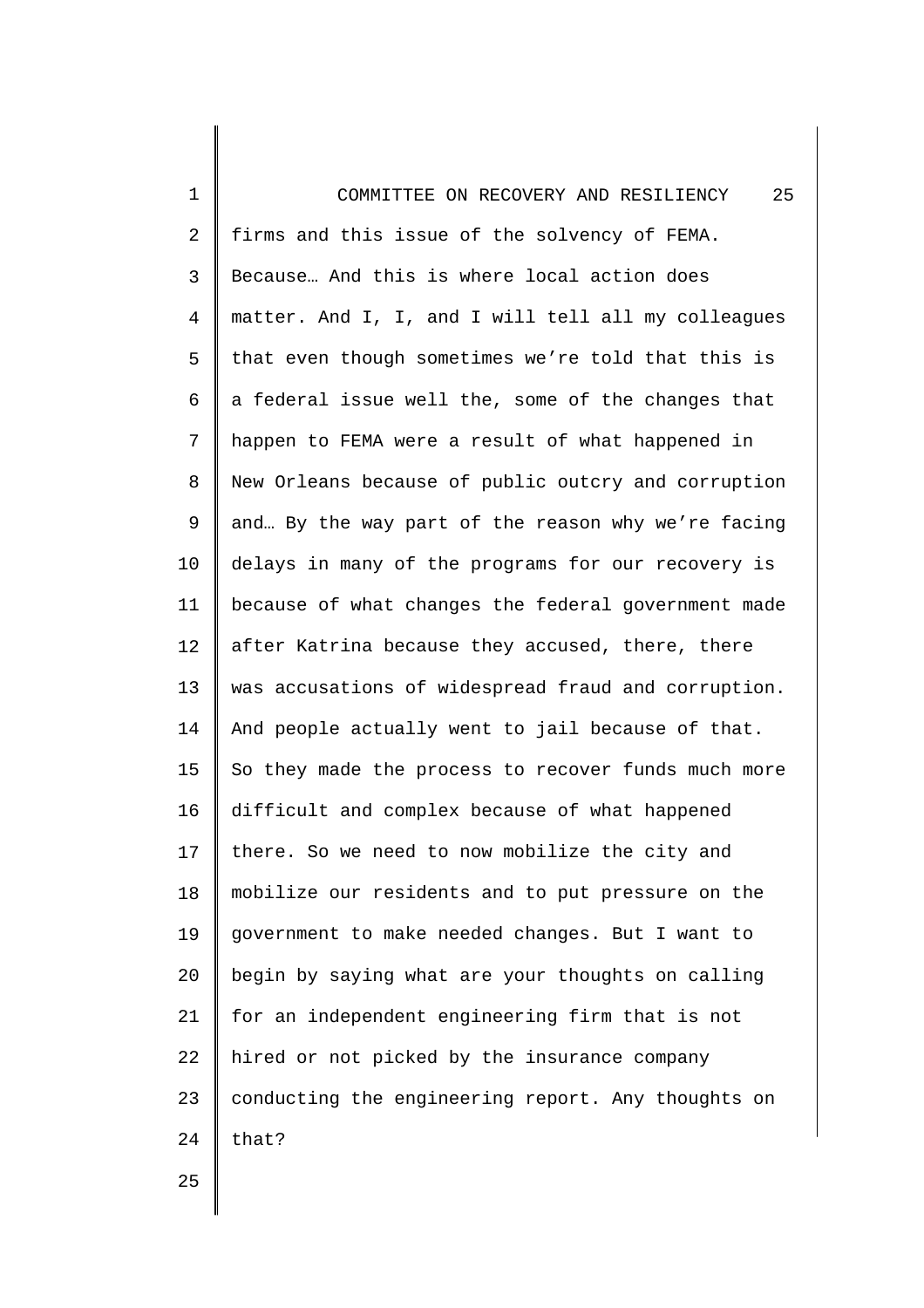1 2 3 4 5 6 7 8 9 10 11 12 13 14 15 16 17 18 19 20 21 22 23 24 COMMITTEE ON RECOVERY AND RESILIENCY 26 MITCHELL SHPELFOGEL: I think that would be fantastic and I would just add to the fact that they should be licensed in the state where they're doing the inspection. CHAIRPERSON TREYGER: Yes. I mean that's the other thing that you had mentioned that they had people from out of New York coming in not understanding all of our codes and so forth. MICHELL SHPELFOGEL: Absolutely. And, and another thing as I mentioned for example in the High Rise engineering they had a non-engineer reviewing, rewriting and basically altering these reports. So you know Harold had 15 reports he did but there are other engineers like Mr. Braum who some of you may have seen on 60 Minutes. He had 98 percent of his reports altered and he did 175 reports. The only four reports… or I think the only three reports that were not altered were the ones where he found there were no structural damage due to flood. CHAIRPERSON TREYGER: Have you… Is there an estimate… I mean I know this is… How much would it cost for an independent engineering firm to

conduct this type of… Mr. Weinberg you might know,

25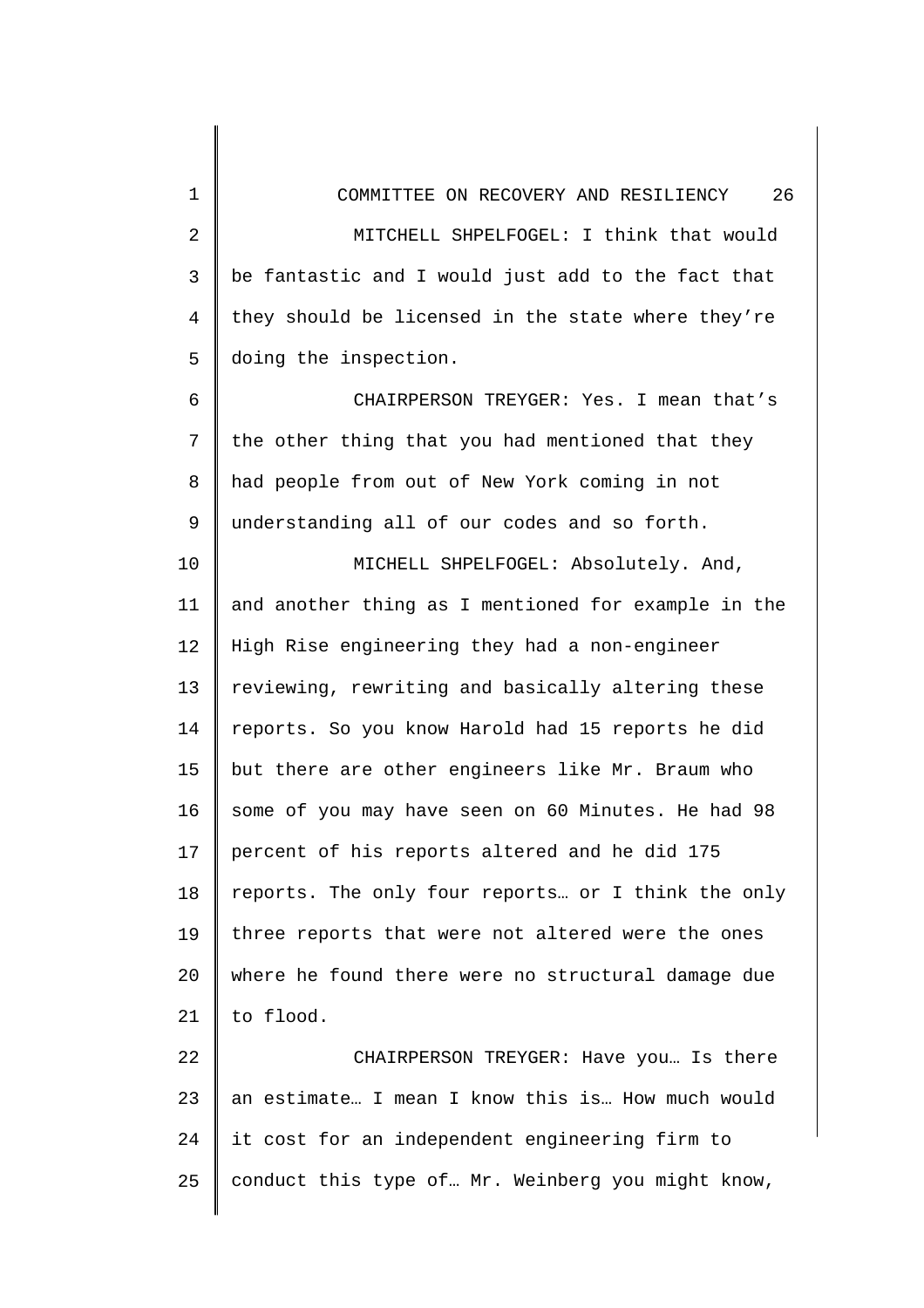| $\mathbf 1$ | 27<br>COMMITTEE ON RECOVERY AND RESILIENCY          |
|-------------|-----------------------------------------------------|
| 2           | what would be the, what would be the cost to a      |
| 3           | property owner to hire an independent engineering   |
| 4           | firm to, to conduct a report not relying on, on     |
| 5           | theirs?                                             |
| 6           | HAROLD WEINBERG: For a one family to                |
| 7           | two family home?                                    |
| 8           | CHAIRPERSON TREYGER: Yeah.                          |
| 9           | HAROLD WEINBERG: 25 hundred bucks is a              |
| 10          | reasonable fee.                                     |
| 11          | CHAIRPERSON TREYGER: And when people                |
| 12          | just went through the worst disaster in their lives |
| 13          | and having to pick up the pieces that might not be  |
| 14          | an option for them at that point. I mean especially |
| 15          | Sandy hit many of our vulnerable communities,       |
| 16          | working class people, they may not have that money  |
| 17          | right away and it's very costly to them. So And     |
| 18          | that's what they'll probably tell you. Oh you       |
| 19          | could, you could hire your own but it's very costly |
| 20          | and it's very expensive, is that correct Mr.        |
| 21          | Weinberg.                                           |
| 22          | HAROLD WEINBERG: Yes it is. That's                  |
| 23          | number one. Number two I wanted to point out in the |
| 24          | state of New York unless you're a licensed engineer |
| 25          | by the state education department you're not an     |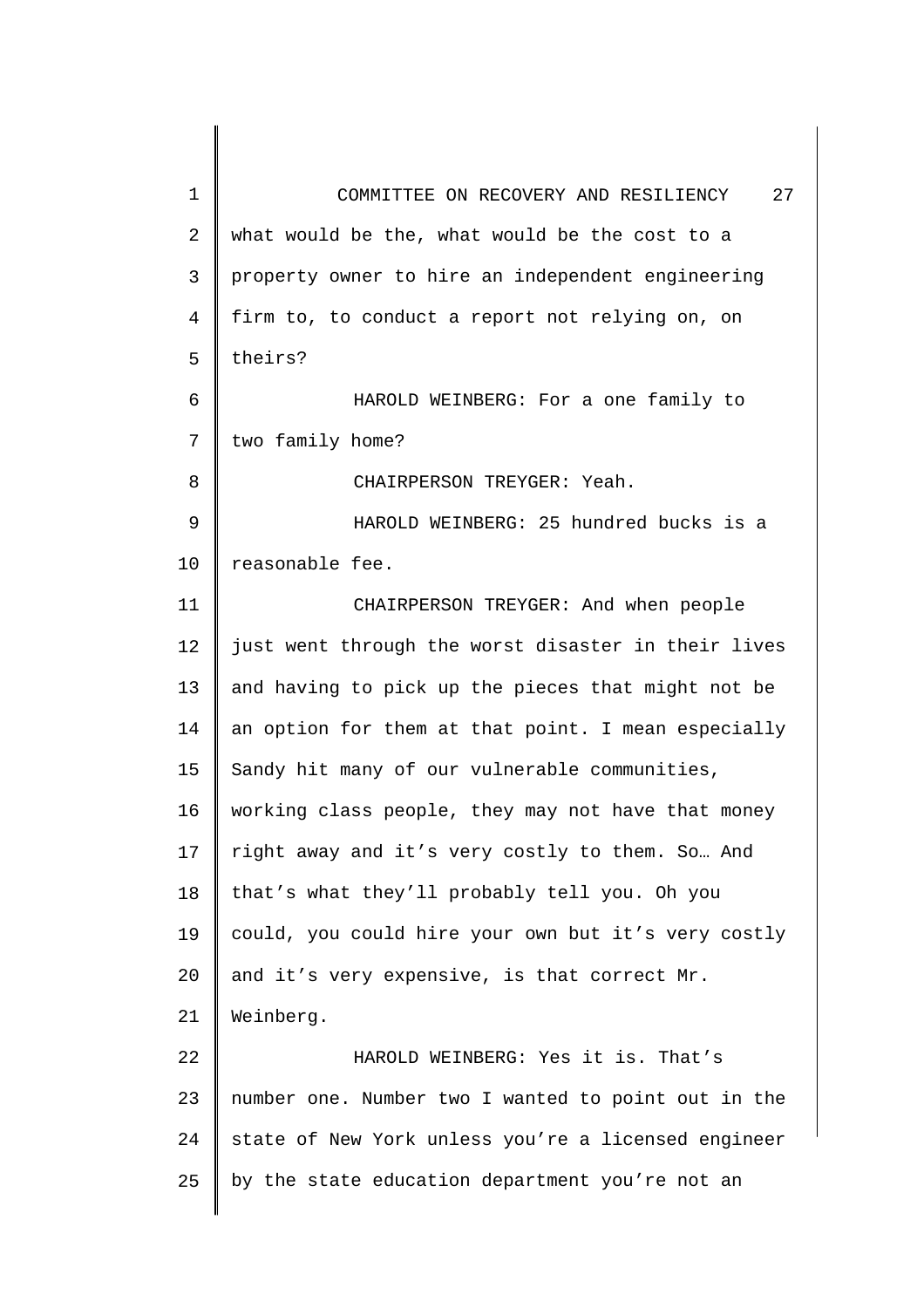1 2 3 4 5 6 7 8 9 10 11 12 13 14 15 16 17 18 19 20 21 22 23 24 25 COMMITTEE ON RECOVERY AND RESILIENCY 28 engineer and you cannot call yourself an engineer. So the people they use are not licensed and they have no right to call themselves an engineer. And somebody out to take care of that issue. It certainly is worthy of examination. CHAIRPERSON TREYGER: So, so what, what you're… Just so I'm hearing you correctly what you're saying is that not only are they not licensed in New York they might not be engineers at all? HAROLD WEINBERG: Not in the state of New York. That's what I'm saying. State education law says that. MITCHELL SHPELFOGEL: For, for clarification what I think Harold is trying to say is that even if you are an engineer in a different state New York will not acknowledge that licensing. You have to be licensed in this state in order to hold yourself out to be an engineer. HAROLD WEINBERG: Correct. MITCHELL SHPELFOGEL: What I'm saying is that there were people who were doing reports that weren't engineers in any state and don't have the proper education to do an engineer report anywhere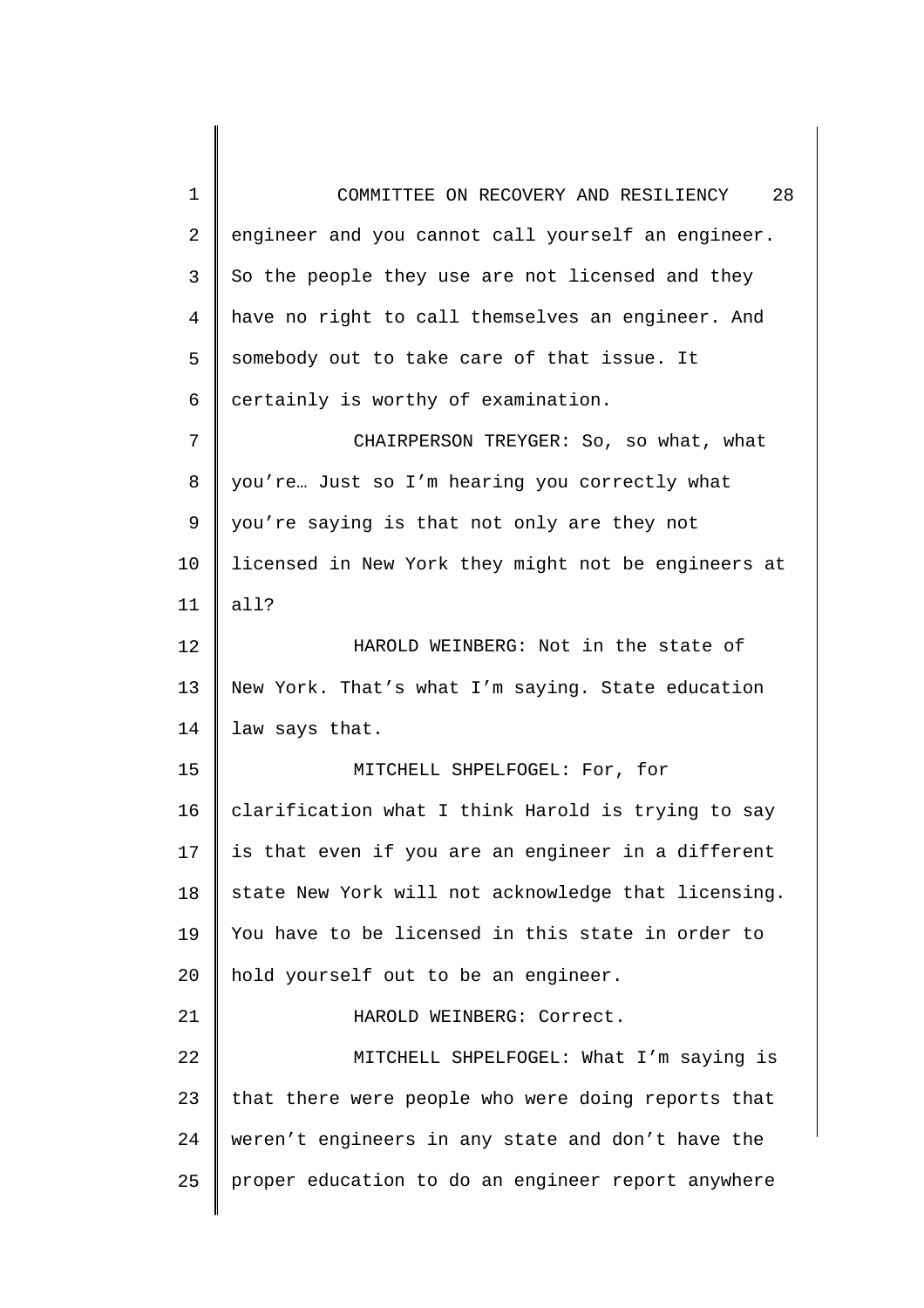1 2 3 4 5 6 7 8 9 10 11 12 13 14 15 16 17 18 19 20 21 22 23 24 COMMITTEE ON RECOVERY AND RESILIENCY 29 in this country let alone in a different state. But to just add on to what Mr. Weinberg said 25 hundred dollars is a fair number for an, for an engineering report. And as you mentioned it would be difficult for some people to be able to do that. But here we see in the 15 thousand, approximately 15 thousand reports that were done 25 hundred dollars is the limit that were given to the WYOs to hire an engineer because people, that is fair, a fair number to pay. But again all that was done over there was there was a pyramid where somebody made the money by hiring someone else by hiring someone else. And Mr. Weinberg who should have gotten 25 hundred dollars only made 700 dollars on this per home. So I think that when you, when, if you were to hire an independent engineer and give him volume business they would do it for less than 25 hundred dollars. And especially FEMA's paying for it why not hire someone directly for a 1,000 dollars, you save 15 hundred dollars in the program and they're not being controlled by somebody who wants to get the answer they're looking for. CHAIRPERSON TREYGER: Mr. Weinberg can

25

you just briefly explain the, the usual process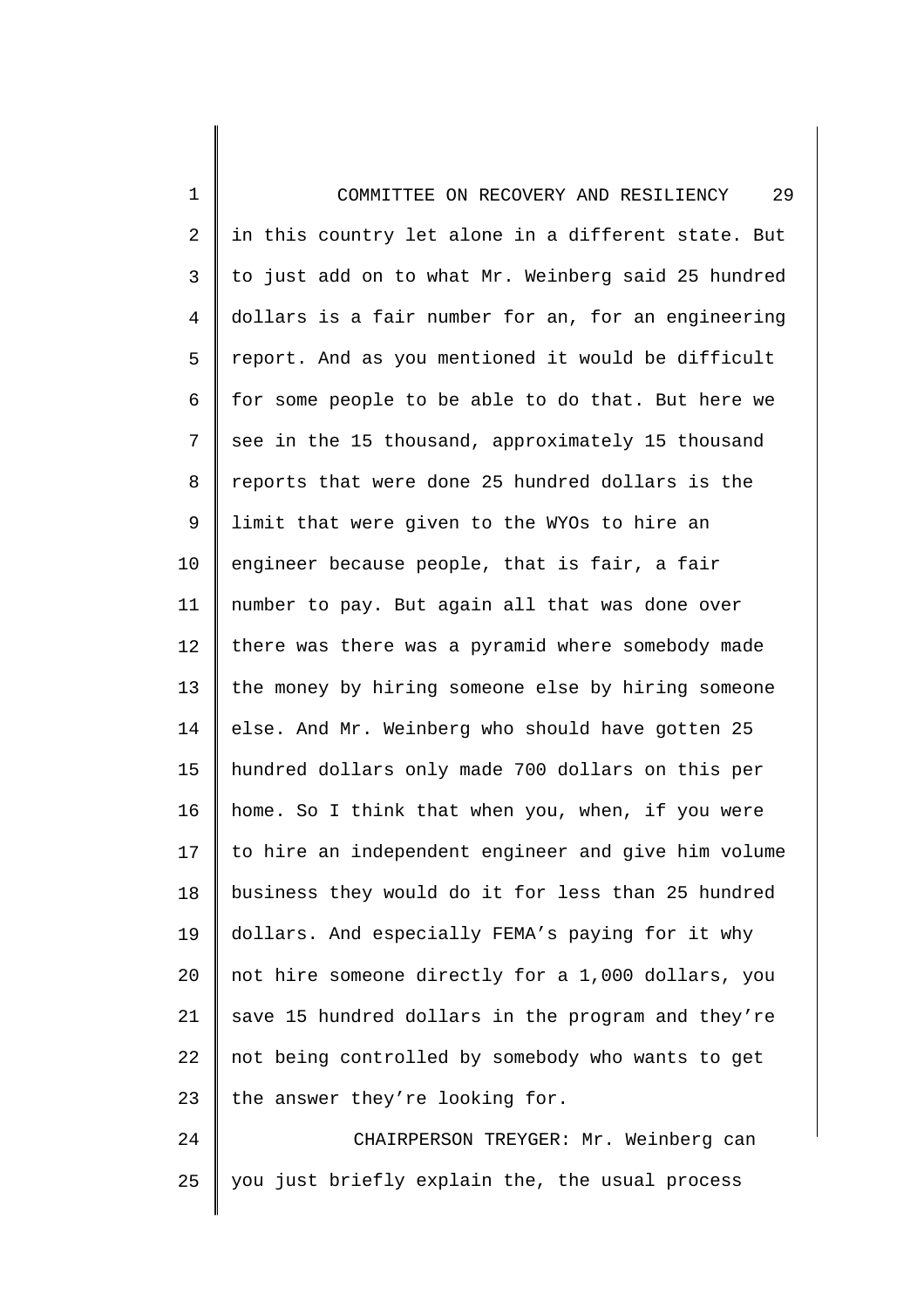| $\mathbf 1$    | 30<br>COMMITTEE ON RECOVERY AND RESILIENCY          |
|----------------|-----------------------------------------------------|
| $\overline{2}$ | whereby an insurance company contracts you to       |
| 3              | assess damages and the steps that are normally      |
| $\overline{4}$ | followed after you submit the report. Just kind of  |
| 5              | briefly walk us through the usual                   |
| 6              | HAROLD WEINBERG: First thing                        |
| 7              | CHAIRPERSON TREYGER: the usual                      |
| 8              | process.                                            |
| 9              | HAROLD WEINBERG: First thing is I would             |
| 10             | have to make a inspection of the site. Then I       |
| 11             | would have to give them a written proposal of my    |
| 12             | fee structure, what I intend to do, and the time    |
| 13             | period in which it would take me to proceed with    |
| 14             | that. I would also exam the records of the          |
| 15             | Department of Buildings and the EPA to see if there |
| 16             | are any outstanding violations. That gives a clue   |
| 17             | as to whether or not conditions in the building     |
| 18             | were preexisting, like for example the building     |
| 19             | department may have a violation say building has    |
| 20             | structural damage in the basement, something like   |
| 21             | that. Then I would, might look at other city        |
| 22             | agencies to find out if there was any other         |
| 23             | violations. Then I would try to get the original    |
| 24             | building plans or any plans on record so that when  |
| 25             | I go to that site I can go through everything and   |
|                |                                                     |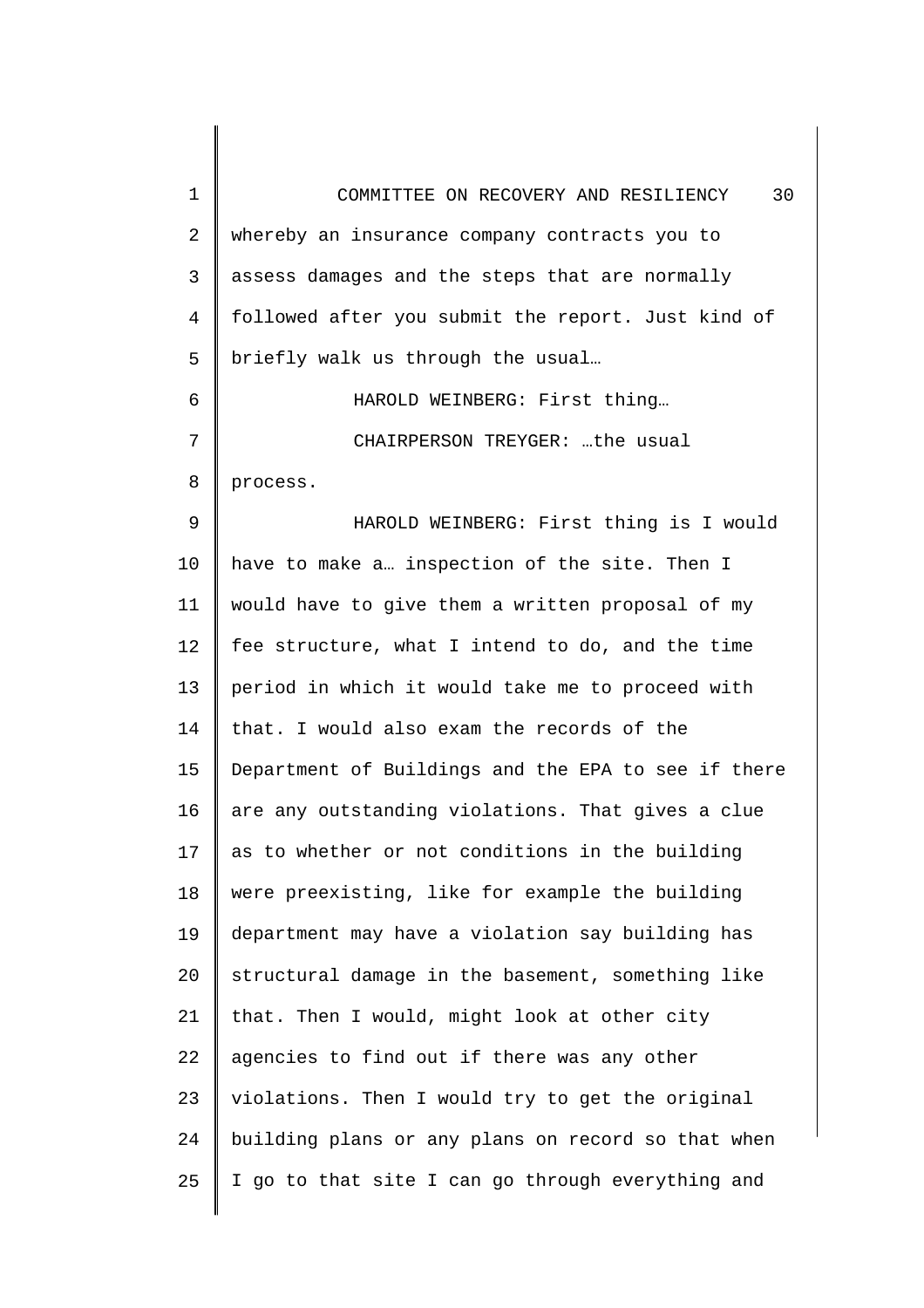| $\mathbf 1$    | 31<br>COMMITTEE ON RECOVERY AND RESILIENCY          |
|----------------|-----------------------------------------------------|
| 2              | check and see that it meets the way the building    |
| 3              | was built. Because buildings are sometimes altered  |
| $\overline{4}$ | without the benefit of a permit and doing that work |
| 5              | may have done damage to the building. For example   |
| 6              | you put a foundation load in the existing           |
| 7              | foundation. You may cause cracking. You may cause   |
| 8              | increased lateral pressure that'll damage the sub,  |
| 9              | substructure of the building. So these are the      |
| 10             | steps that you have to follow as a minimum.         |
| 11             | CHAIRPERSON TREYGER: So what                        |
| 12             | specifically did they alter in your report if you   |
| 13             | could just                                          |
| 14             | HAROLD WEINBERG: The conclusions.                   |
| 15             | CHAIRPERSON TREYGER: The conclusions?               |
| 16             | HAROLD WEINBERG: Yes. I said there was              |
| 17             | structural damage caused by Hurricane Sandy. And    |
| 18             | they said all conditions were prior and             |
| 19             | preexisting.                                        |
| 20             | MITCHELL SHPELFOGEL: If I may add in                |
| 21             | many of the reports that Harold did and other       |
| 22             | engineers did if they were just to change a         |
| 23             | conclusion and that's what they are trying to say   |
| 24             | and they said it was a peer review and therefore    |
| 25             | they found different conclusions that would be      |
|                |                                                     |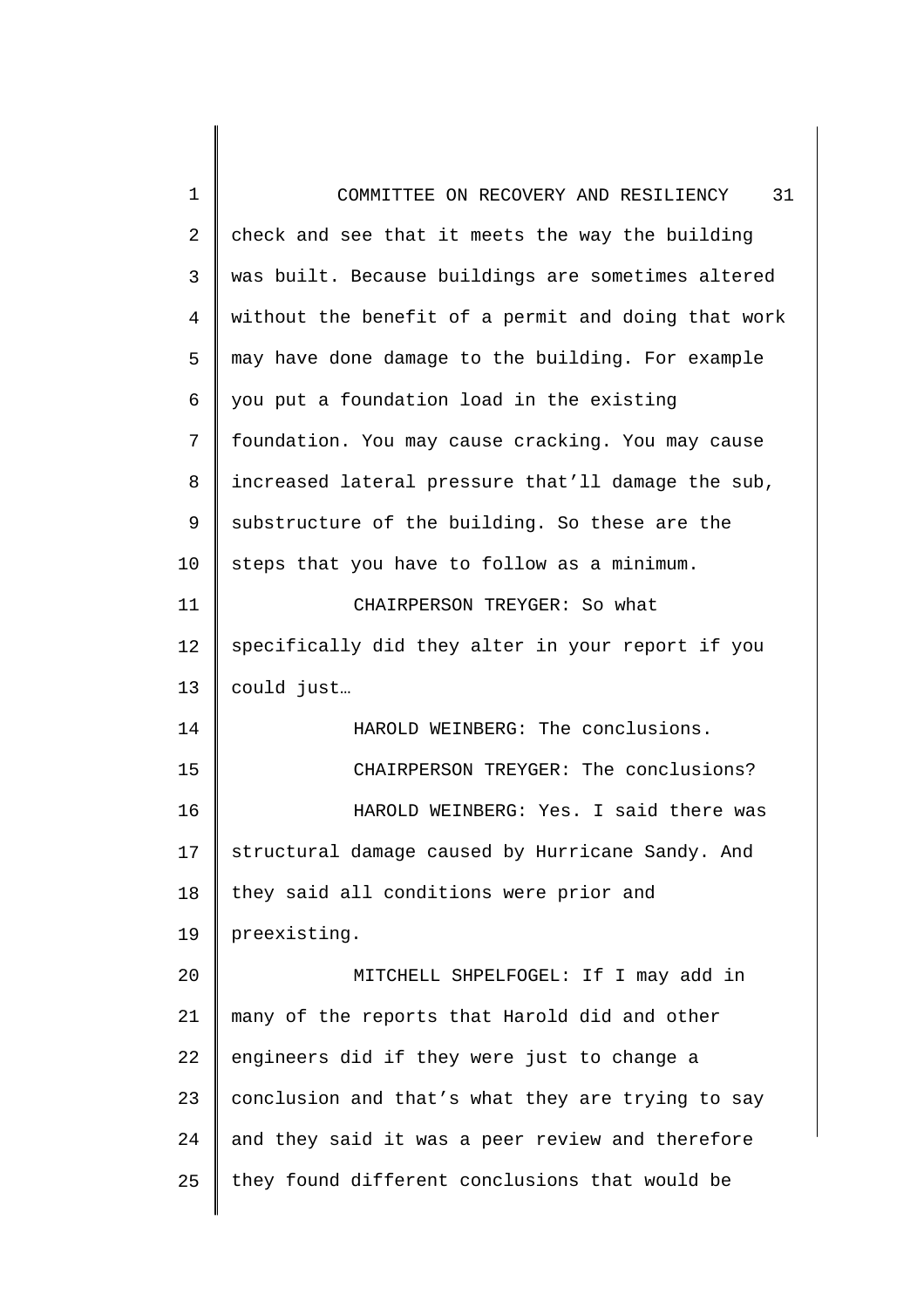| 1              | 32<br>COMMITTEE ON RECOVERY AND RESILIENCY          |
|----------------|-----------------------------------------------------|
| 2              | problem number one. But that's not where they       |
| 3              | stopped. They changed the observations. In fact in  |
| $\overline{4}$ | many of Harold's report, in, for example in the     |
| 5              | Dweck case one place Harold mentions that the home  |
| 6              | was lifted, the diaphragm of the home was lifted    |
| 7              | and therefore there's cracking in the tile which    |
| 8              | basically means a lot of water pressure makes       |
| 9              | everything go up. They said, whited that out and    |
| 10             | under a picture they wrote cracking due to          |
| 11             | settlement. So it's not just a conclusion. They     |
| 12             | weren't there. They changed an observation that a   |
| 13             | licensed engineer made.                             |
| 14             | HAROLD WEINBERG: I want to add                      |
| 15             | something to that. In engineering school we learn   |
| 16             | that structures if they settle will only do so for  |
| 17             | the first five years. And these buildings are way   |
| 18             | more than five years old. So that was an incredible |
| 19             | egregious lie. Something that                       |
| 20             | CHAIRPERSON TREYGER: And this is just               |
| 21             | one, this is, how many cases Harold did you How     |
| 22             | many                                                |
| 23             | HAROLD WEINBERG: 15. I did                          |
| 24             | CHAIRPERSON TREYGER: 15.                            |
| 25             | HAROLD WEINBERG: All in Brooklyn.                   |
|                |                                                     |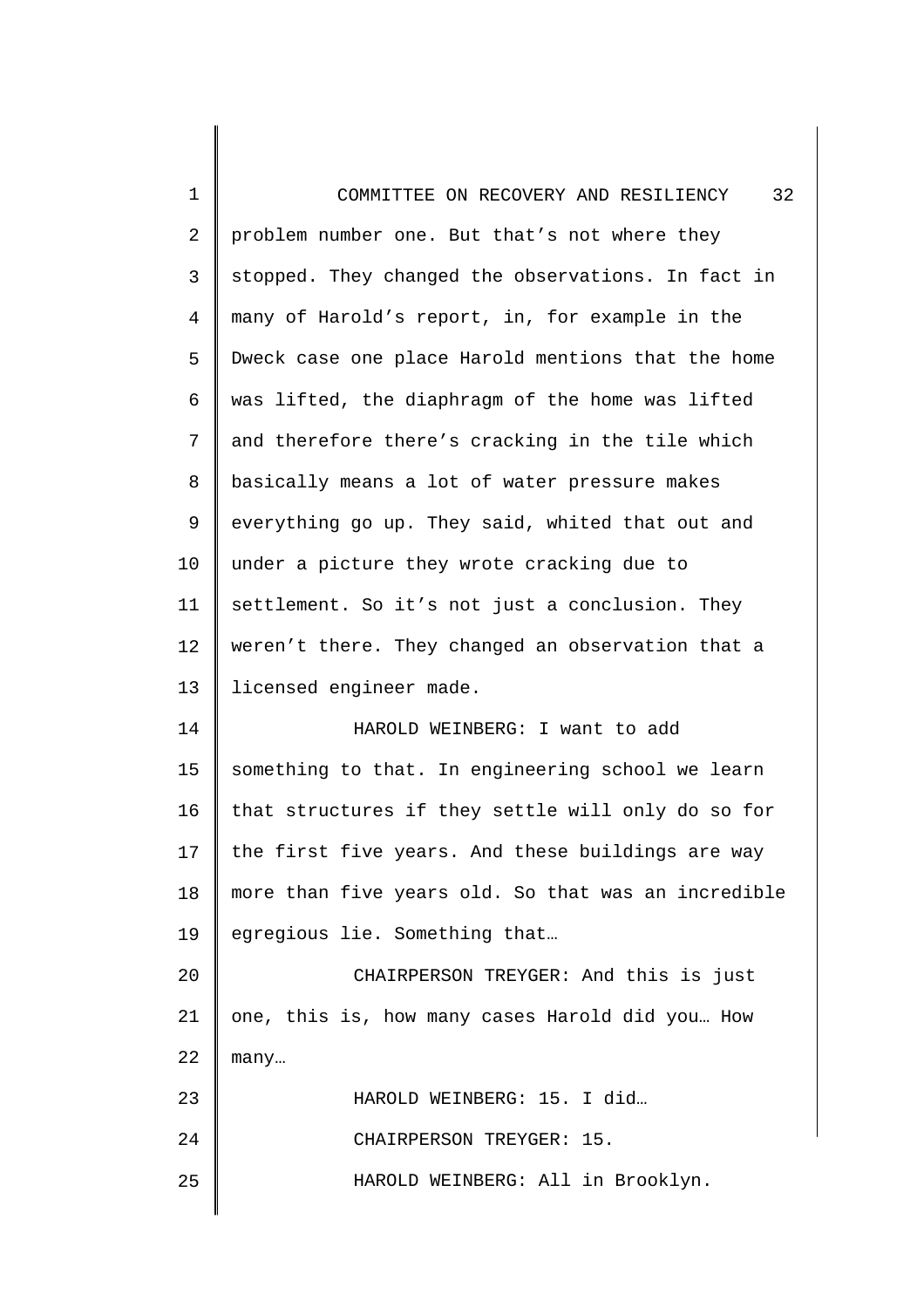| $\mathbf 1$    | 33<br>COMMITTEE ON RECOVERY AND RESILIENCY          |
|----------------|-----------------------------------------------------|
| $\overline{2}$ | CHAIRPERSON TREYGER: All in Brooklyn.               |
| 3              | And were they all in Manhattan Beach?               |
| $\overline{4}$ | HAROLD WEINBERG: No one or two was in               |
| 5              | Gerritsen Beach and one was in Brighton.            |
| 6              | MITCHELL SHPELFOGEL: I, I have one                  |
| 7              | client that Harold happened to have been the        |
| 8              | engineer there as well in Gerritsen Beach. In fact  |
| 9              | Councilman you were with me outside of his home.    |
| 10             | CHAIRPERSON TREYGER: That's right.                  |
| 11             | MITCHELL SHPELFOGEL: And this, one of               |
| 12             | my clients, he, his claim was denied also saying    |
| 13             | that there was no flood damage there. In fact his   |
| 14             | house was so damaged he had to knock it down. It    |
| 15             | was condemned by the building's department. Had to  |
| 16             | be, had to be torn down and rebuilt from scratch.   |
| 17             | To say that a home like this is not damaged due to  |
| 18             | the storm when he's a block away from the water and |
| 19             | there was literally 10 feet of water outside the    |
| 20             | home it's ridiculous. How they thought they could   |
| 21             | get away with that it just mind boggling.           |
| 22             | CHAIRPERSON TREYGER: And                            |
| 23             | MITCHELL SHPELFOGEL: I have his report              |
| 24             | here.                                               |
| 25             |                                                     |
|                |                                                     |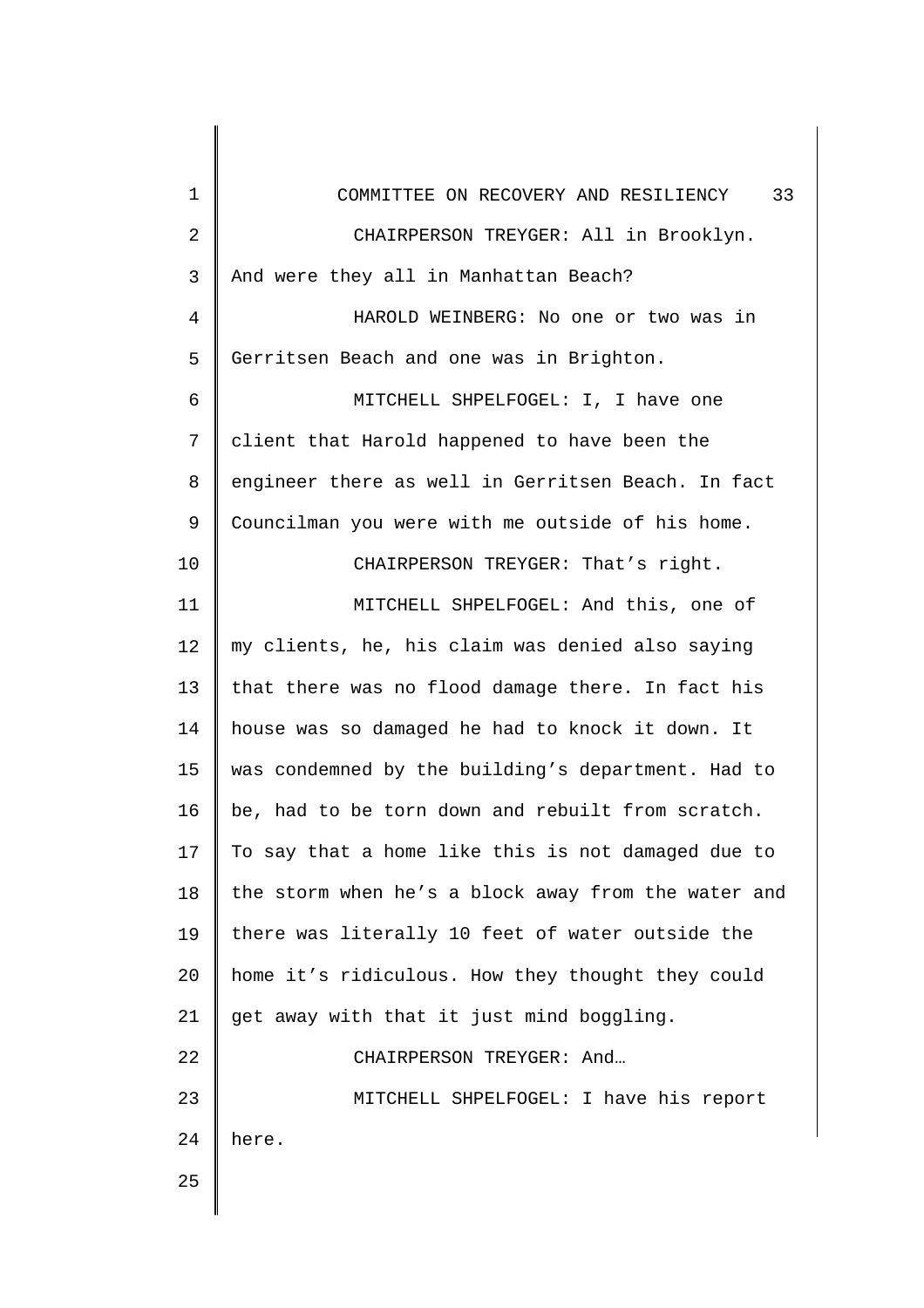1 2 3 4 5 6 7 8 9 10 11 12 13 14 15 16 17 18 19 20 21 22 23 24 25 COMMITTEE ON RECOVERY AND RESILIENCY 34 CHAIRPERSON TREYGER: And, and the only… What, what really is kind of scary to hear is that the only way you found this out was because you happen to know that Mr. Weinberg lived in the neighborhood. MITCHELL SHPELFOGEL: Yes. CHAIRPERSON TREYGER: But if he did not and you didn't know who he was we, how could this have been found? I mean… MITCHELL SHPELFOGEL: Well… CHAIRPERSON TREYGER: …this is what concerns me is that… MITCHELL SHPELFOGEL: Well well that, that's exactly what we're… CHAIRPERSON TREYGER: Yeah. MITCHELL SHPELFOGEL: …talking about. In, in Katrina it was much easier for them. Because the homes in Katrina, most of them were valued under 250 thousand dollars. So if all state that your wind and your flood and you got a check for 250 thousand dollars you didn't care if wind paid for it or if FEMA paid for it. You're just happy that you got your 250 thousand dollars. CHAIRPERSON TREYGER: Yeah.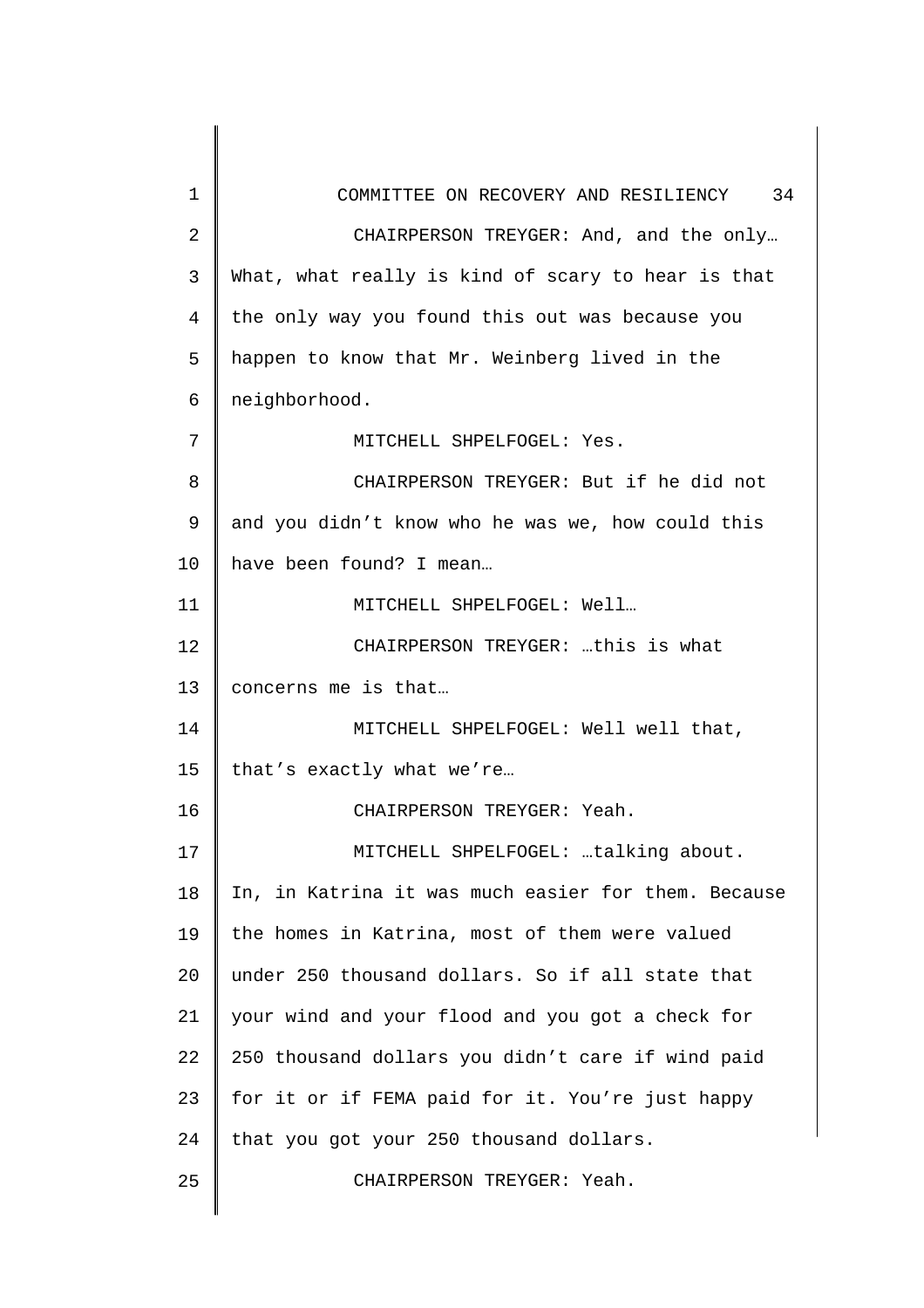| $\mathbf 1$    | 35<br>COMMITTEE ON RECOVERY AND RESILIENCY          |
|----------------|-----------------------------------------------------|
| 2              | MITCHELL SHPELFOGEL: And then when some             |
| 3              | people realized there was some problems because     |
| $\overline{4}$ | there were homes that were more expensive and the   |
| 5              | attorney started going hard after it the insurance  |
| 6              | companies wanted to protect themselves so they      |
| 7              | threw money at the attorneys and all the people     |
| 8              | that had claims walked away. Meanwhile they         |
| 9              | bankrupt the program. Seven, we, we estimate about  |
| 10             | 17 million dollars, 17 billion dollars was stolen   |
| 11             | by the insurance companies from FEMA. And State     |
| 12             | Farm had to withdrawal from the program because     |
| 13             | they were complicit in a lot of this fraudulent     |
| 14             | reports. And the attorney who is representing them  |
| 15             | there not surprisingly was Jerry Neilson. He later  |
| 16             | then changed the way you do business. And instead   |
| 17             | of committing fraud to say it's all flood now       |
| 18             | you're committing fraud saying none, none of it is  |
| 19             | flood. So at the end of the day it's still the same |
| 20             | fraud you're just pegging on something else. Before |
| 21             | you wanted to peg it on the federal government. Now |
| 22             | to peg it on the federal government one there's,    |
| 23             | you're going to get in trouble and two you'll make  |
| 24             | the program insolvent and you have no work.         |
|                |                                                     |

25

 $\parallel$ 

 $\parallel$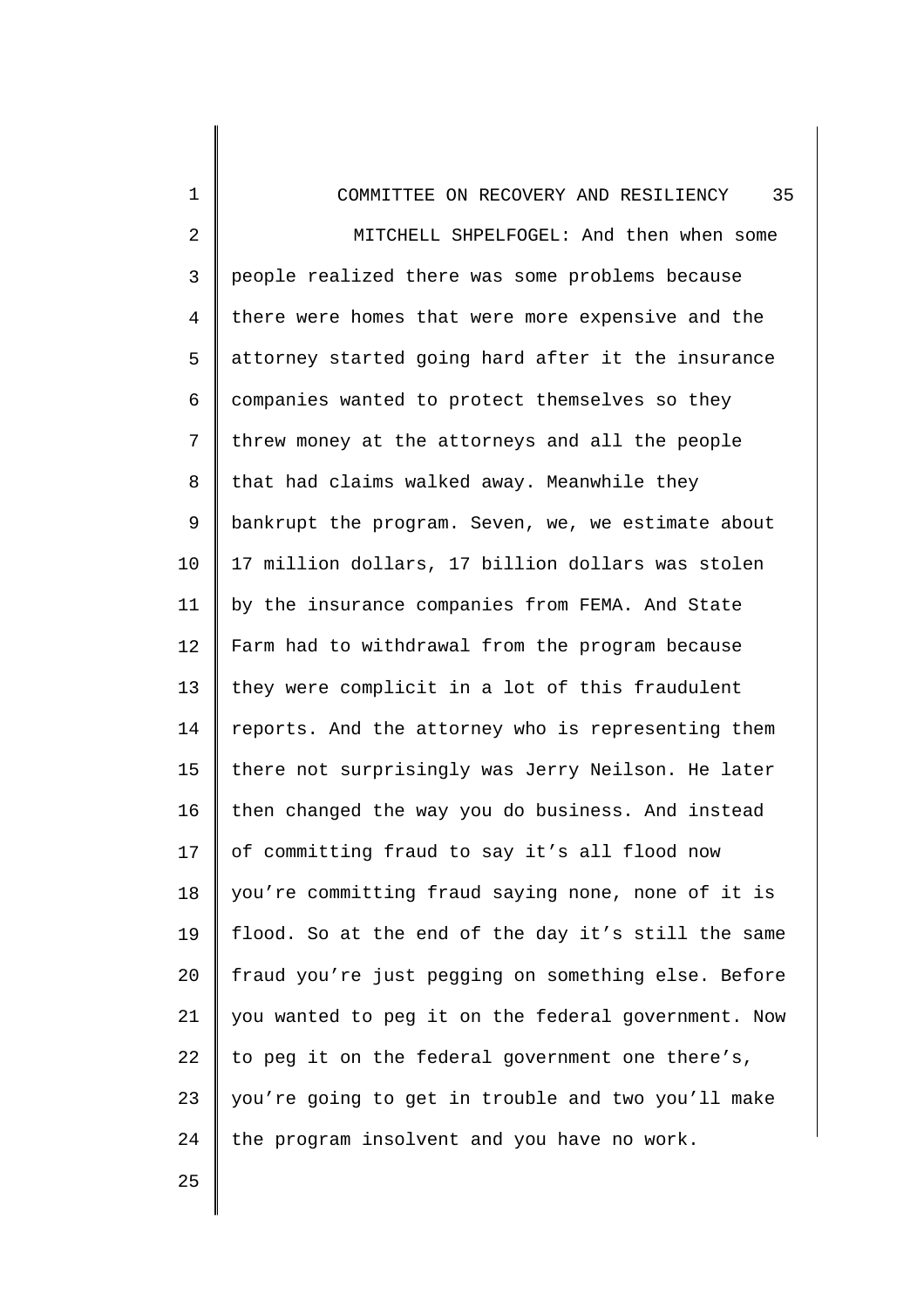| $\mathbf 1$    | 36<br>COMMITTEE ON RECOVERY AND RESILIENCY          |
|----------------|-----------------------------------------------------|
| $\overline{2}$ | CHAIRPERSON TREYGER: And, and I, I want             |
| 3              | to add another layer to this where this, I mean as  |
| $\overline{4}$ | it is when you steal from FEMA you're already       |
| 5              | hurting taxpayers but let me tell you how another   |
| 6              | way you're hurting taxpayers is that the way Build  |
| 7              | it Back calculates its formula it's what you get    |
| 8              | from your insurance company, it's what you might    |
| 9              | get from FEMA and, versus what the damages are to   |
| 10             | your, to your property. And then whatever the       |
| 11             | balance is that's where Build it Back tries to plug |
| 12             | the hole. If your insurance company refuses to pay  |
| 13             | you or grossly underpays you who picks up the tab,  |
| 14             | the taxpayers. So that's where they're hurting us   |
| 15             | again.                                              |
| 16             | MITCHELL SHPELFOGEL: And where they're              |
| 17             | hurting us even more                                |
| 18             | CHAIRPERSON TREYGER: Yeah.                          |
| 19             | MITCHELL SHPELFOGEL: even more so.                  |
| 20             | CHAIRPERSON TREYGER: Yeah.                          |
| 21             | MITCHELL SHPELFOGEL:  is because of                 |
| 22             | what they're doing in the program.                  |
| 23             | CHIAR: Right.                                       |
| 24             | MITCHELL SHPELFOGEL: They're just                   |
| 25             | requiring the raising of premiums.                  |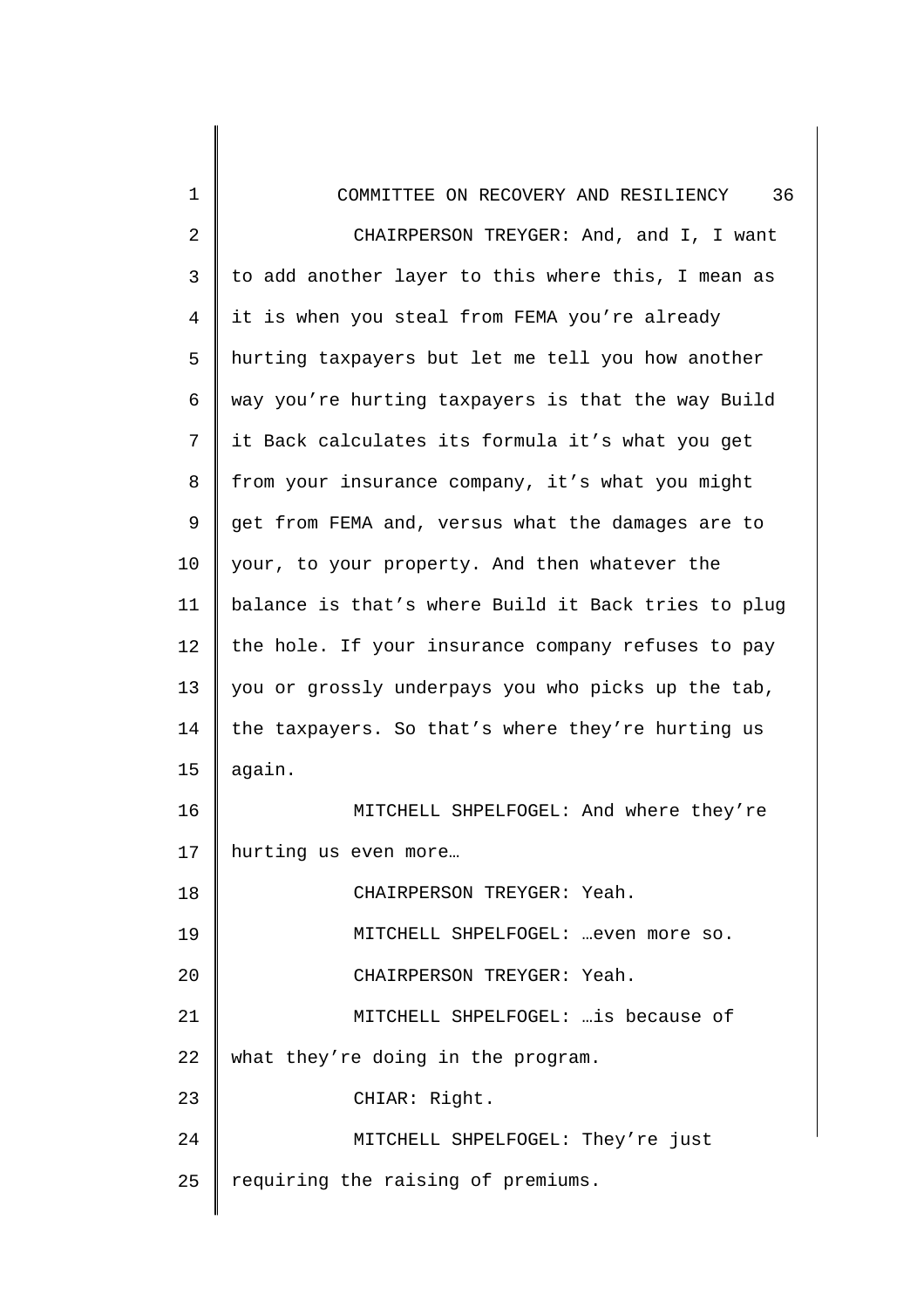| 1              | 37<br>COMMITTEE ON RECOVERY AND RESILIENCY          |
|----------------|-----------------------------------------------------|
| $\overline{2}$ | CHAIRPERSON TREYGER: Right.                         |
| 3              | MITCHELL SHPELFOGEL: So instead of                  |
| $\overline{4}$ | raising premiums and making people pay four or five |
| 5              | thousand dollars for their home and again they have |
| 6              | no choice even if they want to take the risk which  |
| 7              | I would recommend but they have to because if they  |
| 8              | want to get a mortgage and they want to own a home  |
| 9              | which is every person's dream in this country       |
| 10             | [cross-talk]                                        |
| 11             | CHAIRPERSON TREYGER: These are federal,             |
| 12             | federally insured mortgages.                        |
| 13             | MITCHELL SHPELFOGEL: Any federally                  |
| 14             | insured mortgage must have a flood policy if you    |
| 15             | live in the flood zone. And all these people do,    |
| 16             | must get it pay between three to 5,000 dollars and  |
| 17             | in reality 50 percent of those premiums are going   |
| 18             | to the WYOs. It's not going to fund the program. So |
| 19             | if you actually cut out the WYOs or cut out the     |
| 20             | fraud they're doing with the engineers with their   |
| 21             | adjustments with their attorneys now you're able to |
| 22             | put in the same amount of money which actually      |
| 23             | would work well, one billion dollars a year would   |
| 24             | be sufficient, but you save a billion dollars in    |
| 25             | premiums that people could reduce their premiums.   |
|                |                                                     |

║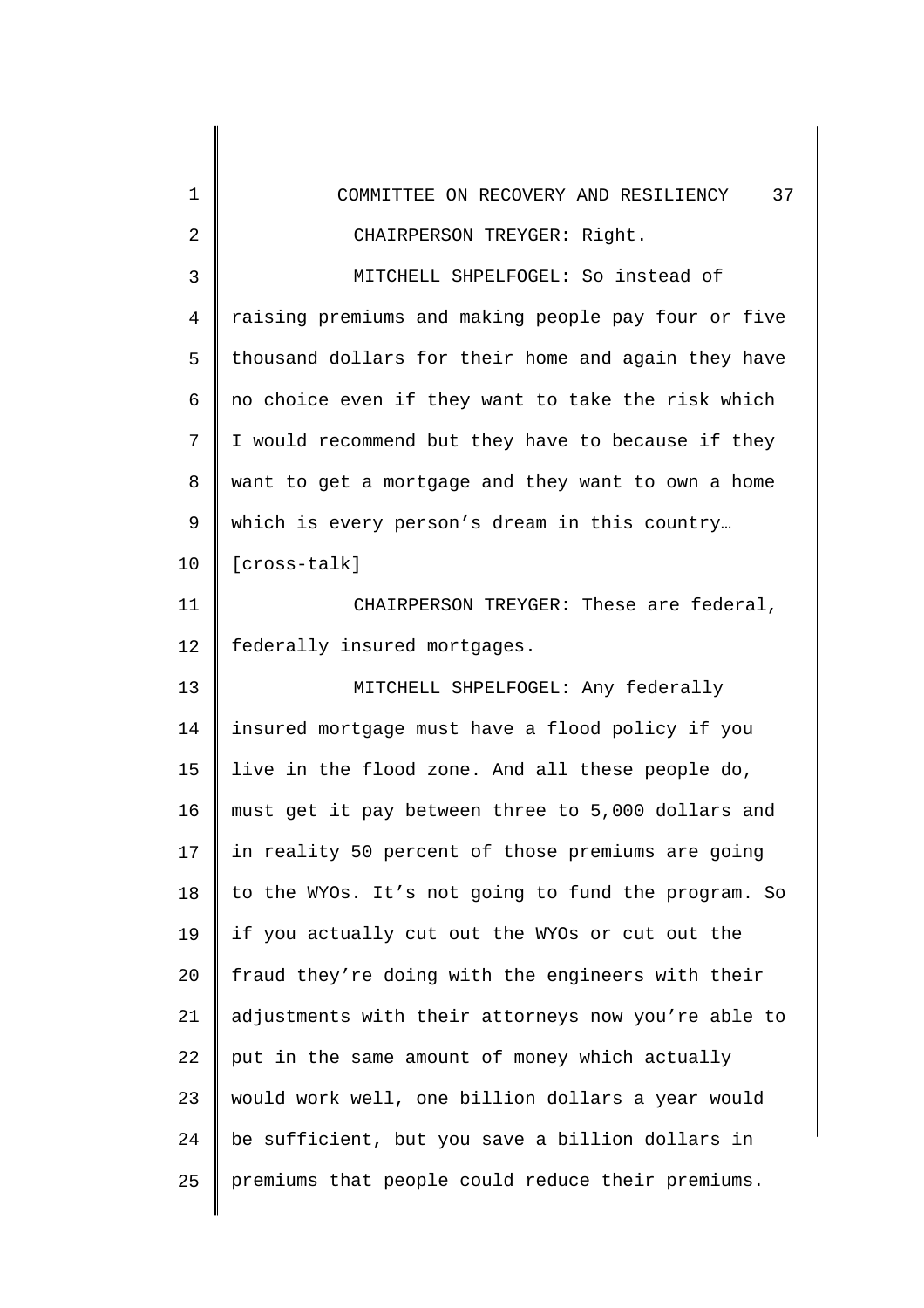| $\mathbf 1$    | 38<br>COMMITTEE ON RECOVERY AND RESILIENCY          |
|----------------|-----------------------------------------------------|
| $\overline{c}$ | So let's say you feel you need more so put a        |
| 3              | billion and a half instead of two billion and still |
| 4              | save people money. So it, it's just a vicious       |
| 5              | cycle, you're correct it just happened to have been |
| 6              | that we knew Mr. Weinberg. And it just happened to  |
| 7              | have been in the Rami case where the engineer came  |
| 8              | a second time and had his original report with him  |
| 9              | and the Ramis took a picture with their iPhone of   |
| 10             | the original report. So, but for these situations   |
| 11             | they would have gotten away with all of this even   |
| 12             | though we knew there was fraud.                     |
| 13             | CHAIRPERSON TREYGER: Now I'm just                   |
| 14             | curious to know is, does this, have we heard        |
| 15             | we're, we're just talking about flood insurance.    |
| 16             | But now this opens up the discussion does this      |
| 17             | happen to other cases, not just flood insurance.    |
| 18             | MITCHELL SHPELFOGEL: Correct.                       |
| 19             | CHAIRPERSON TREYGER: And so have you,               |
| 20             | have, because now Pandora box is opened. I also     |
| 21             | want to just tell my colleagues And we've been      |
| 22             | joined by Council Member Eric Ulrich and Council    |
| 23             | Member Rosie Mendez.                                |
| 24             | COUNCIL MEMBER ULRICH: Happy birthday               |
| 25             | Mr. Chairman.                                       |
|                |                                                     |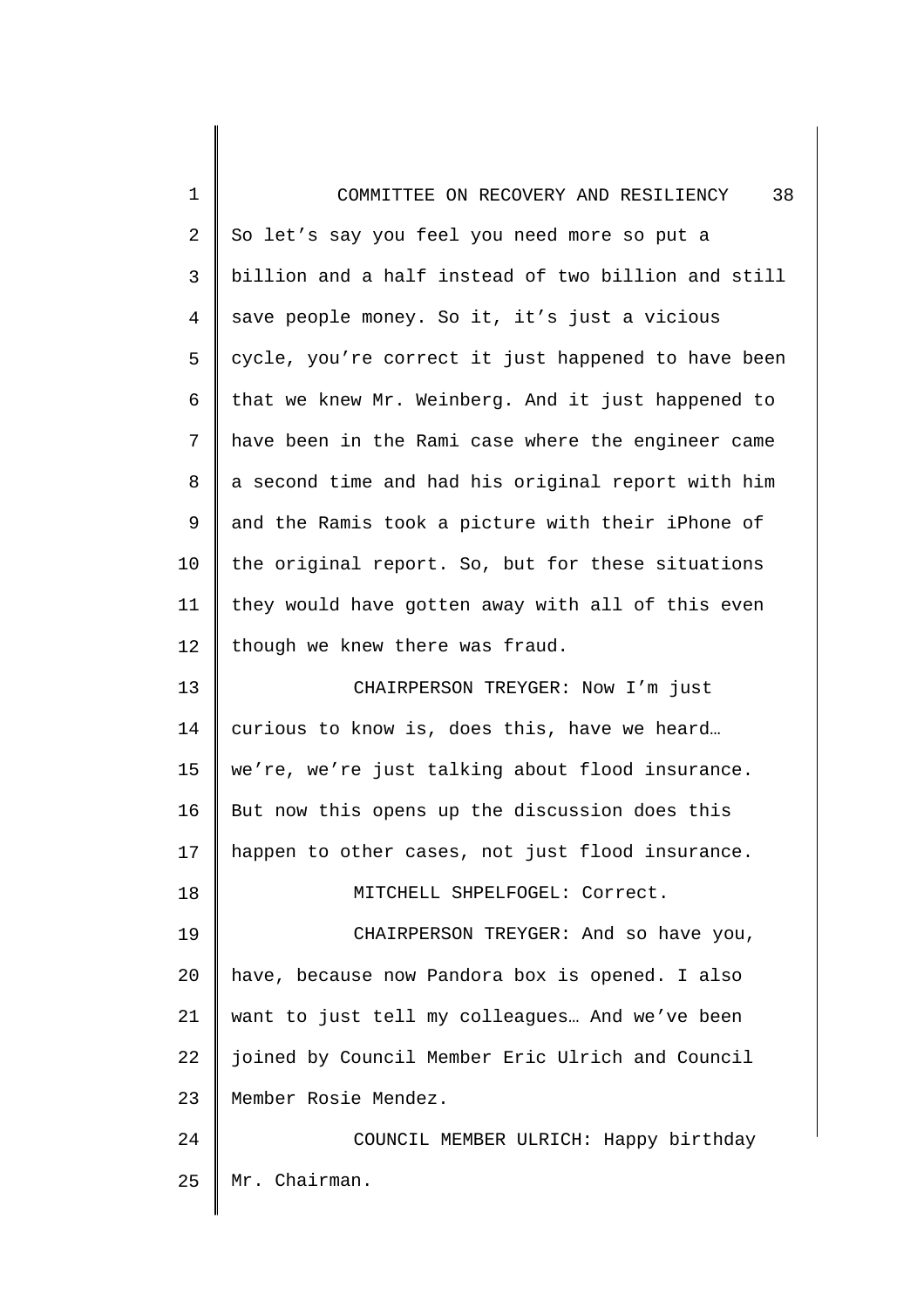| 1              | 39<br>COMMITTEE ON RECOVERY AND RESILIENCY          |
|----------------|-----------------------------------------------------|
| $\overline{2}$ | CHAIRPERSON TREYGER: Thank you. That's,             |
| 3              | thank you very much. More New Yorkers will now be   |
| $\overline{4}$ | required to purchase flood insurance.               |
| 5              | MITCHELL SHPELFOGEL: That's correct.                |
| 6              | CHAIRPERSON TREYGER: Thousands will be              |
| 7              | required now to purchase flood insurance. So this   |
| 8              | problem is actually going to expand. This issue     |
| 9              | will begin to expand.                               |
| 10             | MITCHELL SHPELFOGEL: And affect many                |
| 11             | more people.                                        |
| 12             | CHAIRPERSON TREYGER: And so even if                 |
| 13             | someone was not directly affected by Sandy this     |
| 14             | time or this storm it doesn't matter. FEMA is       |
| 15             | looking, is, is in the process now of redrawing the |
| 16             | flood maps and anyone that will be in that flood    |
| 17             | zone who is going to be applying for a federally    |
| 18             | insured mortgage will be required to purchase an    |
| 19             | insurance plan. An that's a whole other discussion  |
| 20             | about the discrepancies between what the national   |
| 21             | flood insurance rates are and what the insurance    |
| 22             | companies are actually charging.                    |
| 23             | MITCHELL SHPELFOGEL: Correct.                       |
| 24             | CHAIRPERSON TREYGER: Which is a whole,              |
| 25             | whole other topic of, of a hearing. But we're       |
|                |                                                     |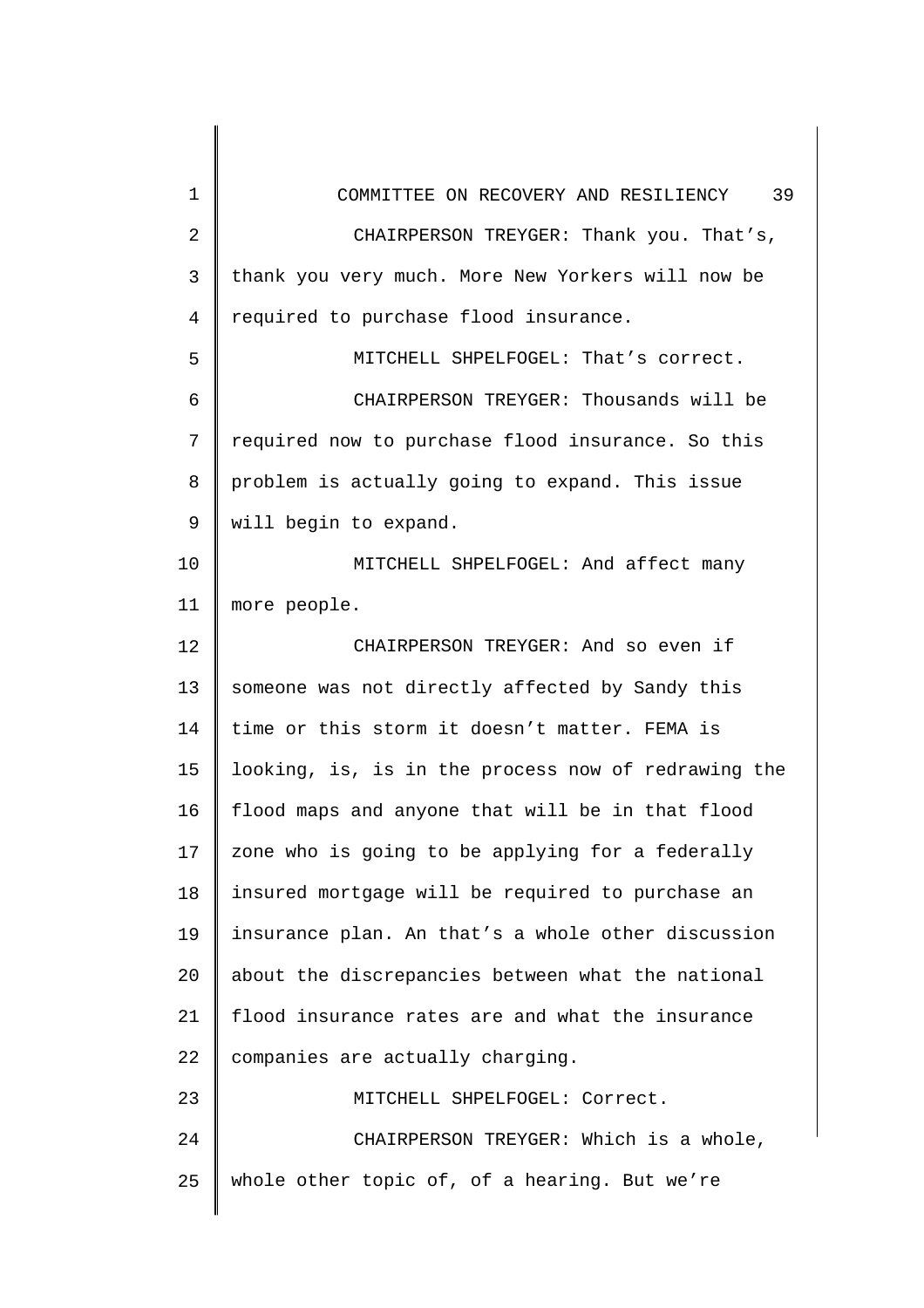1 2 3 4 5 6 7 8 9 10 11 12 13 14 15 16 17 18 19 20 21 22 23 24 25 COMMITTEE ON RECOVERY AND RESILIENCY 40 talking about almost the incestuous relationship between the insurance companies and these engineering firms… MITCHELL SHPELFOGEL: And the adjusting firms. CHAIRPERSON TREYGER: And the adjustment firms which is another conversation which, which we have to have and how there is, there is, there's actual incentive, what you're saying is that there is an incentive to, to underpay. MITCHELL SHPELFOGEL: Yes. CHAIRPERSON TREYGER: And that's what we're, they're taking advantage of. And basically by chance Mr. Weinberg was an honest, and we appreciate really this is, I think what you've done, your honesty and your service here will most likely lead to a national impact and change. HAROLD WEINBERG: Who me? CHAIRPERSON TREYGER: Yes Mr. Weinberg. HAROLD WEINBERG: Wow, thank you so much. CHAIRPERSON TREYGER: Because I, I believe that this will, this will reach, this already, this has now reached the office and we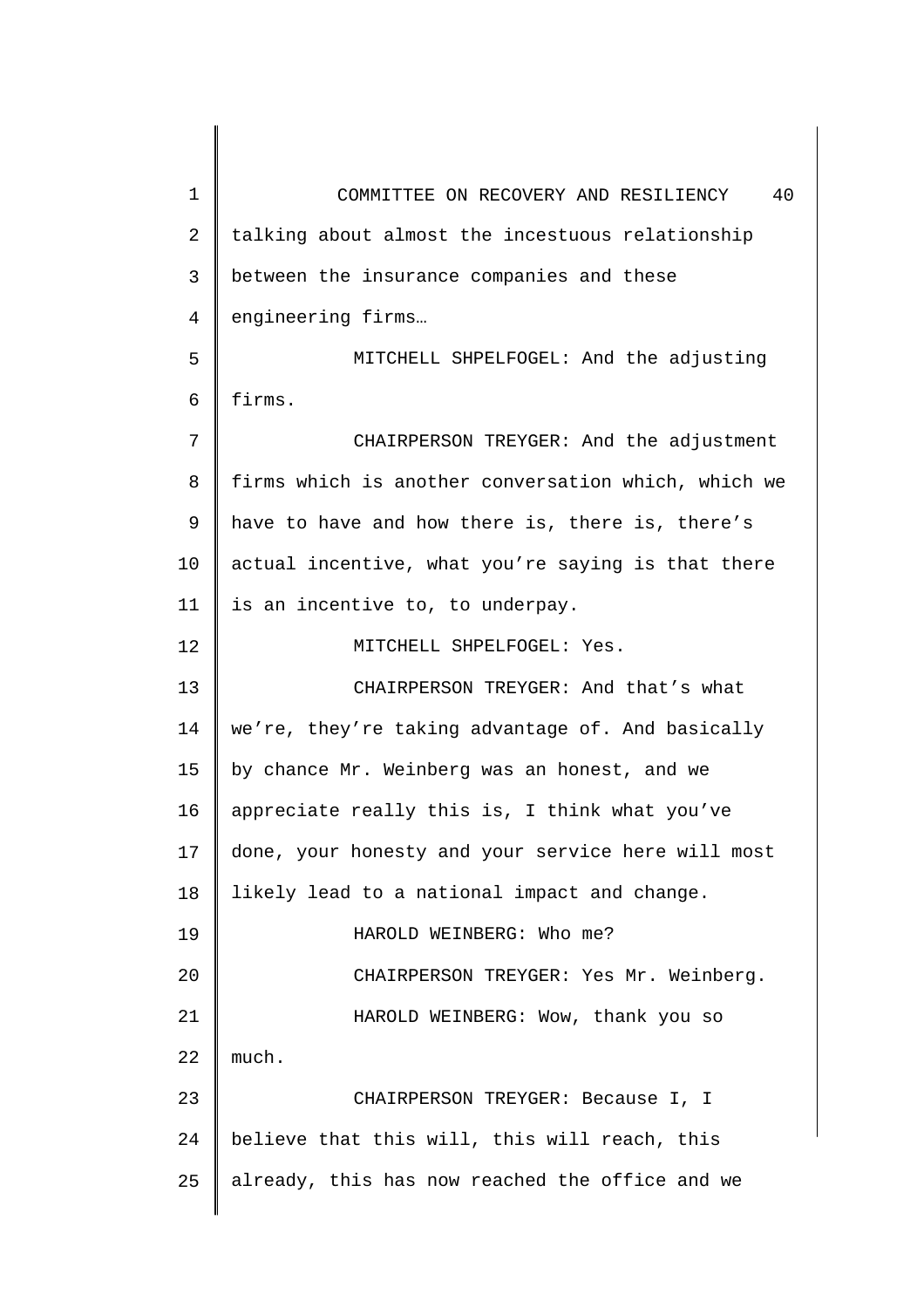| 1              | 41<br>COMMITTEE ON RECOVERY AND RESILIENCY          |
|----------------|-----------------------------------------------------|
| $\overline{2}$ | appreciate New York Attorney General Eric           |
| 3              | Schneiderman who is currently conducting a          |
| $\overline{4}$ | criminal, criminal investigation. And can you tell  |
| 5              | the name of the insurance company that was          |
| 6              | MITCHELL SHPELFOGEL: The insurance                  |
| 7              | company in this particular claim was Hartford       |
| 8              | Insurance.                                          |
| 9              | CHAIRPERSON TREYGER: Hartford?                      |
| 10             | MITCHELL SHPELFOGEL: Hartford. The                  |
| 11             | engineering company was High Rise Engineering. But  |
| 12             | as I said before this was a way for them to make    |
| 13             | money. I'll, I'll give you an example. US Forensics |
| 14             | which is based out of Louisiana happens to live a   |
| 15             | few miles away from Jerry Neilson and know him for  |
| 16             | many years somehow got the contract to do           |
| 17             | approximately 70 percent of the engineering         |
| 18             | reports.                                            |
| 19             | CHAIRPERSON TREYGER: They're based in               |
| 20             | Louisiana?                                          |
| 21             | MITCHELL SHPELFOGEL: Yeah.                          |
| 22             | CHAIRPERSON TREYGER: The same state                 |
| 23             | that went through the corruption trail stuff with   |
| 24             | Katrina?                                            |
| 25             |                                                     |
|                |                                                     |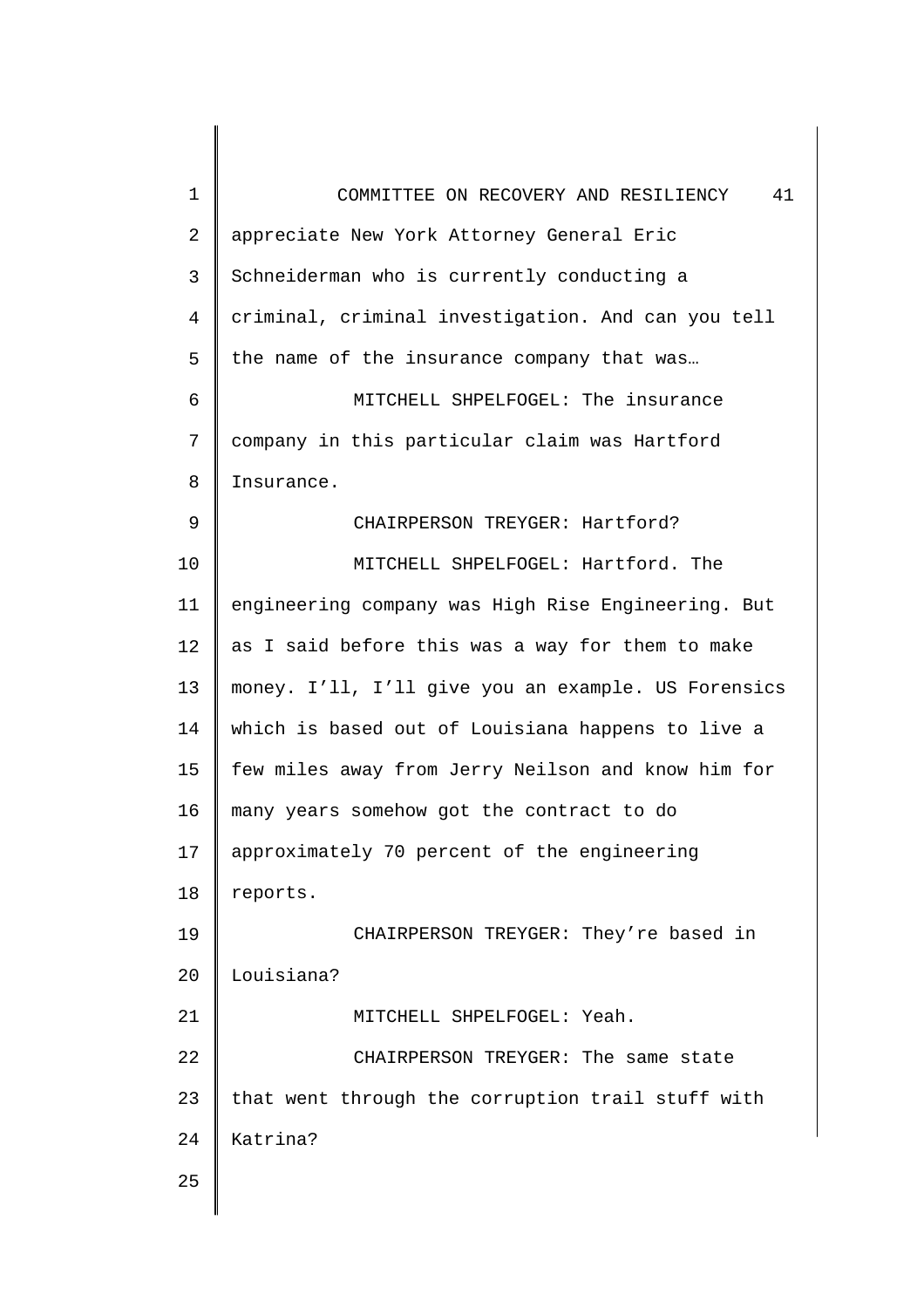| $\mathbf 1$    | 42<br>COMMITTEE ON RECOVERY AND RESILIENCY          |
|----------------|-----------------------------------------------------|
| $\overline{2}$ | MITCHELL SHPELFOGEL: Not only that.                 |
| 3              | Gary Bell who's the CEO of US Forensics was a CEO   |
| 4              | of the, of a different company which was found to   |
| 5              | do the fraud. He just reincorporated. Same CEO.     |
| 6              | CHAIRPERSON TREYGER: Hmm.                           |
| 7              | MITCHELL SHPELFOGEL: He together with               |
| 8              | the adjusting firm in those claims, Colonial Claims |
| 9              | CEO Doug Brannon who also opened up a brand new     |
| 10             | company was the same CEO in the previous adjusting  |
| 11             | company during Katrina, they got all these          |
| 12             | contracts. And Gary Bell actually was boasting how  |
| 13             | in Sandy in a matter of a few months he went from   |
| 14             | having 10 people working for him to 30 people       |
| 15             | working for him then having to get outside          |
| 16             | engineers because he couldn't handle it and he made |
| 17             | 16 million dollars. And what did he do with that 16 |
| 18             | million dollars he perpetrated fraud and denied     |
| 19             | claims.                                             |
| 20             | CHAIRPERSON TREYGER: What worries me is             |
| 21             | that you had some property owners who really        |
| 22             | questions their denial letters or their             |
| 23             | underpayments and you have some property owners who |
| 24             | simply gave up. So it is very likely and possible   |
| 25             | that there are many people who have no idea that    |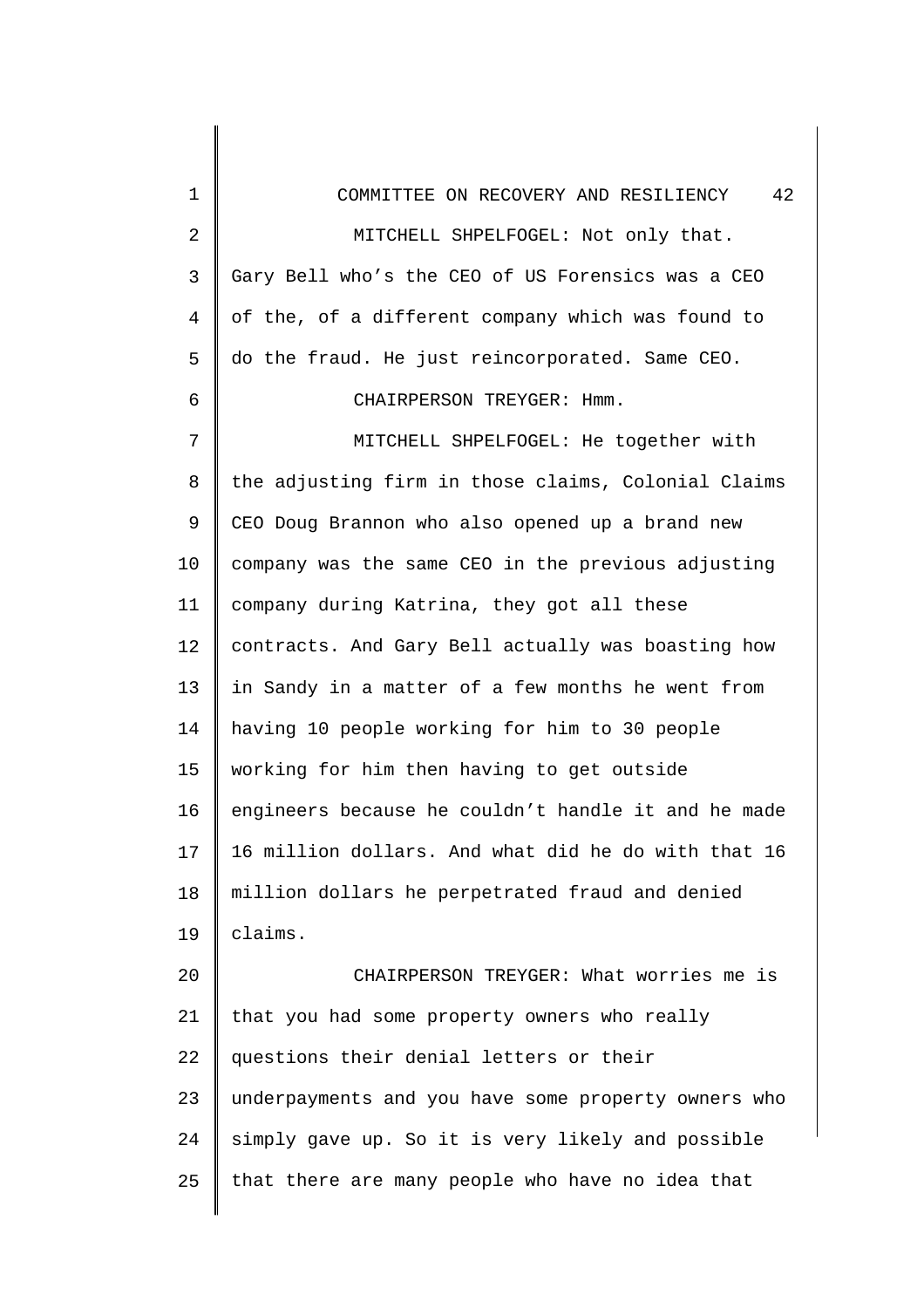1 2 3 COMMITTEE ON RECOVERY AND RESILIENCY 43 they've been cheated out of money that they rightfully deserve.

4 5 6 7 8 9 10 11 12 13 14 15 16 17 18 19 20 21 22 23 24 25 MITCHELL SHPELFOGEL: You're, you're, you're, you're 1,000 percent correct. In fact that is the game that they're, Jerry Neilson and, and WYOs play. They know that 60 percent and this is a, a statistic that someone want, I read somewhere, 60 percent of people will lose just because of exhaustion because they just don't want to fight anymore. Because they're fighting a system. With my, with one of my claims with the Dweck case we had the two reports. We brought it to the insurance company, they said denied. We brought it to FEMA. They said denied. They're denying a fraudulent report. How do you fight this? How do you fight it? But I think people are becoming more aware of this. I'm getting calls on a daily basis from people saying is it possible that I was defrauded. My answer to them is maybe let me take a look at your stuff. FEMA has clam… has said that they're going to send out letters to 144 thousand claimants saying if you think… not everyone had fraud and I'm not here to say that every one of those claims were denied improperly or were underpaid but it's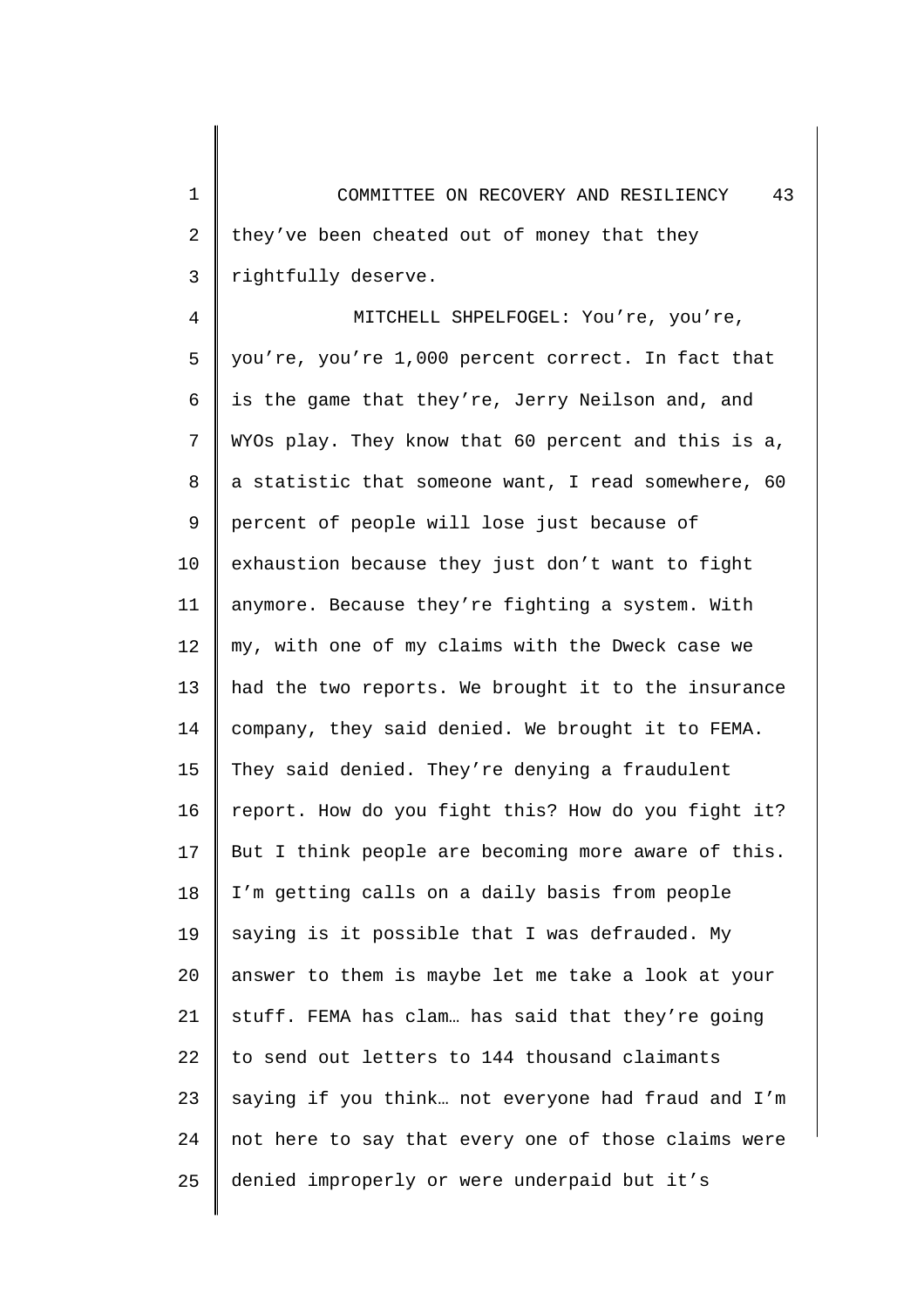1 2 3 4 5 6 7 8 9 10 11 12 13 14 15 16 17 18 19 20 21 22 23 24 25 COMMITTEE ON RECOVERY AND RESILIENCY 44 possible. So people when they get the letters knowing about what's going on they should take a look at it and should say do I feel I was reimbursed properly. And if the answer is yes move on. If the answer is no then they should have someone take a look at it. CHAIRPERSON TREYGER: What other, in addition to calling for, because I think one of the things we're going to call for is an independent engineering firm separate from any financial relationships with the insurance companies conducting these assessments. Are there any other reforms that you think both you and Mr. Weinberg feel that we should be pushing at the local level to our federal partners? MITCHELL SHPELFOGEL: The requirement to keep to the statute. Do not create… CHAIRPERSON TREYGER: Enforcement. MITCHELL SHPELFOGEL: Enforcement. Do not create new requirements. You start off with a claim and they say get us all the receipts, then they start saying get us cancelled checks. And if you use cash and you're, some people pay some repairs by cash and you have your contractor sign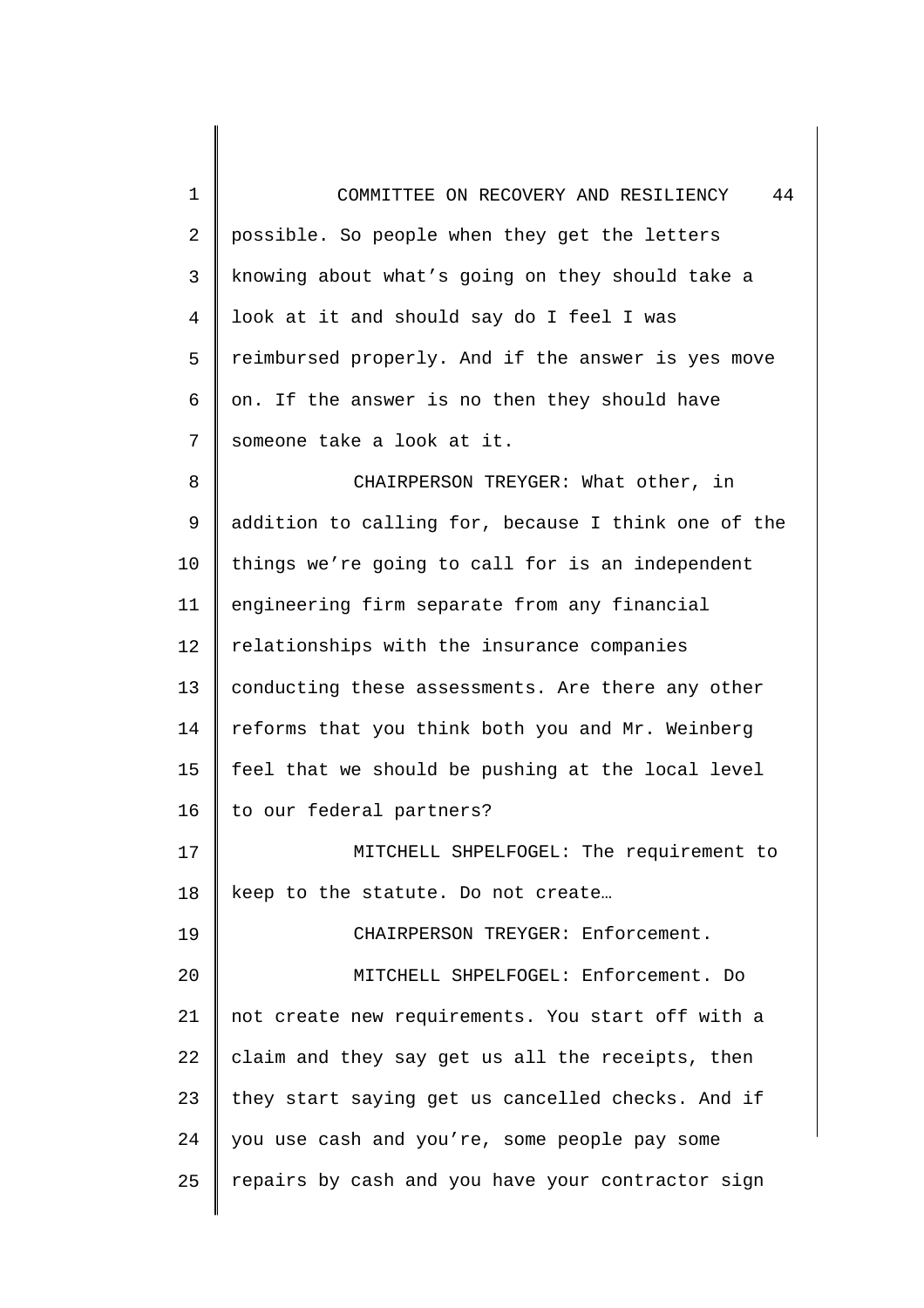| 1              | 45<br>COMMITTEE ON RECOVERY AND RESILIENCY          |
|----------------|-----------------------------------------------------|
| $\overline{c}$ | off saying I got paid that's not enough. Show us    |
| 3              | your bank statements where you withdrew this money. |
| $\overline{4}$ | Now suddenly these requirements which are not part  |
| 5              | of the program, not a requirement, are making it    |
| 6              | impossible for people to get reimbursement. Another |
| 7              | thing that's very necessary is keep to one          |
| 8              | adjuster. I have claims which literally went        |
| $\mathsf 9$    | through eight adjusters. So you finish up. You got  |
| 10             | everything this adjuster wants to process your      |
| 11             | claim and suddenly oh I'm a new adjuster I want     |
| 12             | something different. Why would eight different      |
| 13             | adjuster want something different. Sometimes they   |
| 14             | go back to your third adjuster when you're on the   |
| 15             | eighth one and all they're doing is kicking the can |
| 16             | down the road. People get exhausted. People don't   |
| 17             | want to deal with it anymore. People just give up.  |
| 18             | CHAIRPERSON TREYGER: And as far as with             |
| 19             | FEMA internally and then we'll next panel, just to  |
| 20             | be clear when we say there are, there are           |
| 21             | incentives to underpay because if an insurance      |
| 22             | company overpays then the insurance company is      |
| 23             | liable to pay back that money                       |
| 24             | MITCHELL SHPELFOGEL: That's correct.                |
| 25             |                                                     |
|                |                                                     |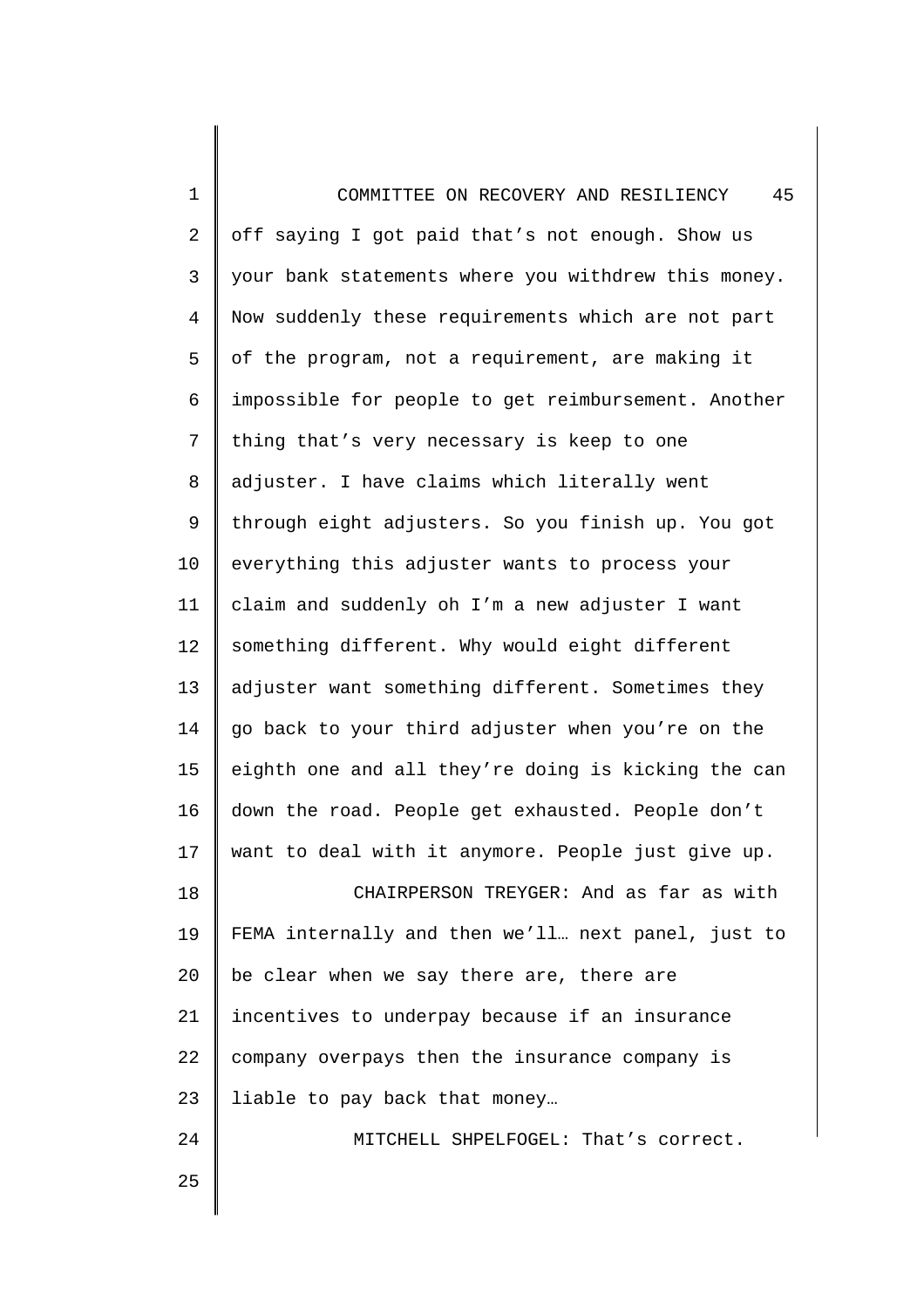| 1              | 46<br>COMMITTEE ON RECOVERY AND RESILIENCY          |
|----------------|-----------------------------------------------------|
| $\overline{2}$ | CHAIRPERSON TREYGER: to, to FEMA, is                |
| $\mathsf{3}$   | that correct?                                       |
| $\overline{4}$ | MITCHELL SHPELFOGEL: That's correct.                |
| 5              | CHAIRPERSON TREYGER: But if an                      |
| 6              | insurance company is found to have underpaid        |
| 7              | MITCHELL SHPELFOGEL: There are no                   |
| 8              | penalties.                                          |
| 9              | CHAIRPERSON TREYGER:  and someone takes             |
| 10             | that insurance company to try such, court and       |
| 11             | challenge them FEMA covers the cost of litigation   |
| 12             | is that correct?                                    |
| 13             | MITCHELL SHPELFOGEL: Correct. And, and              |
| 14             | this is actually one area where I think our state   |
| 15             | legislation can make a big difference. As opposed   |
| 16             | to a place like Florida or Texas or Louisiana New   |
| 17             | York does not have any bad faith statutes. That     |
| 18             | would affect both flood and wind insurers. So if an |
| 19             | insurance company denies a claim or underpays a     |
| 20             | claim in bad faith there's no punishment for them   |
| 21             | in New York as opposed to another state a 30        |
| 22             | thousand dollar claim can cost an insurance company |
| 23             | two million dollars if it's done in bad faith. So   |
| 24             | if they know the worst thing that could happen is   |
| 25             | I'm going to pay you the policy limits and nothing  |
|                |                                                     |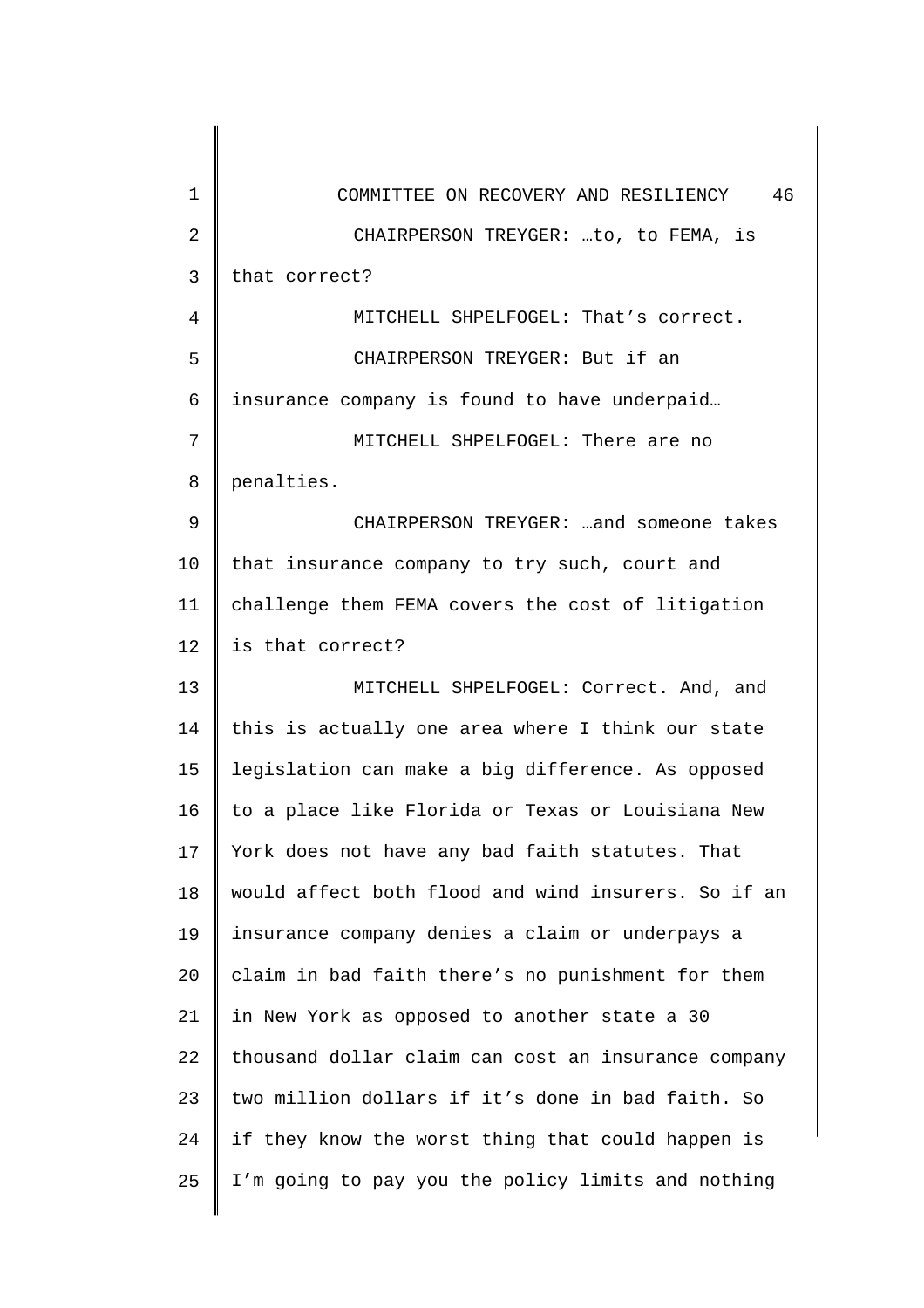| 1              | COMMITTEE ON RECOVERY AND RESILIENCY<br>47         |
|----------------|----------------------------------------------------|
| $\overline{2}$ | more then why shouldn't they deny it. You may get  |
| 3              | exhausted, you may not fight them. And meanwhile   |
| $\overline{4}$ | the attorneys are getting paid.                    |
| 5              | CHAIRPERSON TREYGER: So I, I want to               |
| 6              | thank you both [cross-talk] Yes please Mr.         |
| 7              | Weinberg.                                          |
| 8              | HAROLD WEINBERG: I do want to add                  |
| 9              | something.                                         |
| 10             | CHAIRPERSON TREYGER: Yes.                          |
| 11             | HAROLD WEINBERG: Since you're asking               |
| 12             | for engineering reports I want you to know that    |
| 13             | there were other engineers besides civil engineers |
| 14             | and there are other engineers who are not          |
| 15             | structural engineers. Therefore I would like you   |
| 16             | I've, I would like, I'm requesting of you if you   |
| 17             | writing some regulations make sure that the        |
| 18             | licensed engineer is got a major in structural     |
| 19             | engineering. It'll help. Thank you.                |
| 20             | CHAIRPERSON TREYGER: Absolutely. And I,            |
| 21             | and I, I thank you both. I think your work has     |
| 22             | resulted in the, the beginning of an investigation |
| 23             | by the New York AG. We're hearing our federal      |
| 24             | partners say that there's talk of a possible       |
| 25             | taskforce. There's talk of hearings. But we're     |
|                |                                                    |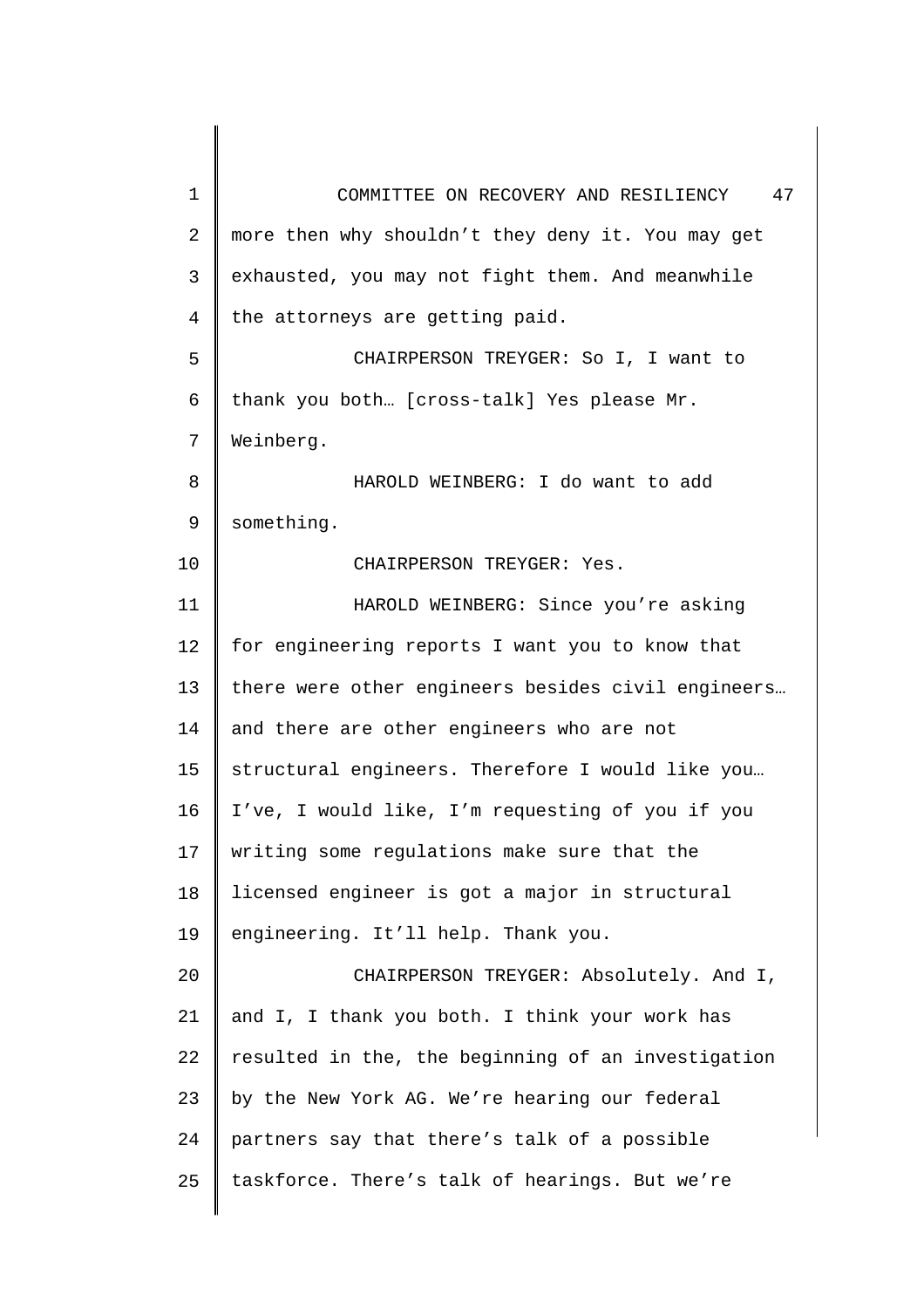| 1              | 48<br>COMMITTEE ON RECOVERY AND RESILIENCY          |
|----------------|-----------------------------------------------------|
| $\overline{2}$ | going to continue to make this a big issue in New   |
| 3              | York City so we keep everyone accountable. So I     |
| 4              | want to thank you both for, for your work and for   |
| 5              | your service. And I believe at the end this will    |
| 6              | lead to major reforms at the federal level. Thank   |
| 7              | you very much.                                      |
| 8              | HAROLD WEINBERG: My thanks to you.                  |
| 9              | CHAIRPERSON TREYGER: Thank you.                     |
| 10             | MITCHELL SHPELFOGEL: Thank you.                     |
| 11             | CHAIRPERSON TREYGER: Thank you. Next                |
| 12             | panel Andrea Javier Ortiz, Logan Schiff, and John   |
| 13             | Corey. Alright I guess we'll start with Mr. Corey,  |
| 14             | work our way down.                                  |
| 15             | JOHN COREY: Happy birthday as well. And             |
| 16             | thanks for having us. This is really interesting.   |
| 17             | The information I heard from the previous speakers  |
| 18             | has really blown me away. I knew there was a lot of |
| 19             | issues and you know me when I come here I complain  |
| 20             | a lot about the Build it Back Program which I       |
| 21             | tapped into a little bit. But one of the things I   |
| 22             | did point out in my little comments was that FEMA,  |
| 23             | I mean the national flood insurance gave my home 43 |
| 24             | thousand dollars for insurance. Yet the Build it    |
| 25             | Back program appraisers came and said it was about  |
|                |                                                     |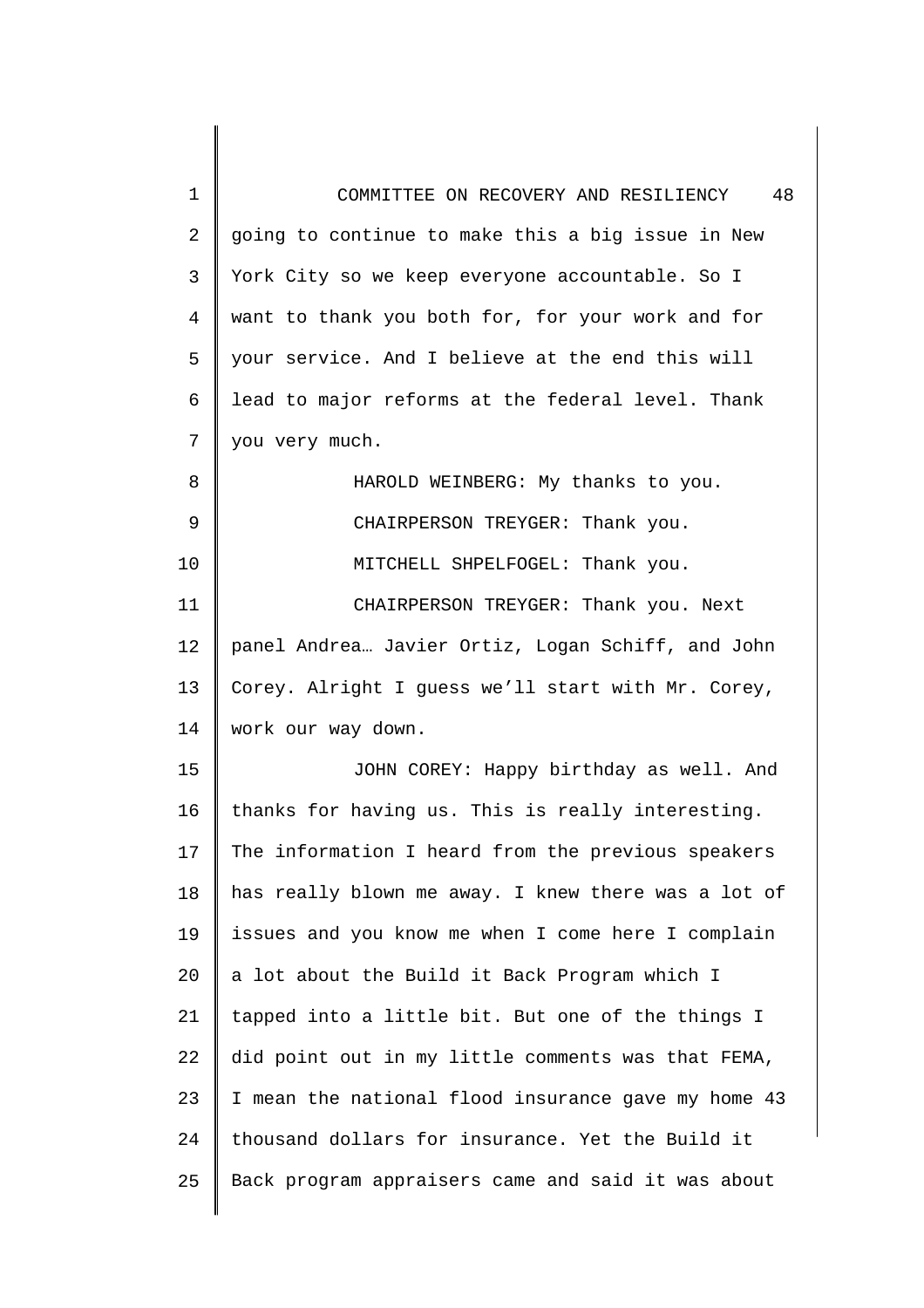1  $\mathcal{L}$ 3 4 5 6 7 8 9 10 11 12 13 14 15 16 17 18 19 20 21 22 23 24 25 COMMITTEE ON RECOVERY AND RESILIENCY 49 300 thousand dollars' worth of damage. So the discrepancy is really incredible. But I think what needs to be pointed out is the, I guess the previous speaker mentioned about the, the flood insurance rates going up. And I mean with, with the… waters act it's, it's been, a lot of legislation has been put in place to kind of slow it down and suspend it. But people need to realize it's still going to be going forward and it's obvious that something's going on where that bigot waters act is to cover these future expenses that… liability is so incredible with the corruption from Katrina you know to, to obviously now Sandy. But the one thing I want to say about the, the person that came to assess my house; they, they, they claim that they were, had gone through Hurricane Katrina so they put me at ease that I know we went through and you know I'm, I'm with you 100 percent. And after speaking with a lot of my neighbors peninsula wide in the Rockaway Peninsula seems that everybody was told the exact same story. I came, I went through Hurricane Katrina and I, I lived it and so I, I felt so… they were lying. Lying, outright lying. And the gentleman was not… he was a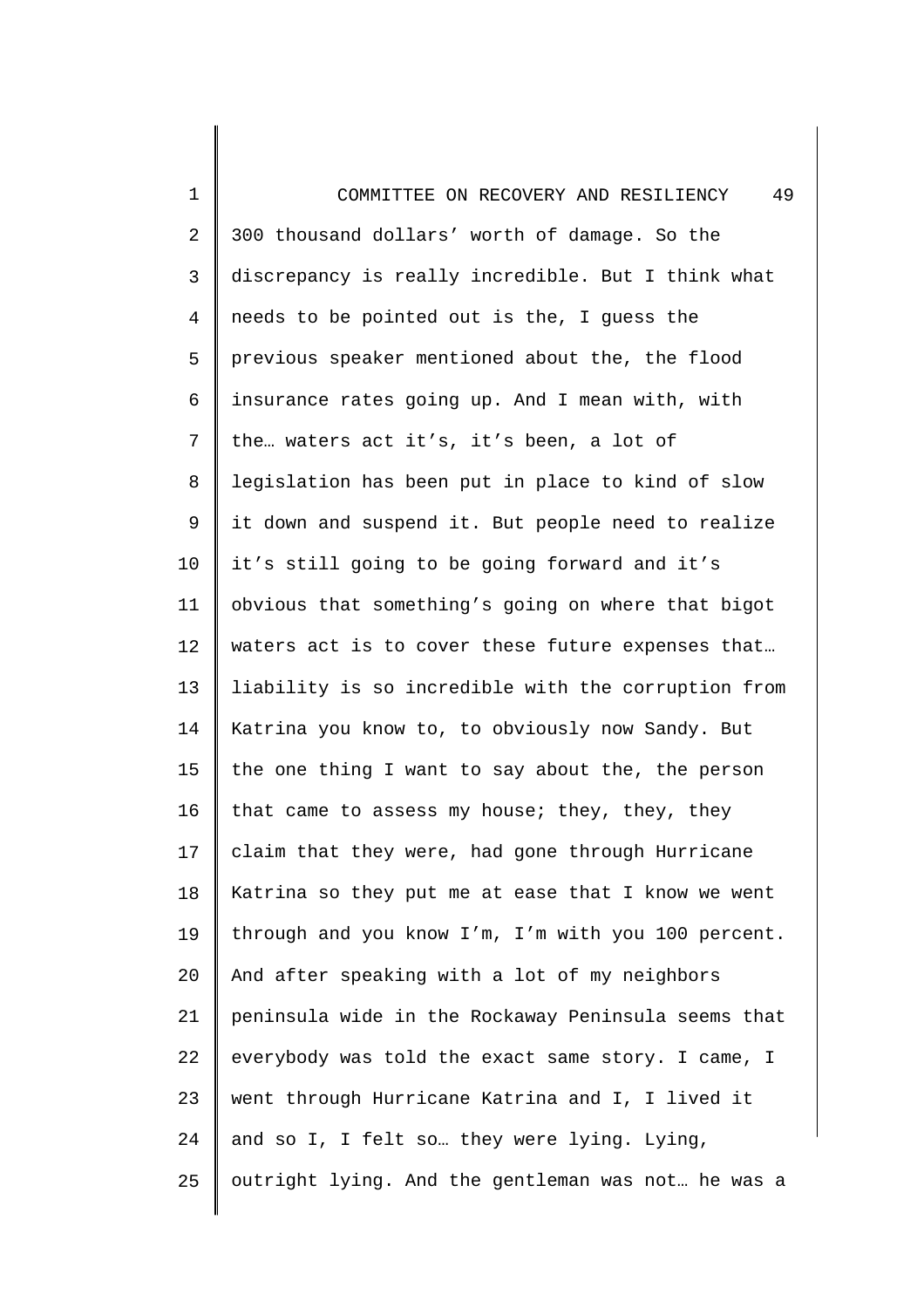| $\mathbf 1$    | 50<br>COMMITTEE ON RECOVERY AND RESILIENCY          |
|----------------|-----------------------------------------------------|
| 2              | window installer from Oklahoma was the reality. You |
| 3              | know I mean it's like it's, it's just amazing how   |
| $\overline{4}$ | the, what's gone on and But I do want to point out  |
| 5              | the, some of the solutions coming out of the        |
| 6              | Rockaways you know Eric Ulrich and Donovan          |
| 7              | Richard's been great and all the issues with, with  |
| 8              | Build it Back and But some trying to push           |
| $\mathsf 9$    | legislation for a, a New York flood insurance       |
| 10             | program to kind of, let's get away from the         |
| 11             | national insanity that's to hoax being perpetrated  |
| 12             | on you know us is what went on in, in New Orleans.  |
| 13             | And you know we really need to push to obviously    |
| 14             | what you guys are doing and the city council and    |
| 15             | pushing for major changes is very important what's  |
| 16             | happening to the people. Especially I mean a lot    |
| 17             | of the speakers you know have gone through the      |
| 18             | issue of continuance, the storm that keeps on       |
| 19             | giving I keep saying you know. And we really need   |
| 20             | to get that, that, that really you know needs to be |
| 21             | put out there that there's people still hurting you |
| 22             | know and you know besides the, the nasty you know   |
| 23             | stealing of peoples' funding that should be going   |
| 24             | to them you know that there's still people not in   |
| 25             | their homes and that needs to be pointed out. You   |
|                |                                                     |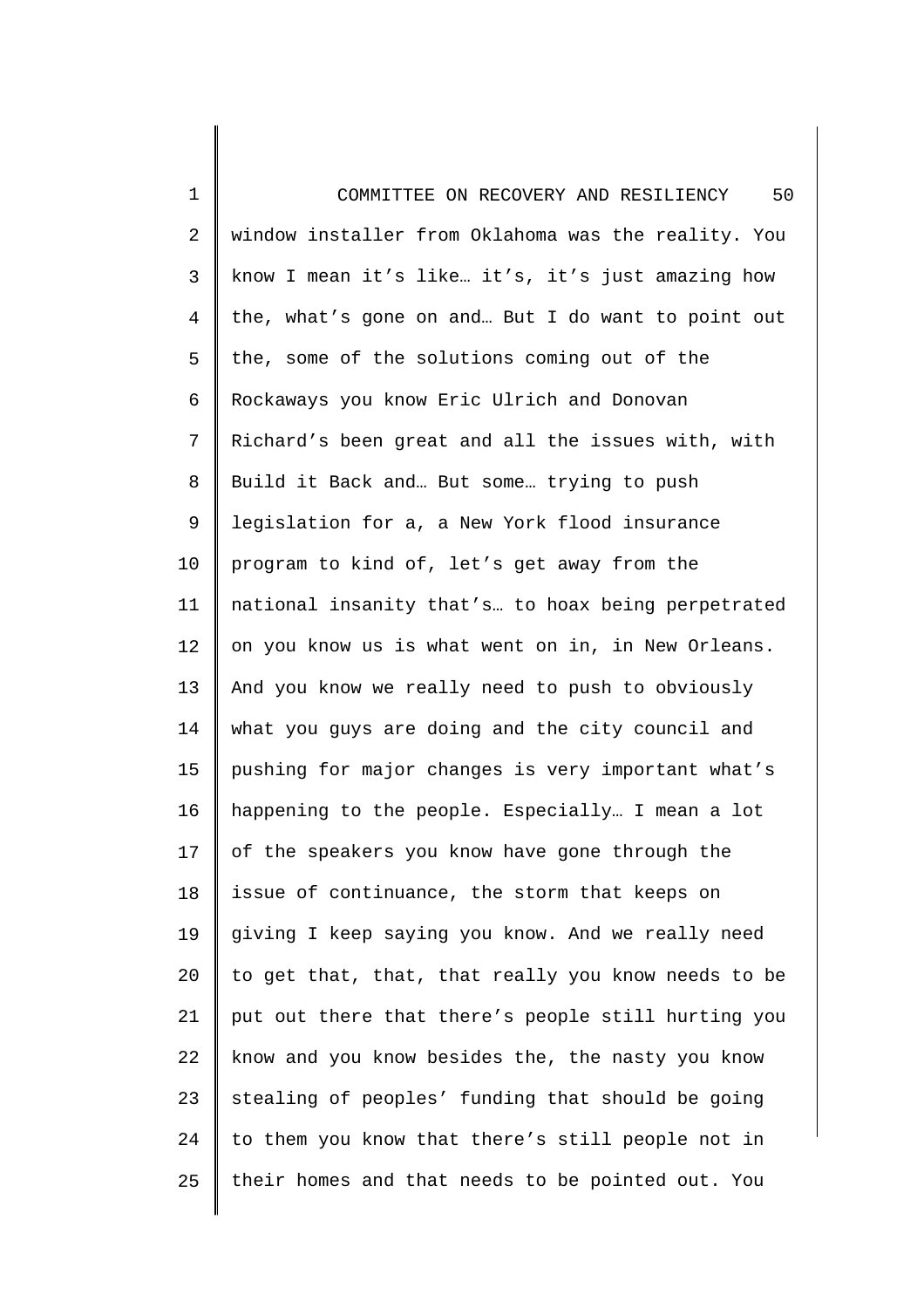| 1  | 51<br>COMMITTEE ON RECOVERY AND RESILIENCY          |
|----|-----------------------------------------------------|
| 2  | know but I can go on and on. A lot has been said    |
| 3  | and I appreciate the chance [cross-talk]            |
| 4  | CHAIRPERSON TREYGER: No I thank you Mr.             |
| 5  | Corey because I think it, some of the issues you've |
| 6  | raised particularly from your neighborhood is       |
| 7  | you've exposed how some of the federal regulations  |
| 8  | are prohibitive in releasing of, of money. And what |
| 9  | we heard from the previous panel is there's         |
| 10 | actually incentives to underpay people. So you have |
| 11 | regulations that are hindering payouts to victims   |
| 12 | and you have incentives to underpay or to not pay   |
| 13 | at all.                                             |
| 14 | JOHN COREY: With also the knowledge                 |
| 15 | that in five years down the road we're going to be  |
| 16 | paying 15 thousand dollars for flood insurance.     |
| 17 | People are going to be walking, it's going to       |
| 18 | become Detroit [cross-talk]                         |
| 19 | CHAIRPERSON TREYGER: Sure.                          |
| 20 | JOHN COREY:  going to happen.                       |
| 21 | CHAIRPERSON TREYGER: I want to just                 |
| 22 | quickly call upon Council Member Eric Ulrich.       |
| 23 | COUNCIL MEMBER ULRICH: Thank, thank you             |
| 24 | Mr. Chairman. I want to thank John Corey for coming |
| 25 | from the Rockaways again as he does to all of these |
|    |                                                     |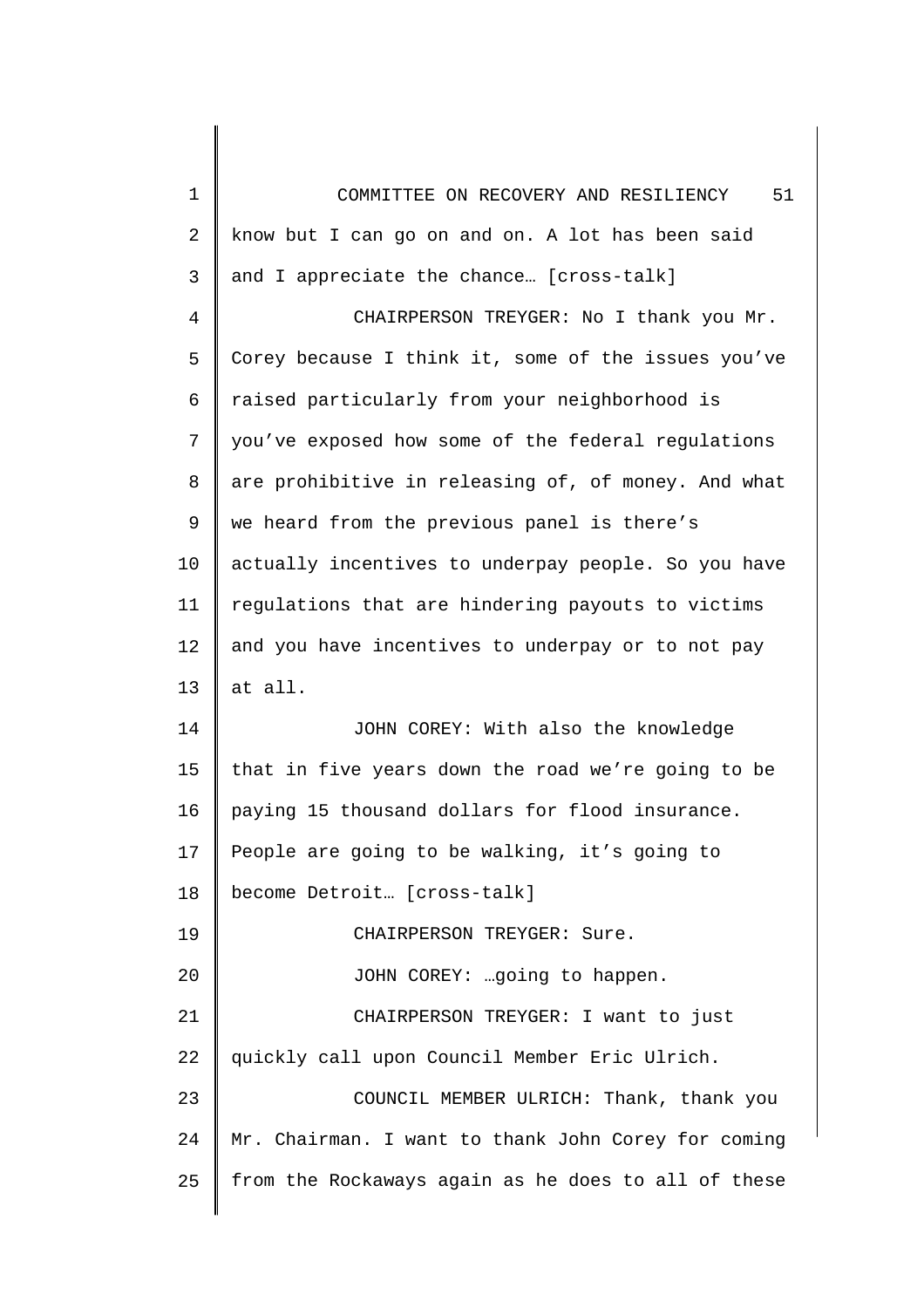1 2 3 4 5 6 7 8 9 10 11 12 13 14 15 16 17 18 19 20 21 22 23 24 25 COMMITTEE ON RECOVERY AND RESILIENCY 52 hearings to represent many of the homeowners and the residents out there who had been, who had been affected by Hurricane Sandy and still are struggling to recover. And I also want to underscore the chairman's remarks earlier regarding the totally subjective criteria that FEMA seemed to have used after the storm to reimburse people for damages that they incurred. And, and some of the shenanigans that also took place on the part of peoples' insurance companies which was really downright criminal. People paid faithfully for so many years, their premiums because in some cases they were required to if they had a mortgage and in other cases they weren't required to but they wanted to have it anyway. And the fact that they did not receive the just compensation from FEMA and then on top of that to get the shaft from your insurance company made matters all that you know made them just much, much worse. I can tell you and I don't have to remind any member of this committee. I have hundreds, maybe thousands of constituents who are still not living in their homes today. And we are approaching the third anniversary of the storm this October. And the fact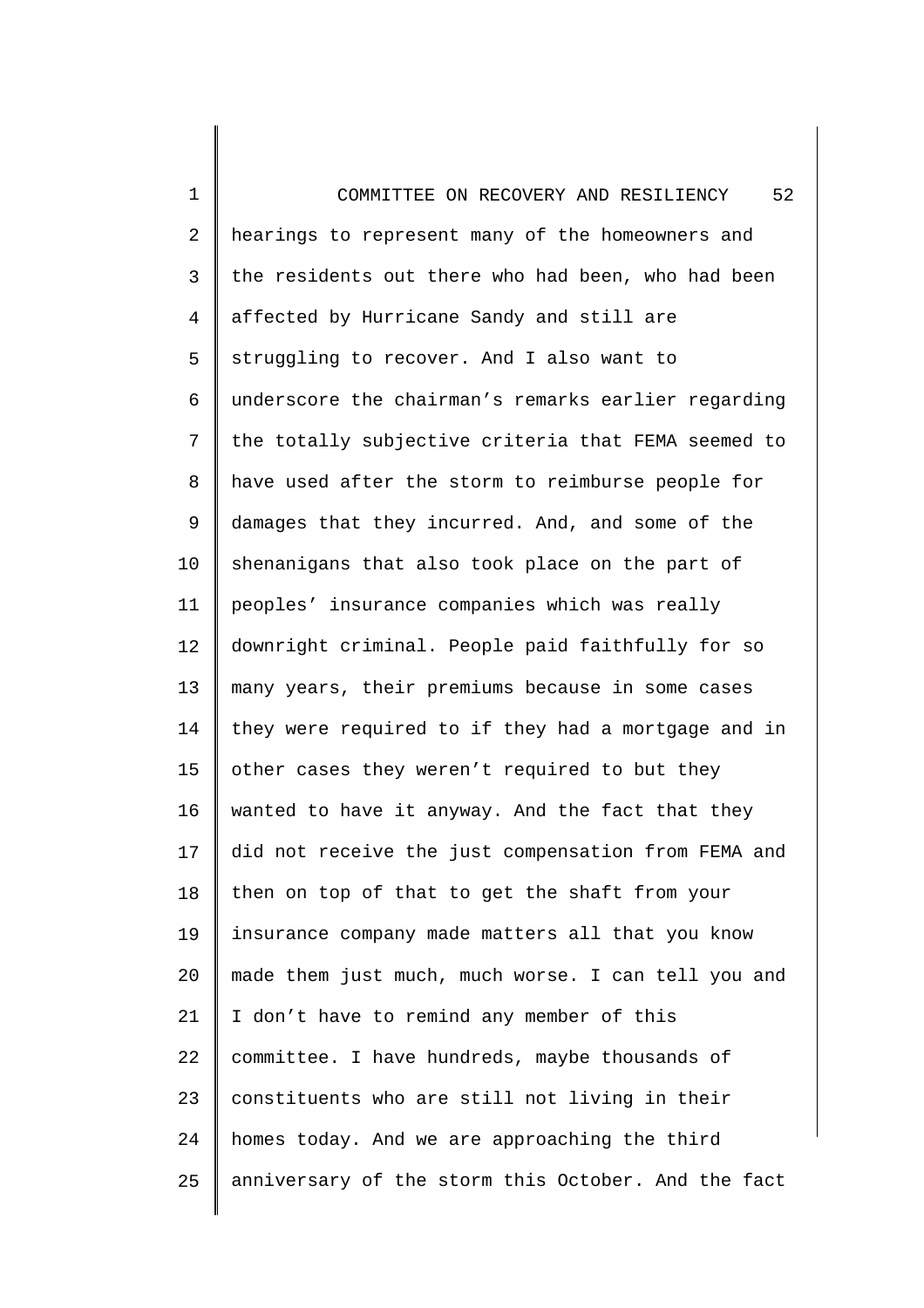1 2 3 4 5 6 7 8 9 10 11 12 13 14 15 16 17 18 19 20 21 22 23 24 25 COMMITTEE ON RECOVERY AND RESILIENCY 53 that there will still be families with children that are not sleeping in their beds tonight or in October you know is wrong. And the city's doing what we have to do. I think we should do more. The state can do a lot more. I think that they, they should do more. The federal government didn't do enough quite frankly and I think they need to do more. And I want to applaud and thank the chairman of this committee for spearheading all of the call to action that we've had regarding these issues. But these hearings, it doesn't matter if there's ten people in this room or 100 people in this room we have to have these hearings. These are absolutely necessary because no one else is shedding the light on the issues that people are still struggling with. And nobody is reporting in the media that tonight those children are not sleeping in their beds tonight. And that's wrong and we'll have as many hearings as we have to have and we'll insist on those hearings but we have to do more. We're not doing enough. That's the bottom line. And thank you John and everybody who came to listen and to testify today. Thank you Mr. Chairman.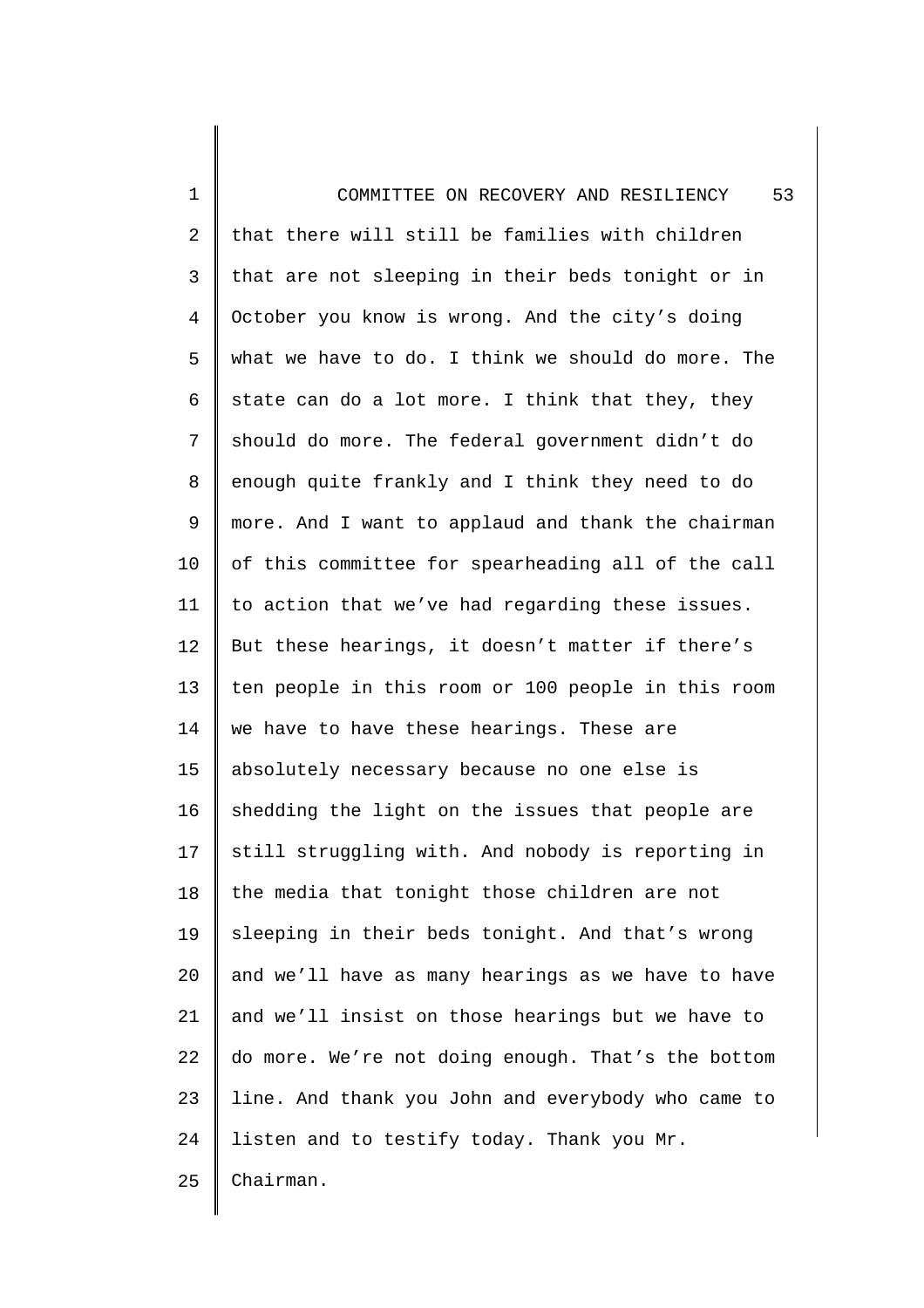| $\mathbf 1$    | 54<br>COMMITTEE ON RECOVERY AND RESILIENCY          |
|----------------|-----------------------------------------------------|
| $\overline{2}$ | CHAIRPERSON TREYGER: No, sorry, I, I                |
| 3              | thank you Council Member. Actually I thank every    |
| $\overline{4}$ | member of this, this committee. This committee and  |
| 5              | it's not just the chair, it's every member of this  |
| 6              | committee represents areas that were impacted by    |
| 7              | the storm and they really have gone above and       |
| 8              | beyond the normal responsibilities of a council     |
| 9              | member to deal with this on a daily basis. And      |
| 10             | we've made some great impacts and changes at the    |
| 11             | local level. And we still have a lot more work to   |
| 12             | do. And believe me we're not, the city is not off   |
| 13             | the hook. But one of the things I want to make      |
| 14             | crystal clear to the public and to everyone is that |
| 15             | so far what has not garnered enough attention in    |
| 16             | our opinion is the federal government's             |
| 17             | responsibility and a lack of accountability on      |
| 18             | their part to get this recovery right. Because as   |
| 19             | Council Member Ulrich mentioned if there are people |
| 20             | who are still with, not in their homes you are      |
| 21             | hearing today that there are insurance companies    |
| 22             | that are saying that they're not in their homes not |
| 23             | because of Sandy, not because of a storm but        |
| 24             | because of a preexisting condition of It almost     |
| 25             | sounds like the health care debacle. So that's      |
|                |                                                     |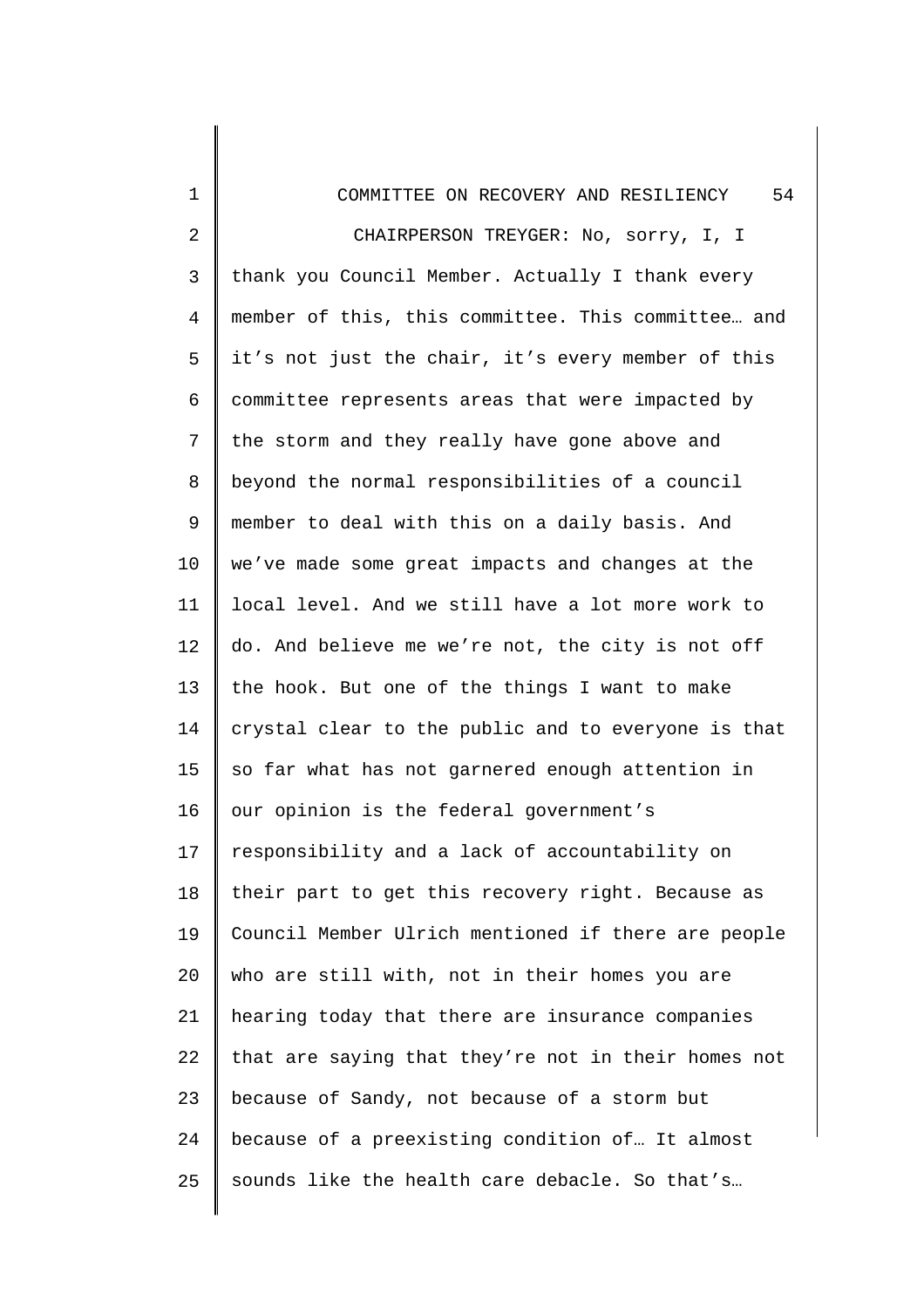1 2 3 4 COMMITTEE ON RECOVERY AND RESILIENCY 55 and, and Mr. Corey when you mentioned that FEMA assessed damages to your property at 43 thousand and Build it Back 300 thousand.

5 6 7 8 9 10 11 12 13 14 15 16 17 18 19 20 21 22 23 24 25 JOHN COREY: Well they considered… damage that, and the tax department says the house is worth about a 550, 575. So you can do the math. But I just want to also point out in the packet I gave you this is a condition of my, the lower portion, my first floor to this day. You know it's like the, with 43 thousand dollars it'll be lucky if we can… You know there's other things I did repair that basically the porch was falling down into the ground so I did fix that with some of the money. But it's just, you know with the, with just the whole, the whole slow process of even Build it Back and that difficulty. But you know it's, it's, it's really a, you know you, like you did mention about the federal investigation. Like you take even our boardwalk in the Rockaway Peninsula it's half a billion dollars. And they've already gone over by 74 million dollars. I mean it's just, it's insanity. And someone also needs to point out in these investigations in the future is there was supposed to be a, a good oversight on, on price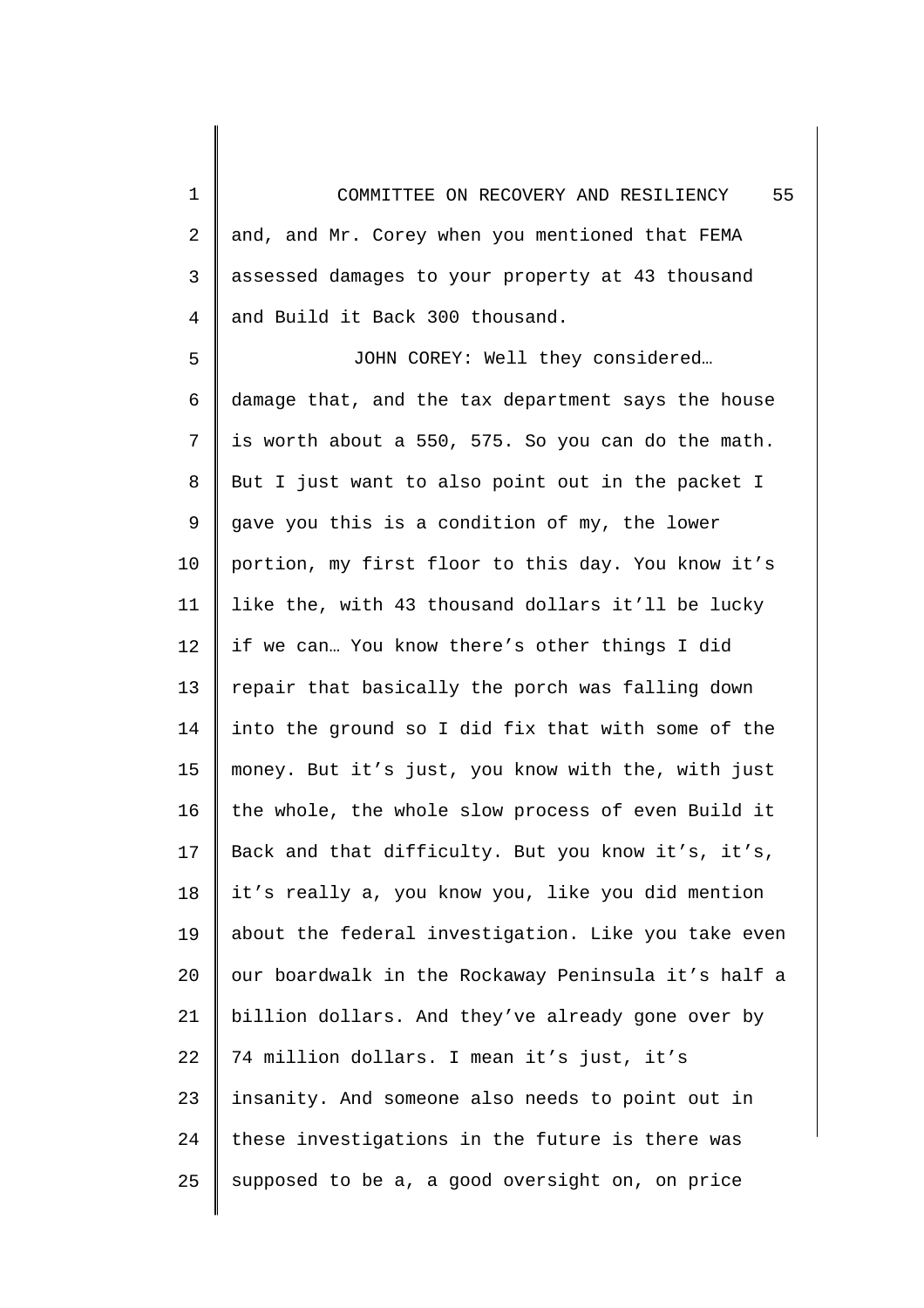1 2 3 4 5 6 7 8 9 10 11 12 13 14 15 16 17 18 19 20 21 22 23 24 25 COMMITTEE ON RECOVERY AND RESILIENCY 56 gouging. I and evidently with things like this and people's homes and like, even with, with Scott Stringer's report, the, the controller's report about contract… and… price gouging just in the Build it Back Program. CHAIRPERSON TREYGER: Well… [cross-talk] …follow-up hearings on Build it Back and including on the controller's report and we'd love to welcome you back to that as well. JOHN COREY: Alright thank you. CHAIRPERSON TREYGER: …hear from the whole panel. And I thank you Mr. Corey. Please. Sure. Thank you. Good afternoon. Thank you for the opportunity to testify and for the work you're doing. I'm Logan Schiff the director of the Disaster Recovery Unit at Staten Island Legal Services. I mostly want to echo the points that have already been made. First underpayments have been systematic and, throughout this process and go way beyond the engineering reports. Although those often are the most egregious underpayments. We see it for claims for contents, small claims for structure where the, the adjusters like the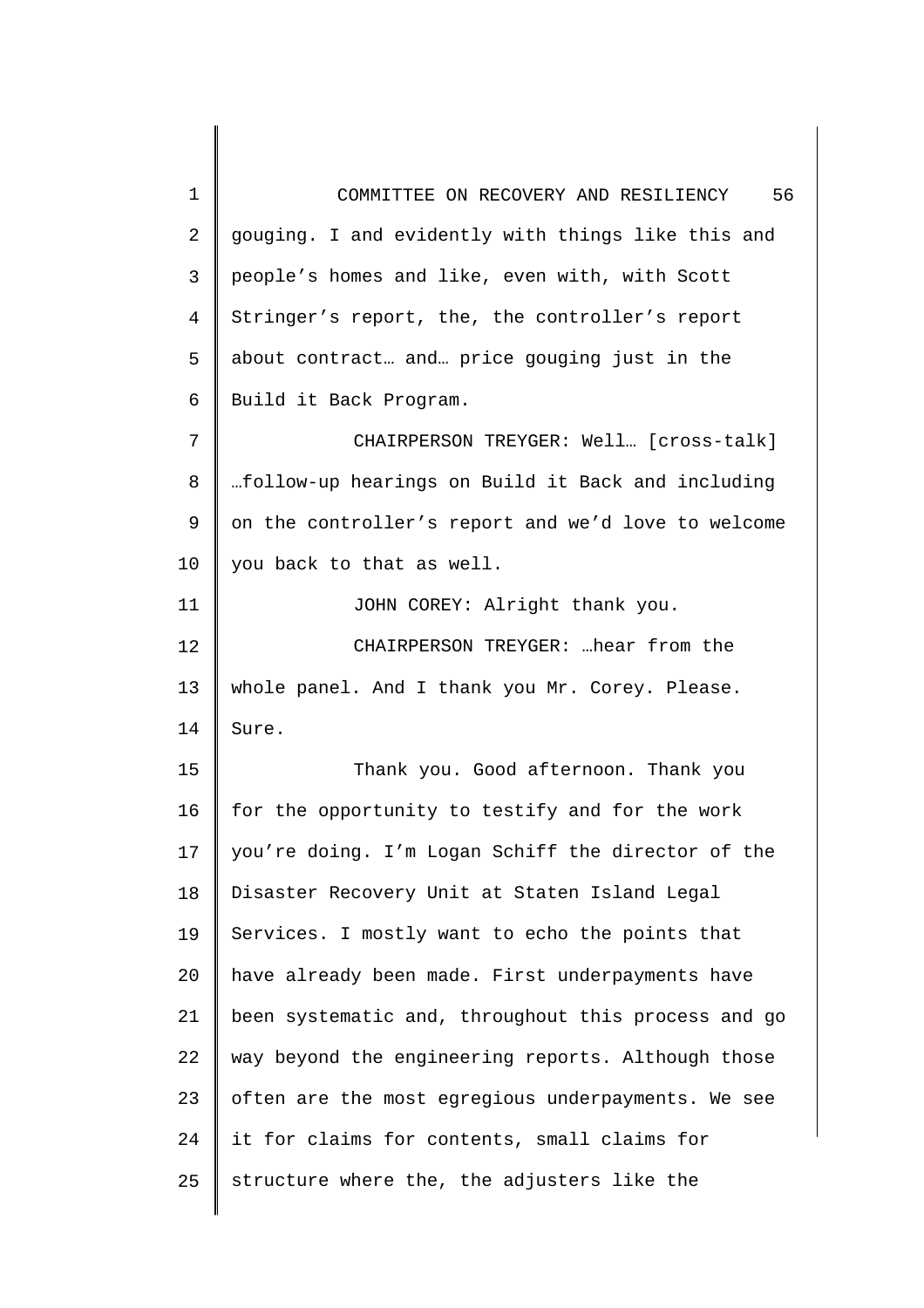1 2 3 4 5 6 7 8 9 10 11 12 13 14 15 16 17 18 19 20 21 22 23 24 25 COMMITTEE ON RECOVERY AND RESILIENCY 57 engineers are systematically underpaying. They're not using realistic values for the cost of labor and materials in New York City or just you know good old fashioned low balling or they're denying coverage for things that clearly should be covered under… policy. The other point, these are the same players that are involved in the homeowner's insurance sector who also routinely did… You, you'd made this, asked about this, but they did routinely underpay people for Sandy claims for wind, rain, sewer backup. So it's the same players and it really is indicative of a broader industry practice of underpayment that, that merits further inquiry beyond just the flood insurance… I'd also make the point that the FEMA appeals process as, as someone said earlier was entirely a rubber stamp. There was no independent oversight or meaningful review. It's just unbelievable of the cases that they just you know approve the initial determination in light of completely compelling evidence to the contrary. And I'll give you… In our written testimony we highlighted I think about nine or 10 examples. I won't go into all detail today but I'll just give you one example related to that issue. We had a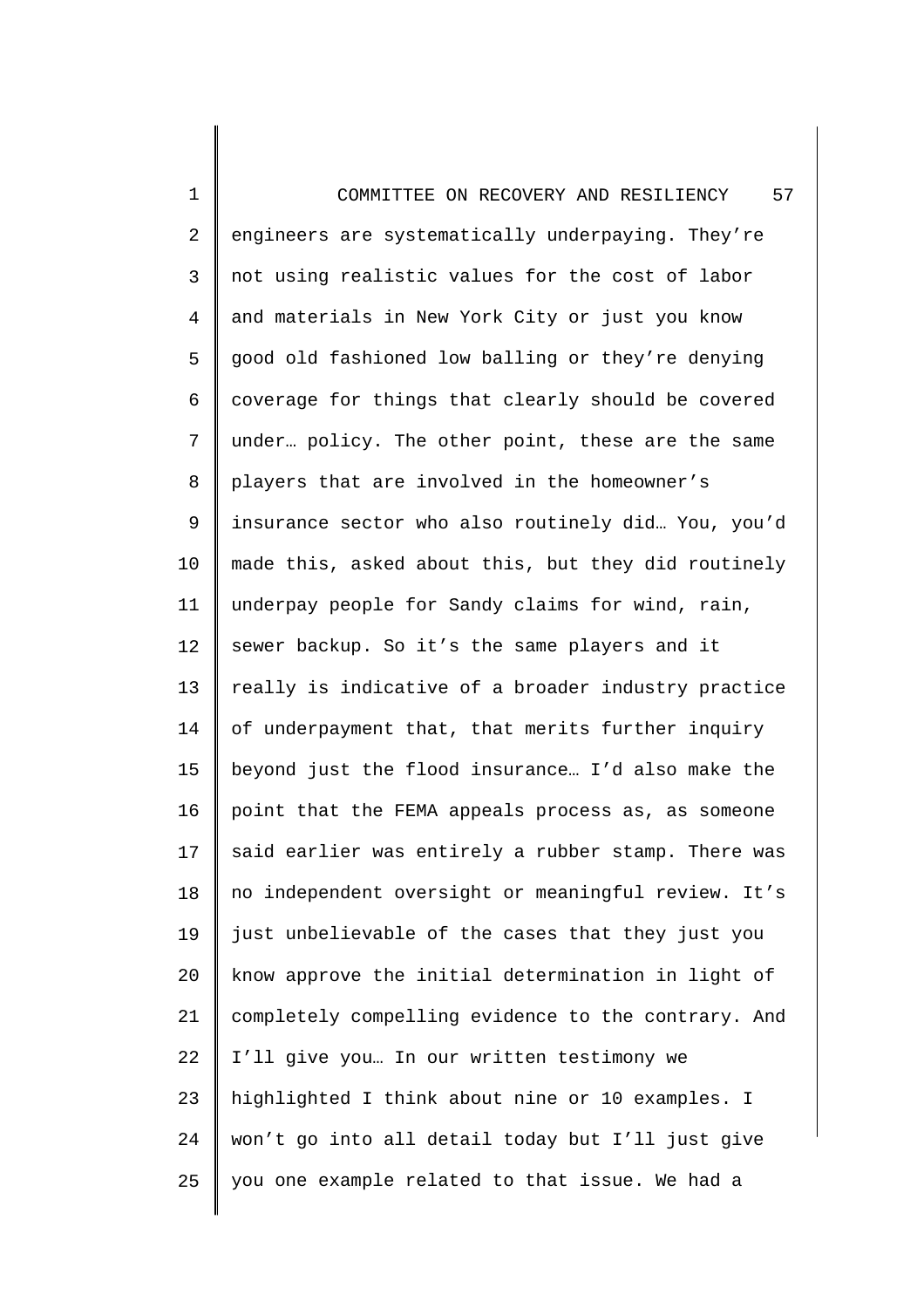1 2 3 4 5 6 7 8 9 10 11 12 13 14 15 16 17 18 19 20 21 22 23 24 25 COMMITTEE ON RECOVERY AND RESILIENCY 58 home in Staten Island. Over 10 feet of water came into the home. It was red tagged, condemned, demolished by, by the city. Department of Buildings issued a report finding the home had been completely structurally compromised by flood damage. The Staten Island Borough President in this case paid for an architect to do a report who also found there was flood damage. We were able to get funding for our public adjuster who did a detailed report finding 272 thousand dollars in damage caused by flood. It was a 250 thousand dollar structural policy. They paid out about 49 thousand dollars finding preexisting conditions again. And we, you know we put together a comprehensive appeal which you think with, this is not just two against one, this is three against one. But of course FEMA sided with, with the engineers. This was not one of the two companies implicated as having altered draft reports. So it, so even with the engineering context it goes way beyond that. And they similarly denied it. Another, another case, a 100 thousand dollar contents claim for homeowners also with a home that was completely destroyed in Staten Island. They were initially paid zero by the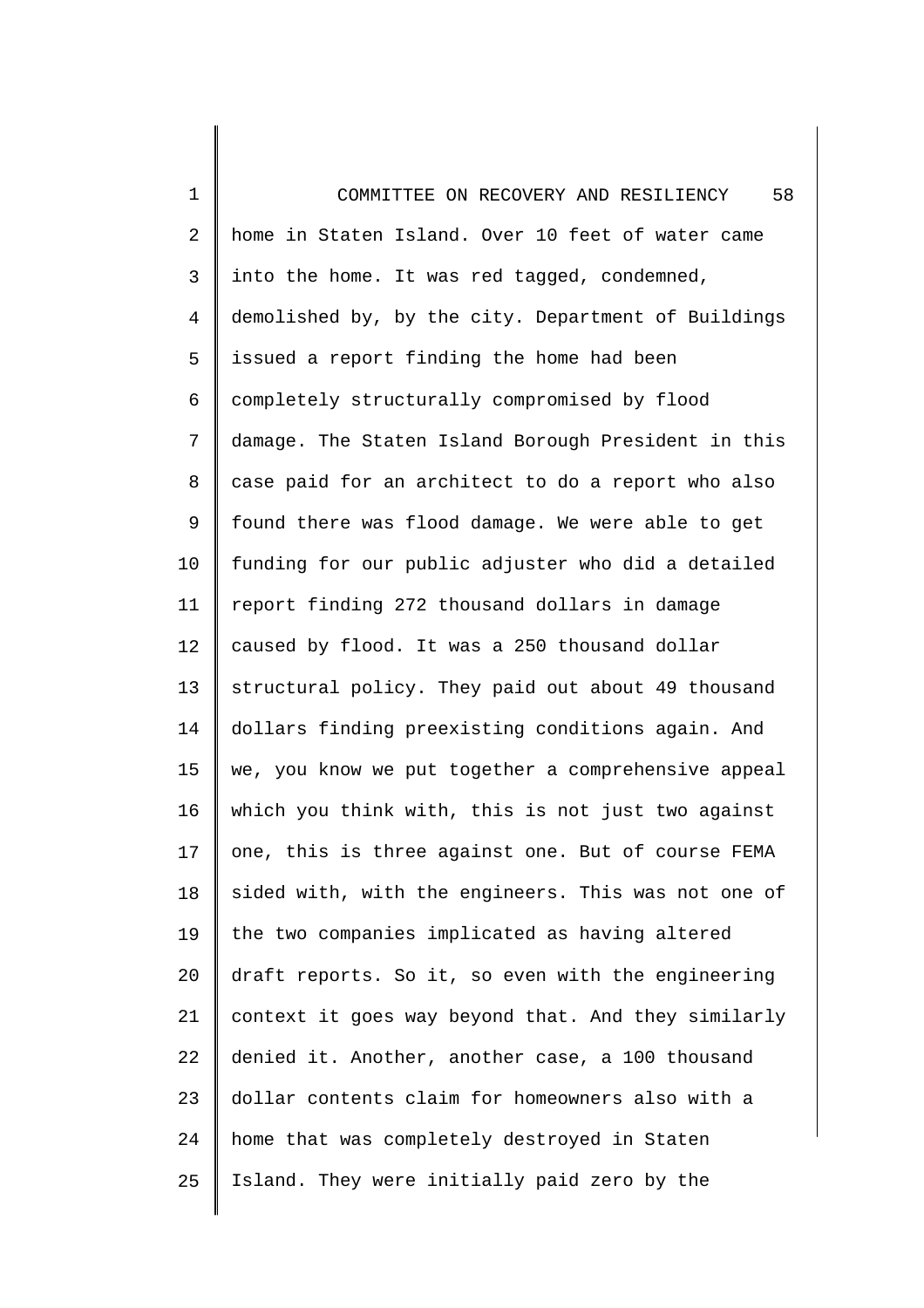1 2 3 4 5 6 7 8 9 10 11 12 13 14 15 16 17 18 19 20 21 22 23 24 25 COMMITTEE ON RECOVERY AND RESILIENCY 59 insurer because they couldn't produce detailed photographic evidence of all their possessions and receipts for the purchase of all the items. The reason they couldn't do this is because the home had been completely destroyed. Thankfully in that case we were able to come in, advocate for the after months of negotiation we got them 84 thousand dollars in contents coverage. But as you pointed out earlier there's undoubtedly thousands of homeowners who did not get a private attorney or didn't get a, a public interest attorney to help them and who just gave up ad were underpaid so, so I'm, I'm sure there are many more examples like this where, where, where the homeowner was underpaid, maybe left New York, maybe is, is still waiting for, for assistant from Build it Back but it's, it's absolutely a tremendous problem. We also, I won't go into too much detail but we, we provide some recommendations for the claims reexamination process how it can avoid being mired by many of the, the problems that, that happened. It starts I think with the notice. It's great that they're sending out you know 144 thousand notices but it needs to be a really simple understandable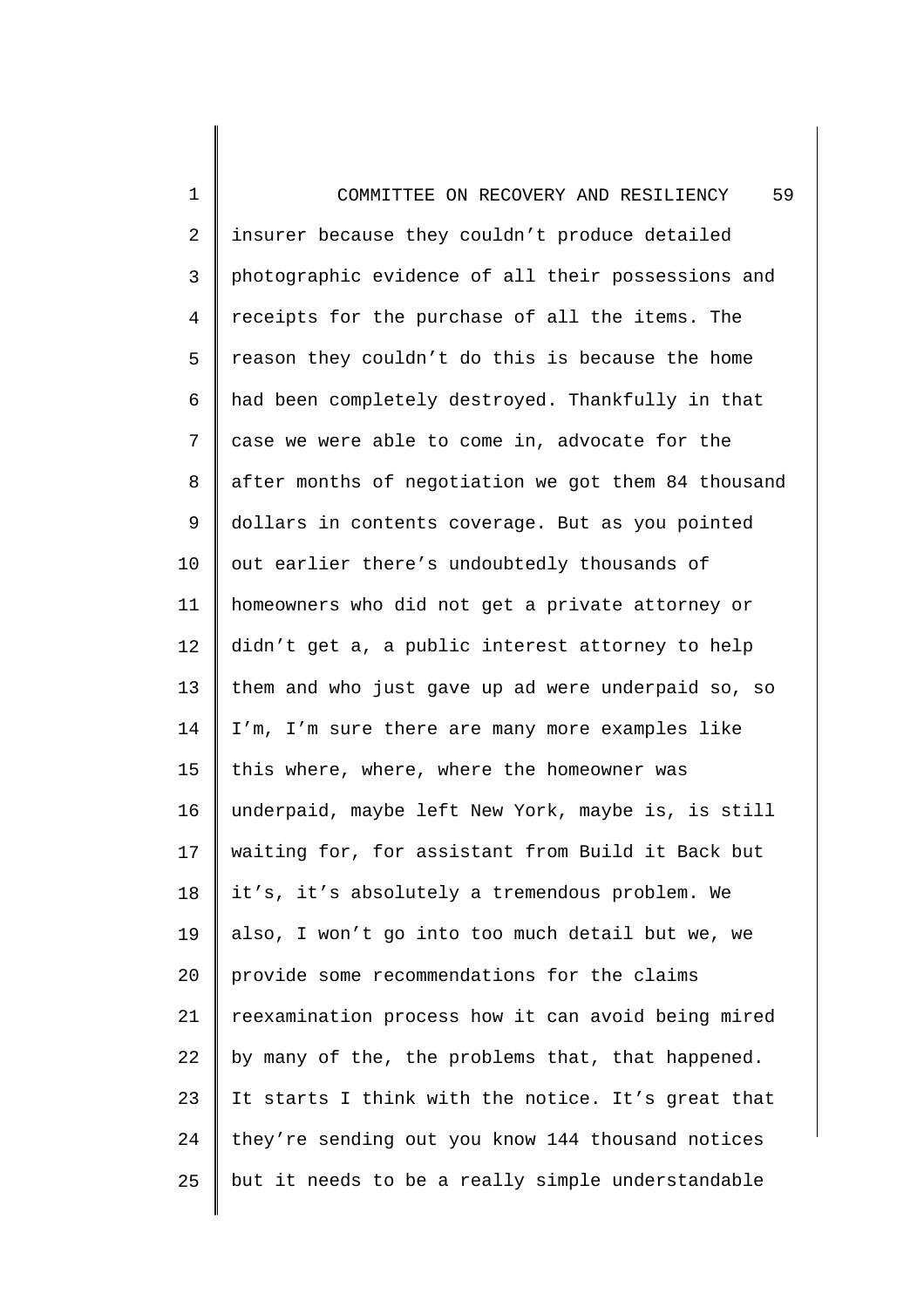1  $\mathcal{L}$ 3 4 5 6 7 8 9 10 11 12 13 14 15 COMMITTEE ON RECOVERY AND RESILIENCY 60 notice for homeowners. I know from my experience in foreclosure prevention that a lot of the more complex notices that are sent out are just ignored by homeowners. So it's going to have to be something simple with a, with a 1-800 number or other option for, for initiating the claim. And it has to be language accessible. And they also have to think about the fact that many homeowners are still displaced. They may not have the right address. They may be sending these to vacant properties, I wouldn't be surprised with a 30 day timeline you know deadline to respond. So there needs to be outreach to identify affected homeowners throughout the city.

16 17 18 19 20 21 22 23 24 25 CHAIRPERSON TREYGER: Well I, I couldn't agree more. And that's why I think our resolution's calling them to look over every single one. Because their, their approach is that they're going to send letters out and if you respond to them then they will follow up. But every single case needs to be reviewed. I think that we have just exposed the tip here. We haven't gone through the whole case. I mean, and now these, semi, we, we heard and our, our, it's on our research that some of these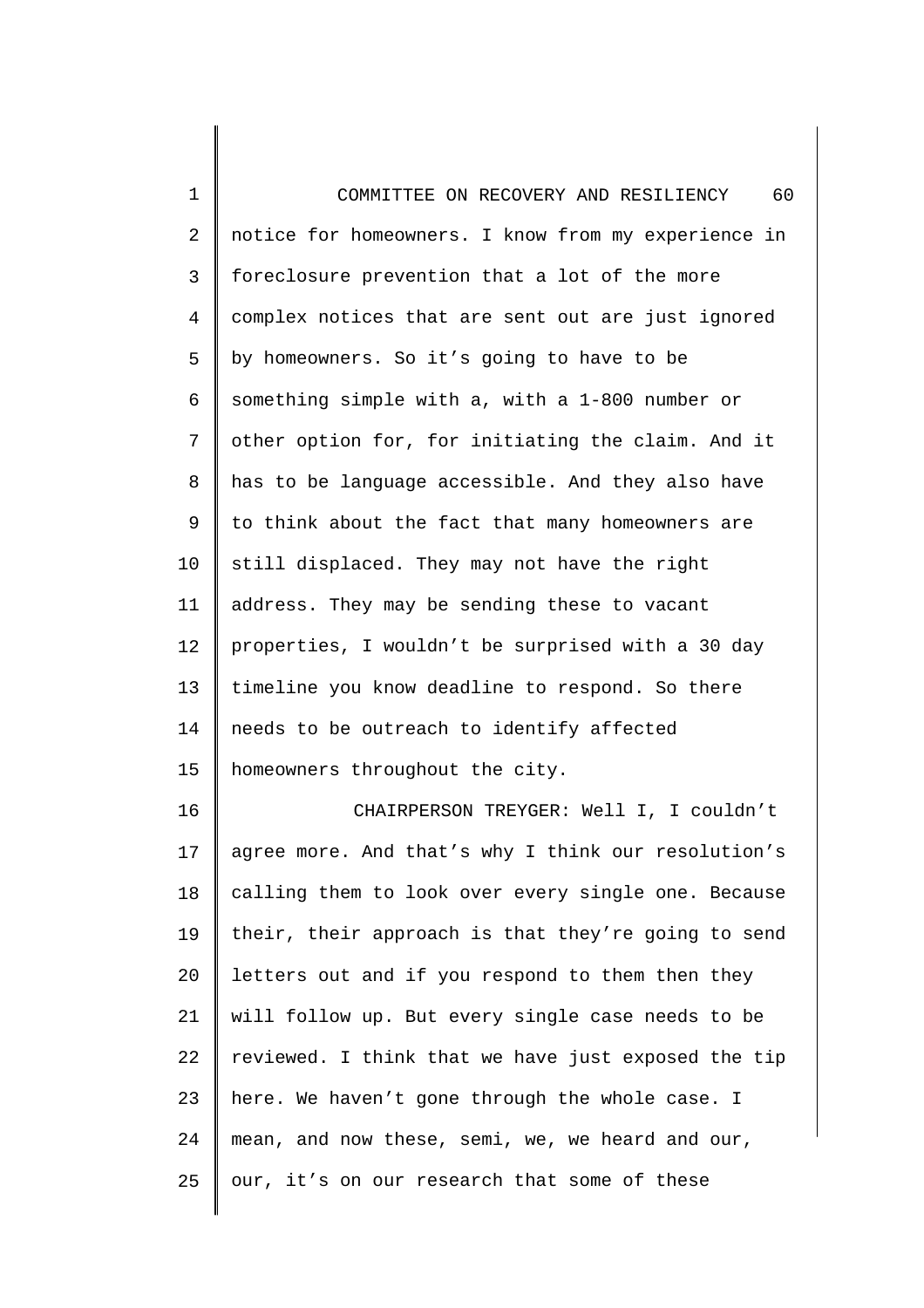1  $\overline{a}$ 3 4 5 6 7 8 9 10 11 12 13 14 15 16 17 18 19 20 21 22 23 24 25 COMMITTEE ON RECOVERY AND RESILIENCY 61 insurance companies have thousands of policies. It's not like it just… so it just happened as you mentioned by happenstance some of them got exposed here but not everything. So there are many property owners who have no idea that they've been cheated out. And that's why, and as you mentioned that what notice will they send them. Some people if it's not clear, if it's very vague and they might throw it out as junk mail or if they're even home. As Council Member Ulrich mentioned before that not everyone is home yet. So how would he know that they're actually getting it to these people. Build it Back is having difficulty reaching everyone who, who, who first signed up to the program, who now have become unresponsive. So how is FEMA now going to magically solve that problem. So I agree with you 100 percent. And any other suggestions you have please let us know because we're preparing a package of resos, and not just, we're not going to just simply introduce them here in the council. We're going to take it to the streets, take it to the media and hold our federal officials, work with them but hold them accountable to get this on the national stage. Because we need federal action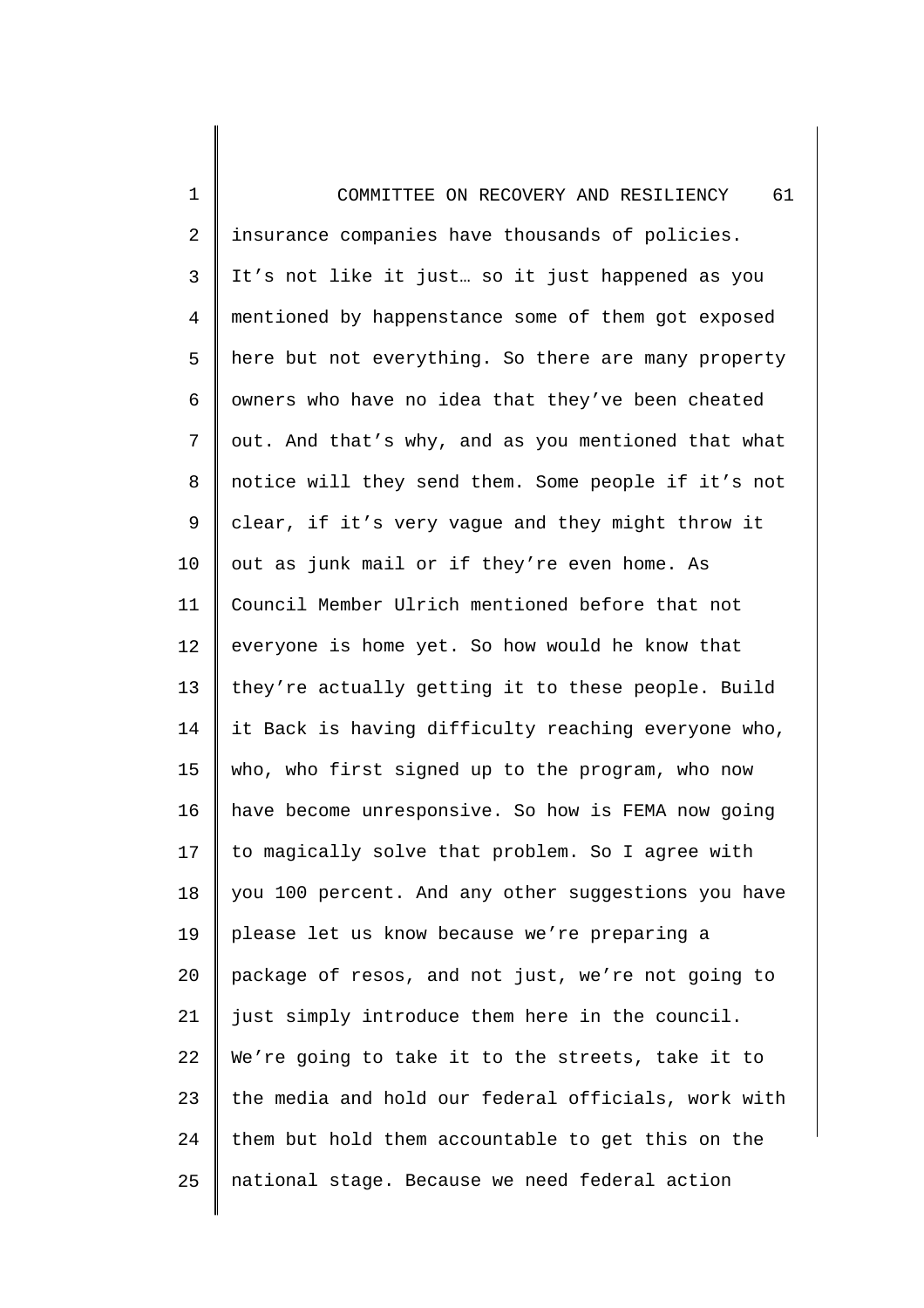1 2 3 COMMITTEE ON RECOVERY AND RESILIENCY 62 here. So I thank you very much for your, for your advocacy.

LOGAN SCHIFF: Thank you.

4

5 6 7 8 9 10 11 12 13 14 15 16 17 18 19 20 21 22 23 24 25 CHAIRPERSON TREYGER: Thank you. Please. JAVIER ORTIZ: Thank you. Chairman Treyger, council members, and staff good afternoon and thank you for the opportunity to speak about the city's calling on FEMA's national flood insurance program to reexamine the claims related to Superstorm Sandy. My name is Javier Ortiz and I'm a staff attorney at the New York Legal Assistance Group specifically in our Storm Response Unit. NYLAG is a nonprofit law firm dedicated to providing free civil legal services to the most vulnerable New Yorkers including victims and survivors of Superstorm Sandy. As you know on October  $29<sup>th</sup>$ , 2012 Superstorm Sandy reached the shores of the city of New York causing extensive and unprecedented flooding in much of lower Manhattan, Brooklyn, Queens, and Staten Island. According to a 2013 report by the Rand center for Catastrophic Risk Management and Compensation at the time of Superstorm Sandy there were approximately 25,916 active NFIP policies in the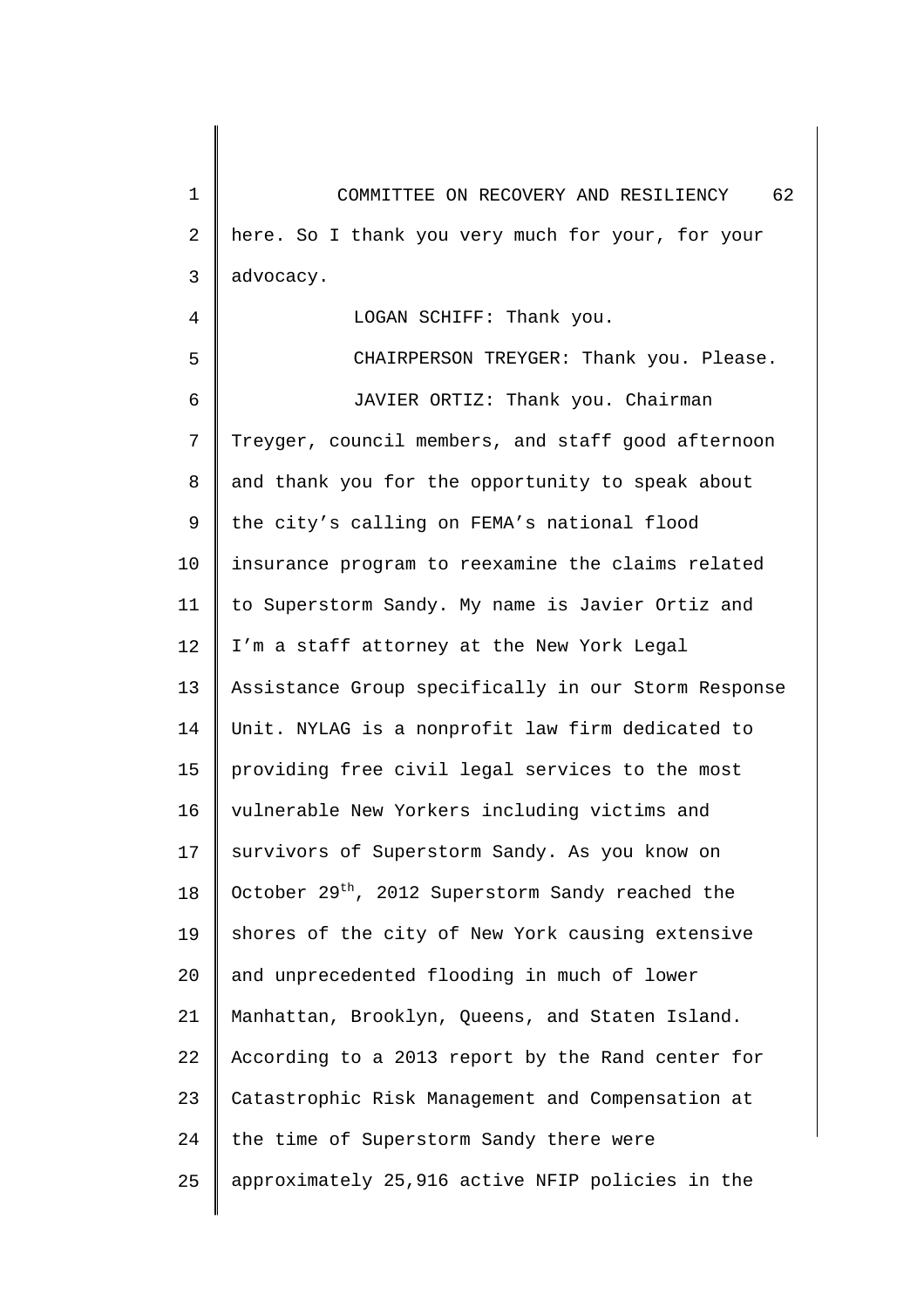| 1              | 63<br>COMMITTEE ON RECOVERY AND RESILIENCY          |
|----------------|-----------------------------------------------------|
| $\overline{c}$ | greater New York City area. As of February 2013     |
| 3              | 16,264 claims had been filed for flood losses       |
| $\overline{4}$ | attributed to Sandy. FEMA reported that it had      |
| 5              | closed 81 percent of these claims and as of date,   |
| 6              | as of date, and with an average of only 54 thousand |
| 7              | dollars. We at NYLAG believe this to be an          |
| 8              | inaccurate reflection of the number of New York     |
| 9              | City homeowners who received adequate coverage.     |
| 10             | NYLAG storm response unit has assisted and          |
| 11             | continues to assist more than 300 New York City     |
| 12             | residents with Sandy flood insurance disputes. We   |
| 13             | have achieved more than a million dollars in        |
| 14             | monetary benefits for these clients. However the    |
| 15             | number of clients who have been erroneously not     |
| 16             | coverage or underpaid on their claims far exceeds   |
| 17             | those who have been made whole. Thus we commend the |
| 18             | council for supporting this resolution. We further  |
| 19             | acknowledge that FEMA has committed to taking       |
| 20             | aggressive steps to assure that all Sandy survivors |
| 21             | would be, receive another review of their NFIP      |
| 22             | claims. NYLAG further acknowledges that FEMA has    |
| 23             | engaged with legal services and community           |
| 24             | organizations in New York and New Jersey to discuss |
| 25             | our concerns and recommendations. As NYLAG will     |
|                |                                                     |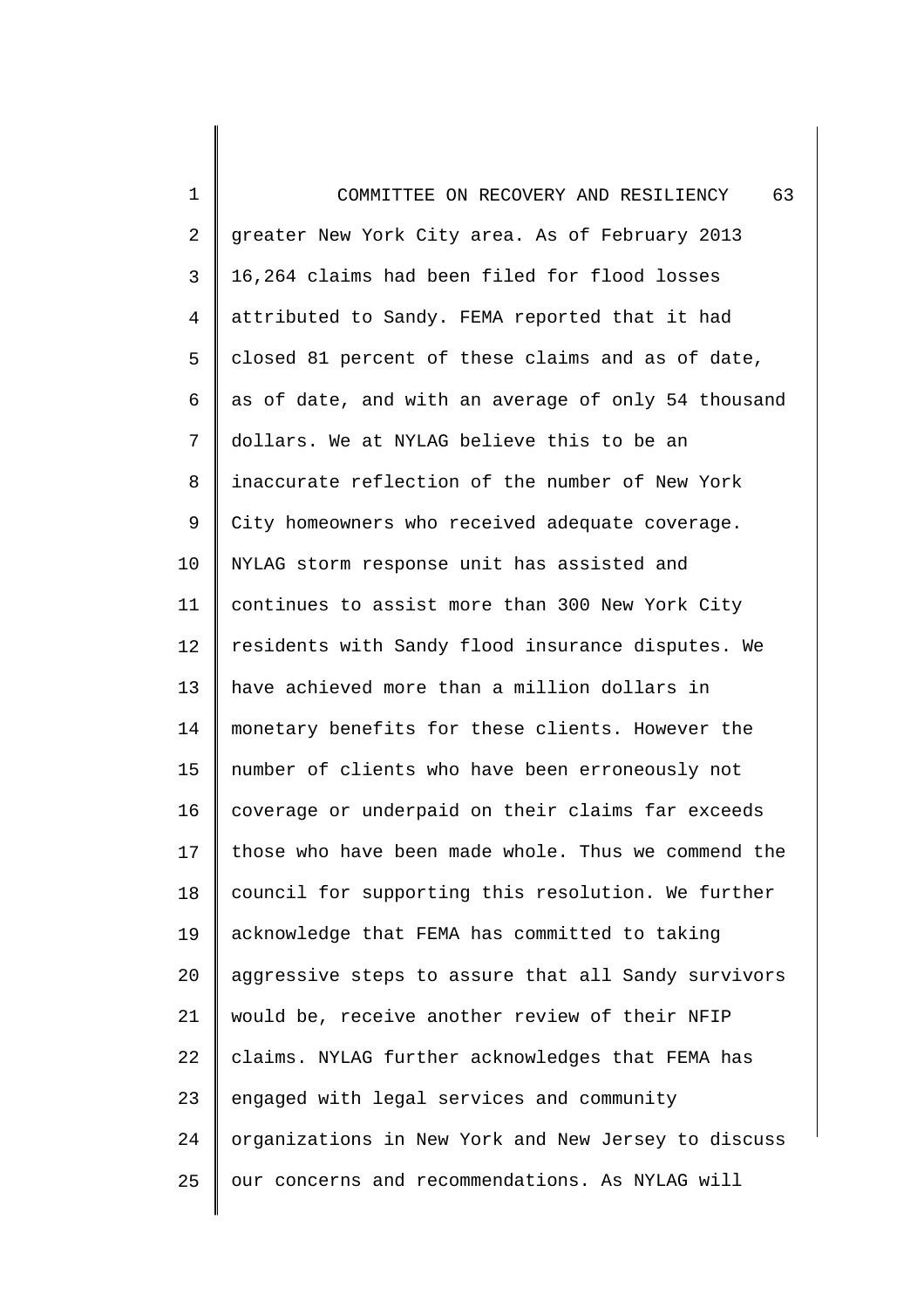1  $\mathcal{L}$ 3 4 5 6 7 8 9 10 11 12 13 14 15 16 17 18 19 20 21 22 23 24 25 COMMITTEE ON RECOVERY AND RESILIENCY 64 discuss our collective recommendation is that any reexamination must implement different procedures and standards to assure that the original problematic process is not repeated. As highlighted by the Ram report one of the most prevalent challenges that resulted in limited NFIP payouts to homeowners is coverage gaps. Perhaps the biggest and most controversial coverage gap is the earth movement exclusion. The standard flood insurance policy or the SFIP excludes coverage for damage caused by earth movement even if the movement was caused by the flood waters. Whether damage was caused by earth movement or not and therefore not covered under the SFIP is something that can only be determined by a licensed engineer which, which mentioned before could cost up to 500 to 15 hundred dollars. And that's to challenge and earth movement denial. Moreover even when survivors can afford to hire a competing engineer this engineer's report, these engineer's reports are often denied arbitrarily due to alleged inadequate detail or failure to comply with policy technicalities. This occurs even when the client or claimant is requesting coverage for items explicitly covered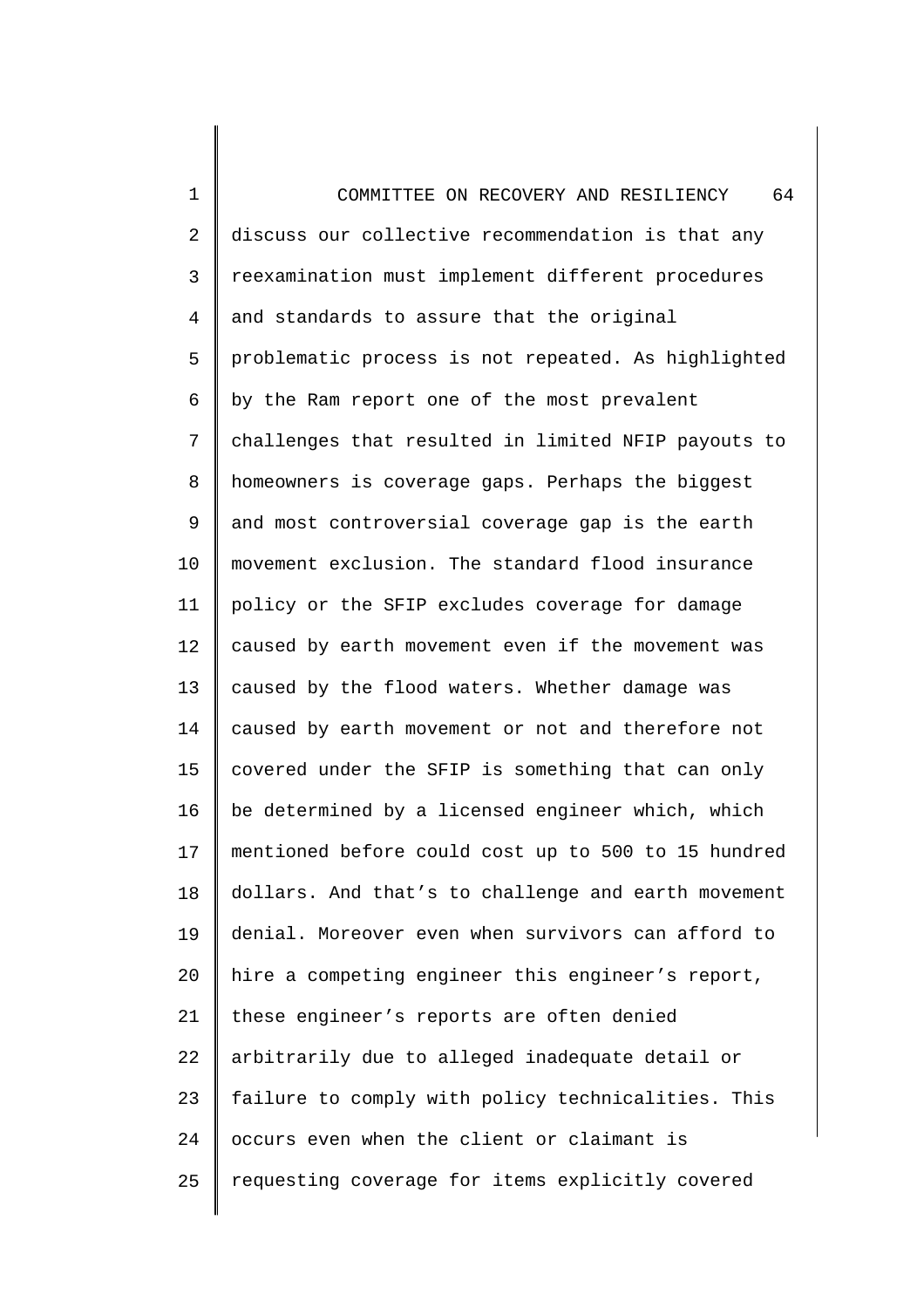| 1              | 65<br>COMMITTEE ON RECOVERY AND RESILIENCY          |
|----------------|-----------------------------------------------------|
| $\overline{2}$ | within the SFIP. For example NYLAG represented a    |
| 3              | single senior homeowner who submitted a claim to a  |
| $\overline{4}$ | write your own insurance company WYO for flood      |
| 5              | related damage to her footings and her crawl space, |
| 6              | an item explicitly covered under the SFIP. Her      |
| 7              | estimated cost for repair was around, was only      |
| 8              | 5,000 dollars. However her claim was denied by the  |
| 9              | WYO relying solely on its own engineer's report     |
| 10             | which alleged the presence of differential movement |
| 11             | and lack of damage caused by hydrodynamic forces    |
| 12             | i.e. water damage. Despite NYLAG's challenge to     |
| 13             | this report with the competing engineers report     |
| 14             | that concluded the perverse the WYO continued to    |
| 15             | deny her claim. In response to the insureds         |
| 16             | competing report the WYO only submitted a           |
| 17             | supplemental engineers report stating that they     |
| 18             | could not rule out damage by hydrodynamic forces.   |
| 19             | Given this homeowner's limited resources fatigue    |
| 20             | from the process and low cost for coverage sought   |
| 21             | it was no surprise that she simply just gave up.    |
| 22             | Another problematic issue that impeded most of our  |
| 23             | clients from receiving a fair flood payout was the  |
| 24             | documentation standards required by the WYOs. While |
| 25             | Article 7J subsection 3 of the SFIP permits insured |
|                |                                                     |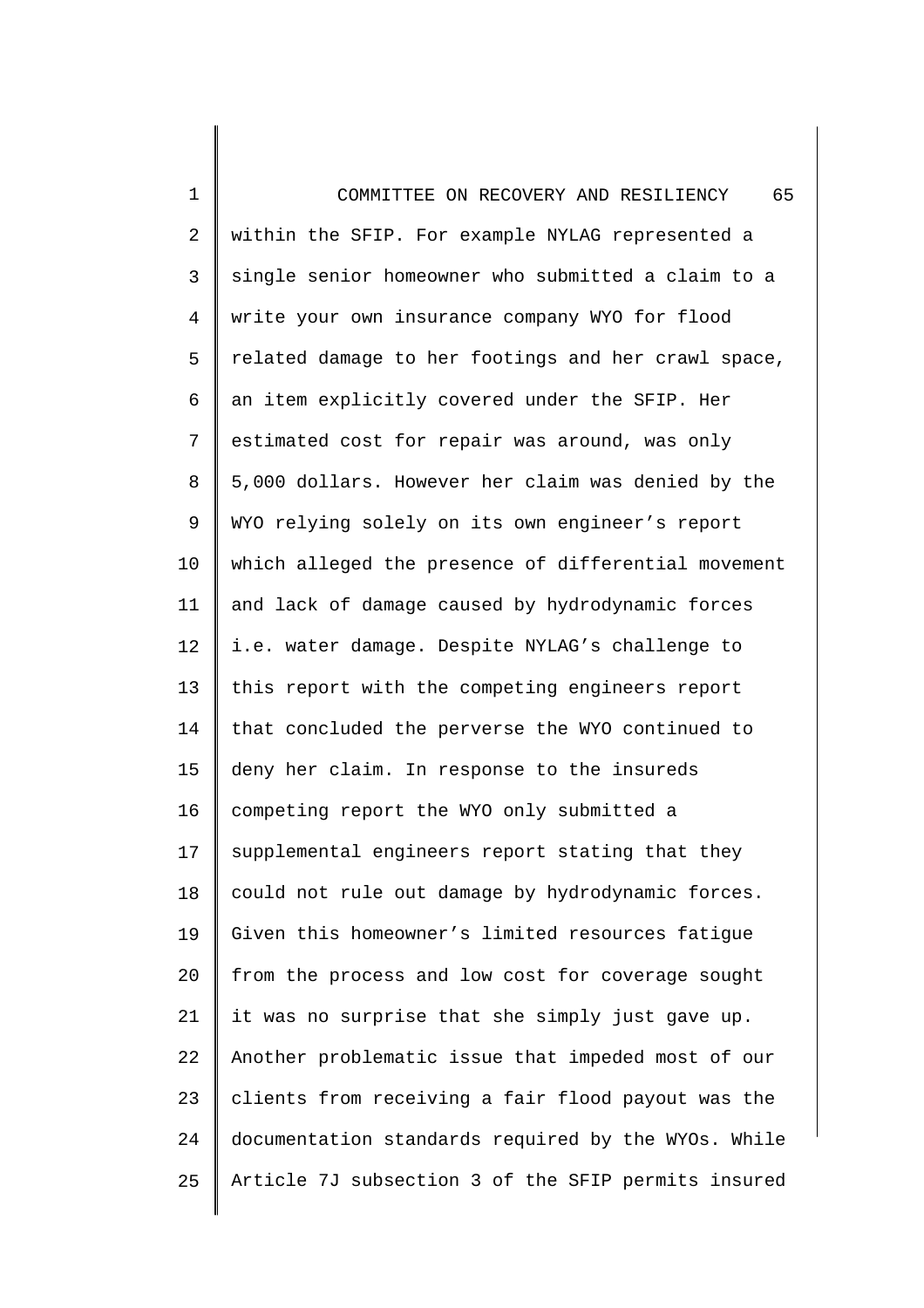1 2 3 4 5 6 7 8 9 10 11 12 13 14 15 16 17 18 19 20 21 22 23 24 25 COMMITTEE ON RECOVERY AND RESILIENCY 66 to attach all bills, receipts, and related documents to support a claim in practice WYOs refused to accepts receipts or bills unless they include a line by line room by room itemization with quantity, square footage, location, description, unit price, and cost. Furthermore WYOs routinely challenge this, this efficiency of any form of estimate. Shortly after Sandy WYOs refused to, refused us… that we're allegedly insufficiently detailed. Later in the recovery WYOs began to refuse to consider estimates outright. This practice egregiously contradicts FEMA's explicit policy in subsection 4F that allows for specifications and damaged properties and detailed repair estimates. WYO, WYO's documentation standards place an unduly high burden on low to moderate income insureds. Most homeowners in New York City are unable to compel contractors to provide the level of detail demand, demanded by WYOs. Even in cases where they can WYOs, WYOs find inadequacies. For example NYLAG assisted a homeowner who was involved with a lawsuit with her contractor who provided inadequate services. Per settlement the contractor was compelled to provide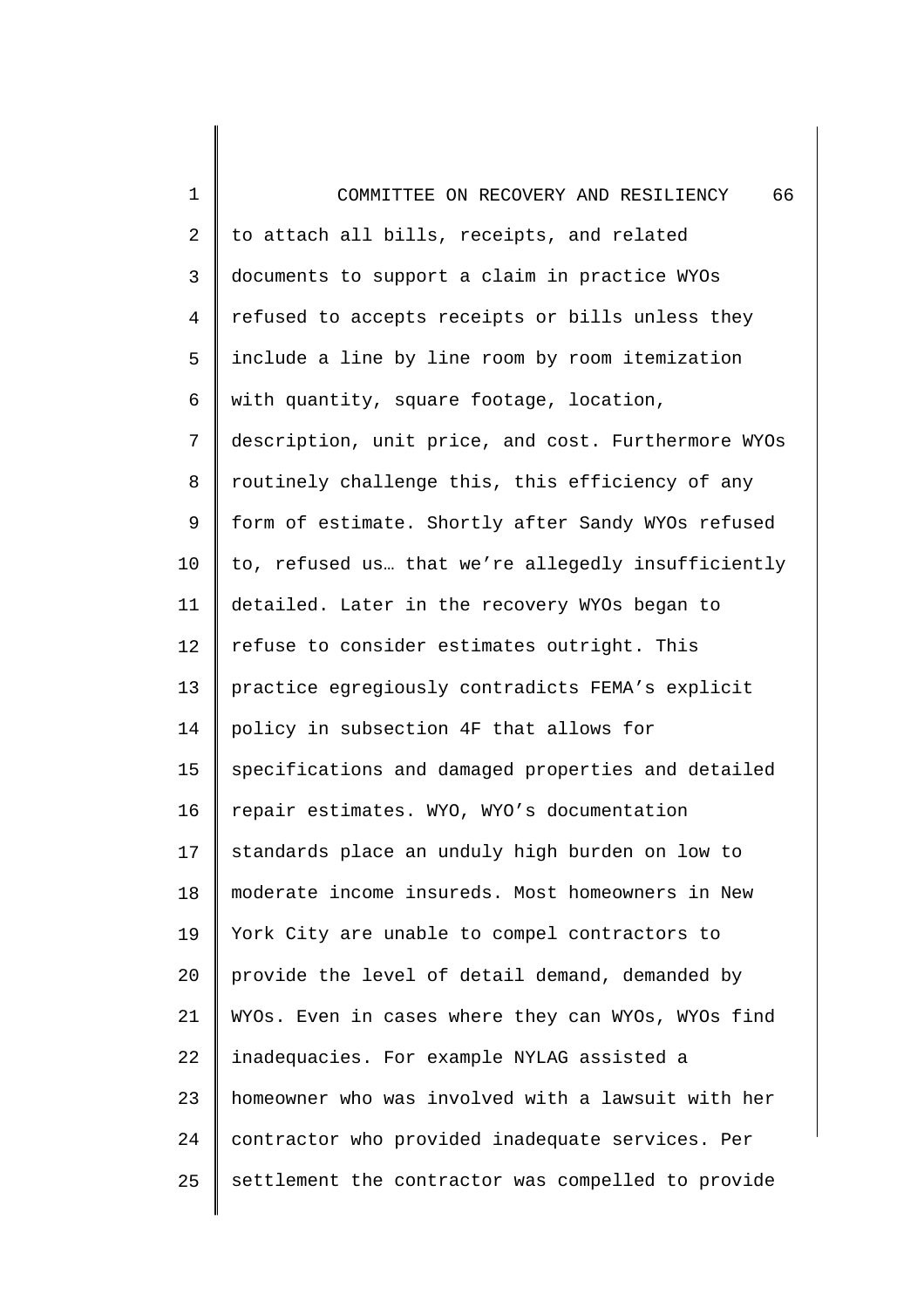1 2 3 4 5 6 7 8 9 10 11 12 13 14 15 16 17 18 19 20 21 22 23 24 25 COMMITTEE ON RECOVERY AND RESILIENCY 67 copies of detailed invoices for labor and materials. The contractor provided the homeowner with more than ten itemized invoices precisely corresponded, precisely corresponded to line items in the WYO's adjuster's report. However even in this case the WYOs refused to grant further relief alleging among other things that they were, their documents were insufficient. Another common issue that prevented homeowners from receiving adequate flood insurance payouts is the WYO's reliance on the improvement basis for denial. This procedure allows WYOs to disallow coverage for replacement of damaged property if the WYO deems the replacement to be better than the original or not of like kind or quality. This basis for denial does not take into account the practical and realistic post storm considerations. Specifically homeowners often, often improve storm damaged homes either because city code mandates it or because in kind items are not reasonably available thus improperly limiting their relief. Finally there have been several cases where WYO claims adjusters had been a barrier for adequate flood relief which was mentioned before. Specifically Sandy adjusters have often lacked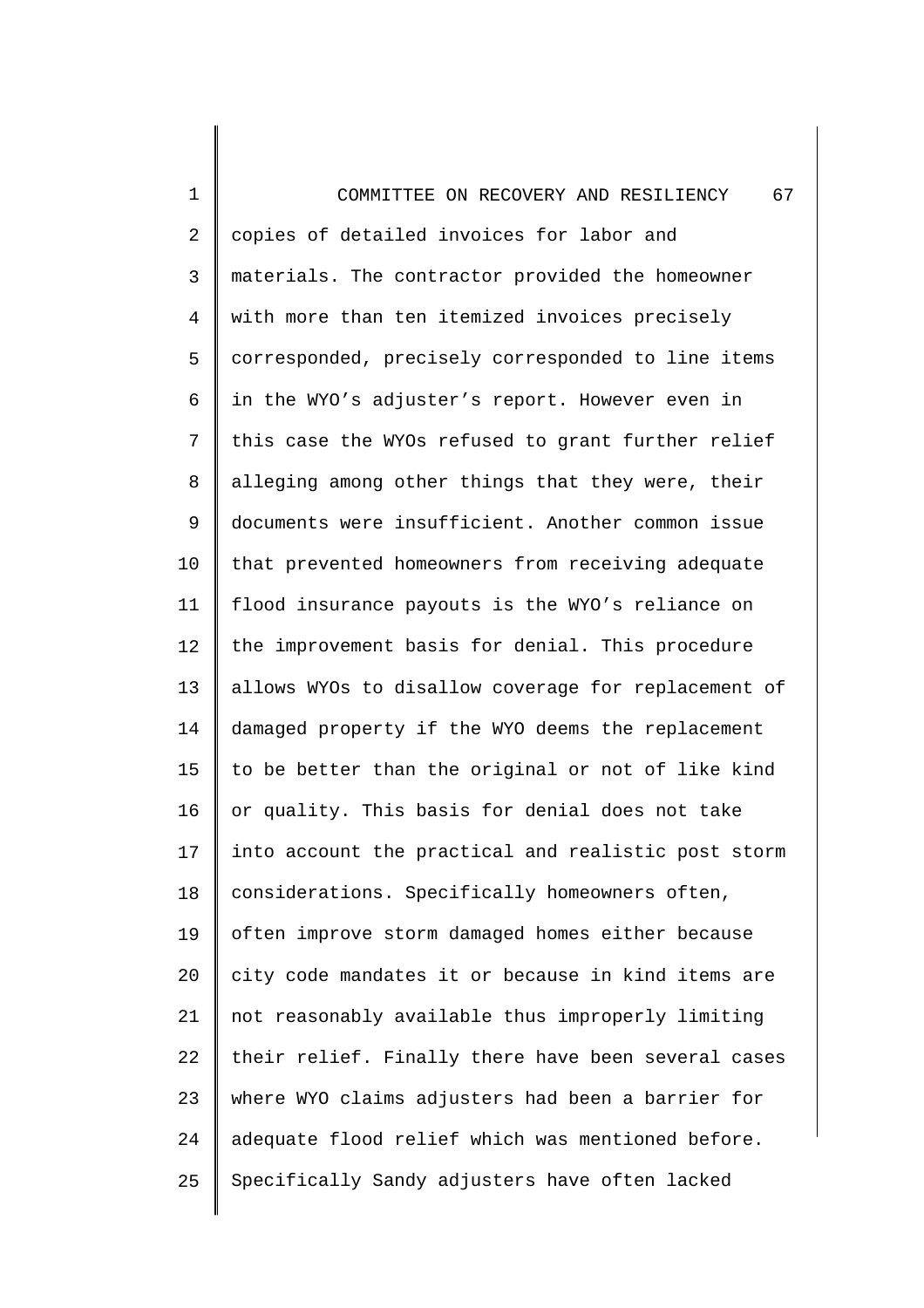1 2 3 4 5 6 7 8 9 10 11 12 13 14 15 16 17 18 19 20 21 22 23 24 25 COMMITTEE ON RECOVERY AND RESILIENCY 68 knowledge for, or discounted disaster capitalism which as is common during post storm events constrains, constraints apply and high demand frequently causes the price of labor and materials to increase. So in conclusion we at NYLAG advocate that any NFIP reexamination process be carefully designated to avoid the same problems. Our specific recommendations include one that FEMA, FEMA's administrative reexamination process be transparent, accountable to insureds and consistent, two that NFIP insureds who did not file lawsuits receive the same relief as those who did, three that the presumption of coverage and evaluation lie in favor of the insured, four that FEMA provide claims representatives, adjusters, and/or engineers with realistic claims processing standards based on the information and documents insureds can reasonably provide two and a half years, almost three years after Sandy that, five that FEMA reform its NFIP processing practices to ensure that these problems will not occur to future NFIP claimants. Finally we recommend that FEMA and the city engage directly to address and educate the public on the duplication of benefits issue with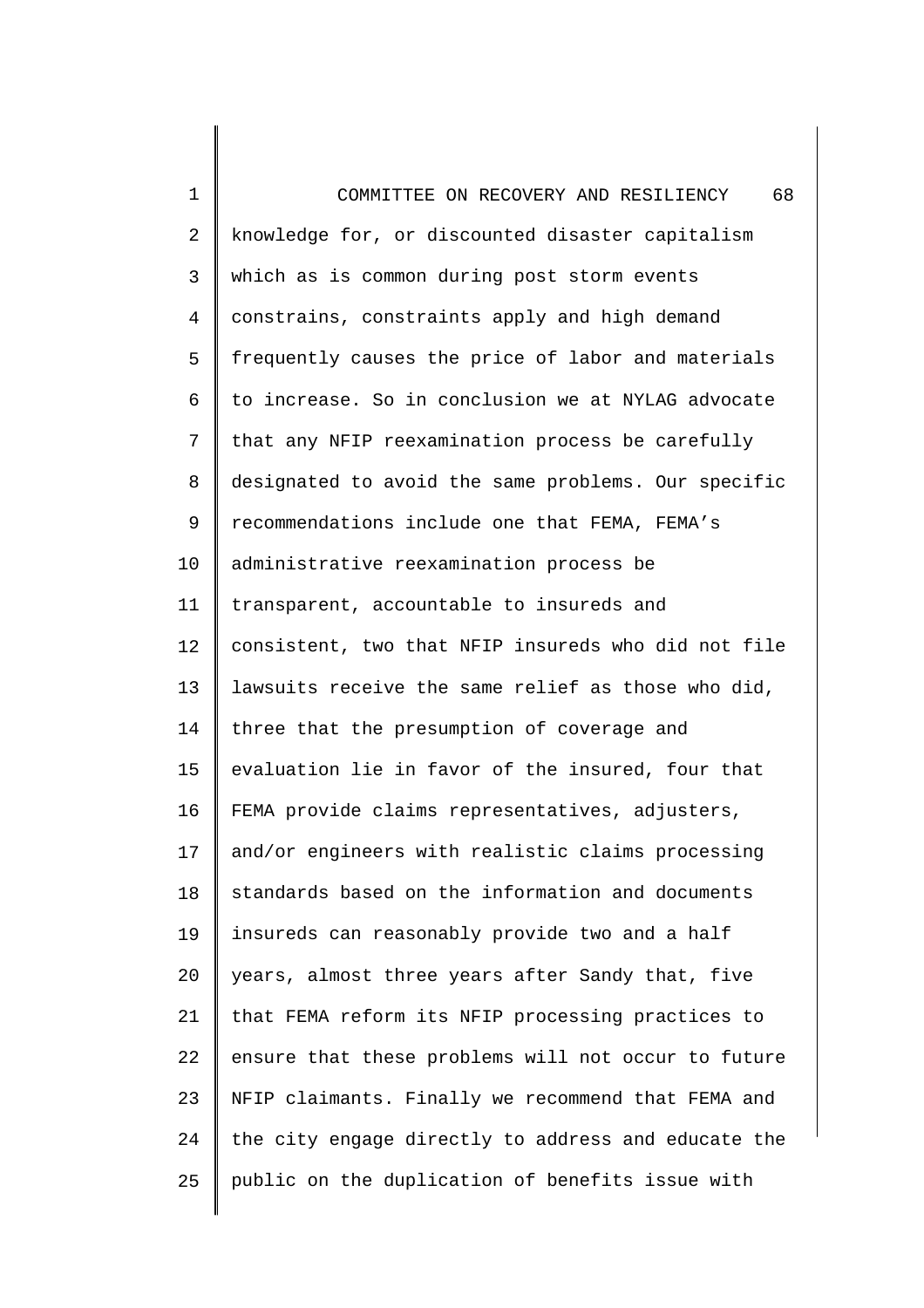1 2 3 4 5 6 7 8 9 10 11 12 13 14 15 16 17 18 19 20 21 22 23 24 25 COMMITTEE ON RECOVERY AND RESILIENCY 69 Build it Back upon the reopening of these claims. We ask that insureds be provided with all the necessary means to make an informed decision on pursuing reopening of their flood claims in light of the potential impact on their Build it Back case. We thank the council for convening this hearing and welcome the opportunity for, to further discuss and comment on these matters in the future. Thank you. CHAIRPERSON TREYGER: Thank, thank you very much for a very well detailed testimony. And do you have any initial thoughts, reactions on us, in addition to our resolution today but calling for an independent engineering firm outside of what the insurance company hires to conduct these assessments? Do you have any initial thoughts or reactions to that? ANN DIBBLE: Hi, I'm, my name is Ann Dibble. No I'm a supervising attorney at the New York Legal… CHAIRPERSON TREYGER: Sure. ANN DIBBLE:…Assistance Group working with Javier. So you know again as we said during out testimony we, we do have to commend that FEMA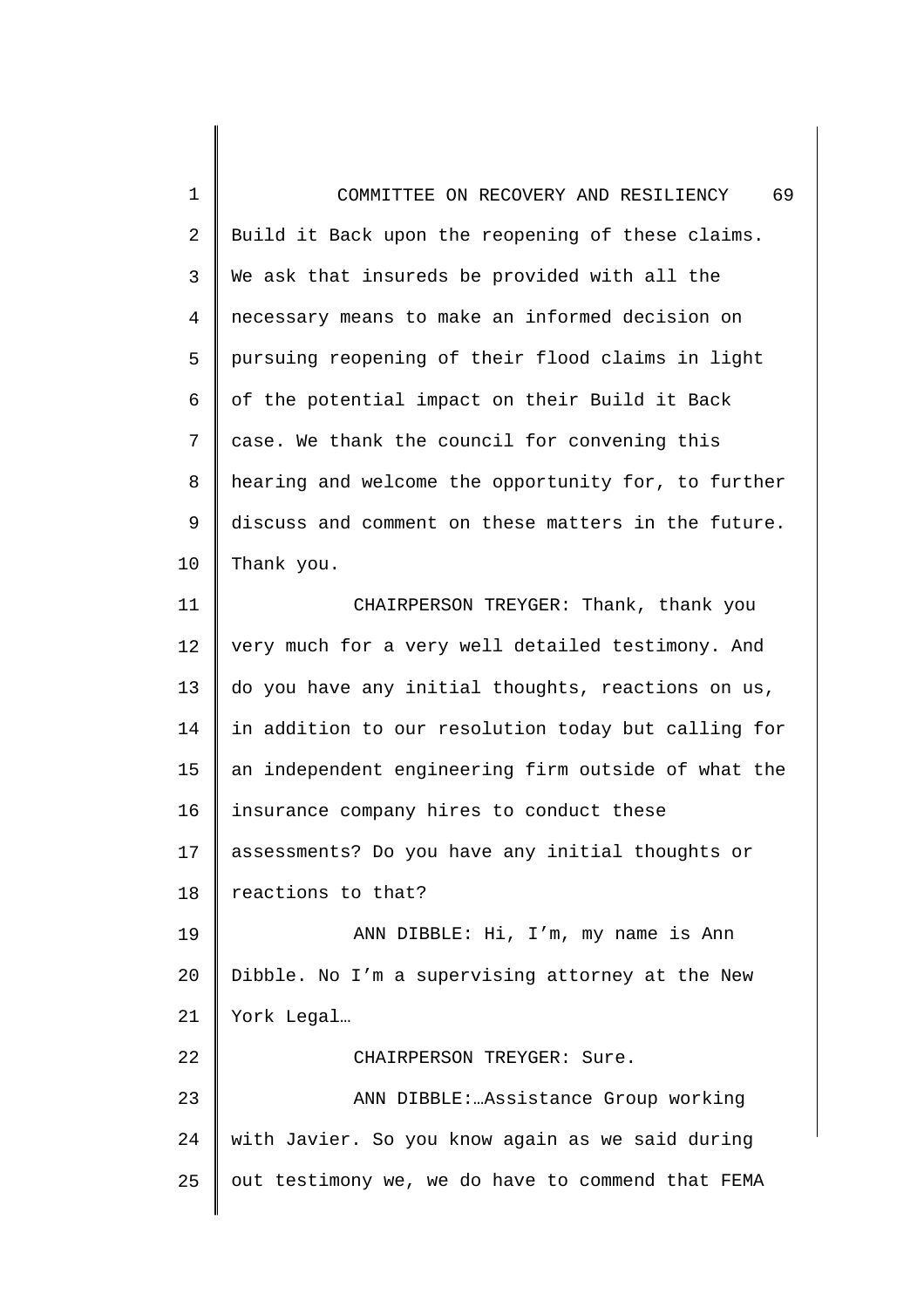1 2 3 4 5 6 7 8 9 10 11 12 13 14 15 16 17 18 19 20 21 22 23 24 25 COMMITTEE ON RECOVERY AND RESILIENCY 70 has reached out to the legal services and nonprofit communities in New Jersey and New York State to discuss some of our collective concerns and recommendations. And so the recommendations we make today are broader than you know… we have many, we have pages of recommendations. So these are some of the broader points that capture a lot of our specific recommendations. There has been some talk of, of how the evaluations will take place and how they will accommodate having a neutral kind of advisory panel. So I definitely think that there is a, possibly a place for a neutral, a, a neutral panel of experts. And I think you know support from the city could be a, a good alternative to having it either be something that's in some shape or form under the supervision of FEMA. So you know there's been some talk of having an advisory panel from the collective like homeowner friendly community of advocates that have, that people who have worked with advocates but possibly having it vetted through the city might be more, might provide better oversight in that. So I do think it's a, it's a, it's a possible solution that could work in this current program.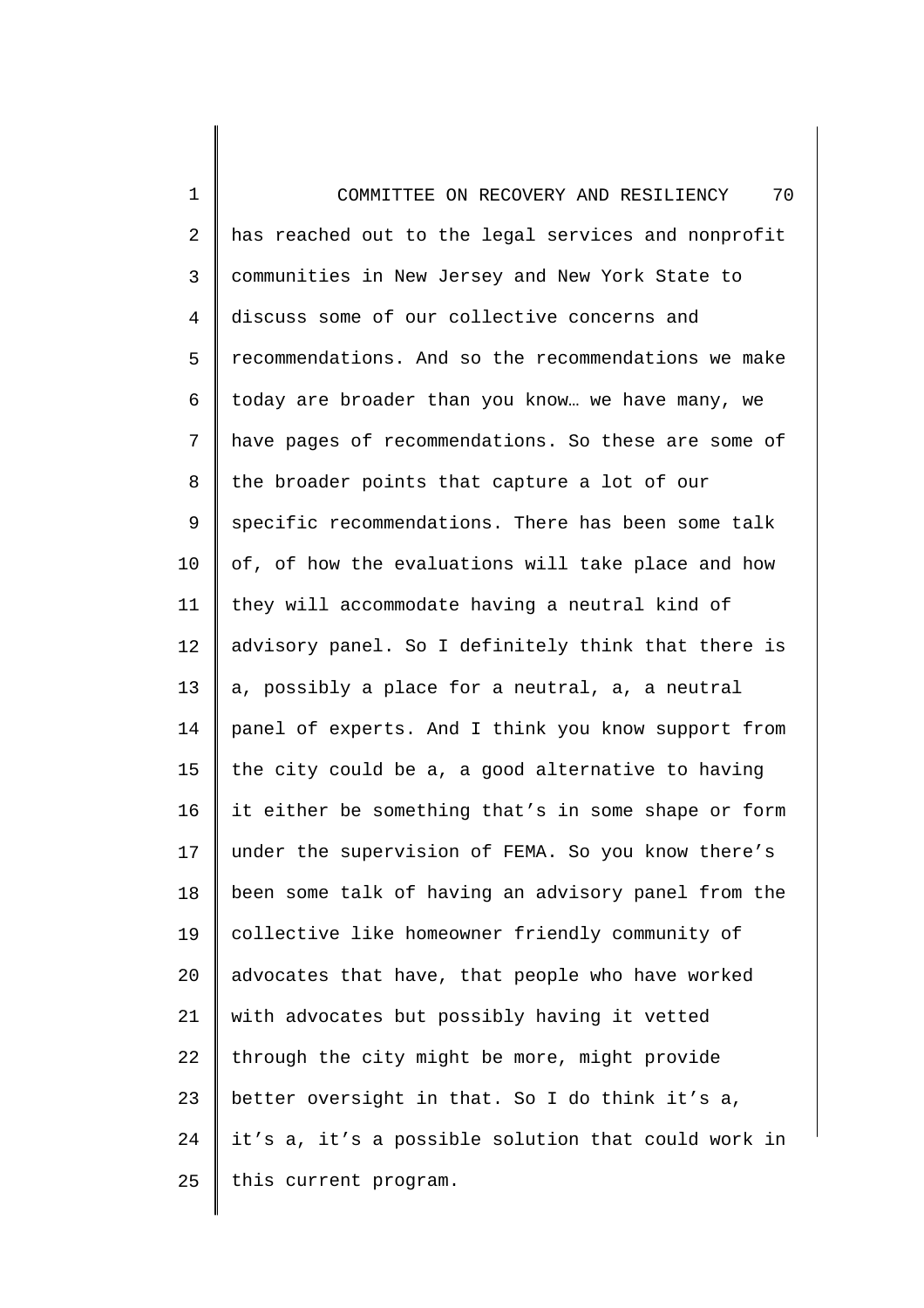| $\mathbf 1$ | 71<br>COMMITTEE ON RECOVERY AND RESILIENCY          |
|-------------|-----------------------------------------------------|
| 2           | CHAIRPERSON TREYGER: Yeah because to me             |
| 3           | I think that we've kind of, we've now, we've now    |
| 4           | learned that there is actual incentive to underpay. |
| 5           | And and I, I just how many cases has FEMA you       |
| 6           | know we, by the way we asked FEMA to be here today  |
| 7           | for the record. And, and they, they declined. But   |
| 8           | how many cases have they found of, of underpayment? |
| 9           | And there's no incentive to look for that. There's  |
| $10 \,$     | incentive to do it. But then what you really, what, |
| 11          | what really disturbs me is hearing from the         |
| 12          | engineer a person who I admire his honest basically |
| 13          | say that what I gave, what, what he gave to them    |
| 14          | was to what ultimately was given to the property    |
| 15          | owner. And that should be a wakeup call to          |
| 16          | everyone. Whether or not the city of New York has   |
| 17          | jurisdiction over insurance companies it should be  |
| 18          | a wakeup call to this council, to this mayor, to    |
| 19          | the governor, all of our officials that people who  |
| 20          | have gone through the worst disaster, natural       |
| 21          | disaster in their lives in addition to the          |
| 22          | governmental bureaucracy are now being cheated out  |
| 23          | from private, from the insurance company. And that  |
| 24          | has an impact on Build it Back as you pointed it    |
| 25          | out. And you mentioned before the duplication of    |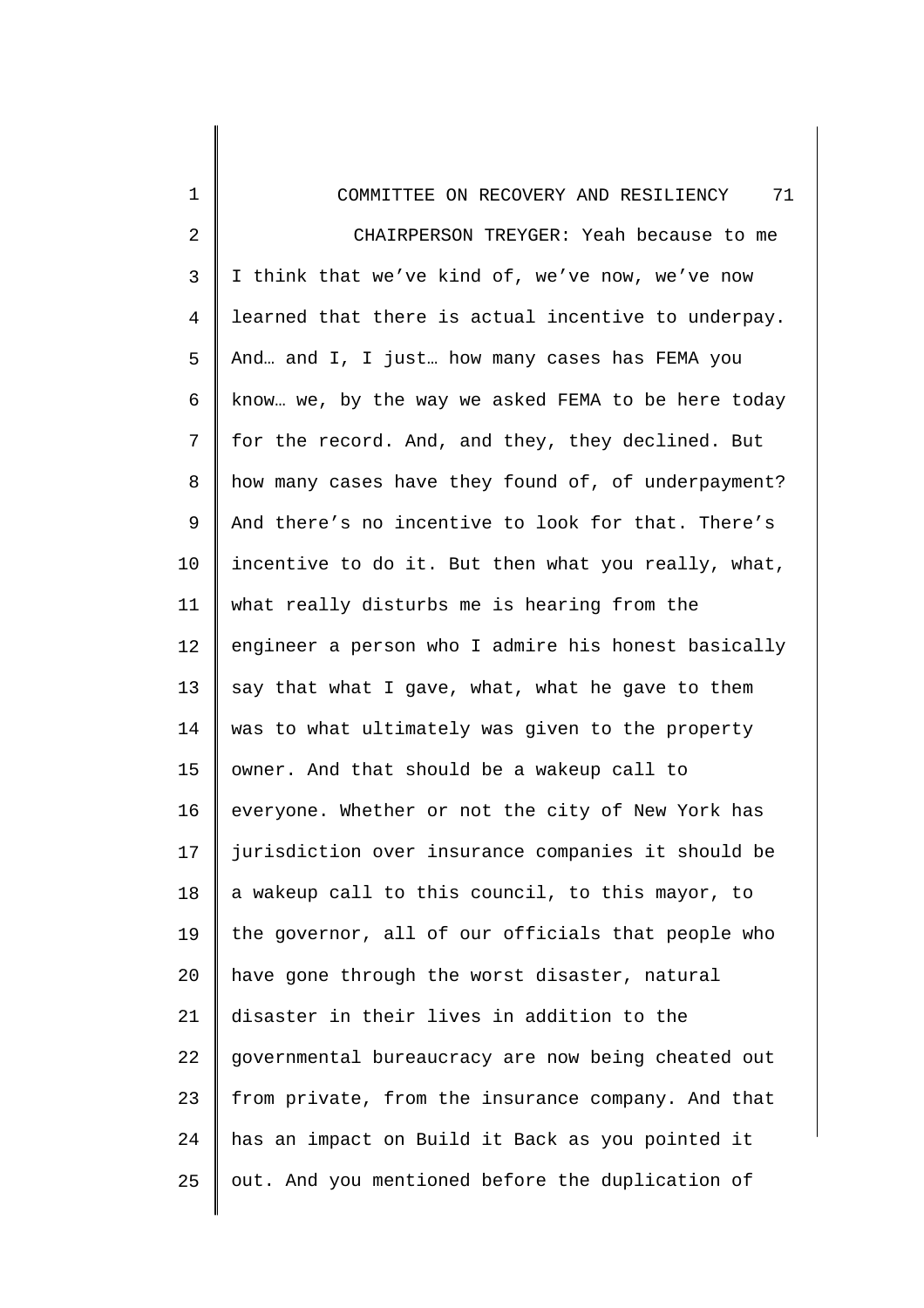| $\mathbf 1$ | 72<br>COMMITTEE ON RECOVERY AND RESILIENCY          |
|-------------|-----------------------------------------------------|
| 2           | benefits. That's a whole other discussion. Because  |
| 3           | I don't want to, this is not a Build it Back        |
| 4           | hearing but it takes me back to the hearing where   |
| 5           | people were told by the government take a loan,     |
| 6           | take a loan immediately. And now that loan is       |
| 7           | coming back to haunt them. But that's what they     |
| 8           | were told. And that's, that, what other recourse    |
| 9           | did they have. See that's another regulation that,  |
| 10          | I think it's a HUD regulation that is standing in   |
| 11          | the way of people getting what, what they           |
| 12          | rightfully because it's, they have to pay that      |
| 13          | back plus interest. But this issue is that because  |
| 14          | insurers have underpaid Build it Back in Theory now |
| 15          | pays the difference in what FEMA gave and what the  |
| 16          | insurance between what the damage actually was. Now |
| 17          | I, I'm just curious to know what happens if FEMA or |
| 18          | the AG's office exposes that insureds company       |
| 19          | underpaid and they get, they have to pay the person |
| 20          | more. Is not Build it Back going to go back and now |
| 21          | reexamine how much they gave them and put them      |
| 22          | through more mess? Because that's a concern that we |
| 23          | have for, for these victims.                        |
| 24          | ANN DIBBLE: And I think that's a                    |
| 25          | concern we definitely share. We have a very vested  |
|             |                                                     |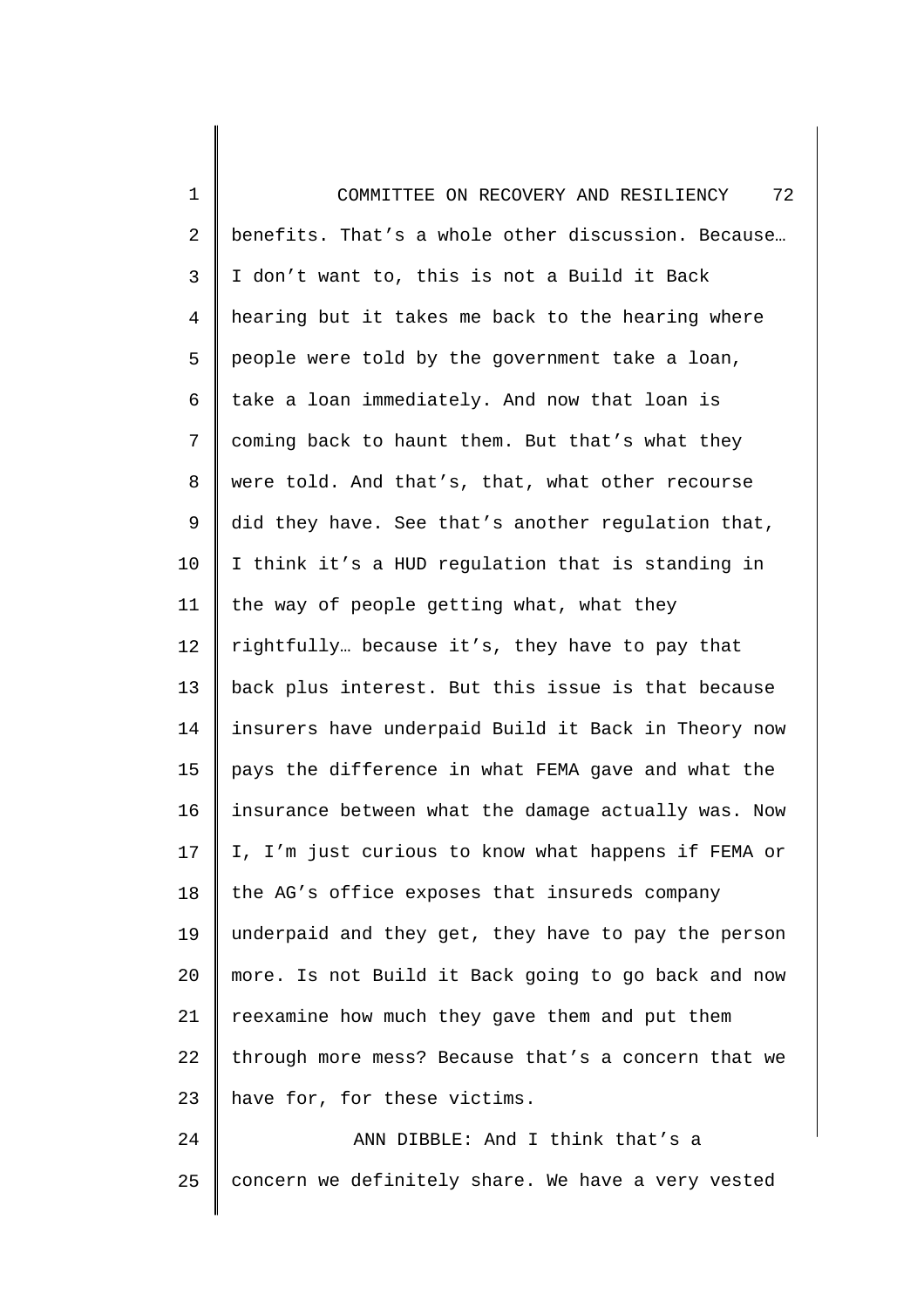1 2 3 4 5 6 7 8 9 10 11 12 13 COMMITTEE ON RECOVERY AND RESILIENCY 73 interest in homeowners having this opportunity to be subject to a revaluation of their claims. But for homeowners to be able to make an educated decision about pursuing this bearing in mind that a lot of homeowners are just simply fatigued and exhausted by their experience over the last two and a half years from various different levels of advocacy trying to get recovery. Having a clear message and trying to accommodate homeowners as best as possible within the constraints of a law is going to be a, I think a, a great challenge for the city and for FEMA.

14 15 16 17 18 19 20 21 22 23 CHAIRPERSON TREYGER: From the advocacy point of view you're saying that, and you have some data in there about how many people had NFIP, had a federally insured mortgage and had to get flood insurance and how many claims that were, you had some data in, in your testimony. Have you encountered many people turning to you since this, since this has gotten more exposure have more people turned to you now for help and assistance in reviewing their cases?

24 25 ANN DIBBLE: We've definitely gotten a large number of, we've had an uptake in inquiries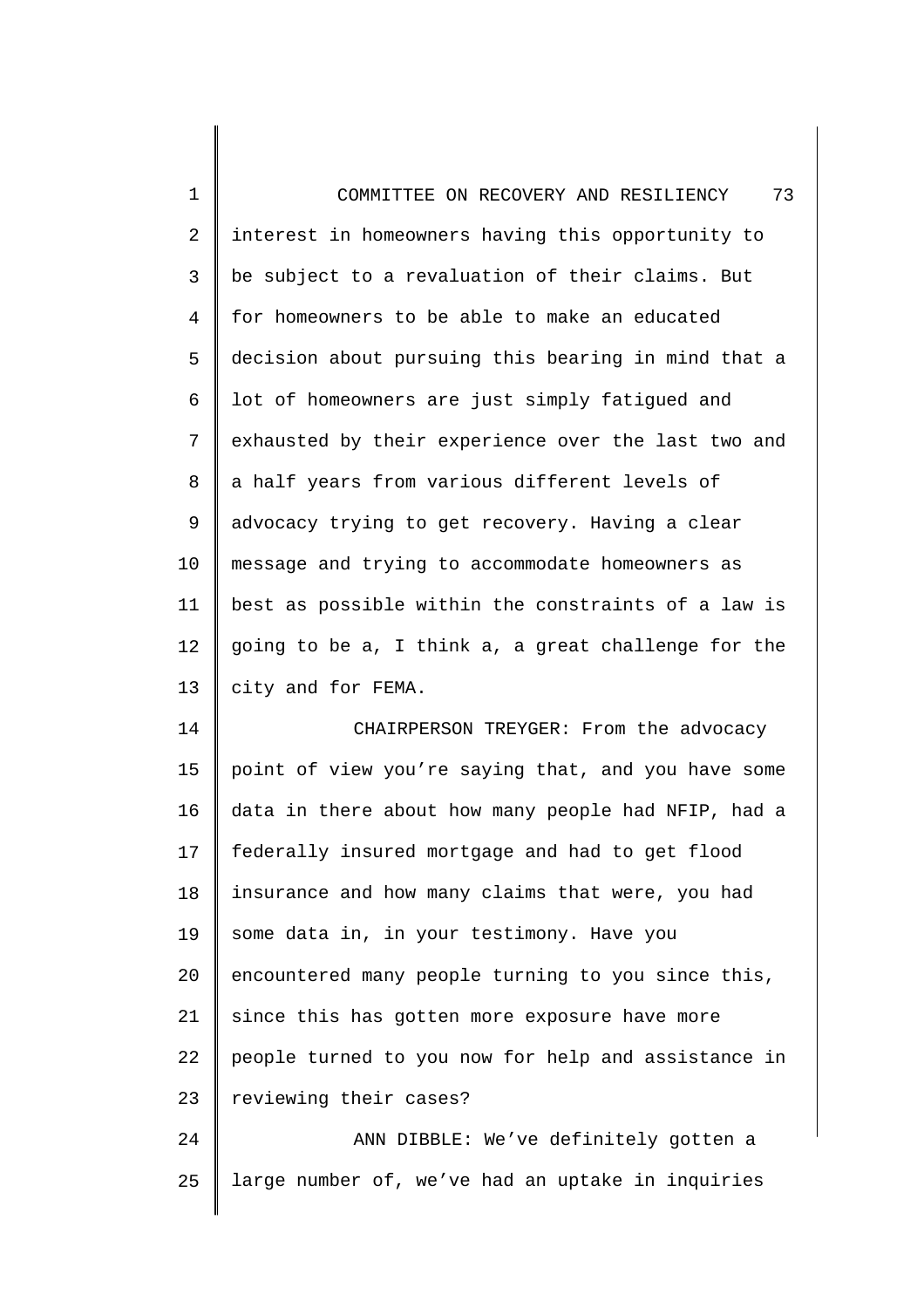| 1              | 74<br>COMMITTEE ON RECOVERY AND RESILIENCY          |
|----------------|-----------------------------------------------------|
| 2              | from both former clients, existing, and new, new    |
| 3              | constituents calling about what they're seeing in   |
| $\overline{4}$ | the news, about the fraud allegations. And so we've |
| 5              | been focusing a lot of our energies on education in |
| 6              | light of this perspective act of reexamining these  |
| 7              | claims and also trying to prepare folks to be able  |
| 8              | to make a decision when that becomes available to   |
| 9              | them.                                               |
| 10             | CHAIRPERSON TREYGER: Does, and what can             |
| 11             | the city do to help you and to help organizations   |
| 12             | like yours effectively advocate on behalf of Sandy  |
| 13             | victims.                                            |
| 14             | ANN DIBBLE: I mean I will say that at               |
| 15             | this point we are cautiously optimistic that FEMA   |
| 16             | will adopt some of our recommendations. These       |
| 17             | recommendations have to be carefully tailored to    |
| 18             | factor in that this reevaluation is happening       |
| 19             | because two and a half years ago mistakes were      |
| 20             | made. And so there are certain things that we       |
| 21             | expect                                              |
| 22             | CHAIRPERSON TREYGER: Oh I just, I just              |
| 23             | want to be very clear that was not a mistake that   |
| 24             | was made. I mean I know we're It seemed, I mean I,  |
| 25             | I'm not a judge but it seems to be pretty blatant   |
|                |                                                     |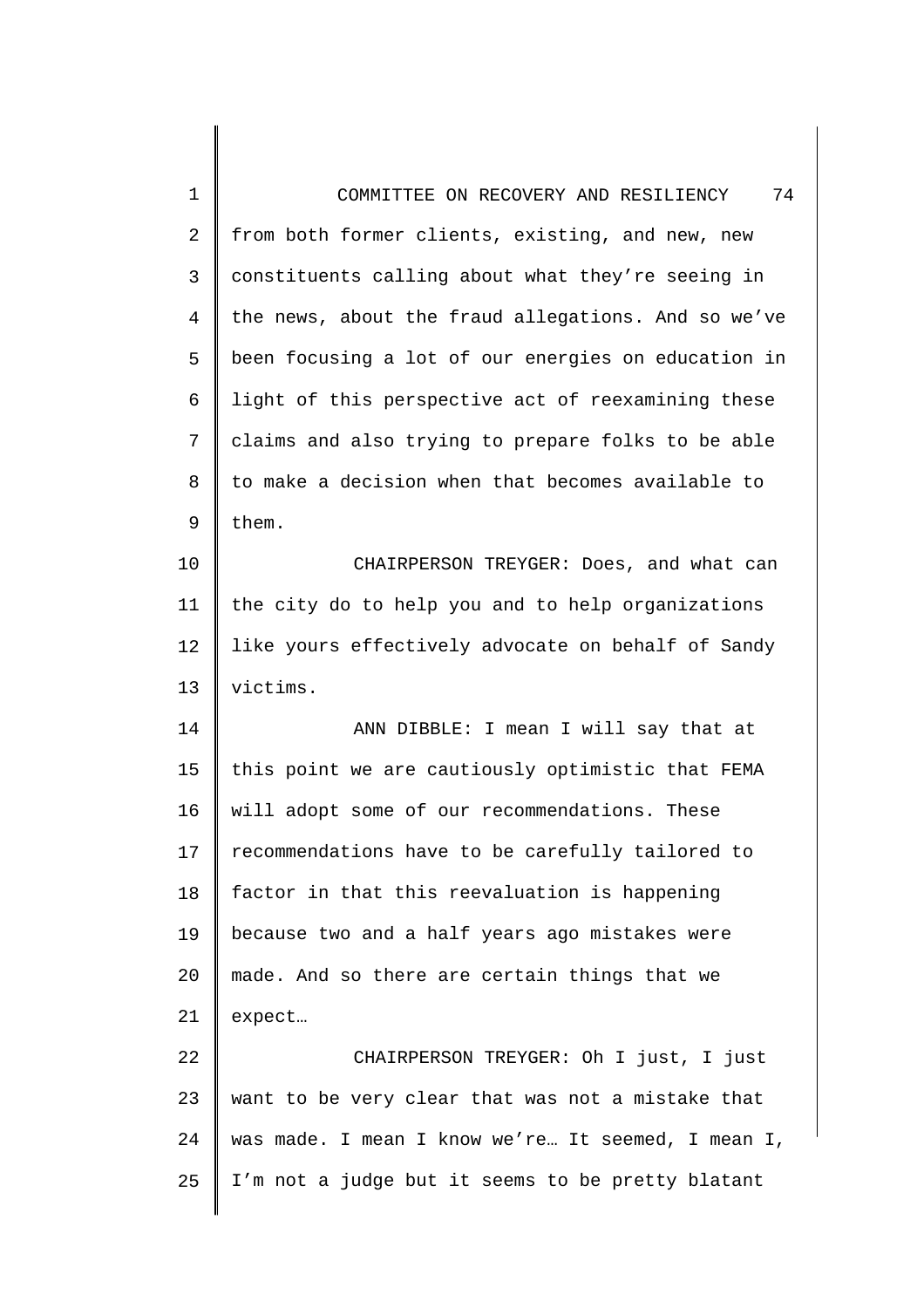| 1  | 75<br>COMMITTEE ON RECOVERY AND RESILIENCY          |
|----|-----------------------------------------------------|
| 2  | what, what's, what's going on. But I just wanted to |
| 3  | be very clear on that. Please.                      |
| 4  | ANN DIBBLE: Absolutely.                             |
| 5  | CHAIRPERSON TREYGER: Sure.                          |
| 6  | ANN DIBBLE: So to address these errors              |
| 7  | there has to be certain leniencies in favor of      |
| 8  | homeowners and that was one of our recommendations  |
| 9  | and that's something we feel very strongly about is |
| 10 | that in our advocacy in the administrative process  |
| 11 | legal services advocates have routinely provided    |
| 12 | affidavits from homeowners to supplement            |
| 13 | documentation gaps. And these documentation gaps as |
| 14 | we stated during our testimony are primarily        |
| 15 | because of homeowners having to rely on third       |
| 16 | parties that they can't control. And so in the      |
| 17 | reevaluation process we're asking that the          |
| 18 | presumption lie in favor of homeowners and not that |
| 19 | these affidavits that had been submitted in the     |
| 20 | past be just outright denied. Absence an actual     |
| 21 | allegation of fraud we see no reason why homeowners |
| 22 | should not be given the benefit of the doubt        |
| 23 | especially bearing in mind that it's two and a half |
| 24 | years later and they can't recreate what the damage |
| 25 | was at the time immediately after Sandy. And that's |
|    |                                                     |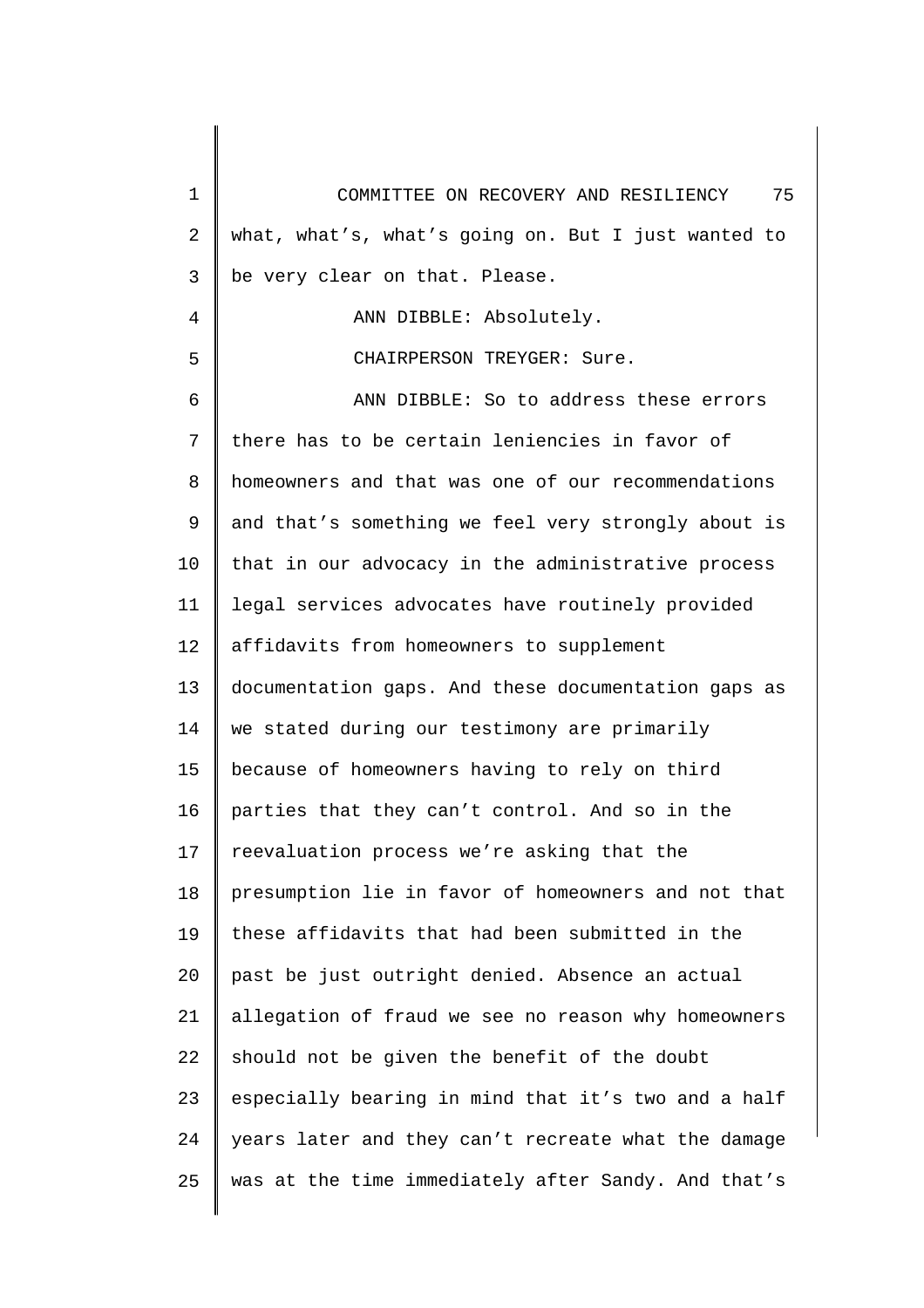| $\mathbf 1$ | 76<br>COMMITTEE ON RECOVERY AND RESILIENCY          |
|-------------|-----------------------------------------------------|
| 2           | a big recommendation that we have in this           |
| 3           | reexamination process. We think having additional   |
| 4           | experts that are neutral be able to assess claims   |
| 5           | that can't be resolved will would be really         |
| 6           | valuable. But we think at the end of the day given  |
| 7           | the circumstances homeowners have to be given the   |
| 8           | benefit of the doubt unless there's a reason not    |
| 9           | to. And in, in a lot of our advocacy you know we've |
| 10          | provided a lot of affidavits. We work hard with our |
| 11          | clients to be clear about what their, what their    |
| 12          | statement of acts are and to have that support,     |
| 13          | their documentations that they're, they are able to |
| 14          | provide. And as Logan testified and as other folks  |
| 15          | have testified today the documentation is just,     |
| 16          | just routinely just denied.                         |
| 17          | CHAIRPERSON TREYGER: I, I just want to              |
| 18          | two things and then we'll You're saying that        |
| 19          | you're cautiously optimistic that FEMA will         |
| 20          | implement a series of changes. The, the one concern |
| 21          | I have is that if and this is something we're       |
| 22          | going to discuss with Build it Back by the way.     |
| 23          | This is an ongoing thing. If FEMA is going to       |
| 24          | require the companies to pay the, the, the policy   |
| 25          | holder more money because they found no evidence of |
|             |                                                     |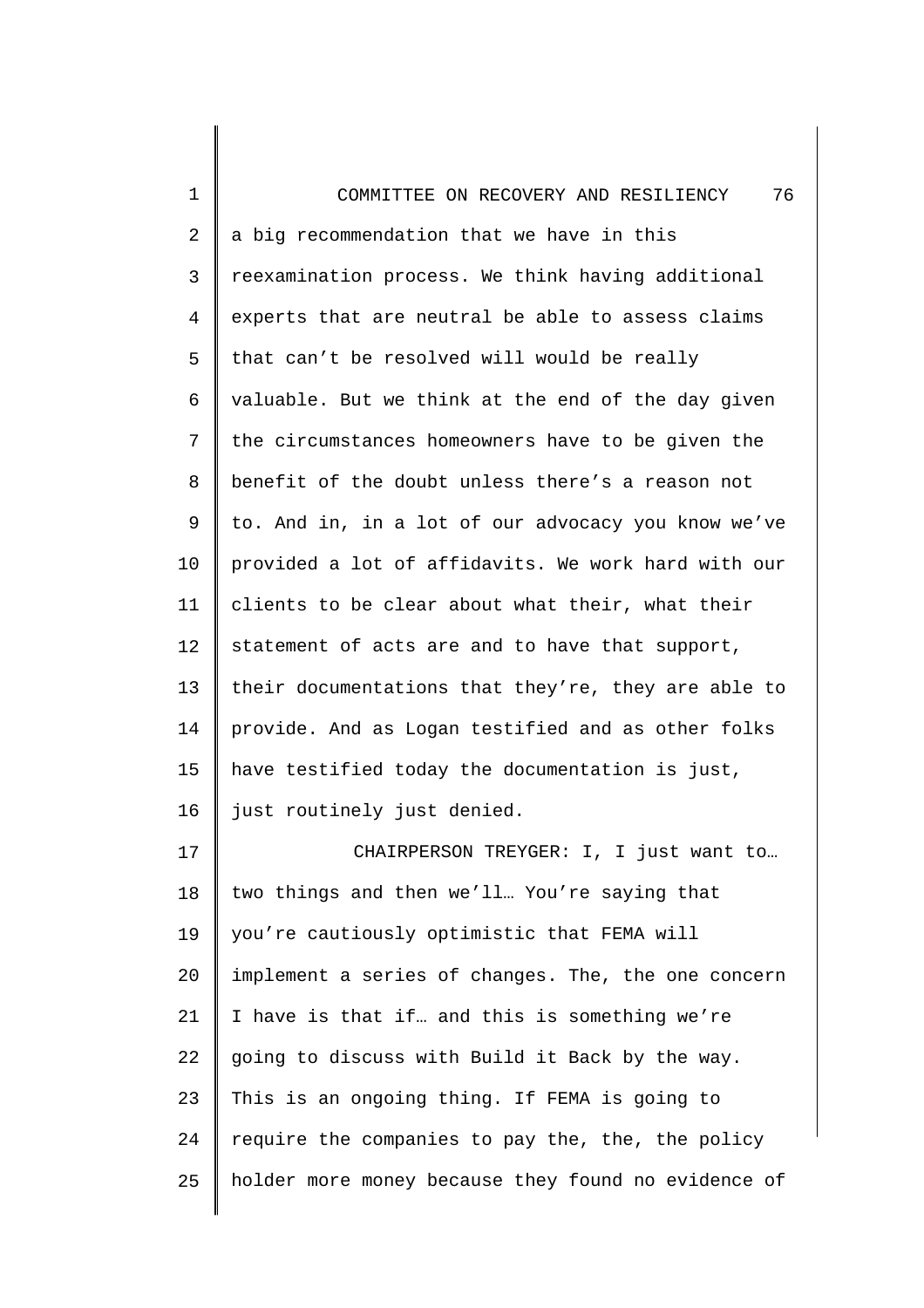1 2 3 4 5 6 7 8 9 10 11 12 13 14 15 16 17 18 19 20 21 22 23 24 25 COMMITTEE ON RECOVERY AND RESILIENCY 77 underpayment is this now going to reopen Build it Back and trigger a whole new round of review and put the person through another round of a mess that they've already been going through for two years post sandy. Yes could someone answer the question. JAVIER ORTIZ: It absolutely will because of HUD rules on duplication of benefits. Some people will benefit because not, because you know if they got reimbursement for instance from Build it Back, Build it Back only pays out 60 cents on the dollar so they're better off getting you know the insurance proceeds and getting 100 cents on the dollar. Or you know in the case of the SBA… loans. If getting additional insurance… would reduce your eligible SBA loan amount. So in those cases it could help you. So there were, there were certainly a number of people who could still be helped by this but in many many cases it will just open up a new duplication of benefits can of worms and could end up just causing more stress and, and no positive benefit to the, to the homeowner. It will benefit the build it back program if they, if they obtain additional proceeds which I guess is a, is a small benefit…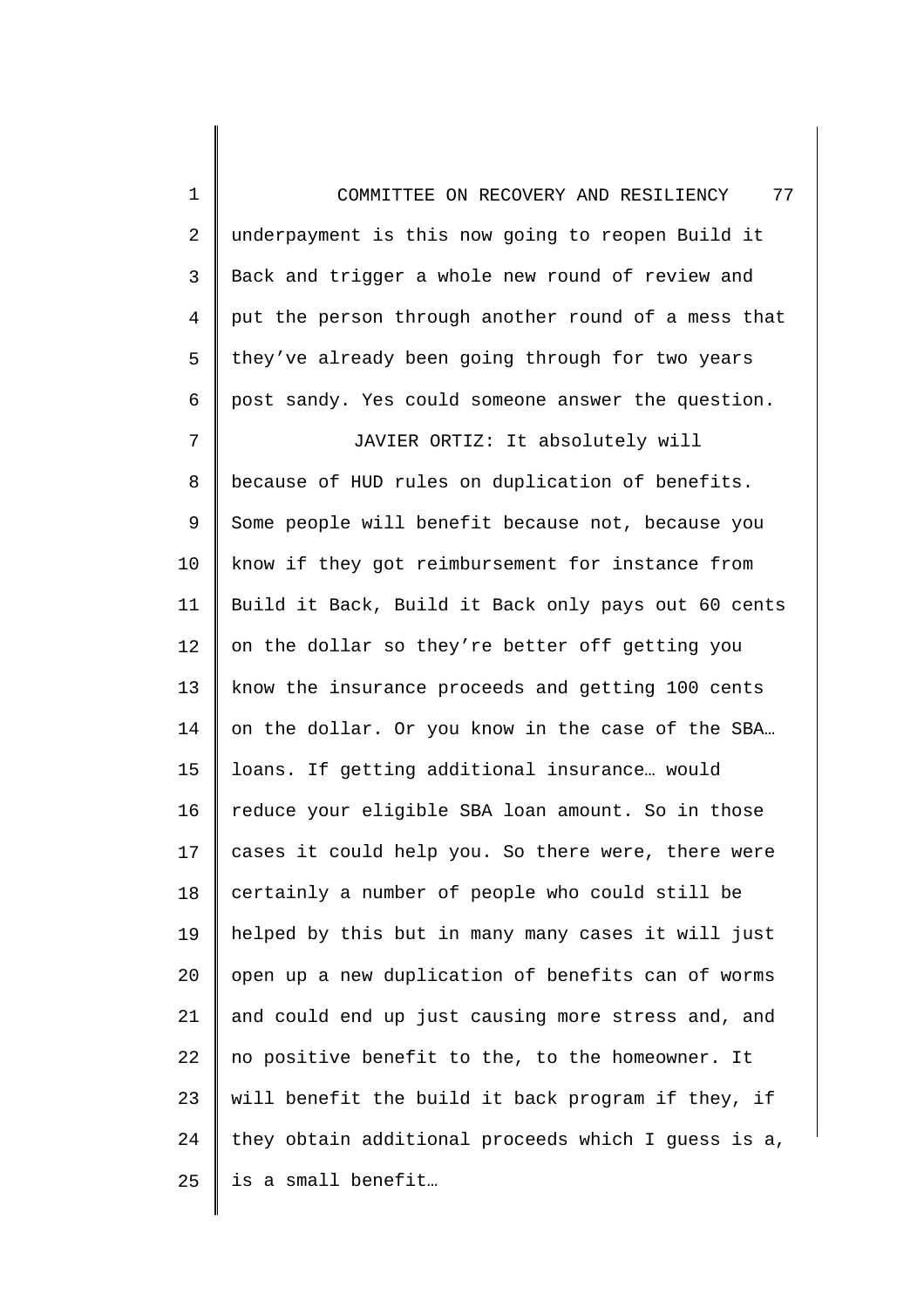| 1              | 78<br>COMMITTEE ON RECOVERY AND RESILIENCY          |
|----------------|-----------------------------------------------------|
| 2              | CHAIRPERSON TREYGER: I mean I know I'm              |
| 3              | not, I'm not an attorney but I know that there's    |
| $\overline{4}$ | sometimes when people could sue they sue for        |
| 5              | emotional, emotional distress and damages. I think  |
| 6              | that that is not a duplication of                   |
| 7              | JAVIER ORTIZ: Exactly.                              |
| 8              | CHAIRPERSON TREYGER: gone through                   |
| 9              | quite a bit.                                        |
| 10             | JAVIER ORTIZ: Depending on how its                  |
| 11             | structured if its, if the, if the payout is not for |
| 12             | structural damage, if it's for emotional distress   |
| 13             | or I don't know whether FEMA has the authority      |
| 14             | legally to, to issue payments that aren't [cross-   |
| 15             | talk]                                               |
| 16             | CHAIRPERSON TREYGER: Because here's the             |
| 17             | issue. We're dealing with two federal, separated    |
| 18             | federal agents; FEMA and HUD. And it's the HUD      |
| 19             | regulation that is, that, that we're dealing with   |
| 20             | with this duplication of benefits and services      |
| 21             | right, that's what we're dealing with. So FEMA says |
| 22             | hey we'll order them to pay you out but then the    |
| 23             | HUD money is the one that's, that's really becomes  |
| 24             | an issue, is that correct?                          |
| 25             |                                                     |
|                |                                                     |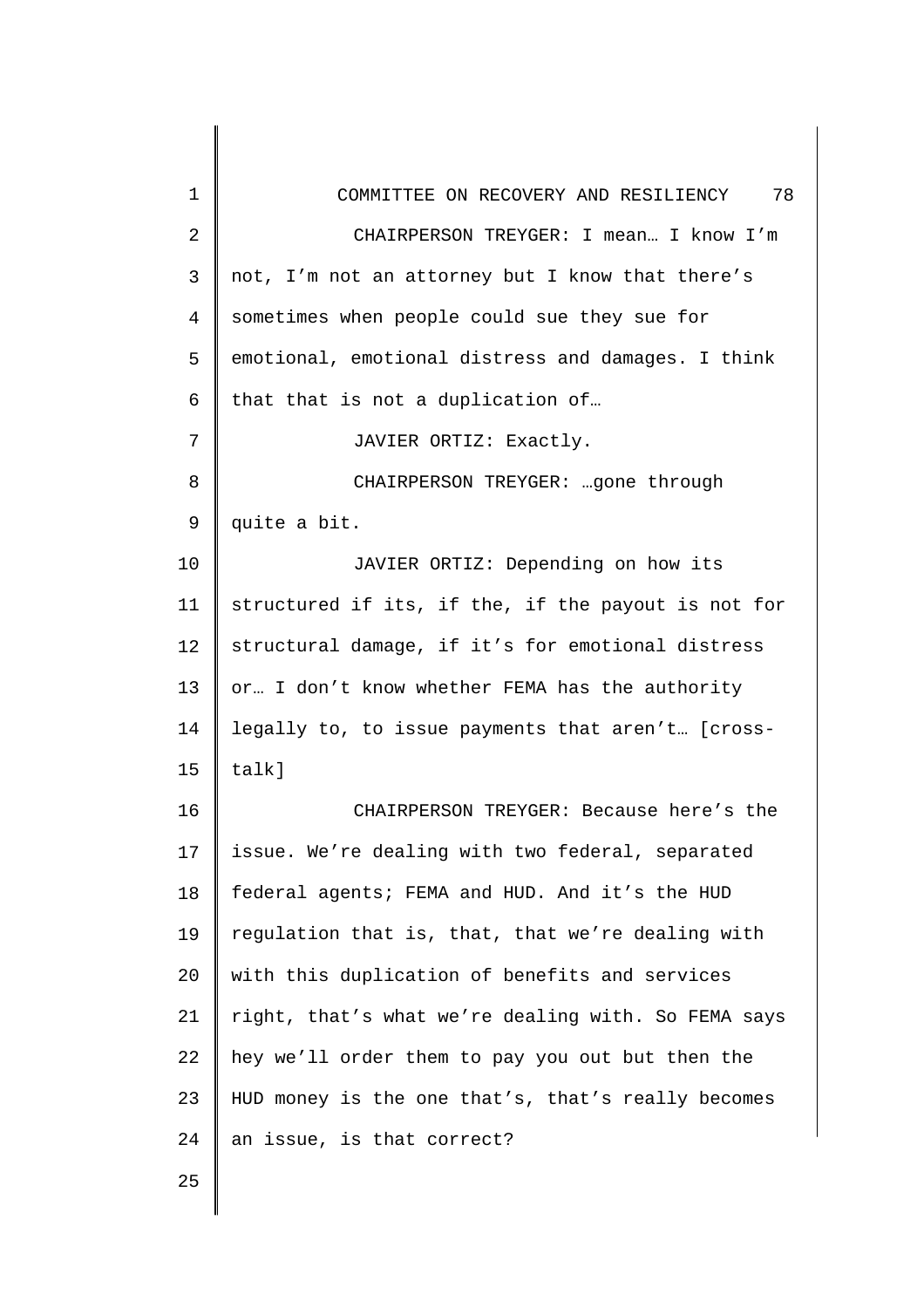| 1              | 79<br>COMMITTEE ON RECOVERY AND RESILIENCY          |
|----------------|-----------------------------------------------------|
| $\overline{2}$ | JAVIER ORTIZ: Exactly. But, but HUD                 |
| 3              | will only consider it a duplication of benefits if  |
| $\overline{4}$ | it's for, for structure. So if they, if they can    |
| 5              | somehow structure the payments so they're not       |
| 6              | considered for dem [phonetic], you know for, for    |
| 7              | pain and suffering or                               |
| 8              | CHAIRPERSON TREYGER: What's                         |
| 9              | JAVIER ORTIZ: Or for emotional distress             |
| 10             | then, then I think most likely would not be         |
| 11             | considered duplicative.                             |
| 12             | CHAIRPERSON TREYGER: Well then maybe I              |
| 13             | appreciate that. Because that's very useful         |
| 14             | feedback because we should, we should write that    |
| 15             | down because we need to again package this to, to   |
| 16             | our, to our federal officials. I mean, and lastly   |
| 17             | when the, when we had Sandy Build it Back when it   |
| 18             | was first formed was really supposed to have like a |
| 19             | case management, and we learned about the problems  |
| 20             | with that right? And we're still learning about the |
| 21             | problems with that. Some of the consultants But I   |
| 22             | think that, one of the things that I think we need  |
| 23             | to have, make sure is that not only does each       |
| 24             | victim deserve a case manager but an advocate. A    |
| 25             | case manager can deal with the day to day paperwork |
|                |                                                     |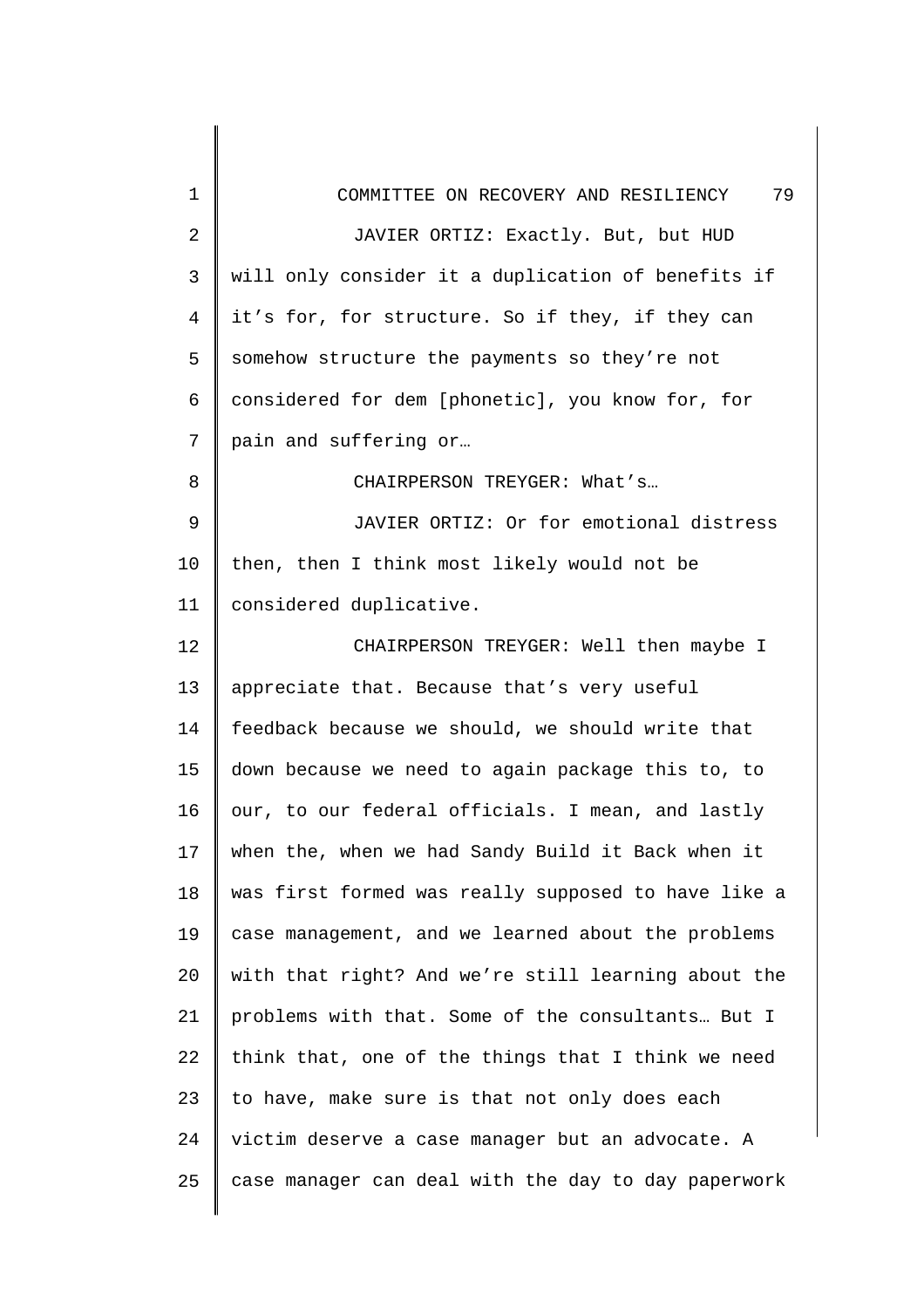| $\mathbf 1$    | 80<br>COMMITTEE ON RECOVERY AND RESILIENCY          |
|----------------|-----------------------------------------------------|
| 2              | and dealing with the different recoveries but to    |
| 3              | have an advocate, to have someone with some legal   |
| $\overline{4}$ | background, of some knowledge of these regulations  |
| 5              | to look out for this very issue as well. And did    |
| 6              | that happen and what's happening now if someone     |
| 7              | could speak to that.                                |
| 8              | ANN DIBBLE: I mean I will say that in a             |
| 9              | ideal world you would not need a legal expert to    |
| 10             | advocate on your behalf. I think the unfortunate    |
| 11             | reality is that you do. These, this SFIP policy     |
| 12             | requires technical expertise.                       |
| 13             | CHAIRPERSON TREYGER: Yeah.                          |
|                |                                                     |
| 14             | ANN DIBBLE: And that's also an area of              |
| 15             | concern for us as we kind of raise recommendations  |
| 16             | with FEMA. As we already have heard from homeowners |
| 17             | we're getting calls in relation to the, you know    |
| 18             | the press, the coverage on the fraud issue. And     |
| 19             | we're already hearing calls from homeowners who are |
| 20             | saying I've been, I've been contacted by this       |
| 21             | attorney who's offering a retainer on contingency   |
| 22             | of 30 to 40 percent if I hire them for this         |
| 23             | undefined reevaluation process. And that would be a |
| 24             | huge detriment to these homeowners because not only |
| 25             | are, is it a huge cost but they end up, they're     |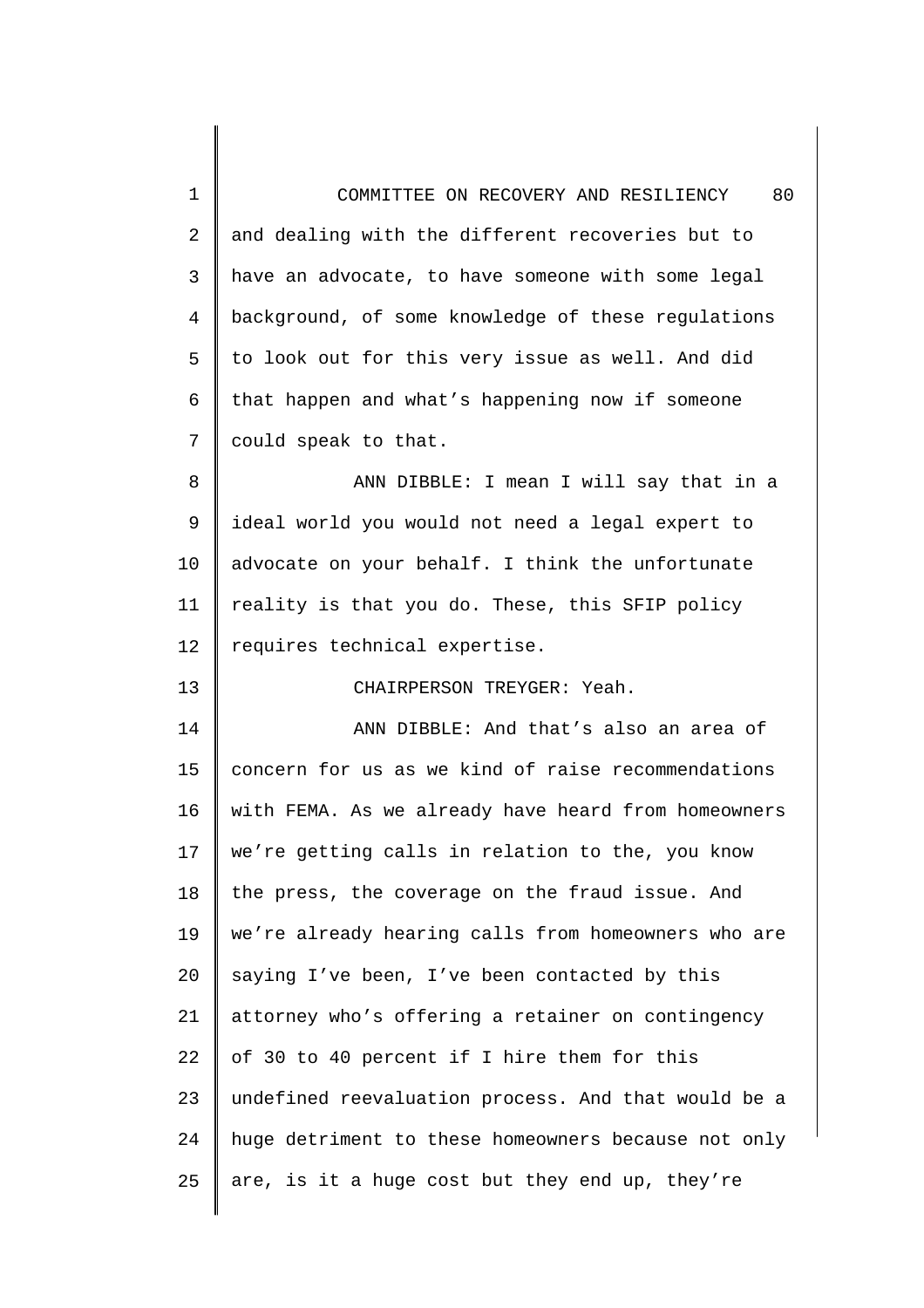| $\mathbf 1$    | 81<br>COMMITTEE ON RECOVERY AND RESILIENCY          |
|----------------|-----------------------------------------------------|
| $\overline{2}$ | going to end up paying out of pocket because        |
| 3              | anything that's recovered if the duplication of     |
| $\overline{4}$ | benefits issue isn't resolved that's literally      |
| 5              | going to be money that they're just going to have   |
| 6              | to pay that they do not have in addition to their   |
| 7              | recovery. So we have concerns about, about          |
| 8              | aggressive tactics by the private bar. We as a      |
| 9              | legal services community are trying to engage with  |
| 10             | FEMA so that we can address it as early as possible |
| 11             | to be available for education and outreach. But you |
| 12             | know it's also true that depending on how long      |
| 13             | these things take there may be limited resources.   |
| 14             | We just                                             |
| 15             | CHAIRPERSON TREYGER: Well                           |
| 16             | ANN DIBBLE: dealt with the DCMP                     |
| 17             | program funding kind of issue and                   |
| 18             | CHAIRPERSON TREYGER: I will say this,               |
| 19             | you know the, the mayor did announce in his state   |
| 20             | of the city and is pushing in the budget that in,   |
| 21             | for example in areas that will, that will           |
| 22             | experience rezoning he is going to be putting money |
| 23             | for legal assistance to those people who might be   |
| 24             | victims of eviction or gentrification. Well I think |
| 25             | that we need to have a serious conversation about   |
|                |                                                     |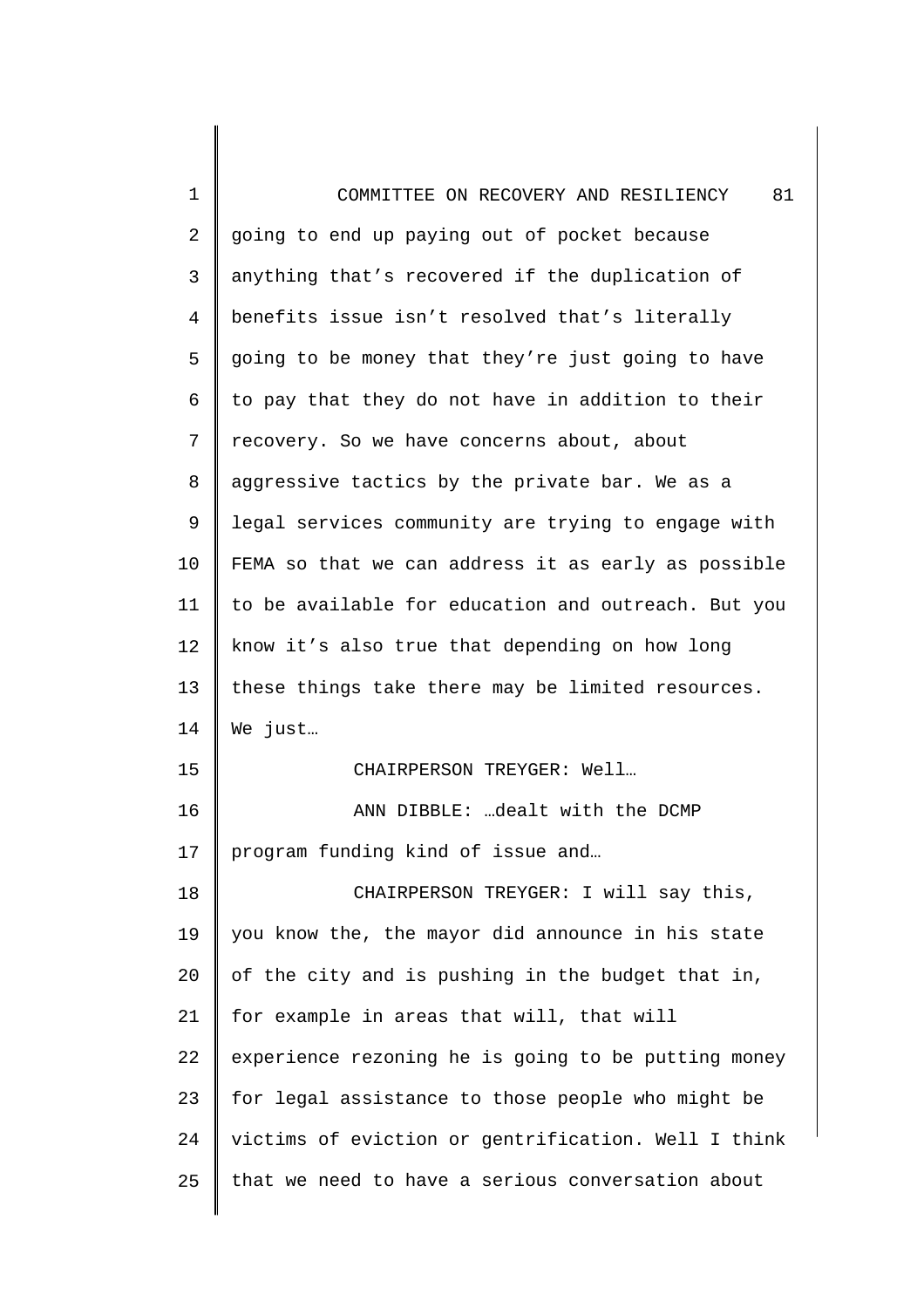| $\mathbf 1$    | 82<br>COMMITTEE ON RECOVERY AND RESILIENCY          |
|----------------|-----------------------------------------------------|
| $\overline{a}$ | making sure we have legal representation for        |
| 3              | victims of people have gone through like Sandy like |
| $\overline{4}$ | events. Because as you mentioned this is a city     |
| 5              | state federal legal mess that we still have to      |
| 6              | really untangle here. And so even I think lawyers   |
| 7              | have to catch up to the changing regulations of     |
| 8              | FEMA. It's, it's an ongoing influx situation. And   |
| $\mathsf 9$    | so could you imagine if, if our agencies have       |
| 10             | difficulty grappling with these complex regulations |
| 11             | how do residents deal with these things. And, and   |
| 12             | attorneys have to keep up with the latest trends.   |
| 13             | And now FEMA's going to, I guess at the conclusion  |
| 14             | of their analysis they'll come up with new          |
| 15             | recommendations but I think we need to consider     |
| 16             | codifying new recommendation, not just simply       |
| 17             | saying one time exception. So I appreciate all of   |
| 18             | your feedback and testimony and it will certainly   |
| 19             | be taken into account and I think that in prompt    |
| 20             | to require more resolutions and more conversations  |
| 21             | with our federal partners. So I thank, I thank the  |
| 22             | panel. Thank you.                                   |
| 23             | CHAIRPERSON TREYGER: Yes Mr. Corey.                 |
| 24             | JOHN COREY: I, I did include the for                |
| 25             | my house the coordination of benefits worksheet,    |

 $\overline{\phantom{a}}$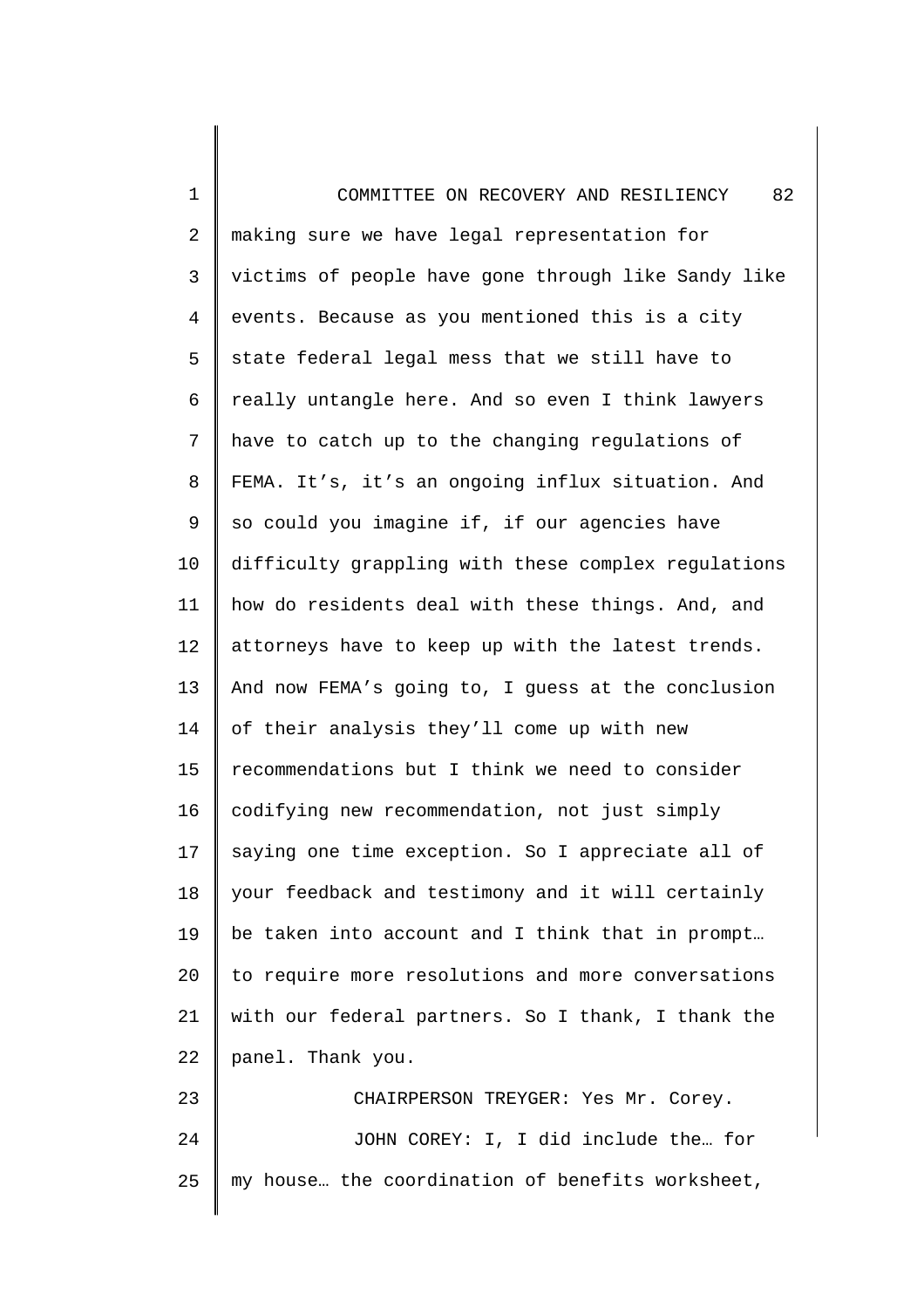1 2 3 4 5 6 7 8 9 10 11 12 13 14 15 16 17 18 19  $2.0$ 21 22 23 24 25 COMMITTEE ON RECOVERY AND RESILIENCY 83 it's on the second page. You can just… You can kind of get the point you're making about what happens if they give me more money. CHAIRPERSON TREYGER: Yeah. JOHN COREY: And you know fortunate I didn't take the SBA loan because I was advised not to which was good. But basically even to this day I still, according to them when they come to raise my house I have to give them 20 thousand dollars of my own, well not my own, it would be of my own but they're, they're assuming it's money left over from the insurance company that doesn't exist. So… CHAIRPERSON TREYGER: And just looking at this. I mean to expect a resident who's still probably going through so much personally from, from this storm just to kind of go through each thing here. I mean I don't know if you have copies of this but it's, I, I, I really, I feel for you John. This… JOHN COREY: Yeah… CHAIRPERSON TREYGER: …is, this is, this is an absolute… JOHN COREY: Plus trying to live life…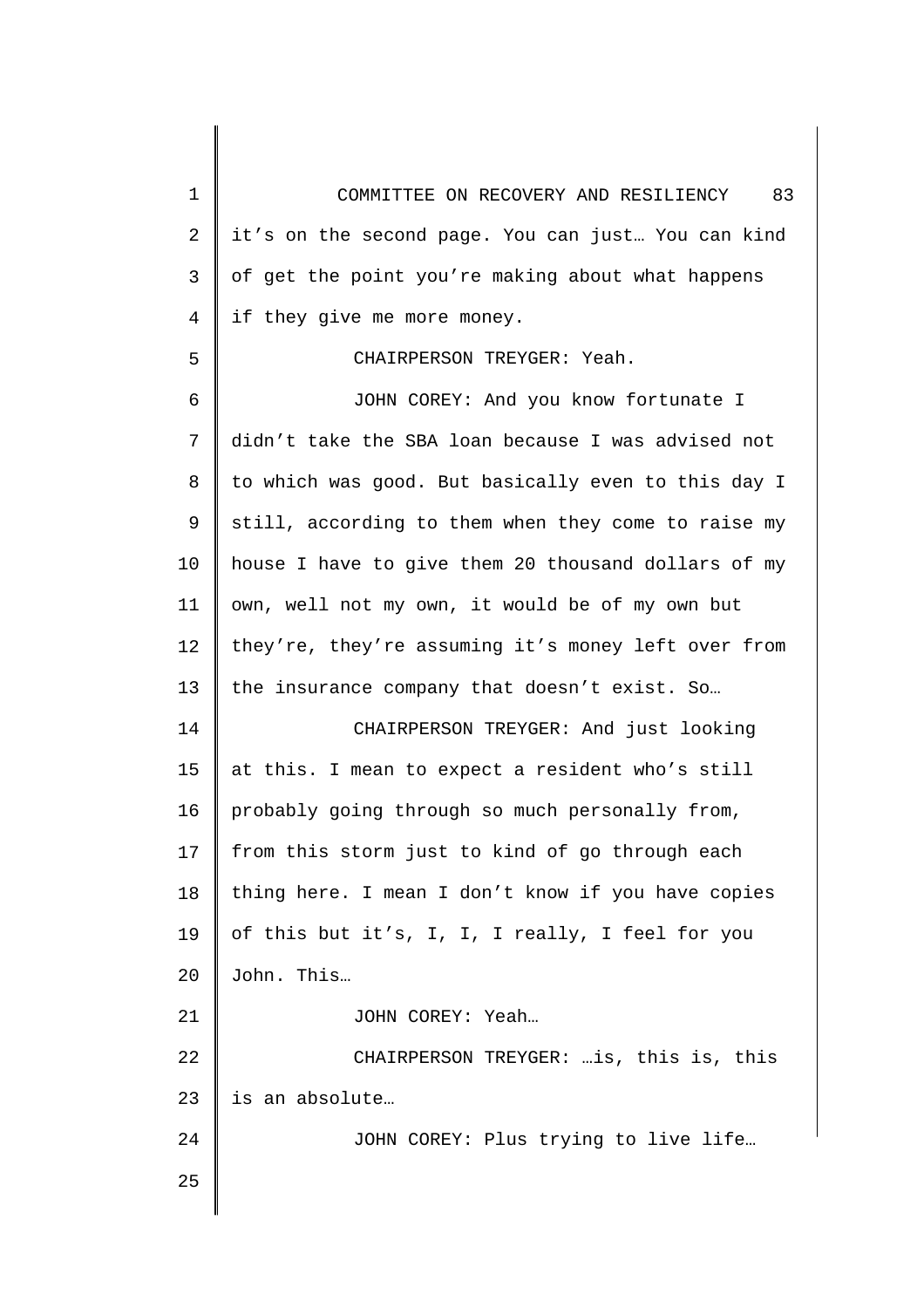| 1              | COMMITTEE ON RECOVERY AND RESILIENCY 84             |
|----------------|-----------------------------------------------------|
| $\overline{2}$ | CHAIRPERSON TREYGER: This, this is a,               |
| 3              | this is a complete mess that they've just put on    |
| $\overline{4}$ | your doorstep and say here you go [cross-talk]      |
| 5              | JOHN COREY:  just point out, that came              |
| 6              | from Build it Back. Six weeks ago they told me the  |
| 7              | next knock on my door will be from engineers to     |
| 8              | raise my house. That came yesterday talking about   |
| 9              | the mess of Build it Back and that whole situation  |
| 10             | with documentation. They said we were done with any |
| 11             | paperwork, don't have to sign, and that came        |
| 12             | yesterday so that's                                 |
| 13             | CHAIRPERSON TREYGER: Well there's going             |
| 14             | to be another hearing on Build it Back.             |
| 15             | JOHN COREY: I appreciate it.                        |
| 16             | CHAIRPERSON TREYGER: And I, and I, I                |
| 17             | thank again, thank you all. Thanks so much. Okay    |
| 18             | having heard from the last, at least the last       |
| 19             | panel. Oh someone signed up? Oh. Did someone Is it  |
| 20             | Andrea? Oh yeah we already called you Andrea. Yeah, |
| 21             | it's okay yeah come up. Sure. It's alright. Please  |
| 22             | you may, may begin.                                 |
| 23             | ANDREA: Okay. Hi. Thanks for having me.             |
| 24             | I, I can't concur more strongly regarding the       |
| 25             | testimony from NYLAG. I wonder if they're going to  |
|                |                                                     |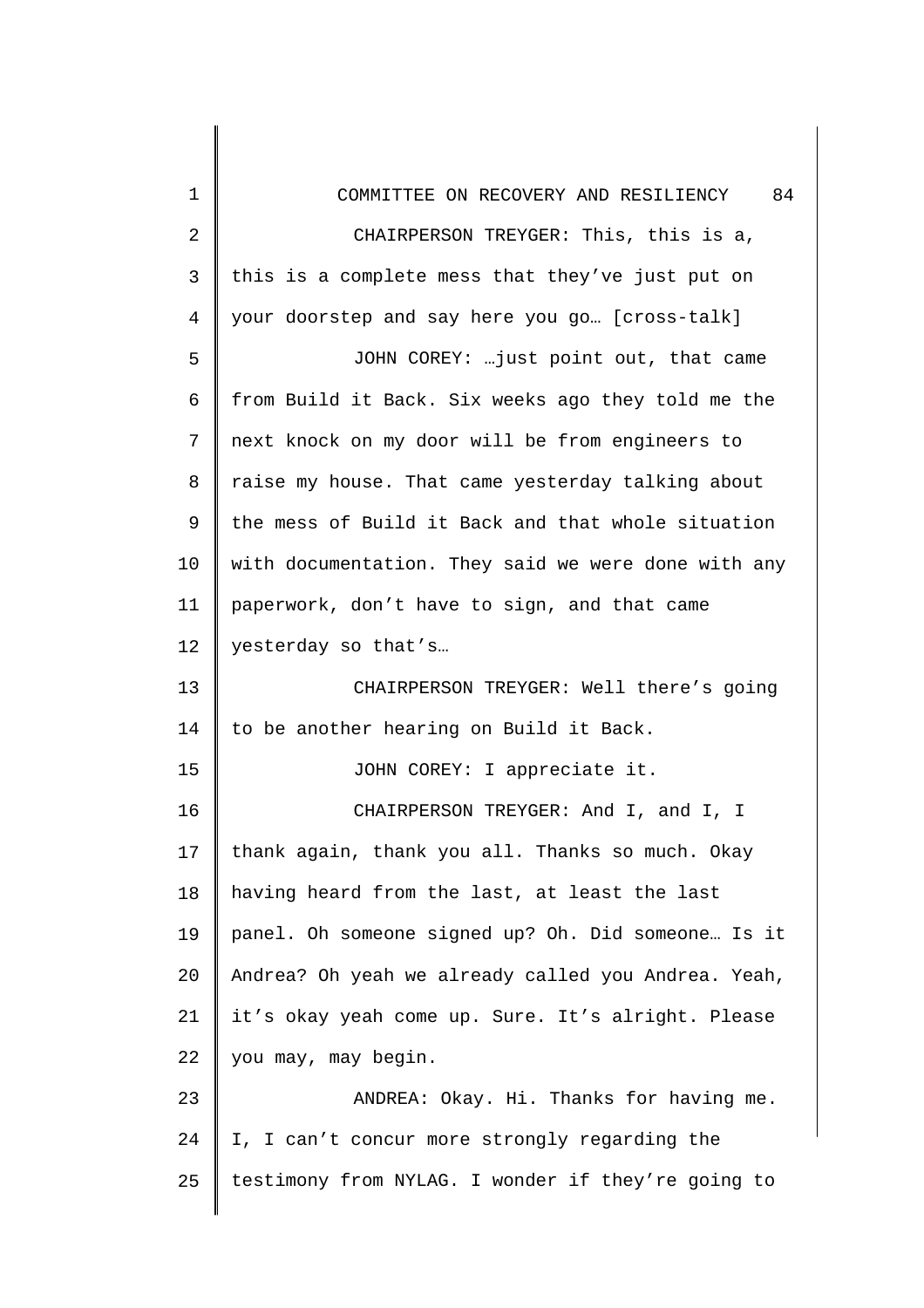1 2 3 4 5 6 7 8 9 10 11 12 13 14 15 16 17 18 19 20 21 22 23 24 25 COMMITTEE ON RECOVERY AND RESILIENCY 85 get deluged. At the same time I wonder how many people are aware of them. I think a lot of people are not aware, aware that there's advocacy. I certainly wasn't when I filed my claim. Also the NFIP and WYOs and the assessors use Xactimate software. And for NYLAG I, I understand that if contractors learn Xactimate they have a better chance of getting an accurate damage assessment. So I don't know how many New York City contractors actually know that program but if they can actually get that training they can work the numbers so that the, the policy holder actually gets a better outcome. And I don't think enough people are aware of that. And also Build it Back uses Xactimate. So… I, I'm just going to jump forward. So it's not only engineering obviously, it's lowballing practices in general. And in my experience low balled claims lead to chronic cycles of losses so that whereas the city's mandate is resiliency the way these claims are handled we're, we're, we're in for it. And I feel that the, the WYOs and FEMA are incredibly complicit it even seems purposeful on their parts in, in how they handle claims. Because like it was discussed also by NYLAG the like for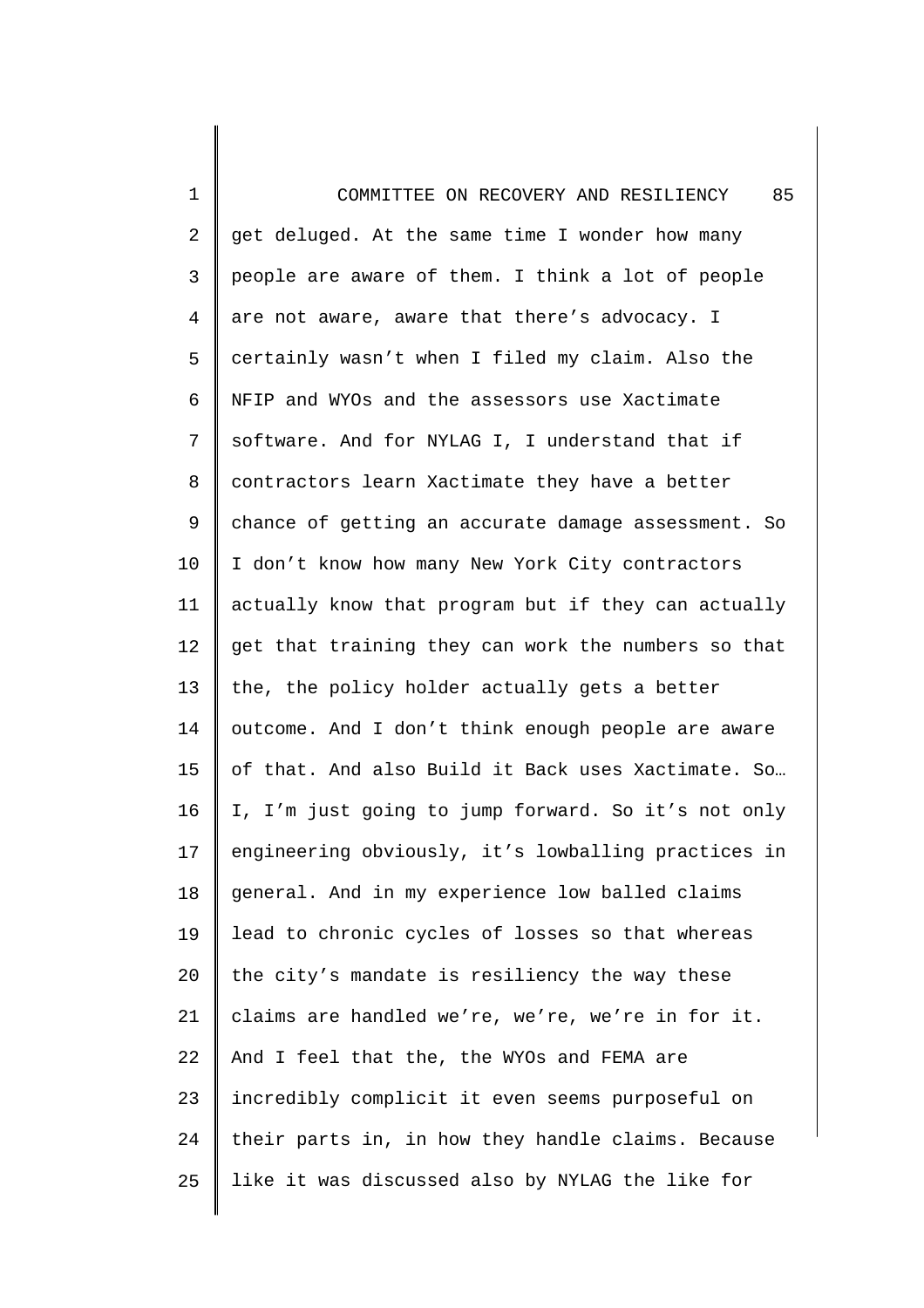1 2 3 4 5 6 7 8 9 10 11 12 13 14 15 16 17 18 19 20 21 22 23 24 25 COMMITTEE ON RECOVERY AND RESILIENCY 86 like thing not only will they not cover something that's not like for like if you do something that's even moderately an improvement, a resilient improvement, a mitigating improvement such as elevate your meters, your electric to… flood elevation they will not cover it. That's a, for us it was a 6,000 dollar cost. They told us to put the meters back where they were but of course Con-Ed wouldn't allow the meters to go back in the crawlspace. And they absolutely would not cover the cost of raising meters because they claimed it was to new code, it wasn't to new code at the time. It was just a cost they did not want to cover. And you can use that analog for every single line item that happened to be a particularly costly one but also critical to recovery. Because if one meter goes down on a block it can trip the transformer for the entire block. So if we all had incentives to elevate our meters next time around our recovery will be that much faster and less expensive. The NFIP does not encourage mitigation, it penalizes mitigation. There are efforts underway with FEMA right now to create mitigation credits and that's a great thing and everyone should be educated about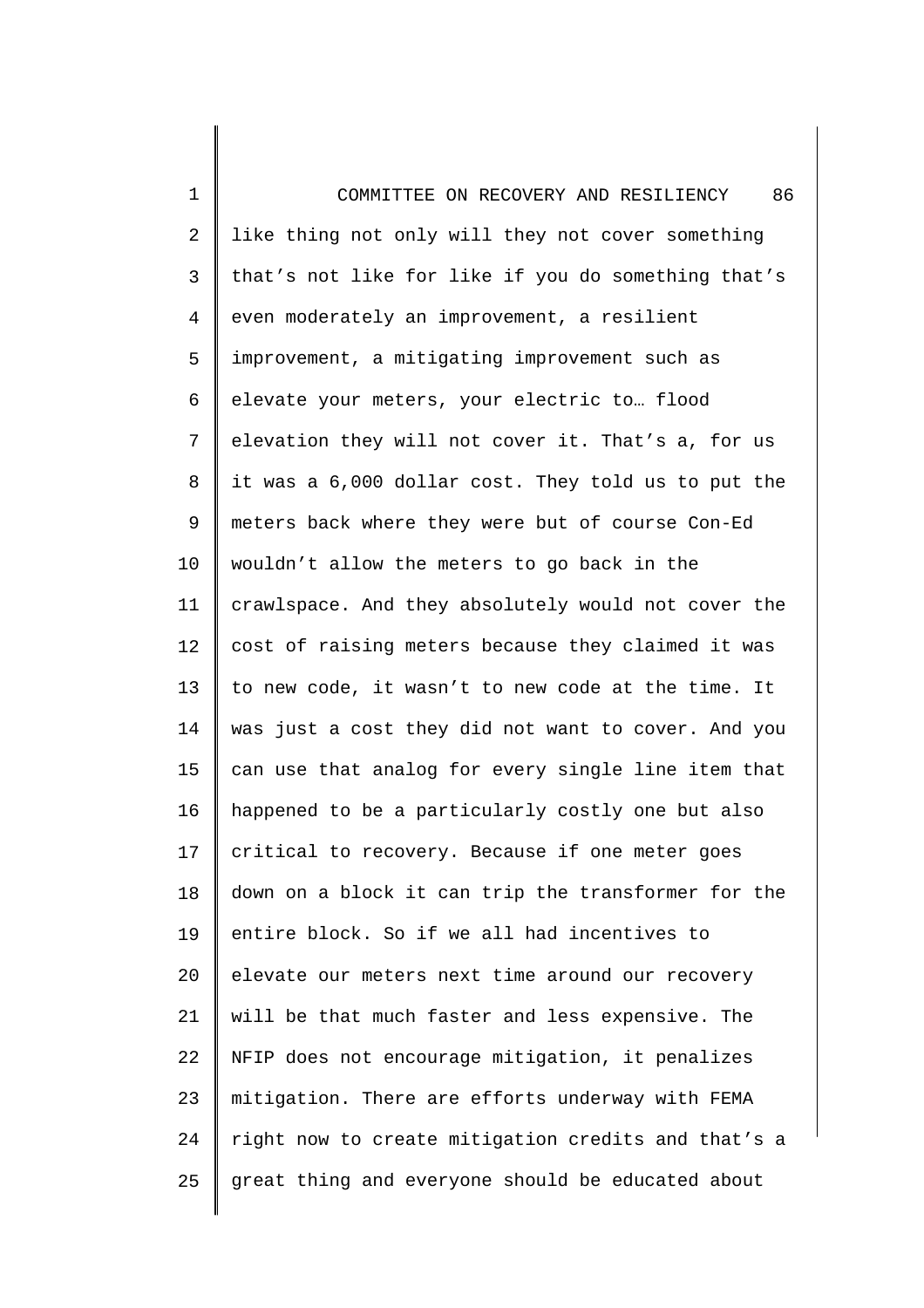1 2 3 4 5 6 7 8 9 10 11 12 13 14 COMMITTEE ON RECOVERY AND RESILIENCY 87 that and advocate for them. Substantive partial mitigation credits, it's section 26 of HR33-70 the Homeowners Flood Insurance Act. But we also need to advocate that the way claims are handled does not penalize mitigating improvements but covers them. Because otherwise this is not only severe repetitive loss it's chronic moderate repetitive loss. And it's just the snake eating its own tail over and over again. And I think that everyone needs to know that these policies are not designed to mitigate. They're designed for, to make people more vulnerable. CHAIRPERSON TREYGER: And, and I think

15 16 17 18 19 20 21 22 23 24 25 you've exposed a, an inconsistency in federal policy where HUD dollars do require fraud mitigation… some level of resiliency and FEMA, and FEMA doesn't of some sort. Because what you're saying is that with the, with the NFIP program you're saying that they're not pushing for the resiliency measures actually they're penalizing… ANDREA: They're penalizing. Yeah. CHAIRPERSON TREYGER: But with HUD funding there's, there, according to Build it Back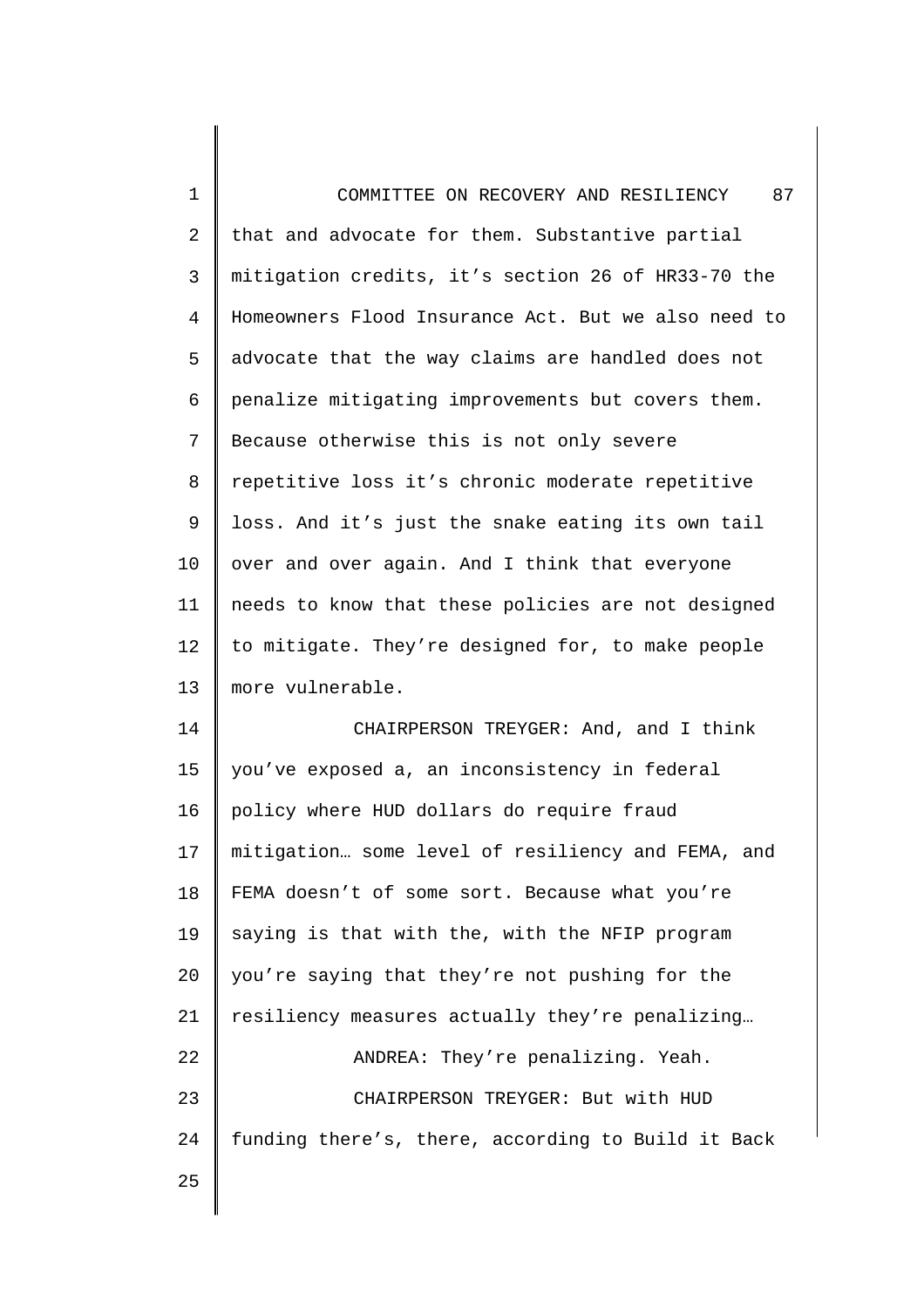1 2 3 4 5 6 7 8 9 10 11 12 13 14 15 16 17 18 19 20 21 22 23 24 25 COMMITTEE ON RECOVERY AND RESILIENCY 88 you're, you, you, they have to elevate and they have to… ANDREA: Obviously. CHAIRPERSON TREYGER: …take some of these measures. Right. ANDREA: And if, if NFIP hadn't underpaid we wouldn't have had to have so much Build it Back. So it's, it's, it's an endless… these agencies don't talk to one another. And that's what we have an opportunity to do now is actually real reform that, that makes sense. CHAIRPERSON TREYGER: And it's going to be a bigger issue because more people will be required to purchase flood insurance. And you're going to have a thousands of more New Yorkers now having to pay this, you know burdensome expense and heaven forbid another storm or, or emergency you know hits, hits our area what have we learned from Sandy, what have we done since Sandy… [cross-talk] ANDREA: Actually yeah but people have learned a lot. I mean… CHAIRPERSON TREYGER: Yeah. Well I'm saying that the governments… ANDREA: Right.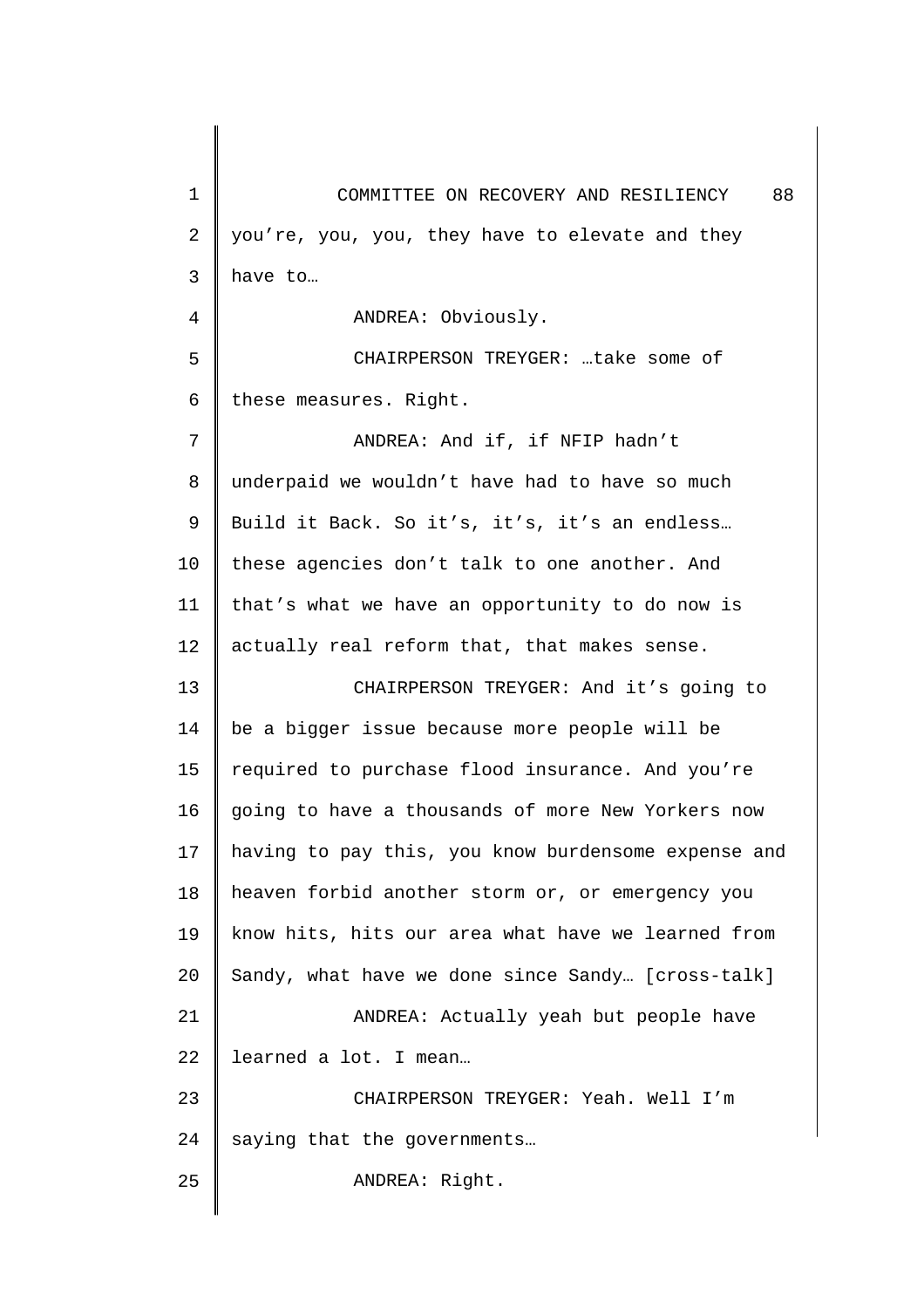| $\mathbf 1$ | COMMITTEE ON RECOVERY AND RESILIENCY 89            |
|-------------|----------------------------------------------------|
| 2           | CHAIRPERSON TREYGER: The people. The               |
| 3           | residents you, you this [cross-talk]               |
| 4           | ANDREA: No governments have [cross-                |
| 5           | talk]                                              |
| 6           | CHAIRPERSON TREYGER: The government                |
| 7           | needs to learn and act.                            |
| 8           | ANDREA: They have.                                 |
| 9           | CHAIRPERSON TREYGER: Yes.                          |
| 10          | ANDREA: They are learning. They have.              |
| 11          | It's just a matter of connecting these dots.       |
| 12          | CHAIRPERSON TREYGER: Correct.                      |
| 13          | ANDREA: The information is out there.              |
| 14          | CHAIRPERSON TREYGER: Right.                        |
| 15          | ANDREA: And in terms of additional                 |
| 16          | claims yes that's why mitigation credits are so    |
| 17          | important because we can actually become involved  |
| 18          | with our homes and our own resiliency and keep the |
| 19          | policies lower and forestall future disaster, you  |
| 20          | know destruction. Simple things; flood vents,      |
| 21          | elevating sensitive equipment those two, two items |
| 22          | right there would actually hasten recovery         |
| 23          | exponentially.                                     |
| 24          | CHAIRPERSON TREYGER: Right.                        |
| 25          |                                                    |
|             |                                                    |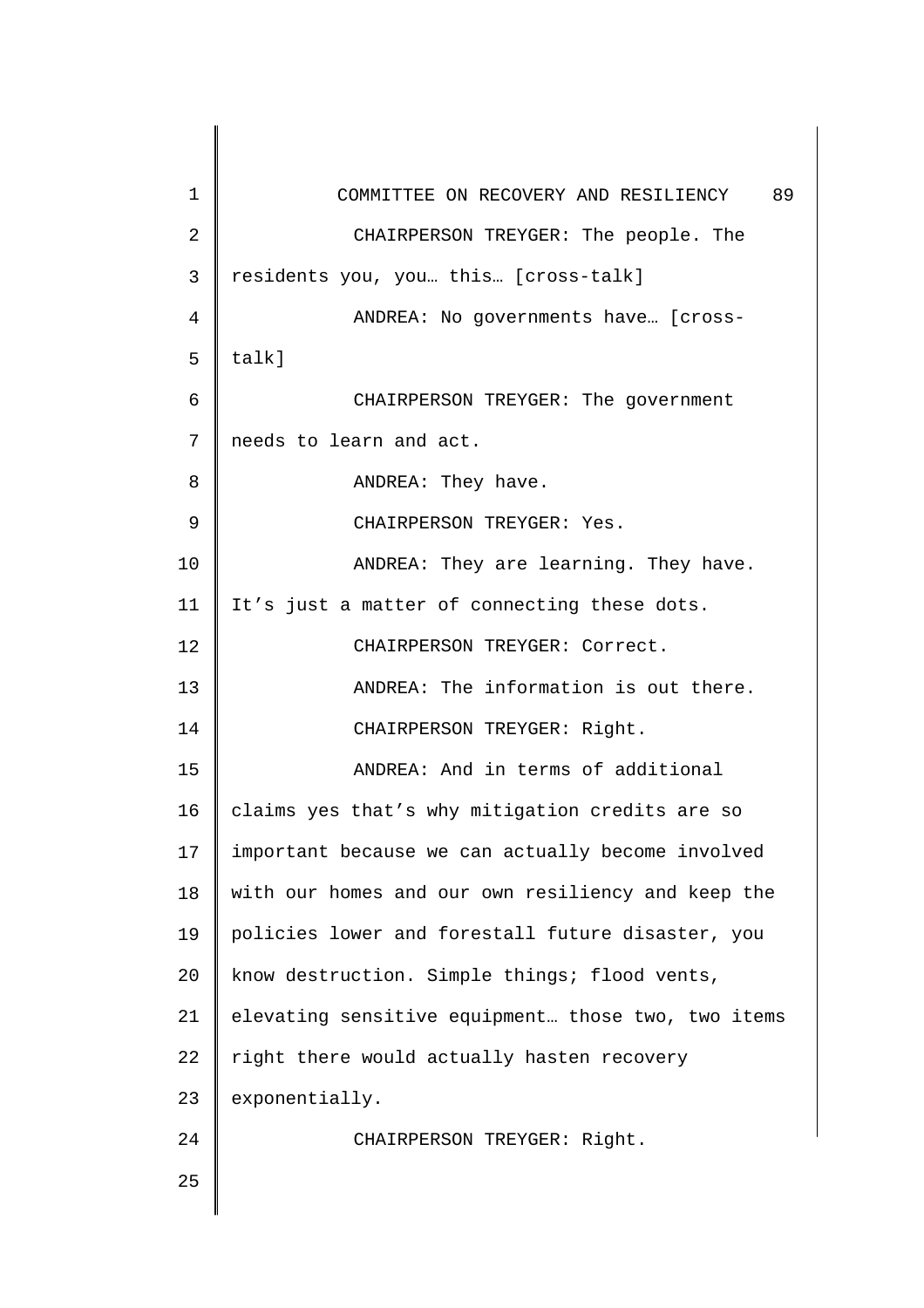| 1              | 90<br>COMMITTEE ON RECOVERY AND RESILIENCY         |
|----------------|----------------------------------------------------|
| $\overline{2}$ | ANDREA: But they don't encourage                   |
| $\mathsf{3}$   | mitigation.                                        |
| 4              | CHAIRPERSON TREYGER: Well thank you I,             |
| 5              | I truly appreciate your testimony here today. With |
| 6              | that I think that's the, is that the final final,  |
| 7              | final panel? We, I thank, thank my remaining       |
| 8              | colleague Council Member Margaret Chin. This is    |
| 9              | the, this is only the beginning. This is going to, |
| 10             | we're going to continue to highlight this, to      |
| 11             | advance resolutions. To have additional hearings,  |
| 12             | mobilization efforts of our community to demand    |
| 13             | changes and to further assist victims now two      |
| 14             | years, two years plus post Sandy. Thank you very   |
| 15             | much. The meeting is adjourned.                    |
| 16             | [gavel]                                            |
| 17             |                                                    |
| 18             |                                                    |
| 19             |                                                    |
| $20$           |                                                    |
| $21\,$         |                                                    |
| 22             |                                                    |
| 23             |                                                    |
| 24             |                                                    |
| 25             |                                                    |